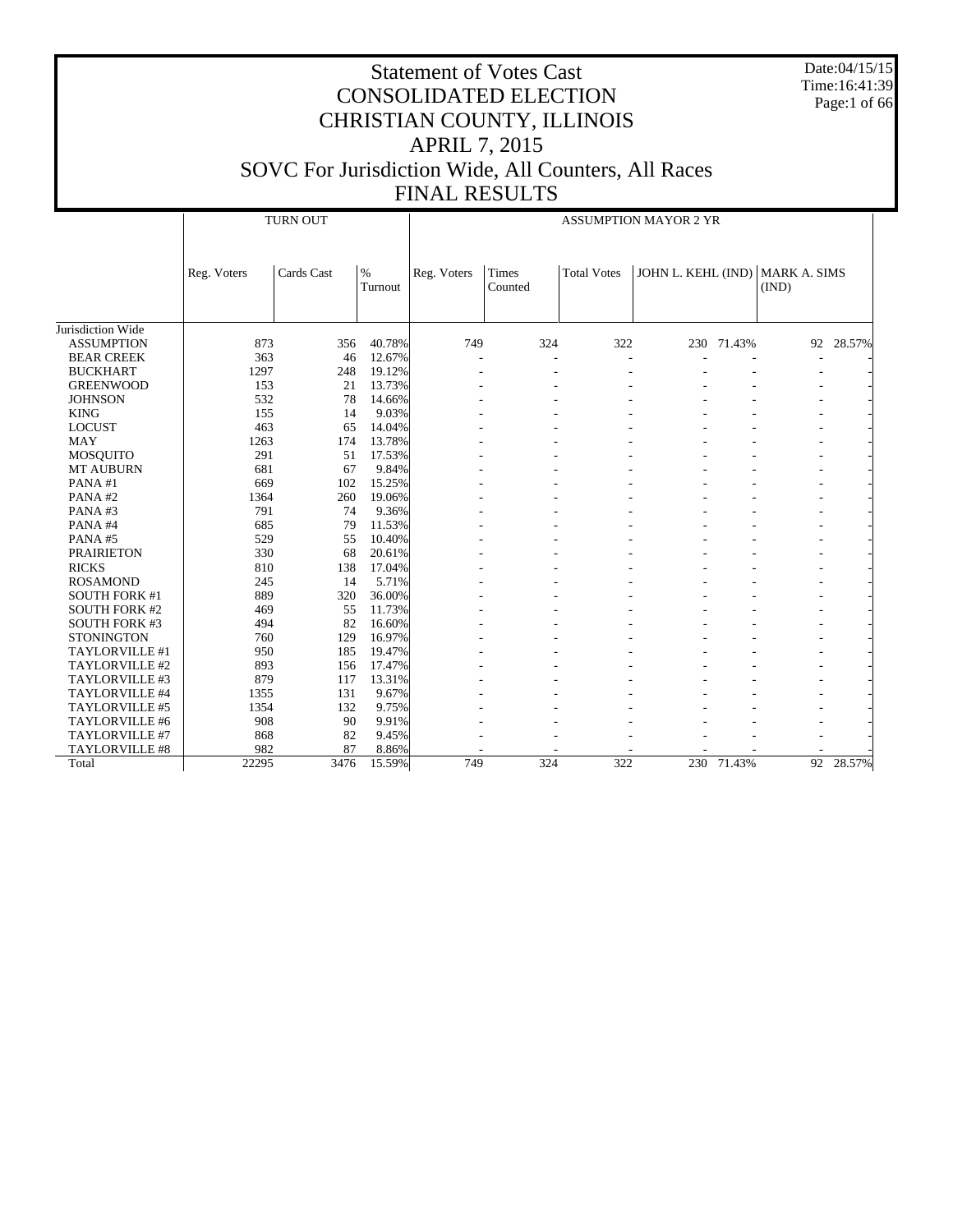Date:04/15/15 Time:16:41:40 Page:2 of 66

|                      |             |                  | <b>ASSUMPTION WARD 1</b> |                                     | <b>ASSUMPTION WARD 2</b> |                  |    |                                            |  |  |
|----------------------|-------------|------------------|--------------------------|-------------------------------------|--------------------------|------------------|----|--------------------------------------------|--|--|
|                      | Reg. Voters | Times<br>Counted |                          | Total Votes   ROGER D. COX<br>(IND) | Reg. Voters              | Times<br>Counted |    | Total Votes   BARBARA A.<br>COUGHLIN (IND) |  |  |
| Jurisdiction Wide    |             |                  |                          |                                     |                          |                  |    |                                            |  |  |
| <b>ASSUMPTION</b>    | 240         | 101              | 84                       | 84 100.00%                          | 262                      | 112              | 96 | 96 100.00%                                 |  |  |
| <b>BEAR CREEK</b>    |             | L.               |                          |                                     | $\blacksquare$           | L.               |    |                                            |  |  |
| <b>BUCKHART</b>      |             |                  |                          |                                     | ٠                        |                  |    |                                            |  |  |
| <b>GREENWOOD</b>     |             |                  |                          |                                     |                          |                  |    |                                            |  |  |
| <b>JOHNSON</b>       |             |                  |                          |                                     |                          |                  |    |                                            |  |  |
| <b>KING</b>          |             |                  |                          |                                     |                          |                  |    |                                            |  |  |
| <b>LOCUST</b>        |             |                  |                          |                                     |                          |                  |    |                                            |  |  |
| <b>MAY</b>           |             |                  |                          |                                     |                          |                  |    |                                            |  |  |
| <b>MOSQUITO</b>      |             |                  |                          |                                     |                          |                  |    |                                            |  |  |
| <b>MT AUBURN</b>     |             |                  |                          |                                     |                          |                  |    |                                            |  |  |
| PANA#1               |             |                  |                          |                                     |                          |                  |    |                                            |  |  |
| PANA#2               |             |                  |                          |                                     |                          |                  |    |                                            |  |  |
| PANA#3               |             |                  |                          |                                     |                          |                  |    |                                            |  |  |
| PANA#4               |             |                  |                          |                                     |                          |                  |    |                                            |  |  |
| PANA#5               |             |                  |                          |                                     |                          |                  |    |                                            |  |  |
| <b>PRAIRIETON</b>    |             |                  |                          |                                     |                          |                  |    |                                            |  |  |
| <b>RICKS</b>         |             |                  |                          |                                     |                          |                  |    |                                            |  |  |
| <b>ROSAMOND</b>      |             |                  |                          |                                     |                          |                  |    |                                            |  |  |
| <b>SOUTH FORK #1</b> |             |                  |                          |                                     |                          |                  |    |                                            |  |  |
| <b>SOUTH FORK #2</b> |             |                  |                          |                                     |                          |                  |    |                                            |  |  |
| <b>SOUTH FORK #3</b> |             |                  |                          |                                     |                          |                  |    |                                            |  |  |
| <b>STONINGTON</b>    |             |                  |                          |                                     |                          |                  |    |                                            |  |  |
| TAYLORVILLE #1       |             |                  |                          |                                     |                          |                  |    |                                            |  |  |
| TAYLORVILLE #2       |             |                  |                          |                                     |                          |                  |    |                                            |  |  |
| TAYLORVILLE #3       |             |                  |                          |                                     |                          |                  |    |                                            |  |  |
| TAYLORVILLE #4       |             |                  |                          |                                     |                          |                  |    |                                            |  |  |
| TAYLORVILLE #5       |             |                  |                          |                                     |                          |                  |    |                                            |  |  |
| TAYLORVILLE #6       |             |                  |                          |                                     |                          |                  |    |                                            |  |  |
| TAYLORVILLE #7       |             |                  |                          |                                     |                          |                  |    |                                            |  |  |
| TAYLORVILLE #8       |             |                  |                          |                                     |                          |                  |    |                                            |  |  |
| Total                | 240         | 101              | 84                       | 84 100.00%                          | 262                      | 112              | 96 | 96 100.00%                                 |  |  |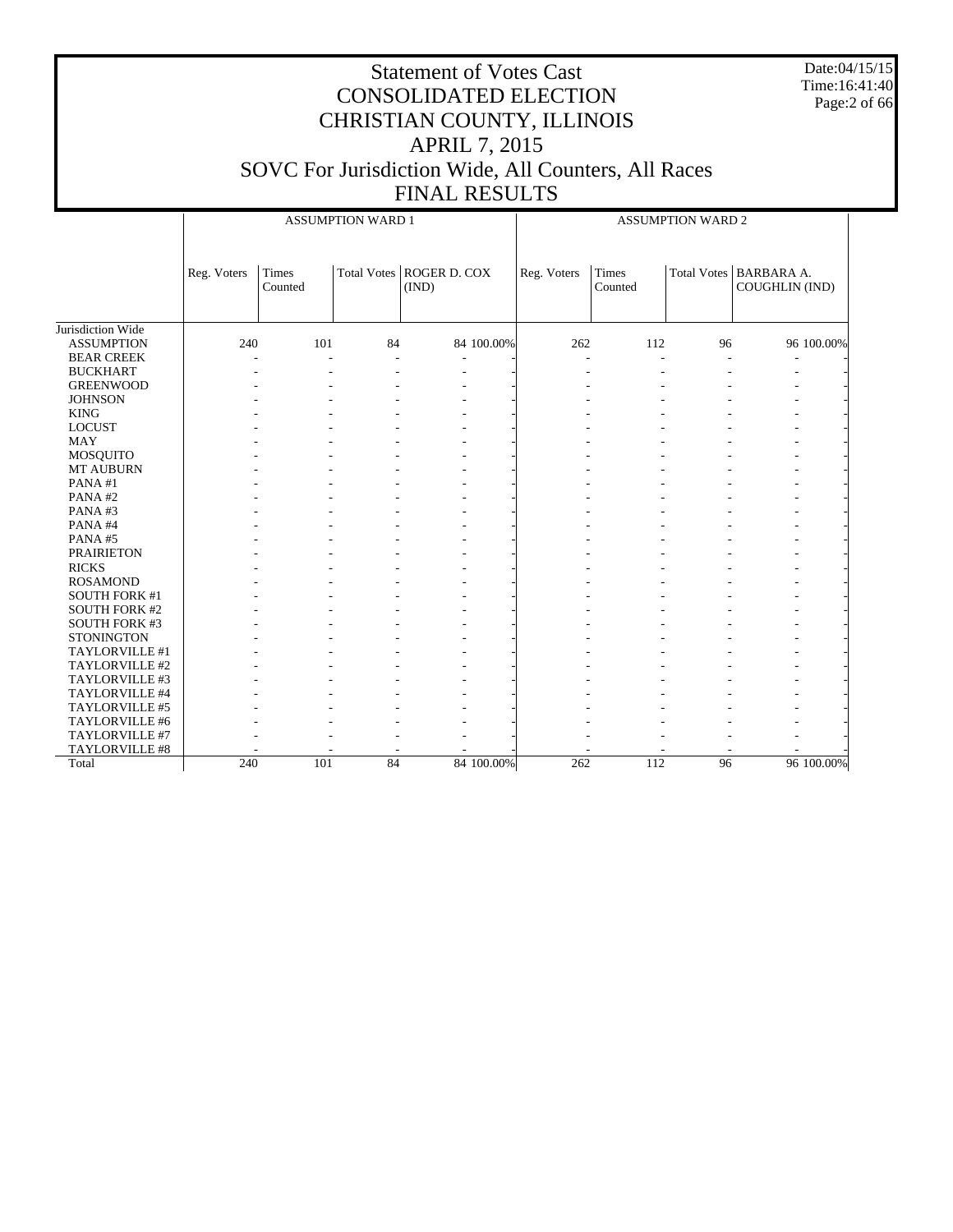Date:04/15/15 Time:16:41:40 Page:3 of 66

|                      |             | <b>ASSUMPTION WARD 3 - 4 YR</b> |    |                                   | <b>ASSUMPTION WARD 3 - 2 YR</b> |                          |                    |                                |             |  |
|----------------------|-------------|---------------------------------|----|-----------------------------------|---------------------------------|--------------------------|--------------------|--------------------------------|-------------|--|
|                      | Reg. Voters | <b>Times</b><br>Counted         |    | Total Votes   BETTY PARK<br>(IND) | Reg. Voters                     | Times<br>Counted         | <b>Total Votes</b> | <b>COURTNEY HILER</b><br>(IND) |             |  |
| Jurisdiction Wide    |             |                                 |    |                                   |                                 |                          |                    |                                |             |  |
| <b>ASSUMPTION</b>    | 247         | 111                             | 93 | 93 100.00%                        | 247                             | 111                      | 101                |                                | 101 100.00% |  |
| <b>BEAR CREEK</b>    |             | J.                              | ÷  | ÷                                 |                                 | $\overline{\phantom{a}}$ |                    | ÷                              |             |  |
| <b>BUCKHART</b>      |             |                                 |    | ÷,                                |                                 |                          |                    |                                |             |  |
| <b>GREENWOOD</b>     |             |                                 |    |                                   |                                 |                          |                    |                                |             |  |
| <b>JOHNSON</b>       |             |                                 |    |                                   |                                 |                          |                    |                                |             |  |
| <b>KING</b>          |             |                                 |    |                                   |                                 |                          |                    |                                |             |  |
| <b>LOCUST</b>        |             |                                 |    |                                   |                                 |                          |                    |                                |             |  |
| <b>MAY</b>           |             |                                 |    |                                   |                                 |                          |                    |                                |             |  |
| MOSQUITO             |             |                                 |    |                                   |                                 |                          |                    |                                |             |  |
| MT AUBURN            |             |                                 |    |                                   |                                 |                          |                    |                                |             |  |
| PANA#1               |             |                                 |    |                                   |                                 |                          |                    |                                |             |  |
| PANA#2               |             |                                 |    |                                   |                                 |                          |                    |                                |             |  |
| PANA#3               |             |                                 |    |                                   |                                 |                          |                    |                                |             |  |
| PANA#4               |             |                                 |    |                                   |                                 |                          |                    |                                |             |  |
| PANA#5               |             |                                 |    |                                   |                                 |                          |                    |                                |             |  |
| <b>PRAIRIETON</b>    |             |                                 |    |                                   |                                 |                          |                    |                                |             |  |
| <b>RICKS</b>         |             |                                 |    |                                   |                                 |                          |                    |                                |             |  |
| <b>ROSAMOND</b>      |             |                                 |    |                                   |                                 |                          |                    |                                |             |  |
| <b>SOUTH FORK #1</b> |             |                                 |    |                                   |                                 |                          |                    |                                |             |  |
| <b>SOUTH FORK #2</b> |             |                                 |    |                                   |                                 |                          |                    |                                |             |  |
| <b>SOUTH FORK #3</b> |             |                                 |    |                                   |                                 |                          |                    |                                |             |  |
| <b>STONINGTON</b>    |             |                                 |    |                                   |                                 |                          |                    |                                |             |  |
| TAYLORVILLE #1       |             |                                 |    |                                   |                                 |                          |                    |                                |             |  |
| TAYLORVILLE #2       |             |                                 |    |                                   |                                 |                          |                    |                                |             |  |
| TAYLORVILLE #3       |             |                                 |    |                                   |                                 |                          |                    |                                |             |  |
| TAYLORVILLE #4       |             |                                 |    |                                   |                                 |                          |                    |                                |             |  |
| TAYLORVILLE #5       |             |                                 |    |                                   |                                 |                          |                    |                                |             |  |
| TAYLORVILLE #6       |             |                                 |    |                                   |                                 |                          |                    |                                |             |  |
| TAYLORVILLE #7       |             |                                 |    |                                   |                                 |                          |                    |                                |             |  |
| TAYLORVILLE #8       |             |                                 |    |                                   |                                 |                          |                    |                                |             |  |
| Total                | 247         | 111                             | 93 | 93 100,00%                        | 247                             | 111                      | 101                |                                | 101 100.00% |  |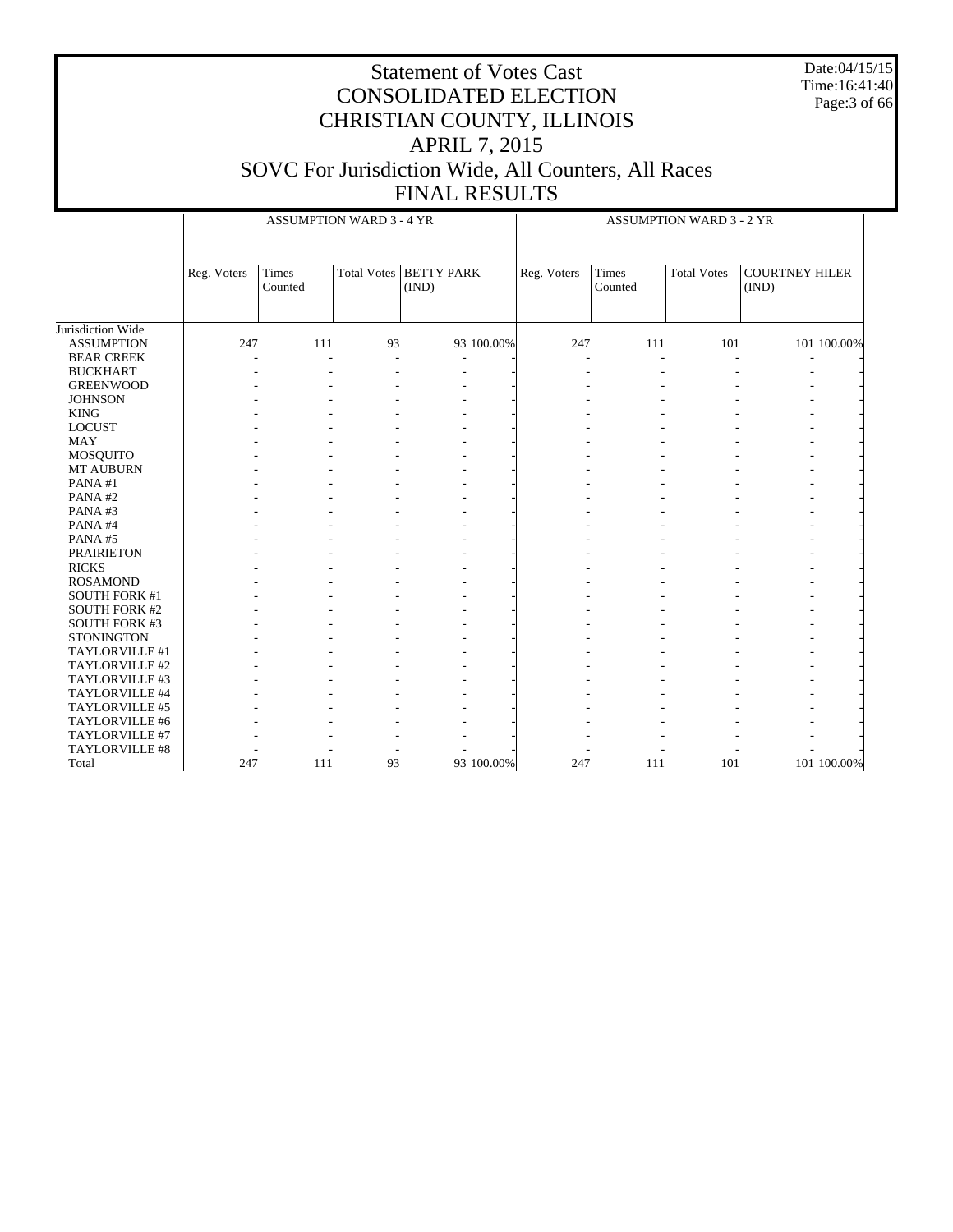Date:04/15/15 Time:16:41:40 Page:4 of 66

# Statement of Votes Cast CONSOLIDATED ELECTION CHRISTIAN COUNTY, ILLINOIS APRIL 7, 2015 SOVC For Jurisdiction Wide, All Counters, All Races FINAL RESULTS

PANA WARD 1

|                      | Reg. Voters | <b>Times</b><br>Counted | <b>Total Votes</b> | <b>RAY BUTCH</b><br>HOCO |           | <b>DON BUERK</b> |        |
|----------------------|-------------|-------------------------|--------------------|--------------------------|-----------|------------------|--------|
| Jurisdiction Wide    |             |                         |                    |                          |           |                  |        |
| <b>ASSUMPTION</b>    |             |                         |                    |                          |           |                  |        |
| <b>BEAR CREEK</b>    |             |                         |                    |                          |           |                  |        |
| <b>BUCKHART</b>      |             |                         |                    |                          |           |                  |        |
| <b>GREENWOOD</b>     |             |                         |                    |                          |           |                  |        |
| <b>JOHNSON</b>       |             |                         |                    |                          |           |                  |        |
| <b>KING</b>          |             |                         |                    |                          |           |                  |        |
| <b>LOCUST</b>        |             |                         |                    |                          |           |                  |        |
| <b>MAY</b>           |             |                         |                    |                          |           |                  |        |
| MOSQUITO             |             |                         |                    |                          |           |                  |        |
| <b>MT AUBURN</b>     |             |                         |                    |                          |           |                  |        |
| PANA #1              | 632         | 102                     | 102                | 52                       | 50.98%    | 50               | 49.02% |
| PANA#2               | 275         | 54                      | 54                 | 32                       | 59.26%    | 22               | 40.74% |
| PANA#3               |             |                         |                    |                          |           | ٠                |        |
| PANA#4               |             |                         |                    |                          |           |                  |        |
| PANA#5               |             |                         |                    |                          |           |                  |        |
| <b>PRAIRIETON</b>    |             |                         |                    |                          |           |                  |        |
| <b>RICKS</b>         |             |                         |                    |                          |           |                  |        |
| <b>ROSAMOND</b>      |             |                         |                    |                          |           |                  |        |
| <b>SOUTH FORK #1</b> |             |                         |                    |                          |           |                  |        |
| <b>SOUTH FORK #2</b> |             |                         |                    |                          |           |                  |        |
| <b>SOUTH FORK #3</b> |             |                         |                    |                          |           |                  |        |
| <b>STONINGTON</b>    |             |                         |                    |                          |           |                  |        |
| TAYLORVILLE #1       |             |                         |                    |                          |           |                  |        |
| TAYLORVILLE #2       |             |                         |                    |                          |           |                  |        |
| TAYLORVILLE #3       |             |                         |                    |                          |           |                  |        |
| TAYLORVILLE #4       |             |                         |                    |                          |           |                  |        |
| TAYLORVILLE #5       |             |                         |                    |                          |           |                  |        |
| TAYLORVILLE #6       |             |                         |                    |                          |           |                  |        |
| TAYLORVILLE #7       |             |                         |                    |                          |           |                  |        |
| TAYLORVILLE #8       |             |                         |                    |                          |           |                  |        |
| Total                | 907         | 156                     | 156                |                          | 84 53.85% | 72               | 46.15% |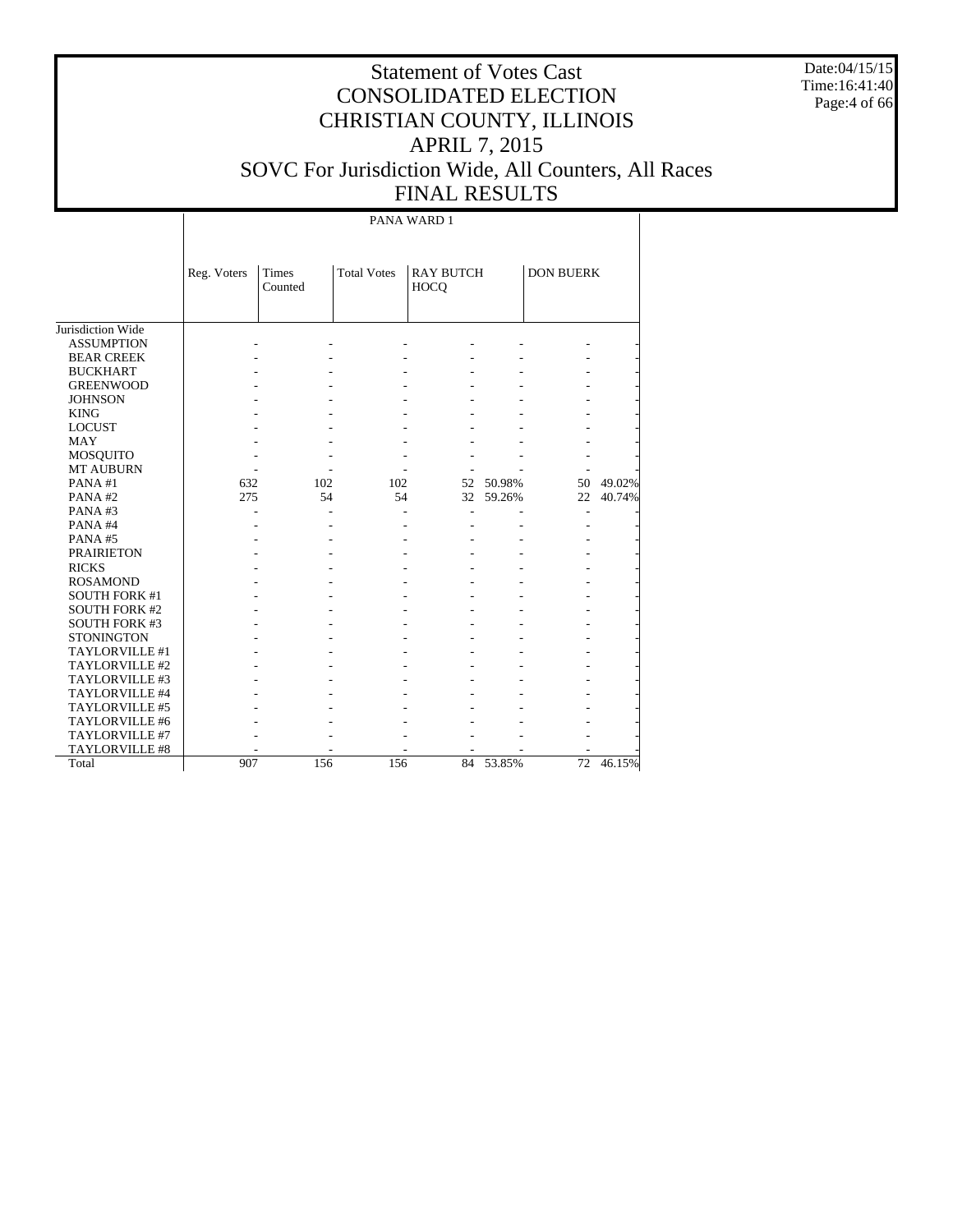Date:04/15/15 Time:16:41:40 Page:5 of 66

# Statement of Votes Cast CONSOLIDATED ELECTION CHRISTIAN COUNTY, ILLINOIS APRIL 7, 2015 SOVC For Jurisdiction Wide, All Counters, All Races FINAL RESULTS

PANA WARD 2

|                       | Reg. Voters | Times<br>Counted | <b>Total Votes</b> | <b>GENE PRICE</b> |        | DONALD W.<br><b>KROSKI</b> |        |
|-----------------------|-------------|------------------|--------------------|-------------------|--------|----------------------------|--------|
|                       |             |                  |                    |                   |        |                            |        |
| Jurisdiction Wide     |             |                  |                    |                   |        |                            |        |
| <b>ASSUMPTION</b>     |             |                  |                    |                   |        |                            |        |
| <b>BEAR CREEK</b>     |             |                  |                    |                   |        |                            |        |
| <b>BUCKHART</b>       |             |                  |                    |                   |        |                            |        |
| <b>GREENWOOD</b>      |             |                  |                    |                   |        |                            |        |
| <b>JOHNSON</b>        |             |                  |                    |                   |        |                            |        |
| <b>KING</b>           |             |                  |                    |                   |        |                            |        |
| <b>LOCUST</b>         |             |                  |                    |                   |        |                            |        |
| <b>MAY</b>            |             |                  |                    |                   |        |                            |        |
| <b>MOSQUITO</b>       |             |                  |                    |                   |        |                            |        |
| <b>MT AUBURN</b>      |             |                  |                    |                   |        |                            |        |
| PANA#1                |             |                  |                    |                   |        |                            |        |
| PANA#2                | 804         | 202              | 202                | 82                | 40.59% | 120                        | 59.41% |
| PANA#3                |             |                  |                    |                   |        |                            |        |
| PANA#4                |             |                  |                    |                   |        |                            |        |
| PANA#5                |             |                  |                    |                   |        |                            |        |
| <b>PRAIRIETON</b>     |             |                  |                    |                   |        |                            |        |
| <b>RICKS</b>          |             |                  |                    |                   |        |                            |        |
| <b>ROSAMOND</b>       |             |                  |                    |                   |        |                            |        |
| <b>SOUTH FORK #1</b>  |             |                  |                    |                   |        |                            |        |
| SOUTH FORK #2         |             |                  |                    |                   |        |                            |        |
| <b>SOUTH FORK #3</b>  |             |                  |                    |                   |        |                            |        |
| <b>STONINGTON</b>     |             |                  |                    |                   |        |                            |        |
| TAYLORVILLE #1        |             |                  |                    |                   |        |                            |        |
| TAYLORVILLE #2        |             |                  |                    |                   |        |                            |        |
| TAYLORVILLE #3        |             |                  |                    |                   |        |                            |        |
| TAYLORVILLE #4        |             |                  |                    |                   |        |                            |        |
| <b>TAYLORVILLE #5</b> |             |                  |                    |                   |        |                            |        |
| TAYLORVILLE #6        |             |                  |                    |                   |        |                            |        |
| TAYLORVILLE #7        |             |                  |                    |                   |        |                            |        |
| <b>TAYLORVILLE #8</b> |             |                  |                    |                   |        |                            |        |
| Total                 | 804         | 202              | 202                | 82                | 40.59% | 120                        | 59.41% |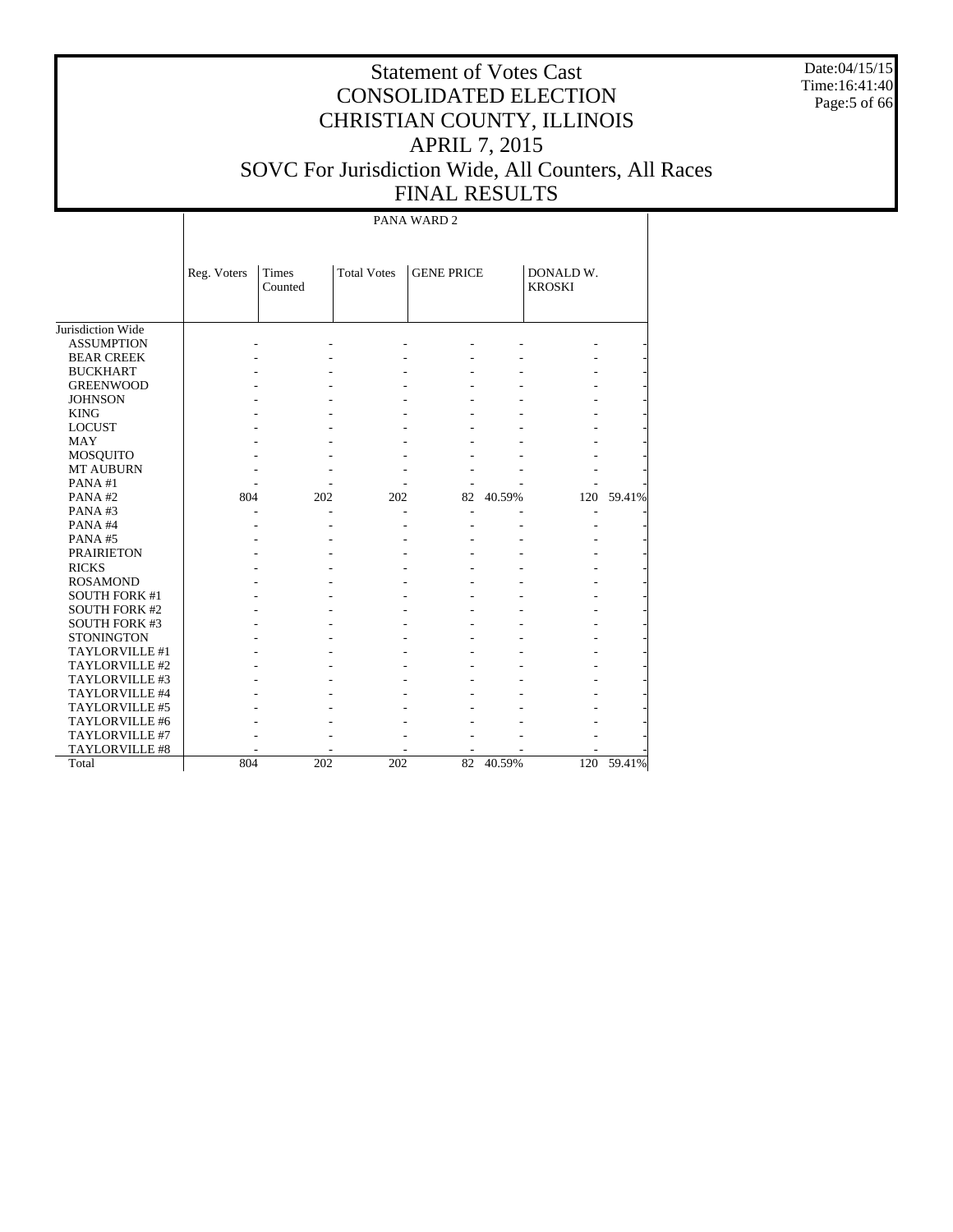Date:04/15/15 Time:16:41:40 Page:6 of 66

# Statement of Votes Cast CONSOLIDATED ELECTION CHRISTIAN COUNTY, ILLINOIS APRIL 7, 2015 SOVC For Jurisdiction Wide, All Counters, All Races FINAL RESULTS

|                       |             |                         | PANA WARD 3 |                               |            |
|-----------------------|-------------|-------------------------|-------------|-------------------------------|------------|
|                       |             |                         |             |                               |            |
|                       | Reg. Voters | <b>Times</b><br>Counted |             | Total Votes   JERRY D. JORDAN |            |
|                       |             |                         |             |                               |            |
| Jurisdiction Wide     |             |                         |             |                               |            |
| <b>ASSUMPTION</b>     |             |                         |             |                               |            |
| <b>BEAR CREEK</b>     |             |                         |             |                               |            |
| <b>BUCKHART</b>       |             |                         |             |                               |            |
| <b>GREENWOOD</b>      |             |                         |             |                               |            |
| <b>JOHNSON</b>        |             |                         |             |                               |            |
| <b>KING</b>           |             |                         |             |                               |            |
| <b>LOCUST</b>         |             |                         |             |                               |            |
| MAY                   |             |                         |             |                               |            |
| <b>MOSQUITO</b>       |             |                         |             |                               |            |
| <b>MT AUBURN</b>      |             |                         |             |                               |            |
| PANA#1                |             |                         |             |                               |            |
| PANA#2                |             |                         |             |                               |            |
| PANA#3                | 723         | 73                      | 69          |                               | 69 100.00% |
| PANA#4                | 124         | 11                      | 11          |                               | 11 100.00% |
| PANA#5                |             |                         |             |                               |            |
| <b>PRAIRIETON</b>     |             |                         |             |                               |            |
| <b>RICKS</b>          |             |                         |             |                               |            |
| <b>ROSAMOND</b>       |             |                         |             |                               |            |
| <b>SOUTH FORK #1</b>  |             |                         |             |                               |            |
| <b>SOUTH FORK #2</b>  |             |                         |             |                               |            |
| <b>SOUTH FORK #3</b>  |             |                         |             |                               |            |
| <b>STONINGTON</b>     |             |                         |             |                               |            |
| TAYLORVILLE #1        |             |                         |             |                               |            |
| TAYLORVILLE #2        |             |                         |             |                               |            |
| TAYLORVILLE #3        |             |                         |             |                               |            |
| TAYLORVILLE #4        |             |                         |             |                               |            |
| TAYLORVILLE #5        |             |                         |             |                               |            |
| TAYLORVILLE #6        |             |                         |             |                               |            |
| TAYLORVILLE #7        |             |                         |             |                               |            |
| <b>TAYLORVILLE #8</b> |             |                         |             |                               |            |
| Total                 | 847         | 84                      | 80          |                               | 80 100.00% |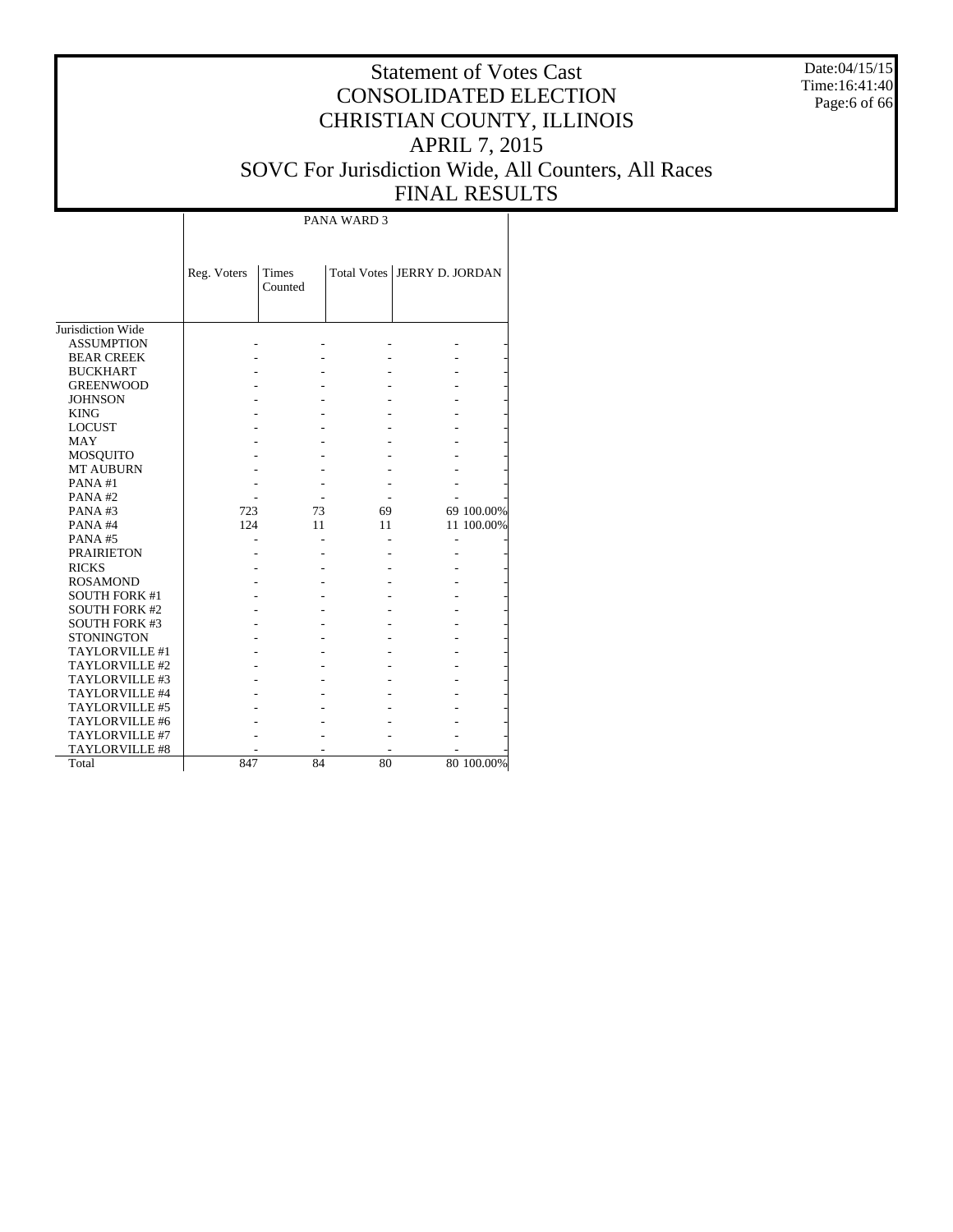Date:04/15/15 Time:16:41:40 Page:7 of 66

# Statement of Votes Cast CONSOLIDATED ELECTION CHRISTIAN COUNTY, ILLINOIS APRIL 7, 2015 SOVC For Jurisdiction Wide, All Counters, All Races FINAL RESULTS

PANA WARD 4

|                      | Reg. Voters | Times<br>Counted | <b>Total Votes</b> | <b>WAYNE RICHTER</b> |        | <b>KIRK WOODS</b> |        |
|----------------------|-------------|------------------|--------------------|----------------------|--------|-------------------|--------|
| Jurisdiction Wide    |             |                  |                    |                      |        |                   |        |
| <b>ASSUMPTION</b>    |             |                  |                    |                      |        |                   |        |
| <b>BEAR CREEK</b>    |             |                  |                    |                      |        |                   |        |
| <b>BUCKHART</b>      |             |                  |                    |                      |        |                   |        |
| <b>GREENWOOD</b>     |             |                  |                    |                      |        |                   |        |
| <b>JOHNSON</b>       |             |                  |                    |                      |        |                   |        |
| <b>KING</b>          |             |                  |                    |                      |        |                   |        |
| <b>LOCUST</b>        |             |                  |                    |                      |        |                   |        |
| <b>MAY</b>           |             |                  |                    |                      |        |                   |        |
| MOSQUITO             |             |                  |                    |                      |        |                   |        |
| <b>MT AUBURN</b>     |             |                  |                    |                      |        |                   |        |
| PANA#1               |             |                  |                    |                      |        |                   |        |
| PANA#2               |             |                  |                    |                      |        |                   |        |
| PANA#3               |             |                  |                    |                      |        |                   |        |
| PANA#4               | 385         | 63               | 62                 | 11                   | 17.74% | 51                | 82.26% |
| PANA#5               | 409         | 47               | 46                 | 17                   | 36.96% | 29                | 63.04% |
| <b>PRAIRIETON</b>    |             |                  |                    |                      |        |                   |        |
| <b>RICKS</b>         |             |                  |                    |                      |        |                   |        |
| <b>ROSAMOND</b>      |             |                  |                    |                      |        |                   |        |
| <b>SOUTH FORK #1</b> |             |                  |                    |                      |        |                   |        |
| <b>SOUTH FORK #2</b> |             |                  |                    |                      |        |                   |        |
| <b>SOUTH FORK #3</b> |             |                  |                    |                      |        |                   |        |
| <b>STONINGTON</b>    |             |                  |                    |                      |        |                   |        |
| TAYLORVILLE #1       |             |                  |                    |                      |        |                   |        |
| TAYLORVILLE #2       |             |                  |                    |                      |        |                   |        |
| TAYLORVILLE #3       |             |                  |                    |                      |        |                   |        |
| TAYLORVILLE #4       |             |                  |                    |                      |        |                   |        |
| TAYLORVILLE #5       |             |                  |                    |                      |        |                   |        |
| TAYLORVILLE #6       |             |                  |                    |                      |        |                   |        |
| TAYLORVILLE #7       |             |                  |                    |                      |        |                   |        |
| TAYLORVILLE #8       |             |                  |                    |                      |        |                   |        |
| Total                | 794         | 110              | 108                | 28                   | 25.93% | 80                | 74.07% |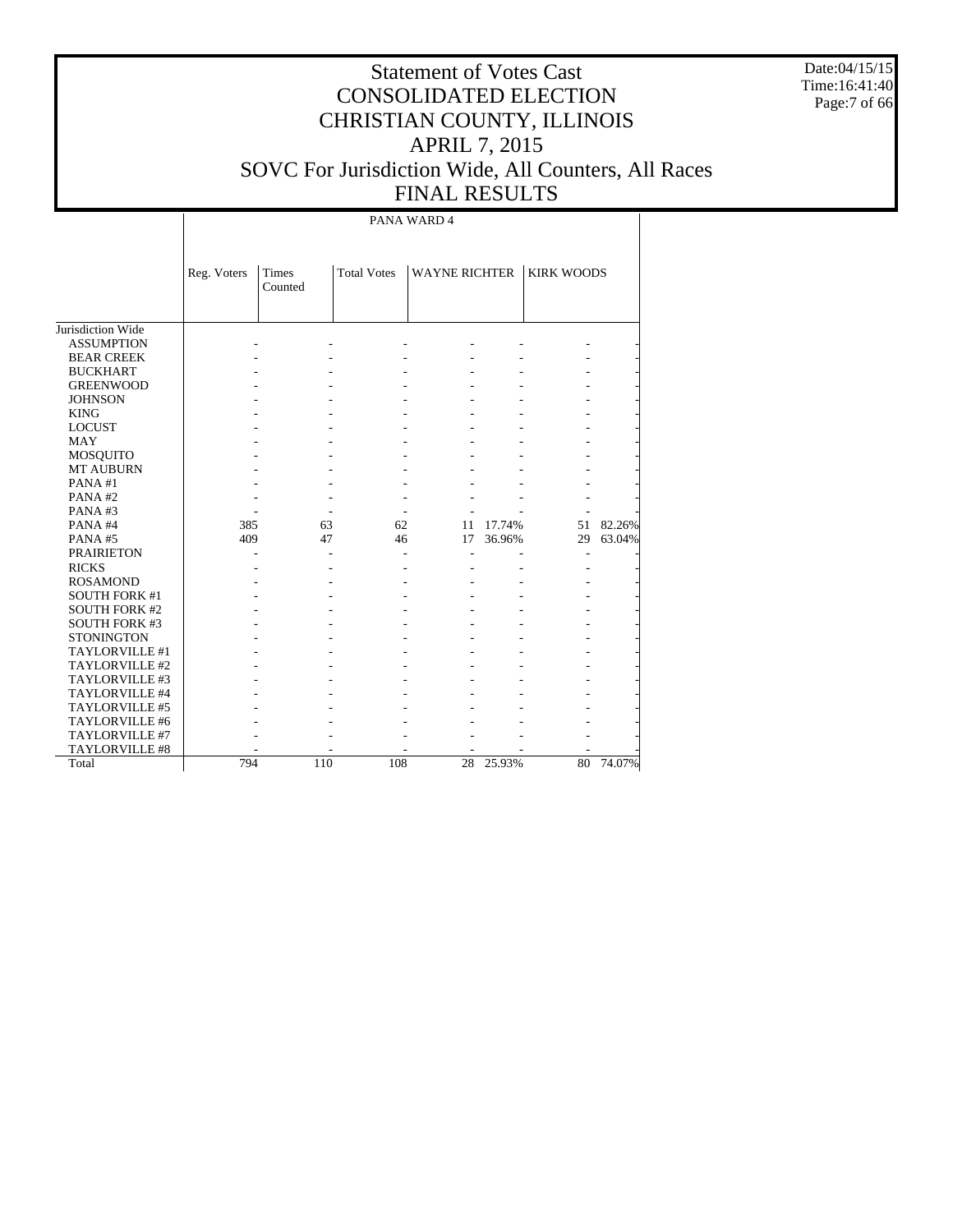Date:04/15/15 Time:16:41:40 Page:8 of 66

# Statement of Votes Cast CONSOLIDATED ELECTION CHRISTIAN COUNTY, ILLINOIS APRIL 7, 2015 SOVC For Jurisdiction Wide, All Counters, All Races FINAL RESULTS

TAYLORVILLE WARD 1

|                      | Reg. Voters    | <b>Times</b><br>Counted | <b>Total Votes</b> | <b>RAY E. KOONCE</b><br>(IND) |        | <b>CLARENCE MOORE</b><br>(IND) |           |
|----------------------|----------------|-------------------------|--------------------|-------------------------------|--------|--------------------------------|-----------|
|                      |                |                         |                    |                               |        |                                |           |
| Jurisdiction Wide    |                |                         |                    |                               |        |                                |           |
| <b>ASSUMPTION</b>    |                |                         |                    |                               |        |                                |           |
| <b>BEAR CREEK</b>    |                |                         |                    |                               |        |                                |           |
| <b>BUCKHART</b>      |                |                         |                    |                               |        |                                |           |
| <b>GREENWOOD</b>     |                |                         |                    |                               |        |                                |           |
| <b>JOHNSON</b>       |                |                         |                    |                               |        |                                |           |
| <b>KING</b>          |                |                         |                    |                               |        |                                |           |
| <b>LOCUST</b>        |                |                         |                    |                               |        |                                |           |
| <b>MAY</b>           | $\overline{c}$ | 2                       | $\overline{c}$     | 0                             | 0.00%  |                                | 2 100.00% |
| <b>MOSQUITO</b>      |                |                         |                    |                               |        |                                |           |
| <b>MT AUBURN</b>     |                |                         |                    |                               |        |                                |           |
| PANA#1               |                |                         |                    |                               |        |                                |           |
| PANA#2               |                |                         |                    |                               |        |                                |           |
| PANA#3               |                |                         |                    |                               |        |                                |           |
| PANA#4               |                |                         |                    |                               |        |                                |           |
| PANA#5               |                |                         |                    |                               |        |                                |           |
| <b>PRAIRIETON</b>    |                |                         |                    |                               |        |                                |           |
| <b>RICKS</b>         |                |                         |                    |                               |        |                                |           |
| <b>ROSAMOND</b>      |                |                         |                    |                               |        |                                |           |
| <b>SOUTH FORK #1</b> |                |                         |                    |                               |        |                                |           |
| <b>SOUTH FORK #2</b> |                |                         |                    |                               |        |                                |           |
| <b>SOUTH FORK #3</b> |                |                         |                    |                               |        |                                |           |
| <b>STONINGTON</b>    |                |                         |                    |                               |        |                                |           |
| TAYLORVILLE #1       | 919            | 182                     | 180                | 62                            | 34.44% | 118                            | 65.56%    |
| TAYLORVILLE #2       | 867            | 154                     | 153                | 47                            | 30.72% | 106                            | 69.28%    |
| TAYLORVILLE #3       |                |                         |                    |                               |        |                                |           |
| TAYLORVILLE #4       |                |                         |                    |                               |        |                                |           |
| TAYLORVILLE #5       |                |                         |                    |                               |        |                                |           |
| TAYLORVILLE #6       |                |                         |                    |                               |        |                                |           |
| TAYLORVILLE #7       |                |                         |                    |                               |        |                                |           |
| TAYLORVILLE #8       |                |                         |                    |                               |        |                                |           |
| Total                | 1788           | 338                     | 335                | 109                           | 32.54% | 226                            | 67.46%    |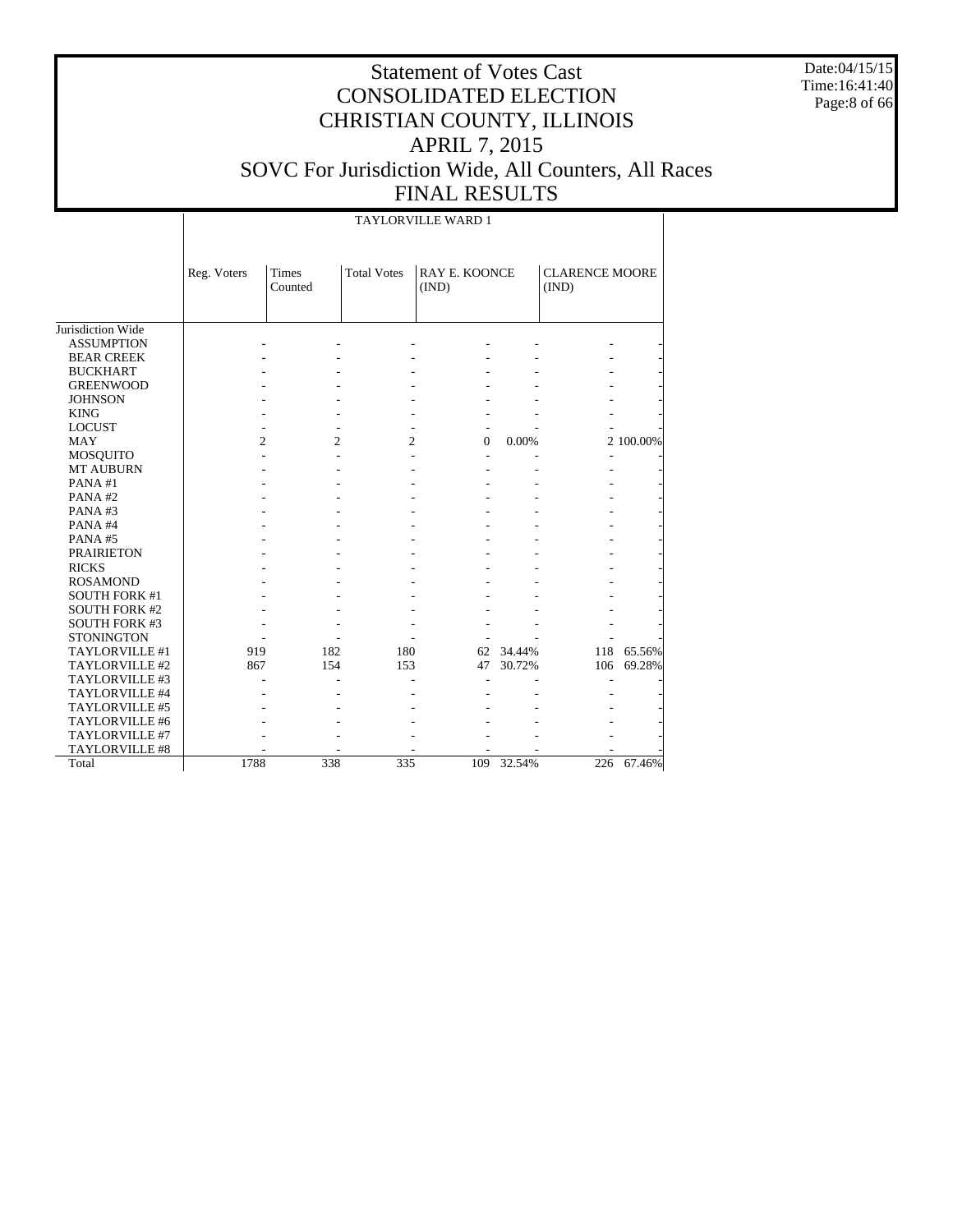Date:04/15/15 Time:16:41:40 Page:9 of 66

|                       |             |                  | TAYLORVILLE WARD 2 |                         |             | <b>TAYLORVILLE WARD 3</b> |                  |                    |                                |             |
|-----------------------|-------------|------------------|--------------------|-------------------------|-------------|---------------------------|------------------|--------------------|--------------------------------|-------------|
|                       | Reg. Voters | Times<br>Counted | <b>Total Votes</b> | MARTIN J. VOTA<br>(IND) |             | Reg. Voters               | Times<br>Counted | <b>Total Votes</b> | <b>BRUCE E. JONES</b><br>(IND) |             |
| Jurisdiction Wide     |             |                  |                    |                         |             |                           |                  |                    |                                |             |
| <b>ASSUMPTION</b>     |             |                  |                    |                         |             |                           |                  |                    |                                |             |
| <b>BEAR CREEK</b>     |             |                  |                    |                         |             |                           |                  |                    |                                |             |
| <b>BUCKHART</b>       |             |                  |                    |                         |             |                           |                  |                    |                                |             |
| <b>GREENWOOD</b>      |             |                  |                    |                         |             |                           |                  |                    |                                |             |
| <b>JOHNSON</b>        |             |                  |                    |                         |             |                           |                  |                    |                                |             |
| <b>KING</b>           |             |                  |                    |                         |             |                           |                  |                    |                                |             |
| <b>LOCUST</b>         |             |                  |                    |                         |             |                           |                  |                    |                                |             |
| <b>MAY</b>            |             |                  |                    |                         |             |                           |                  |                    |                                |             |
| <b>MOSQUITO</b>       |             |                  |                    |                         |             |                           |                  |                    |                                |             |
| <b>MT AUBURN</b>      |             |                  |                    |                         |             |                           |                  |                    |                                |             |
| PANA#1                |             |                  |                    |                         |             |                           |                  |                    |                                |             |
| PANA#2                |             |                  |                    |                         |             |                           |                  |                    |                                |             |
| PANA#3                |             |                  |                    |                         |             |                           |                  |                    |                                |             |
| PANA#4                |             |                  |                    |                         |             |                           |                  |                    |                                |             |
| PANA#5                |             |                  |                    |                         |             |                           |                  |                    |                                |             |
| <b>PRAIRIETON</b>     |             |                  |                    |                         |             |                           |                  |                    |                                |             |
| <b>RICKS</b>          |             |                  |                    |                         |             |                           |                  |                    |                                |             |
| <b>ROSAMOND</b>       |             |                  |                    |                         |             |                           |                  |                    |                                |             |
| <b>SOUTH FORK #1</b>  |             |                  |                    |                         |             |                           |                  |                    |                                |             |
| <b>SOUTH FORK #2</b>  |             |                  |                    |                         |             |                           |                  |                    |                                |             |
| <b>SOUTH FORK #3</b>  |             |                  |                    |                         |             |                           |                  |                    |                                |             |
| <b>STONINGTON</b>     |             |                  |                    |                         |             |                           |                  |                    |                                |             |
| TAYLORVILLE #1        |             |                  |                    |                         |             |                           |                  |                    |                                |             |
| TAYLORVILLE #2        |             |                  |                    |                         |             |                           |                  |                    |                                |             |
| TAYLORVILLE #3        | 867         | 112              | 83                 |                         | 83 100.00%  |                           |                  |                    |                                |             |
| TAYLORVILLE #4        | 852         |                  | 76<br>65           |                         | 65 100.00%  |                           |                  |                    |                                |             |
| TAYLORVILLE #5        |             | ٠                |                    | $\overline{a}$          |             | 1043                      | 116              | 94                 |                                | 94 100.00%  |
| TAYLORVILLE #6        |             |                  |                    |                         |             | 908                       | 90               | 75                 |                                | 75 100.00%  |
| TAYLORVILLE #7        |             |                  |                    |                         |             |                           |                  |                    |                                |             |
| <b>TAYLORVILLE #8</b> |             |                  |                    |                         |             |                           |                  |                    |                                |             |
| Total                 | 1719        | 188              | 148                |                         | 148 100.00% | 1951                      | 206              | 169                |                                | 169 100.00% |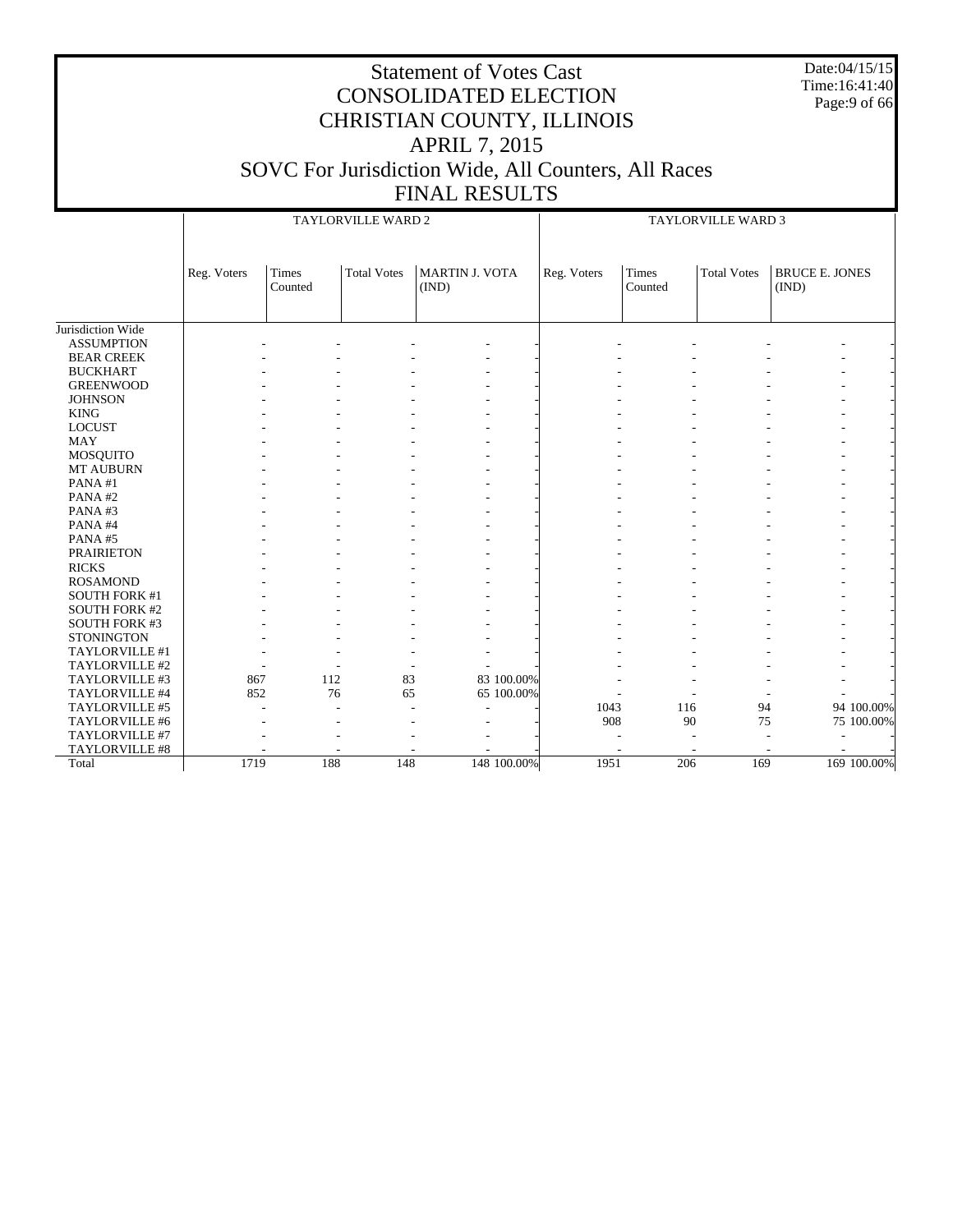Date:04/15/15 Time:16:41:40 Page:10 of 66

#### Statement of Votes Cast CONSOLIDATED ELECTION CHRISTIAN COUNTY, ILLINOIS APRIL 7, 2015 SOVC For Jurisdiction Wide, All Counters, All Races FINAL RESULTS

T

|                       |             |                         | TAYLORVILLE WARD 4 |                                 |             |
|-----------------------|-------------|-------------------------|--------------------|---------------------------------|-------------|
|                       | Reg. Voters | <b>Times</b><br>Counted | <b>Total Votes</b> | <b>EARL A. WALTERS</b><br>(IND) |             |
| Jurisdiction Wide     |             |                         |                    |                                 |             |
| <b>ASSUMPTION</b>     |             |                         |                    |                                 |             |
| <b>BEAR CREEK</b>     |             |                         |                    |                                 |             |
| <b>BUCKHART</b>       |             |                         |                    |                                 |             |
| <b>GREENWOOD</b>      |             |                         |                    |                                 |             |
| <b>JOHNSON</b>        | 27          | 3                       | $\overline{c}$     |                                 | 2 100.00%   |
| <b>KING</b>           |             |                         |                    |                                 |             |
| <b>LOCUST</b>         | 83          | 22                      | 20                 |                                 | 20 100.00%  |
| <b>MAY</b>            | 142         | 20                      | 16                 |                                 | 16 100.00%  |
| MOSQUITO              |             |                         |                    |                                 |             |
| <b>MT AUBURN</b>      |             |                         |                    |                                 |             |
| PANA#1                |             |                         |                    |                                 |             |
| PANA#2                |             |                         |                    |                                 |             |
| PANA#3                |             |                         |                    |                                 |             |
| PANA#4                |             |                         |                    |                                 |             |
| PANA#5                |             |                         |                    |                                 |             |
| <b>PRAIRIETON</b>     |             |                         |                    |                                 |             |
| <b>RICKS</b>          |             |                         |                    |                                 |             |
| <b>ROSAMOND</b>       |             |                         |                    |                                 |             |
| <b>SOUTH FORK #1</b>  |             |                         |                    |                                 |             |
| <b>SOUTH FORK #2</b>  |             |                         |                    |                                 |             |
| <b>SOUTH FORK #3</b>  |             |                         |                    |                                 |             |
| <b>STONINGTON</b>     |             |                         |                    |                                 |             |
| TAYLORVILLE #1        |             |                         |                    |                                 |             |
| TAYLORVILLE #2        |             |                         |                    |                                 |             |
| TAYLORVILLE #3        |             |                         |                    |                                 |             |
| TAYLORVILLE #4        |             |                         |                    |                                 |             |
| TAYLORVILLE #5        |             |                         |                    |                                 |             |
| TAYLORVILLE #6        |             |                         |                    |                                 |             |
| TAYLORVILLE #7        | 819         | 77                      | 57                 |                                 | 57 100.00%  |
| <b>TAYLORVILLE #8</b> | 874         | 77                      | 56                 |                                 | 56 100.00%  |
| Total                 | 1945        | 199                     | 151                |                                 | 151 100.00% |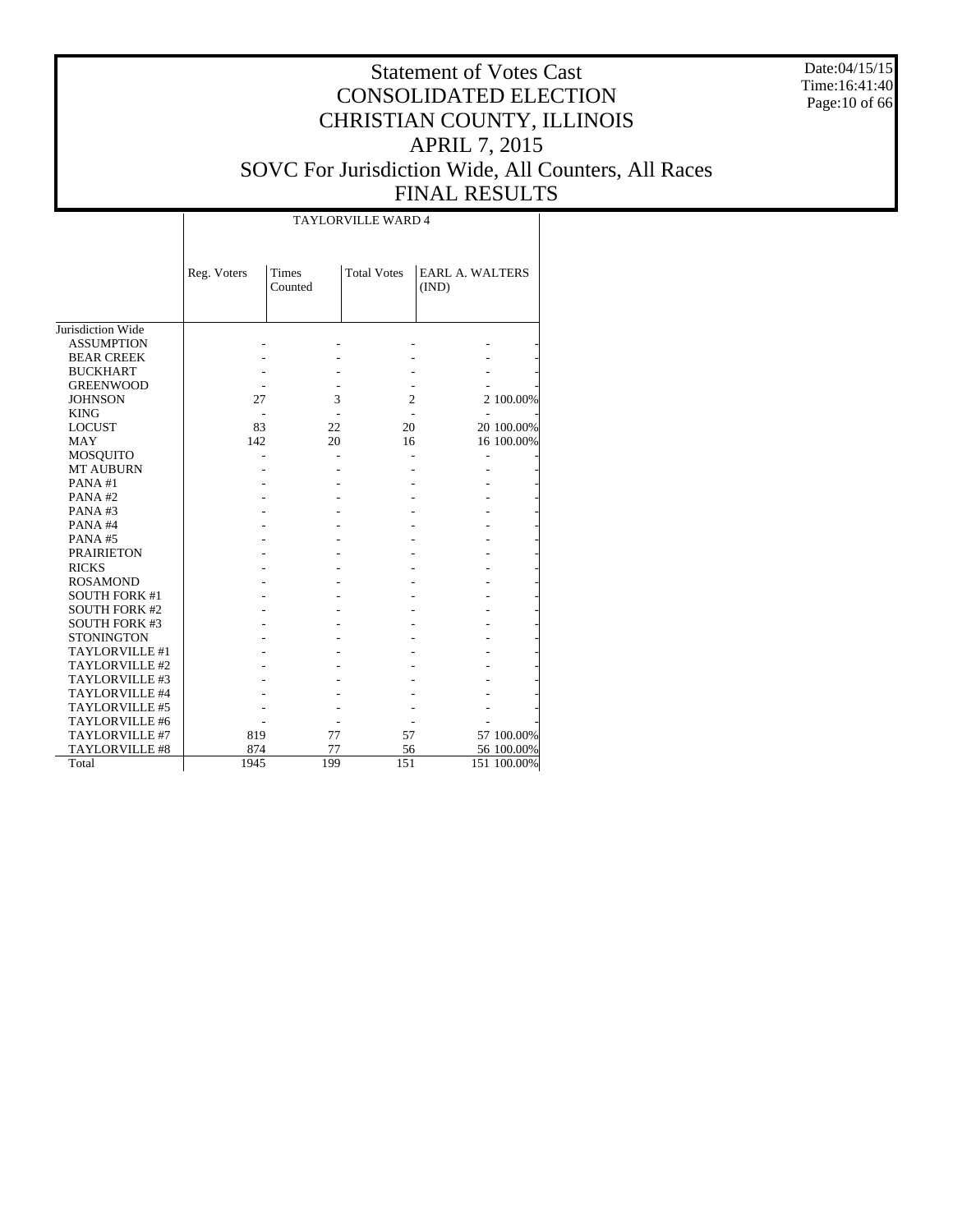Date:04/15/15 Time:16:41:40 Page:11 of 66

|                       |             | <b>BULPITT TRUSTEE 4 YR</b> |                       |                              |        |                             |           |                              |        |  |  |  |  |
|-----------------------|-------------|-----------------------------|-----------------------|------------------------------|--------|-----------------------------|-----------|------------------------------|--------|--|--|--|--|
|                       | Reg. Voters | Times<br>Counted            | Total Votes           | <b>PENNY</b><br>KOONCE (IND) |        | <b>KRIS WARREN</b><br>(IND) |           | <b>JANE WORKMAN</b><br>(IND) |        |  |  |  |  |
| Jurisdiction Wide     |             |                             |                       |                              |        |                             |           |                              |        |  |  |  |  |
| <b>ASSUMPTION</b>     |             |                             |                       |                              |        |                             |           |                              |        |  |  |  |  |
| <b>BEAR CREEK</b>     |             |                             |                       |                              |        |                             |           |                              |        |  |  |  |  |
| <b>BUCKHART</b>       |             |                             |                       |                              |        |                             |           |                              |        |  |  |  |  |
| <b>GREENWOOD</b>      |             |                             |                       |                              |        |                             |           |                              |        |  |  |  |  |
| <b>JOHNSON</b>        |             |                             |                       |                              |        |                             |           |                              |        |  |  |  |  |
| <b>KING</b>           |             |                             |                       |                              |        |                             |           |                              |        |  |  |  |  |
| <b>LOCUST</b>         |             |                             |                       |                              |        |                             |           |                              |        |  |  |  |  |
| <b>MAY</b>            |             |                             |                       |                              |        |                             |           |                              |        |  |  |  |  |
| MOSQUITO              |             |                             |                       |                              |        |                             |           |                              |        |  |  |  |  |
| <b>MT AUBURN</b>      |             |                             |                       |                              |        |                             |           |                              |        |  |  |  |  |
| PANA#1                |             |                             |                       |                              |        |                             |           |                              |        |  |  |  |  |
| PANA#2                |             |                             |                       |                              |        |                             |           |                              |        |  |  |  |  |
| PANA#3                |             |                             |                       |                              |        |                             |           |                              |        |  |  |  |  |
| PANA#4                |             |                             |                       |                              |        |                             |           |                              |        |  |  |  |  |
| PANA#5                |             |                             |                       |                              |        |                             |           |                              |        |  |  |  |  |
| <b>PRAIRIETON</b>     |             |                             |                       |                              |        |                             |           |                              |        |  |  |  |  |
| <b>RICKS</b>          |             |                             |                       |                              |        |                             |           |                              |        |  |  |  |  |
| <b>ROSAMOND</b>       |             |                             |                       |                              |        |                             |           |                              |        |  |  |  |  |
| <b>SOUTH FORK #1</b>  |             |                             |                       |                              |        |                             |           |                              |        |  |  |  |  |
| <b>SOUTH FORK #2</b>  |             |                             |                       |                              |        |                             |           |                              |        |  |  |  |  |
| <b>SOUTH FORK #3</b>  | 158         |                             | 48<br>24              | 8                            | 16.67% | 20                          | 41.67%    | 20                           | 41.67% |  |  |  |  |
| <b>STONINGTON</b>     |             |                             |                       |                              |        |                             |           |                              |        |  |  |  |  |
| TAYLORVILLE #1        |             |                             |                       |                              |        |                             |           |                              |        |  |  |  |  |
| TAYLORVILLE #2        |             |                             |                       |                              |        |                             |           |                              |        |  |  |  |  |
| TAYLORVILLE #3        |             |                             |                       |                              |        |                             |           |                              |        |  |  |  |  |
| TAYLORVILLE #4        |             |                             |                       |                              |        |                             |           |                              |        |  |  |  |  |
| TAYLORVILLE #5        |             |                             |                       |                              |        |                             |           |                              |        |  |  |  |  |
| TAYLORVILLE #6        |             |                             |                       |                              |        |                             |           |                              |        |  |  |  |  |
| TAYLORVILLE #7        |             |                             |                       |                              |        |                             |           |                              |        |  |  |  |  |
| <b>TAYLORVILLE #8</b> |             |                             |                       |                              |        |                             |           |                              |        |  |  |  |  |
| Total                 | 158         |                             | $\overline{24}$<br>48 | 8                            | 16.67% |                             | 20 41.67% | $\overline{20}$              | 41.67% |  |  |  |  |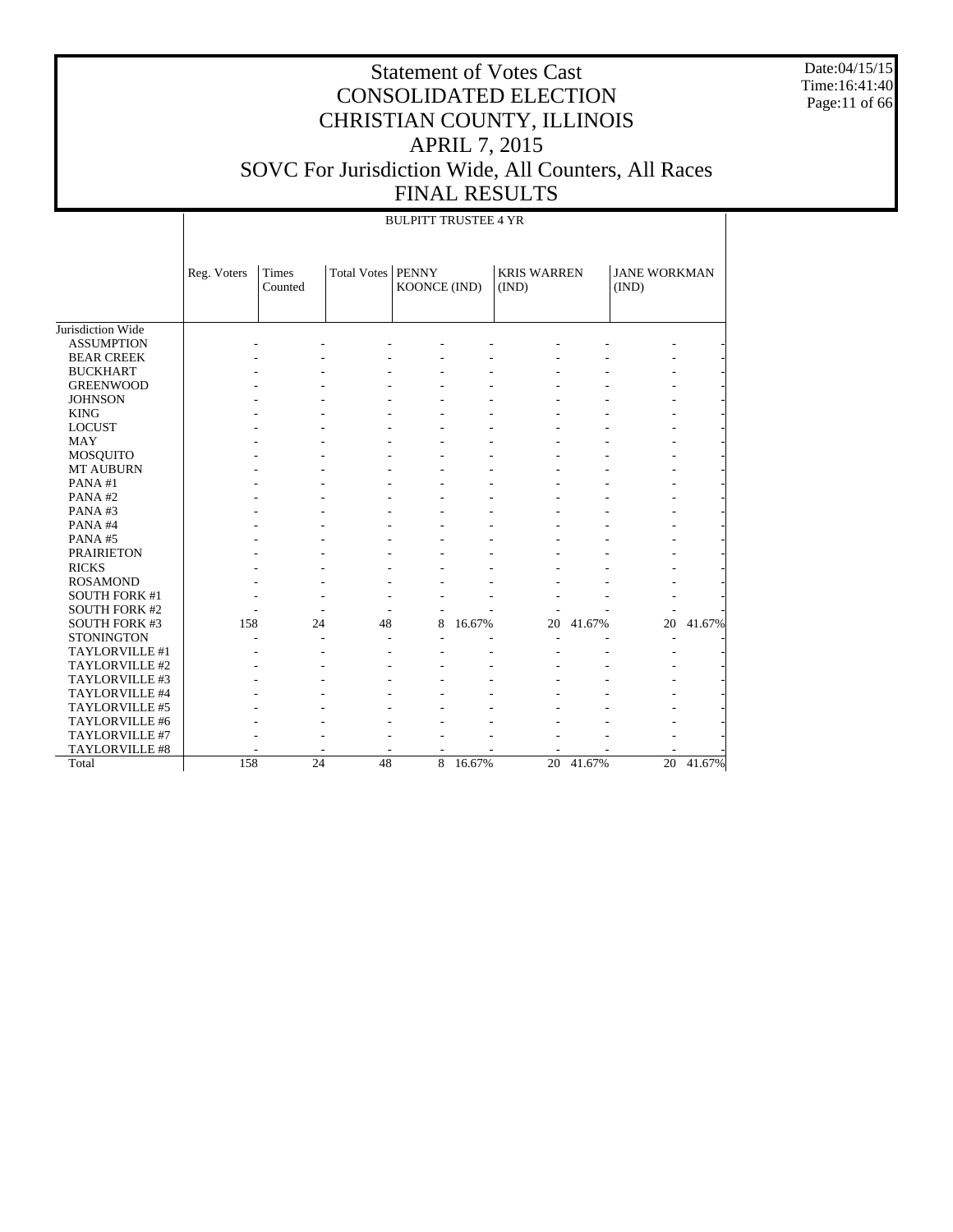Date:04/15/15 Time:16:41:40 Page:12 of 66

# Statement of Votes Cast CONSOLIDATED ELECTION CHRISTIAN COUNTY, ILLINOIS APRIL 7, 2015 SOVC For Jurisdiction Wide, All Counters, All Races FINAL RESULTS

#### BULPITT TRUSTEE 2 YR

|                      | Reg. Voters | Times<br>Counted |    | Total Votes   PATRICIA<br><b>ANDERSON (IND)</b> |        | <b>LISA HOLMES</b><br>(IND) |        |
|----------------------|-------------|------------------|----|-------------------------------------------------|--------|-----------------------------|--------|
| Jurisdiction Wide    |             |                  |    |                                                 |        |                             |        |
| <b>ASSUMPTION</b>    |             |                  |    |                                                 |        |                             |        |
| <b>BEAR CREEK</b>    |             |                  |    |                                                 |        |                             |        |
| <b>BUCKHART</b>      |             |                  |    |                                                 |        |                             |        |
| <b>GREENWOOD</b>     |             |                  |    |                                                 |        |                             |        |
| <b>JOHNSON</b>       |             |                  |    |                                                 |        |                             |        |
| <b>KING</b>          |             |                  |    |                                                 |        |                             |        |
| <b>LOCUST</b>        |             |                  |    |                                                 |        |                             |        |
| <b>MAY</b>           |             |                  |    |                                                 |        |                             |        |
| MOSQUITO             |             |                  |    |                                                 |        |                             |        |
| <b>MT AUBURN</b>     |             |                  |    |                                                 |        |                             |        |
| PANA#1               |             |                  |    |                                                 |        |                             |        |
| PANA#2               |             |                  |    |                                                 |        |                             |        |
| PANA#3               |             |                  |    |                                                 |        |                             |        |
| PANA#4               |             |                  |    |                                                 |        |                             |        |
| PANA#5               |             |                  |    |                                                 |        |                             |        |
| <b>PRAIRIETON</b>    |             |                  |    |                                                 |        |                             |        |
| <b>RICKS</b>         |             |                  |    |                                                 |        |                             |        |
| <b>ROSAMOND</b>      |             |                  |    |                                                 |        |                             |        |
| <b>SOUTH FORK #1</b> |             |                  |    |                                                 |        |                             |        |
| <b>SOUTH FORK #2</b> |             |                  |    |                                                 |        |                             |        |
| <b>SOUTH FORK #3</b> | 158         | 24               | 29 | 17                                              | 58.62% | 12                          | 41.38% |
| <b>STONINGTON</b>    |             |                  |    |                                                 |        |                             |        |
| TAYLORVILLE #1       |             |                  |    |                                                 |        |                             |        |
| TAYLORVILLE #2       |             |                  |    |                                                 |        |                             |        |
| TAYLORVILLE #3       |             |                  |    |                                                 |        |                             |        |
| TAYLORVILLE #4       |             |                  |    |                                                 |        |                             |        |
| TAYLORVILLE #5       |             |                  |    |                                                 |        |                             |        |
| TAYLORVILLE #6       |             |                  |    |                                                 |        |                             |        |
| TAYLORVILLE #7       |             |                  |    |                                                 |        |                             |        |
| TAYLORVILLE #8       |             |                  |    |                                                 |        |                             |        |
| Total                | 158         | 24               | 29 | 17                                              | 58.62% | 12                          | 41.38% |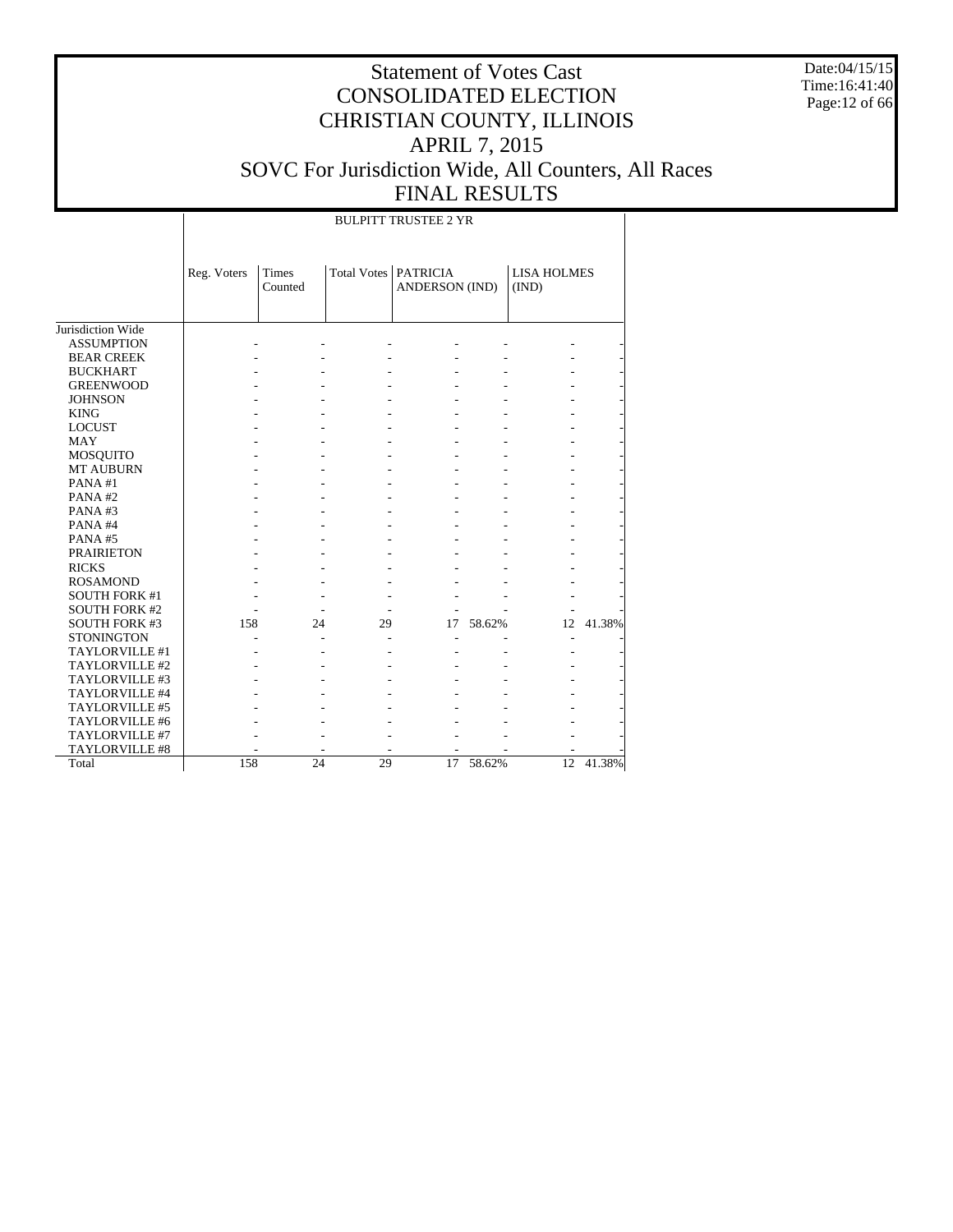Date:04/15/15 Time:16:41:40 Page:13 of 66

#### Statement of Votes Cast CONSOLIDATED ELECTION CHRISTIAN COUNTY, ILLINOIS APRIL 7, 2015 SOVC For Jurisdiction Wide, All Counters, All Races FINAL RESULTS

|                      |             |                  |                    | EDINBURG VILL TRUSTEE 4 YR    |        |                              |            |                               |            |
|----------------------|-------------|------------------|--------------------|-------------------------------|--------|------------------------------|------------|-------------------------------|------------|
|                      | Reg. Voters | Times<br>Counted | <b>Total Votes</b> | <b>EMILY HUNSLEY</b><br>(IND) |        | <b>GARRETT COOK</b><br>(IND) |            | <b>JOHN LARIMORE</b><br>(IND) |            |
| Jurisdiction Wide    |             |                  |                    |                               |        |                              |            |                               |            |
| <b>ASSUMPTION</b>    |             |                  |                    |                               |        |                              |            |                               |            |
| <b>BEAR CREEK</b>    |             |                  |                    |                               |        |                              |            |                               |            |
| <b>BUCKHART</b>      | 747         | 140              | 306                | 103                           | 33.66% |                              | 103 33.66% |                               | 100 32.68% |
| <b>GREENWOOD</b>     |             |                  |                    |                               |        |                              |            |                               |            |
| <b>JOHNSON</b>       |             |                  |                    |                               |        |                              |            |                               |            |
| <b>KING</b>          |             |                  |                    |                               |        |                              |            |                               |            |
| <b>LOCUST</b>        |             |                  |                    |                               |        |                              |            |                               |            |
| <b>MAY</b>           |             |                  |                    |                               |        |                              |            |                               |            |
| MOSQUITO             |             |                  |                    |                               |        |                              |            |                               |            |
| MT AUBURN            |             |                  |                    |                               |        |                              |            |                               |            |
| PANA#1               |             |                  |                    |                               |        |                              |            |                               |            |
| PANA#2               |             |                  |                    |                               |        |                              |            |                               |            |
| PANA#3               |             |                  |                    |                               |        |                              |            |                               |            |
| PANA#4               |             |                  |                    |                               |        |                              |            |                               |            |
| PANA#5               |             |                  |                    |                               |        |                              |            |                               |            |
| <b>PRAIRIETON</b>    |             |                  |                    |                               |        |                              |            |                               |            |
| <b>RICKS</b>         |             |                  |                    |                               |        |                              |            |                               |            |
| <b>ROSAMOND</b>      |             |                  |                    |                               |        |                              |            |                               |            |
| <b>SOUTH FORK #1</b> |             |                  |                    |                               |        |                              |            |                               |            |
| <b>SOUTH FORK #2</b> |             |                  |                    |                               |        |                              |            |                               |            |
| <b>SOUTH FORK #3</b> |             |                  |                    |                               |        |                              |            |                               |            |
| <b>STONINGTON</b>    |             |                  |                    |                               |        |                              |            |                               |            |
| TAYLORVILLE #1       |             |                  |                    |                               |        |                              |            |                               |            |
| TAYLORVILLE #2       |             |                  |                    |                               |        |                              |            |                               |            |
| TAYLORVILLE #3       |             |                  |                    |                               |        |                              |            |                               |            |
| TAYLORVILLE #4       |             |                  |                    |                               |        |                              |            |                               |            |
| TAYLORVILLE #5       |             |                  |                    |                               |        |                              |            |                               |            |
| TAYLORVILLE #6       |             |                  |                    |                               |        |                              |            |                               |            |
| TAYLORVILLE #7       |             |                  |                    |                               |        |                              |            |                               |            |
| TAYLORVILLE #8       |             |                  |                    |                               |        |                              |            |                               |            |
| Total                | 747         | 140              | 306                | 103                           | 33.66% |                              | 103 33.66% |                               | 100 32.68% |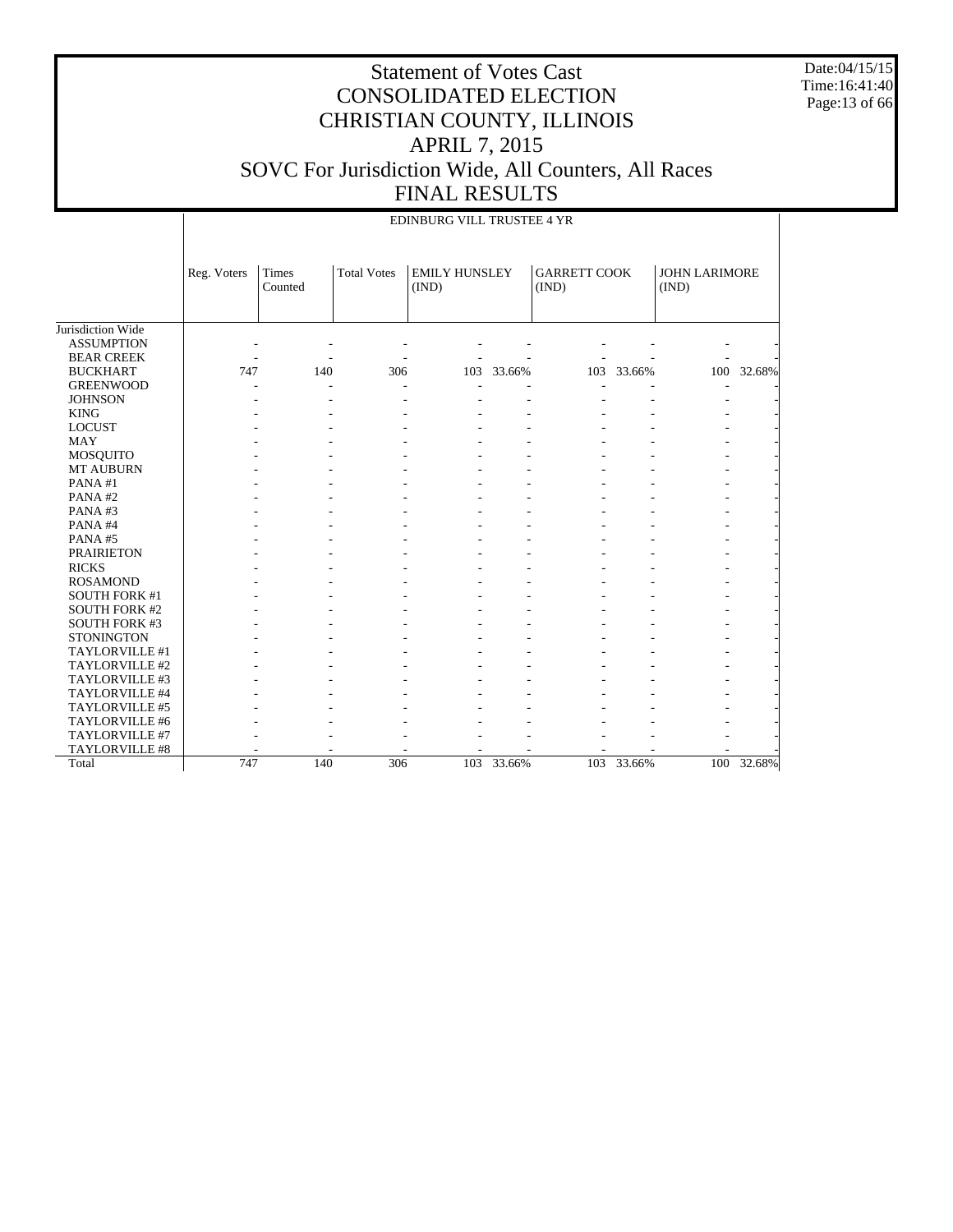Date:04/15/15 Time:16:41:40 Page:14 of 66

|                       |                       |                  |                | HARVEL VILLAGE TRUSTEE        |        |                                 |        |
|-----------------------|-----------------------|------------------|----------------|-------------------------------|--------|---------------------------------|--------|
|                       | Reg.<br><b>Voters</b> | Times<br>Counted | Total<br>Votes | <b>GARRETT</b><br>FUCHS (IND) |        | <b>TIMOTHY</b><br>HUDGINS (IND) |        |
| Jurisdiction Wide     |                       |                  |                |                               |        |                                 |        |
| <b>ASSUMPTION</b>     |                       |                  |                |                               |        |                                 |        |
| <b>BEAR CREEK</b>     |                       |                  |                |                               |        |                                 |        |
| <b>BUCKHART</b>       |                       |                  |                |                               |        |                                 |        |
| <b>GREENWOOD</b>      |                       |                  |                |                               |        |                                 |        |
| <b>JOHNSON</b>        |                       |                  |                |                               |        |                                 |        |
| <b>KING</b>           | 30                    | 1                | $\overline{c}$ | 1                             | 50.00% | 1                               | 50.00% |
| <b>LOCUST</b>         |                       |                  |                |                               |        |                                 |        |
| <b>MAY</b>            |                       |                  |                |                               |        |                                 |        |
| <b>MOSQUITO</b>       |                       |                  |                |                               |        |                                 |        |
| <b>MT AUBURN</b>      |                       |                  |                |                               |        |                                 |        |
| PANA#1                |                       |                  |                |                               |        |                                 |        |
| PANA#2                |                       |                  |                |                               |        |                                 |        |
| PANA#3                |                       |                  |                |                               |        |                                 |        |
| PANA#4                |                       |                  |                |                               |        |                                 |        |
| PANA#5                |                       |                  |                |                               |        |                                 |        |
| <b>PRAIRIETON</b>     |                       |                  |                |                               |        |                                 |        |
| <b>RICKS</b>          |                       |                  |                |                               |        |                                 |        |
| <b>ROSAMOND</b>       |                       |                  |                |                               |        |                                 |        |
| <b>SOUTH FORK #1</b>  |                       |                  |                |                               |        |                                 |        |
| <b>SOUTH FORK #2</b>  |                       |                  |                |                               |        |                                 |        |
| <b>SOUTH FORK #3</b>  |                       |                  |                |                               |        |                                 |        |
| <b>STONINGTON</b>     |                       |                  |                |                               |        |                                 |        |
| TAYLORVILLE #1        |                       |                  |                |                               |        |                                 |        |
| TAYLORVILLE #2        |                       |                  |                |                               |        |                                 |        |
| TAYLORVILLE #3        |                       |                  |                |                               |        |                                 |        |
| TAYLORVILLE #4        |                       |                  |                |                               |        |                                 |        |
| TAYLORVILLE #5        |                       |                  |                |                               |        |                                 |        |
| TAYLORVILLE #6        |                       |                  |                |                               |        |                                 |        |
| TAYLORVILLE #7        |                       |                  |                |                               |        |                                 |        |
| <b>TAYLORVILLE #8</b> |                       |                  |                |                               |        |                                 |        |
| Total                 | $\overline{30}$       | 1                | $\overline{c}$ | 1                             | 50.00% | 1                               | 50.00% |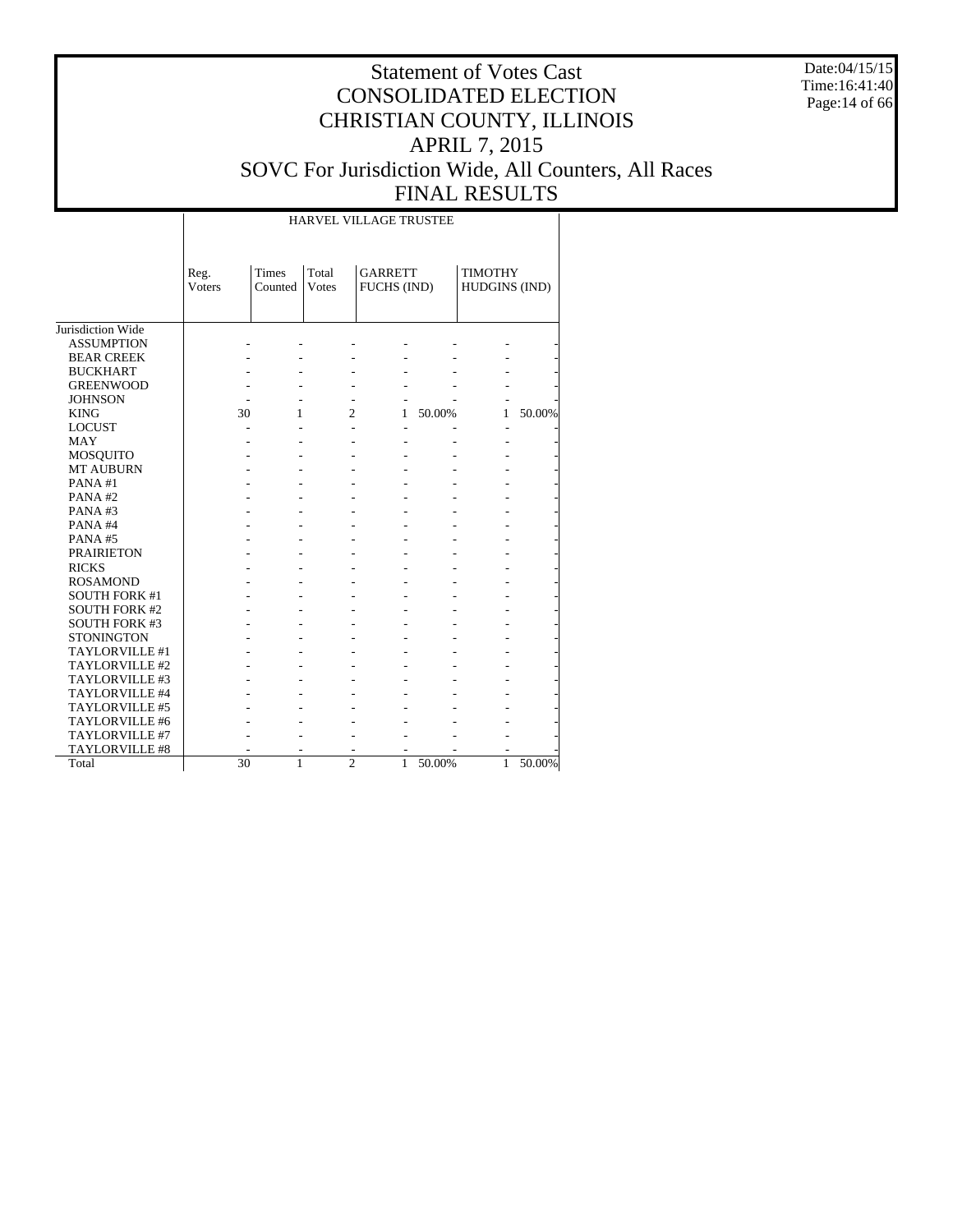Date:04/15/15 Time:16:41:40 Page:15 of 66

# Statement of Votes Cast CONSOLIDATED ELECTION CHRISTIAN COUNTY, ILLINOIS APRIL 7, 2015 SOVC For Jurisdiction Wide, All Counters, All Races FINAL RESULTS

JEISYVILLE VILL TRUSTEE 4 YR

|                       | Reg.<br><b>Voters</b> | <b>Times</b><br>Counted |    | Total Votes   CRAIG SUMMERS<br>(IND) |        | <b>MARILYN</b><br><b>SUMMERS (IND)</b> |        |
|-----------------------|-----------------------|-------------------------|----|--------------------------------------|--------|----------------------------------------|--------|
| Jurisdiction Wide     |                       |                         |    |                                      |        |                                        |        |
| <b>ASSUMPTION</b>     |                       |                         |    |                                      |        |                                        |        |
| <b>BEAR CREEK</b>     |                       |                         |    |                                      |        |                                        |        |
| <b>BUCKHART</b>       |                       |                         |    |                                      |        |                                        |        |
| <b>GREENWOOD</b>      |                       |                         |    |                                      |        |                                        |        |
| <b>JOHNSON</b>        |                       |                         |    |                                      |        |                                        |        |
| <b>KING</b>           |                       |                         |    |                                      |        |                                        |        |
| <b>LOCUST</b>         |                       |                         |    |                                      |        |                                        |        |
| <b>MAY</b>            |                       |                         |    |                                      |        |                                        |        |
| MOSQUITO              |                       |                         |    |                                      |        |                                        |        |
| <b>MT AUBURN</b>      |                       |                         |    |                                      |        |                                        |        |
| PANA#1                |                       |                         |    |                                      |        |                                        |        |
| PANA#2                |                       |                         |    |                                      |        |                                        |        |
| PANA#3                |                       |                         |    |                                      |        |                                        |        |
| PANA#4                |                       |                         |    |                                      |        |                                        |        |
| PANA#5                |                       |                         |    |                                      |        |                                        |        |
| <b>PRAIRIETON</b>     |                       |                         |    |                                      |        |                                        |        |
| <b>RICKS</b>          |                       |                         |    |                                      |        |                                        |        |
| <b>ROSAMOND</b>       |                       |                         |    |                                      |        |                                        |        |
| <b>SOUTH FORK #1</b>  |                       |                         |    |                                      |        |                                        |        |
| <b>SOUTH FORK #2</b>  |                       |                         |    |                                      |        |                                        |        |
| <b>SOUTH FORK #3</b>  | 76                    | 12                      | 23 | 12                                   | 52.17% | 11                                     | 47.83% |
| <b>STONINGTON</b>     |                       |                         |    |                                      |        | ٠                                      |        |
| TAYLORVILLE #1        |                       |                         |    |                                      |        |                                        |        |
| TAYLORVILLE #2        |                       |                         |    |                                      |        |                                        |        |
| TAYLORVILLE #3        |                       |                         |    |                                      |        |                                        |        |
| TAYLORVILLE #4        |                       |                         |    |                                      |        |                                        |        |
| TAYLORVILLE #5        |                       |                         |    |                                      |        |                                        |        |
| TAYLORVILLE #6        |                       |                         |    |                                      |        |                                        |        |
| TAYLORVILLE #7        |                       |                         |    |                                      |        |                                        |        |
| <b>TAYLORVILLE #8</b> |                       |                         |    |                                      |        |                                        |        |
| Total                 | 76                    | 12                      | 23 | 12                                   | 52.17% | 11                                     | 47.83% |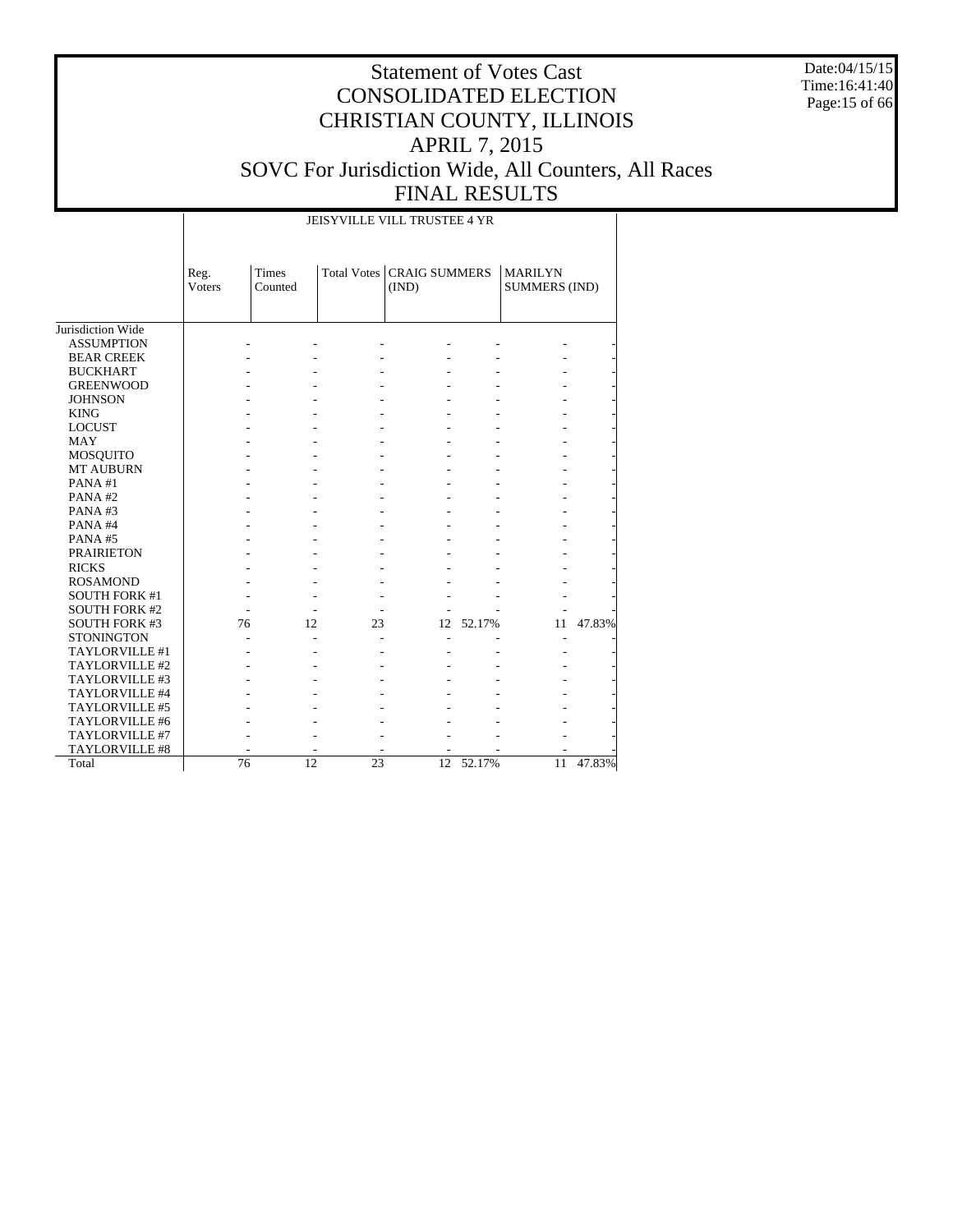Date:04/15/15 Time:16:41:40 Page:16 of 66

# Statement of Votes Cast CONSOLIDATED ELECTION CHRISTIAN COUNTY, ILLINOIS APRIL 7, 2015 SOVC For Jurisdiction Wide, All Counters, All Races FINAL RESULTS

 $\overline{1}$ 

|                       | Reg.<br><b>Voters</b> | Times<br>Counted |    | Total Votes   RON SUMMERS<br>(IND) |            |
|-----------------------|-----------------------|------------------|----|------------------------------------|------------|
| Jurisdiction Wide     |                       |                  |    |                                    |            |
| <b>ASSUMPTION</b>     |                       |                  |    |                                    |            |
| <b>BEAR CREEK</b>     |                       |                  |    |                                    |            |
| <b>BUCKHART</b>       |                       |                  |    |                                    |            |
| <b>GREENWOOD</b>      |                       |                  |    |                                    |            |
| <b>JOHNSON</b>        |                       |                  |    |                                    |            |
| <b>KING</b>           |                       |                  |    |                                    |            |
| <b>LOCUST</b>         |                       |                  |    |                                    |            |
| <b>MAY</b>            |                       |                  |    |                                    |            |
| <b>MOSQUITO</b>       |                       |                  |    |                                    |            |
| <b>MT AUBURN</b>      |                       |                  |    |                                    |            |
| PANA#1                |                       |                  |    |                                    |            |
| PANA#2                |                       |                  |    |                                    |            |
| PANA#3                |                       |                  |    |                                    |            |
| PANA#4                |                       |                  |    |                                    |            |
| PANA#5                |                       |                  |    |                                    |            |
| <b>PRAIRIETON</b>     |                       |                  |    |                                    |            |
| <b>RICKS</b>          |                       |                  |    |                                    |            |
| <b>ROSAMOND</b>       |                       |                  |    |                                    |            |
| <b>SOUTH FORK #1</b>  |                       |                  |    |                                    |            |
| <b>SOUTH FORK #2</b>  |                       |                  |    |                                    |            |
| <b>SOUTH FORK #3</b>  | 76                    | 12               | 12 |                                    | 12 100.00% |
| <b>STONINGTON</b>     |                       |                  |    |                                    |            |
| TAYLORVILLE #1        |                       |                  |    |                                    |            |
| TAYLORVILLE #2        |                       |                  |    |                                    |            |
| TAYLORVILLE #3        |                       |                  |    |                                    |            |
| TAYLORVILLE #4        |                       |                  |    |                                    |            |
| TAYLORVILLE #5        |                       |                  |    |                                    |            |
| TAYLORVILLE #6        |                       |                  |    |                                    |            |
| TAYLORVILLE #7        |                       |                  |    |                                    |            |
| <b>TAYLORVILLE #8</b> |                       |                  |    |                                    |            |
| Total                 | 76                    | 12               | 12 |                                    | 12 100.00% |

JEISYVILLE VILL TRUSTEE 2 YR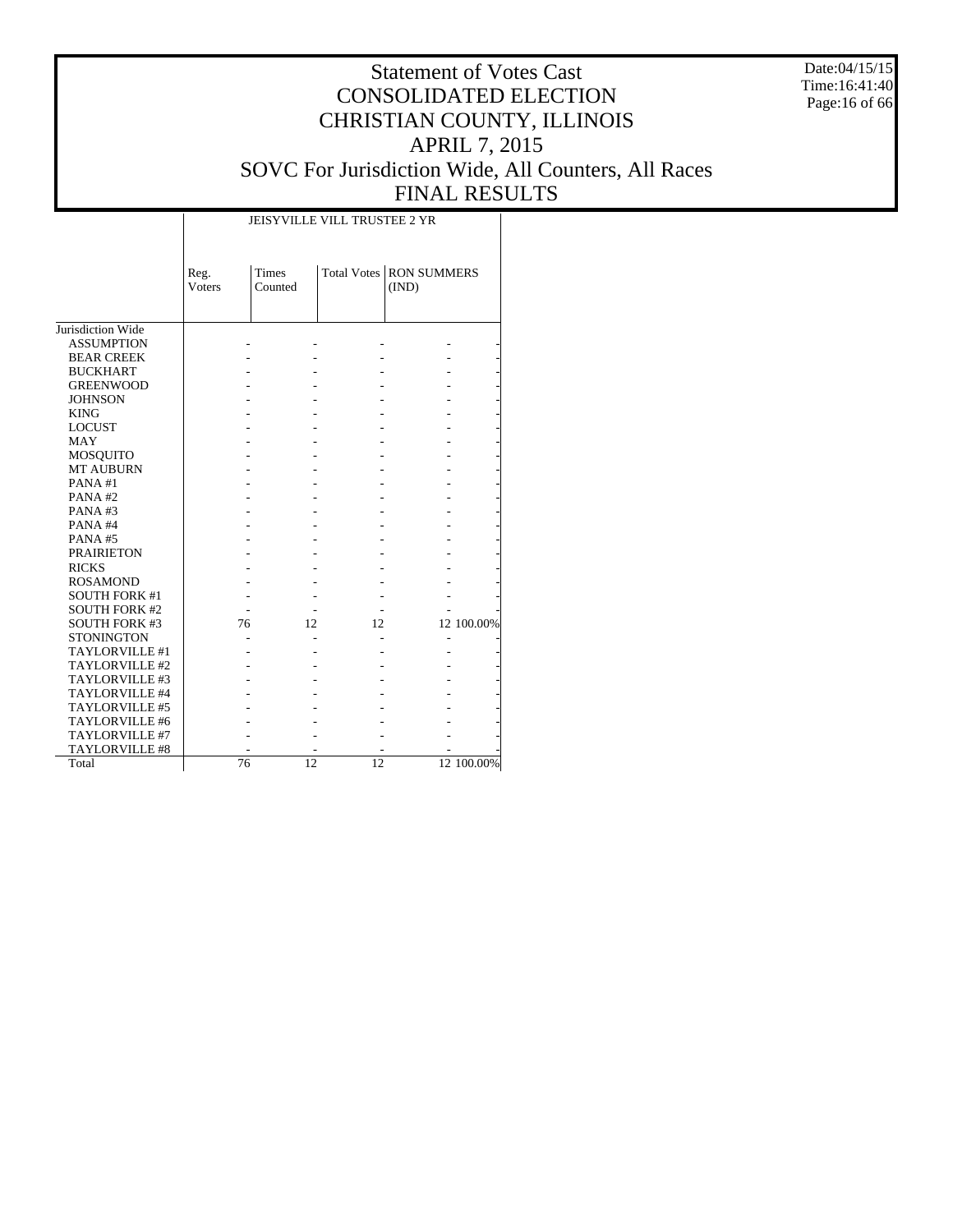Date:04/15/15 Time:16:41:40 Page:17 of 66

# Statement of Votes Cast CONSOLIDATED ELECTION CHRISTIAN COUNTY, ILLINOIS APRIL 7, 2015 SOVC For Jurisdiction Wide, All Counters, All Races FINAL RESULTS

KINCAID PRESIDENT 2 YR

|                      | Reg. Voters | <b>Times</b><br>Counted | <b>Total Votes</b> | <b>DAVID OLLER</b><br>(IND) |            | <b>DEBORAH</b><br>FREESTON (IND) |        |
|----------------------|-------------|-------------------------|--------------------|-----------------------------|------------|----------------------------------|--------|
|                      |             |                         |                    |                             |            |                                  |        |
| Jurisdiction Wide    |             |                         |                    |                             |            |                                  |        |
| <b>ASSUMPTION</b>    |             |                         |                    |                             |            |                                  |        |
| <b>BEAR CREEK</b>    |             |                         |                    |                             |            |                                  |        |
| <b>BUCKHART</b>      |             |                         |                    |                             |            |                                  |        |
| <b>GREENWOOD</b>     |             |                         |                    |                             |            |                                  |        |
| <b>JOHNSON</b>       |             |                         |                    |                             |            |                                  |        |
| <b>KING</b>          |             |                         |                    |                             |            |                                  |        |
| <b>LOCUST</b>        |             |                         |                    |                             |            |                                  |        |
| <b>MAY</b>           |             |                         |                    |                             |            |                                  |        |
| MOSQUITO             |             |                         |                    |                             |            |                                  |        |
| <b>MT AUBURN</b>     |             |                         |                    |                             |            |                                  |        |
| PANA#1               |             |                         |                    |                             |            |                                  |        |
| PANA#2               |             |                         |                    |                             |            |                                  |        |
| PANA#3               |             |                         |                    |                             |            |                                  |        |
| PANA#4               |             |                         |                    |                             |            |                                  |        |
| PANA#5               |             |                         |                    |                             |            |                                  |        |
| <b>PRAIRIETON</b>    |             |                         |                    |                             |            |                                  |        |
| <b>RICKS</b>         |             |                         |                    |                             |            |                                  |        |
| <b>ROSAMOND</b>      |             |                         |                    |                             |            |                                  |        |
| <b>SOUTH FORK #1</b> | 871         | 320                     | 317                | 280                         | 88.33%     | 37                               | 11.67% |
| <b>SOUTH FORK #2</b> |             |                         |                    | L,                          |            |                                  |        |
| <b>SOUTH FORK #3</b> | 127         | 39                      | 38                 | 29                          | 76.32%     | 9                                | 23.68% |
| <b>STONINGTON</b>    |             |                         |                    |                             |            |                                  |        |
| TAYLORVILLE #1       |             |                         |                    |                             |            |                                  |        |
| TAYLORVILLE #2       |             |                         |                    |                             |            |                                  |        |
| TAYLORVILLE #3       |             |                         |                    |                             |            |                                  |        |
| TAYLORVILLE #4       |             |                         |                    |                             |            |                                  |        |
| TAYLORVILLE #5       |             |                         |                    |                             |            |                                  |        |
| TAYLORVILLE #6       |             |                         |                    |                             |            |                                  |        |
| TAYLORVILLE #7       |             |                         |                    |                             |            |                                  |        |
| TAYLORVILLE #8       |             |                         |                    |                             |            |                                  |        |
| Total                | 998         | 359                     | 355                |                             | 309 87.04% | 46                               | 12.96% |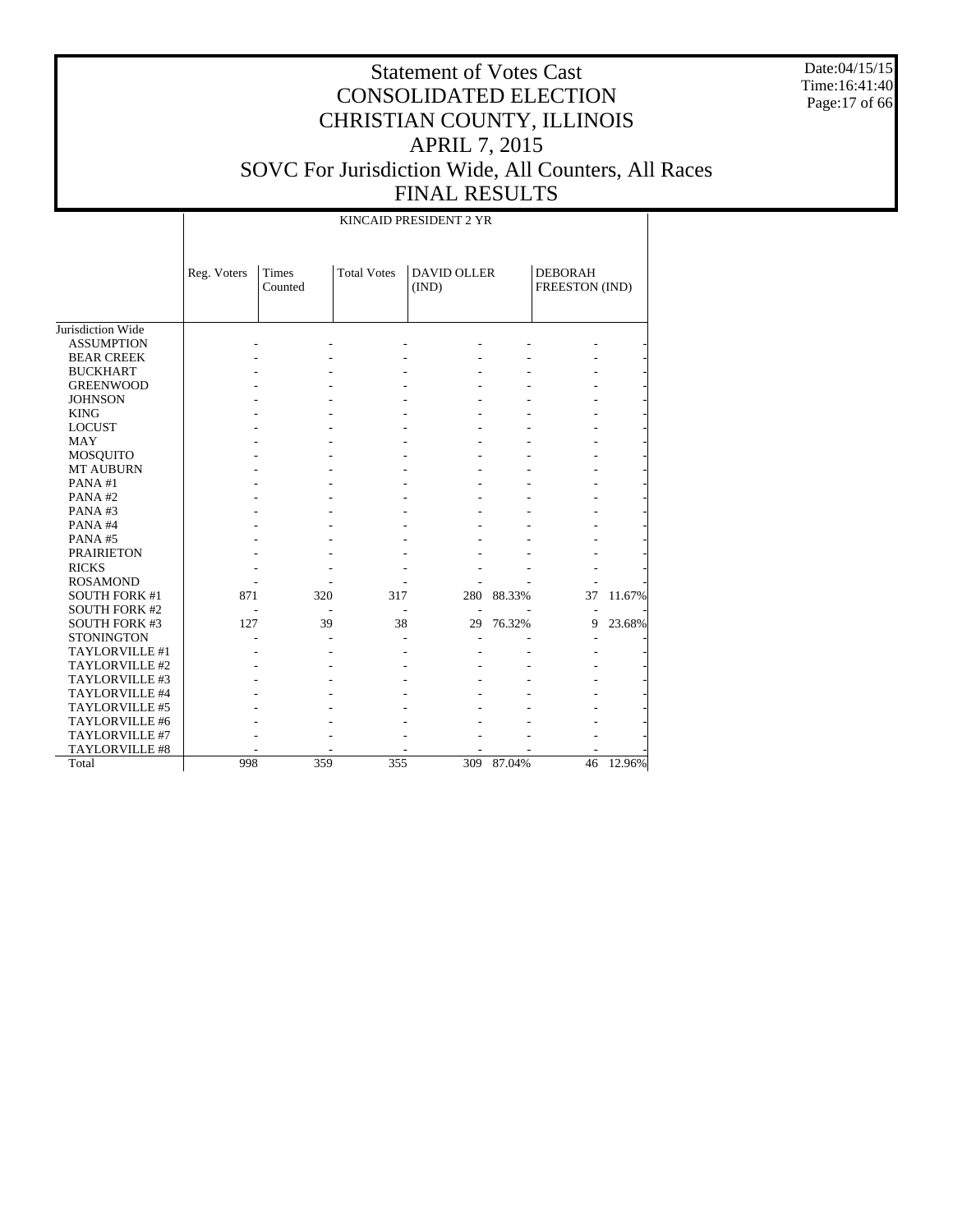Date:04/15/15 Time:16:41:40 Page:18 of 66

KINCAID VILL TRUSTEE

|                       | Reg. Voters | <b>Times</b><br>Counted | <b>Total Votes</b> | <b>DENISE L. EVANS</b><br>(IND) |        | <b>JOHN E. EVANS</b><br>(IND) |        | <b>RUBY D. REES</b><br>(IND) |        | <b>CYNTHIA</b><br><b>ANDREWS (IND)</b> |                          |
|-----------------------|-------------|-------------------------|--------------------|---------------------------------|--------|-------------------------------|--------|------------------------------|--------|----------------------------------------|--------------------------|
|                       |             |                         |                    |                                 |        |                               |        |                              |        |                                        |                          |
| Jurisdiction Wide     |             |                         |                    |                                 |        |                               |        |                              |        |                                        |                          |
| <b>ASSUMPTION</b>     |             |                         |                    |                                 |        |                               |        |                              |        |                                        |                          |
| <b>BEAR CREEK</b>     |             |                         |                    |                                 |        |                               |        |                              |        |                                        | ٠                        |
| <b>BUCKHART</b>       |             |                         |                    |                                 |        |                               |        |                              |        |                                        | $\sim$                   |
| <b>GREENWOOD</b>      |             |                         |                    |                                 |        |                               |        |                              |        |                                        | $\sim$                   |
| <b>JOHNSON</b>        |             |                         |                    |                                 |        |                               |        |                              |        |                                        | $\sim$                   |
| <b>KING</b>           |             |                         |                    |                                 |        |                               |        |                              |        |                                        | $\sim$                   |
| <b>LOCUST</b>         |             |                         |                    |                                 |        |                               |        |                              |        |                                        | $\sim$                   |
| <b>MAY</b>            |             |                         |                    |                                 |        |                               |        |                              |        |                                        | $\sim$                   |
| <b>MOSQUITO</b>       |             |                         |                    |                                 |        |                               |        |                              |        |                                        | $\sim$                   |
| MT AUBURN             |             |                         |                    |                                 |        |                               |        |                              |        |                                        | $\sim$                   |
| PANA#1                |             |                         |                    |                                 |        |                               |        |                              |        |                                        | $\overline{\phantom{a}}$ |
| PANA#2                |             |                         |                    |                                 |        |                               |        |                              |        |                                        | $\overline{\phantom{a}}$ |
| PANA#3                |             |                         |                    |                                 |        |                               |        |                              |        |                                        | $\overline{\phantom{a}}$ |
| PANA#4                |             |                         |                    |                                 |        |                               |        |                              |        |                                        | ٠                        |
| PANA#5                |             |                         |                    |                                 |        |                               |        |                              |        |                                        | $\overline{\phantom{a}}$ |
| <b>PRAIRIETON</b>     |             |                         |                    |                                 |        |                               |        |                              |        |                                        | ٠                        |
| <b>RICKS</b>          |             |                         |                    |                                 |        |                               |        |                              |        |                                        |                          |
| <b>ROSAMOND</b>       |             |                         |                    |                                 |        |                               |        |                              |        |                                        |                          |
| <b>SOUTH FORK #1</b>  | 871         | 320                     | 885                | 102                             | 11.53% | 99                            | 11.19% | 72                           | 8.14%  | 38                                     | 4.29%                    |
| <b>SOUTH FORK #2</b>  |             |                         |                    | $\overline{\phantom{a}}$        |        |                               |        | ٠                            |        | $\overline{\phantom{a}}$               |                          |
| <b>SOUTH FORK #3</b>  | 127         | 39                      | 100                | 13                              | 13.00% | 7                             | 7.00%  | 12                           | 12.00% | 8                                      | 8.00%                    |
| <b>STONINGTON</b>     |             |                         |                    |                                 |        |                               |        |                              |        |                                        |                          |
| TAYLORVILLE #1        |             |                         |                    |                                 |        |                               |        |                              |        |                                        |                          |
| TAYLORVILLE #2        |             |                         |                    |                                 |        |                               |        |                              |        |                                        | ٠                        |
| TAYLORVILLE #3        |             |                         |                    |                                 |        |                               |        |                              |        |                                        | ٠                        |
| TAYLORVILLE #4        |             |                         |                    |                                 |        |                               |        |                              |        |                                        | ٠                        |
| TAYLORVILLE #5        |             |                         |                    |                                 |        |                               |        |                              |        |                                        | ٠                        |
| TAYLORVILLE #6        |             |                         |                    |                                 |        |                               |        |                              |        |                                        | ٠                        |
| TAYLORVILLE #7        |             |                         |                    |                                 |        |                               |        |                              |        |                                        | ٠                        |
| <b>TAYLORVILLE #8</b> |             |                         |                    |                                 |        |                               |        |                              |        |                                        |                          |
| Total                 | 998         | 359                     | 985                | 115                             | 11.68% | 106                           | 10.76% | 84                           | 8.53%  | 46                                     | 4.67%                    |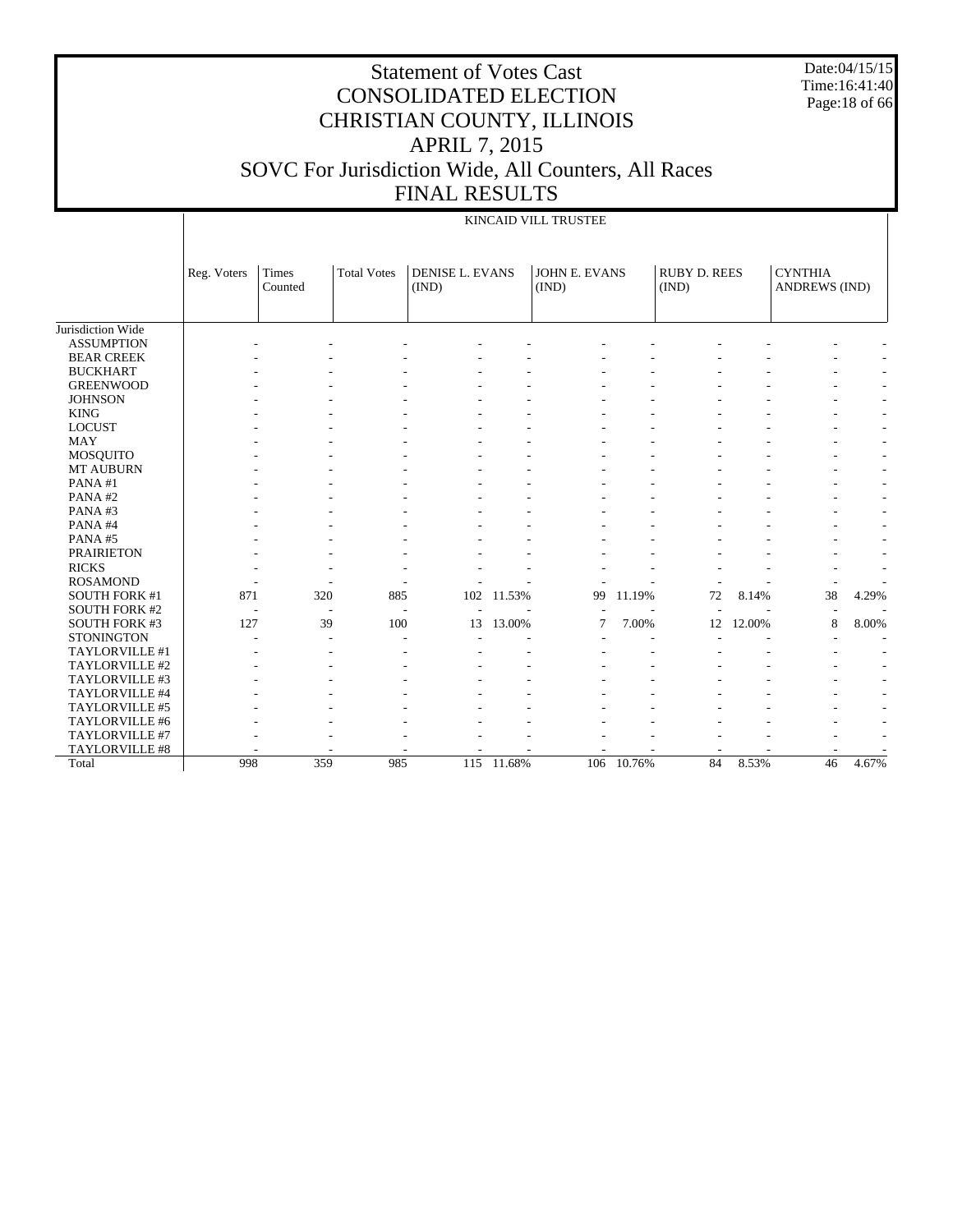Date:04/15/15 Time:16:41:40 Page:19 of 66

|                      | KINCAID VILL TRUSTEE             |            |                |        |                              |        |                        |        |                      |       |  |  |
|----------------------|----------------------------------|------------|----------------|--------|------------------------------|--------|------------------------|--------|----------------------|-------|--|--|
|                      | <b>GEORGE F.</b><br>CARTER (IND) |            | JONI LEY (IND) |        | <b>BILL JARRETT</b><br>(IND) |        | MARK L. SMITH<br>(IND) |        | ANN M. COLE<br>(IND) |       |  |  |
| Jurisdiction Wide    |                                  |            |                |        |                              |        |                        |        |                      |       |  |  |
| <b>ASSUMPTION</b>    |                                  |            |                |        |                              |        |                        |        |                      |       |  |  |
| <b>BEAR CREEK</b>    |                                  |            |                |        |                              |        |                        |        |                      |       |  |  |
| <b>BUCKHART</b>      |                                  |            |                |        |                              |        |                        |        |                      |       |  |  |
| <b>GREENWOOD</b>     |                                  |            |                |        |                              |        |                        |        |                      |       |  |  |
| <b>JOHNSON</b>       |                                  |            |                |        |                              |        |                        |        |                      |       |  |  |
| <b>KING</b>          |                                  |            |                |        |                              |        |                        |        |                      |       |  |  |
| <b>LOCUST</b>        |                                  |            |                |        |                              |        |                        |        |                      |       |  |  |
| <b>MAY</b>           |                                  |            |                |        |                              |        |                        |        |                      |       |  |  |
| <b>MOSQUITO</b>      |                                  |            |                |        |                              |        |                        |        |                      |       |  |  |
| <b>MT AUBURN</b>     |                                  |            |                |        |                              |        |                        |        |                      |       |  |  |
| PANA#1               |                                  |            |                |        |                              |        |                        |        |                      |       |  |  |
| PANA#2               |                                  |            |                |        |                              |        |                        |        |                      |       |  |  |
| PANA#3               |                                  |            |                |        |                              |        |                        |        |                      |       |  |  |
| PANA#4               |                                  |            |                |        |                              |        |                        |        |                      |       |  |  |
| PANA#5               |                                  |            |                |        |                              |        |                        |        |                      |       |  |  |
| <b>PRAIRIETON</b>    |                                  |            |                |        |                              |        |                        |        |                      |       |  |  |
| <b>RICKS</b>         |                                  |            |                |        |                              |        |                        |        |                      |       |  |  |
| <b>ROSAMOND</b>      |                                  |            |                |        |                              |        |                        |        |                      |       |  |  |
| <b>SOUTH FORK #1</b> | 140                              | 15.82%     | 186            | 21.02% | 105                          | 11.86% | 87                     | 9.83%  | 56                   | 6.33% |  |  |
| <b>SOUTH FORK #2</b> |                                  |            |                |        | $\overline{\phantom{a}}$     |        |                        |        |                      |       |  |  |
| <b>SOUTH FORK #3</b> | 22                               | 22.00%     | 16             | 16.00% | 9                            | 9.00%  | 10                     | 10.00% | 3                    | 3.00% |  |  |
| <b>STONINGTON</b>    |                                  |            |                |        |                              |        |                        |        |                      |       |  |  |
| TAYLORVILLE #1       |                                  |            |                |        |                              |        |                        |        |                      |       |  |  |
| TAYLORVILLE #2       |                                  |            |                |        |                              |        |                        |        |                      |       |  |  |
| TAYLORVILLE #3       |                                  |            |                |        |                              |        |                        |        |                      |       |  |  |
| TAYLORVILLE #4       |                                  |            |                |        |                              |        |                        |        |                      |       |  |  |
| TAYLORVILLE #5       |                                  |            |                |        |                              |        |                        |        |                      |       |  |  |
| TAYLORVILLE #6       |                                  |            |                |        |                              |        |                        |        |                      |       |  |  |
| TAYLORVILLE #7       |                                  |            |                |        |                              |        |                        |        |                      |       |  |  |
| TAYLORVILLE #8       |                                  |            |                |        |                              |        |                        |        |                      |       |  |  |
| Total                |                                  | 162 16.45% | 202            | 20.51% | 114                          | 11.57% | 97                     | 9.85%  | 59                   | 5.99% |  |  |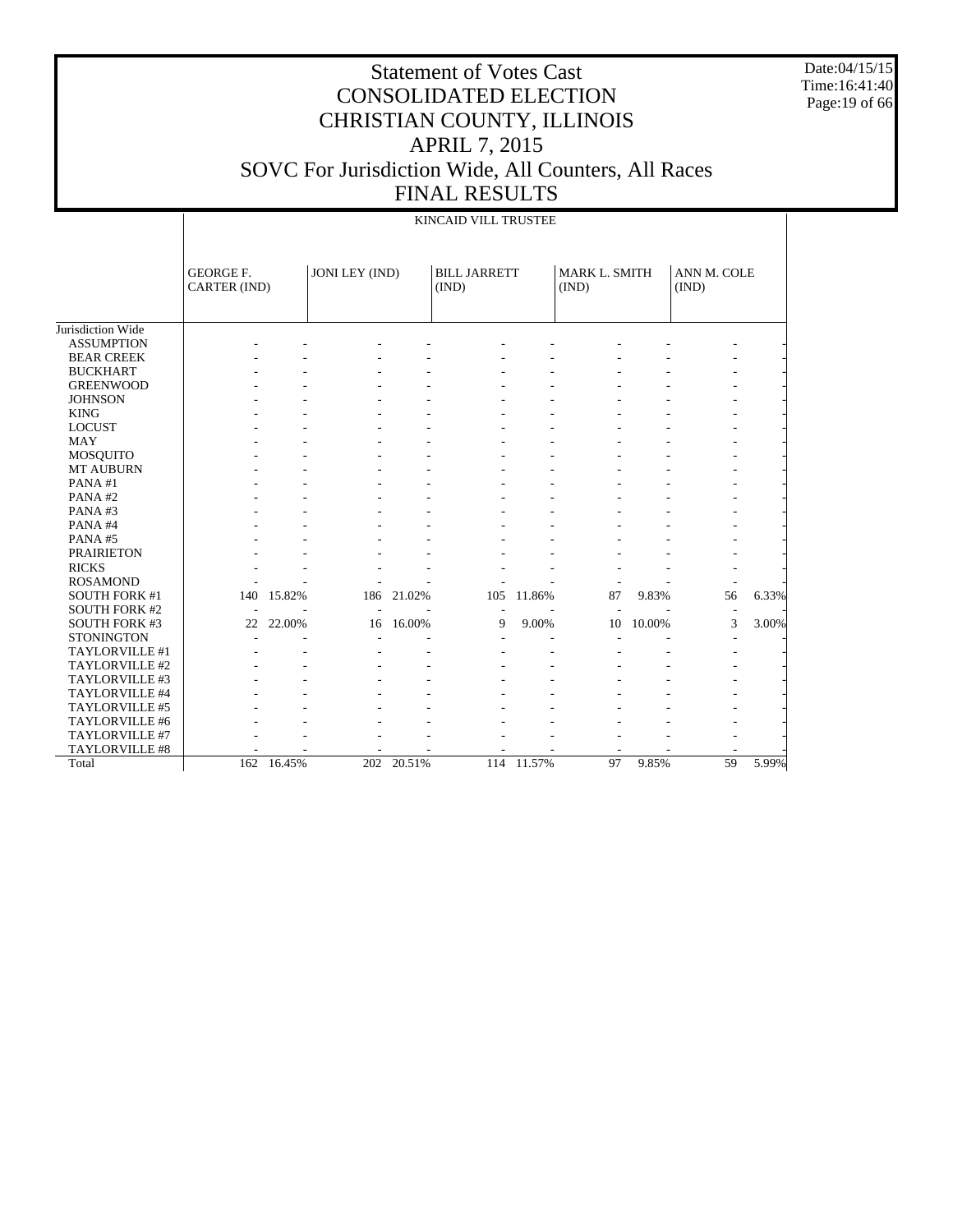Date:04/15/15 Time:16:41:40 Page:20 of 66

|                      |             |                  |                    |                            |            | MORRISONVILLE VILL TRUSTEE         |            |                                      |        |                                 |        |
|----------------------|-------------|------------------|--------------------|----------------------------|------------|------------------------------------|------------|--------------------------------------|--------|---------------------------------|--------|
|                      | Reg. Voters | Times<br>Counted | <b>Total Votes</b> | EDWIN D.<br>VOORHEES (IND) |            | LAWRENCE R.<br><b>GOEBEL (IND)</b> |            | <b>DONALD ALLEN</b><br>DENNISO (IND) |        | JAMES H.<br><b>KELMEL</b> (IND) |        |
| Jurisdiction Wide    |             |                  |                    |                            |            |                                    |            |                                      |        |                                 |        |
| <b>ASSUMPTION</b>    |             |                  |                    |                            |            |                                    |            |                                      |        |                                 |        |
| <b>BEAR CREEK</b>    |             |                  |                    |                            |            |                                    |            |                                      |        |                                 |        |
| <b>BUCKHART</b>      |             |                  |                    |                            |            |                                    |            |                                      |        |                                 |        |
| <b>GREENWOOD</b>     |             |                  |                    |                            |            |                                    |            |                                      |        |                                 |        |
| <b>JOHNSON</b>       |             |                  |                    |                            |            |                                    |            |                                      |        |                                 |        |
| <b>KING</b>          |             |                  |                    |                            |            |                                    |            |                                      |        |                                 |        |
| <b>LOCUST</b>        |             |                  |                    |                            |            |                                    |            |                                      |        |                                 |        |
| <b>MAY</b>           |             |                  |                    |                            |            |                                    |            |                                      |        |                                 |        |
| <b>MOSQUITO</b>      |             |                  |                    |                            |            |                                    |            |                                      |        |                                 |        |
| MT AUBURN            |             |                  |                    |                            |            |                                    |            |                                      |        |                                 |        |
| PANA#1               |             |                  |                    |                            |            |                                    |            |                                      |        |                                 |        |
| PANA#2               |             |                  |                    |                            |            |                                    |            |                                      |        |                                 |        |
| PANA#3               |             |                  |                    |                            |            |                                    |            |                                      |        |                                 |        |
| PANA#4               |             |                  |                    |                            |            |                                    |            |                                      |        |                                 |        |
| PANA#5               |             |                  |                    |                            |            |                                    |            |                                      |        |                                 |        |
| <b>PRAIRIETON</b>    |             |                  |                    |                            |            |                                    |            |                                      |        |                                 |        |
| <b>RICKS</b>         | 694         | 128              | 335                | 107                        | 31.94%     | 109                                | 32.54%     | 53                                   | 15.82% | 66                              | 19.70% |
| <b>ROSAMOND</b>      |             |                  |                    |                            |            |                                    |            |                                      |        |                                 |        |
| <b>SOUTH FORK #1</b> |             |                  |                    |                            |            |                                    |            |                                      |        |                                 |        |
| <b>SOUTH FORK #2</b> |             |                  |                    |                            |            |                                    |            |                                      |        |                                 |        |
| <b>SOUTH FORK #3</b> |             |                  |                    |                            |            |                                    |            |                                      |        |                                 |        |
| <b>STONINGTON</b>    |             |                  |                    |                            |            |                                    |            |                                      |        |                                 |        |
| TAYLORVILLE #1       |             |                  |                    |                            |            |                                    |            |                                      |        |                                 |        |
| TAYLORVILLE #2       |             |                  |                    |                            |            |                                    |            |                                      |        |                                 |        |
| TAYLORVILLE #3       |             |                  |                    |                            |            |                                    |            |                                      |        |                                 |        |
| TAYLORVILLE #4       |             |                  |                    |                            |            |                                    |            |                                      |        |                                 |        |
| TAYLORVILLE #5       |             |                  |                    |                            |            |                                    |            |                                      |        |                                 |        |
| TAYLORVILLE #6       |             |                  |                    |                            |            |                                    |            |                                      |        |                                 |        |
| TAYLORVILLE #7       |             |                  |                    |                            |            |                                    |            |                                      |        |                                 |        |
| TAYLORVILLE #8       |             |                  |                    |                            |            |                                    |            |                                      |        |                                 |        |
| Total                | 694         | 128              | 335                |                            | 107 31.94% |                                    | 109 32.54% | $\overline{53}$                      | 15.82% | 66                              | 19.70% |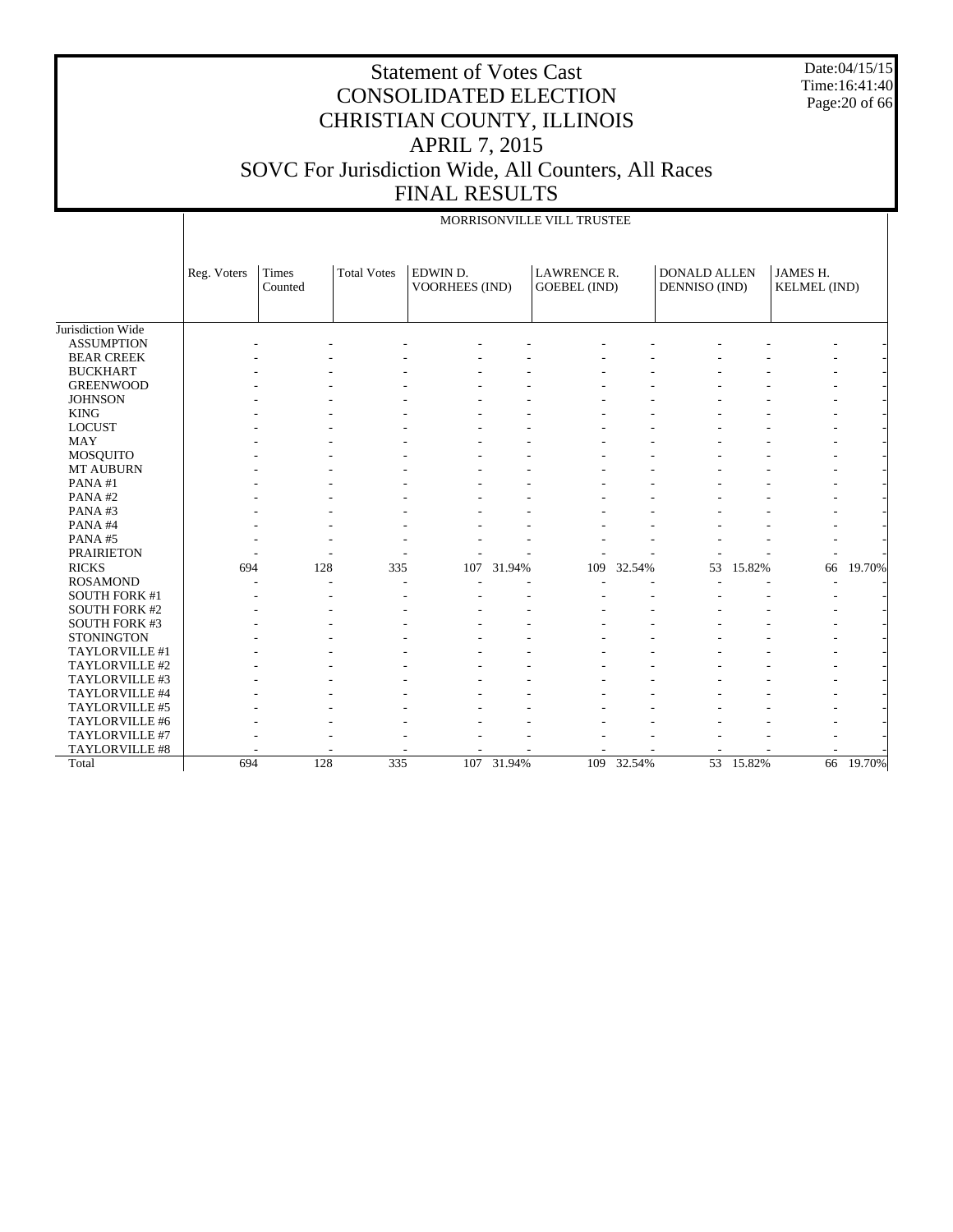Date:04/15/15 Time:16:41:40 Page:21 of 66

#### Statement of Votes Cast CONSOLIDATED ELECTION CHRISTIAN COUNTY, ILLINOIS APRIL 7, 2015 SOVC For Jurisdiction Wide, All Counters, All Races FINAL RESULTS

Jurisdiction Wide ASSUMPTION BEAR CREEK BUCKHART GREENWOOD **JOHNSON**  KING LOCUST MAY MOSQUITO MT AUBURN PANA #1 PANA #2 PANA #3 PANA #4 PANA #5 PRAIRIETON RICKS ROSAMOND SOUTH FORK #1 SOUTH FORK #2 SOUTH FORK #3 **STONINGTON**  TAYLORVILLE #1 TAYLORVILLE #2 TAYLORVILLE #3 TAYLORVILLE #4 Reg. Voters Times Counted Total Votes D. BOOMER NEECE (IND) MICHAEL E. RESCHKE (IND) SHAWN I. CONLIN (IND) MOWEAQUA VILLAGE TRUSTEE - - - - - - - - - - - - - - - - - - - - - - - - - - - - - - - - - - - - - - - - - - - - - - - - - - - - - - - - - - - - - - - - - - - - - - - - - - - - - - - - - - - - - - - - - - - - - - - - - - - - - - - - - - - - - - - - - - - - - - - - - - - - - - - - - - - - - - - 7 1 3 1 33.33% 1 33.33% 1 33.33% - - - - - - - - - - - - - - - - - - - - - - - - - - - - - - - - - - - - - - - - - - - - - - - - - - - - - - - - - - - - - - - - - - - - - - - - - - - - - - - - - - - - - - - - - -

> - - - - - - - - - - - - - - - - - - - - - - - - - - - - - - - - - - - - 7 1 3 1 33.33% 1 33.33% 1 33.33%

 TAYLORVILLE #5 TAYLORVILLE #6 TAYLORVILLE #7 TAYLORVILLE #8

Total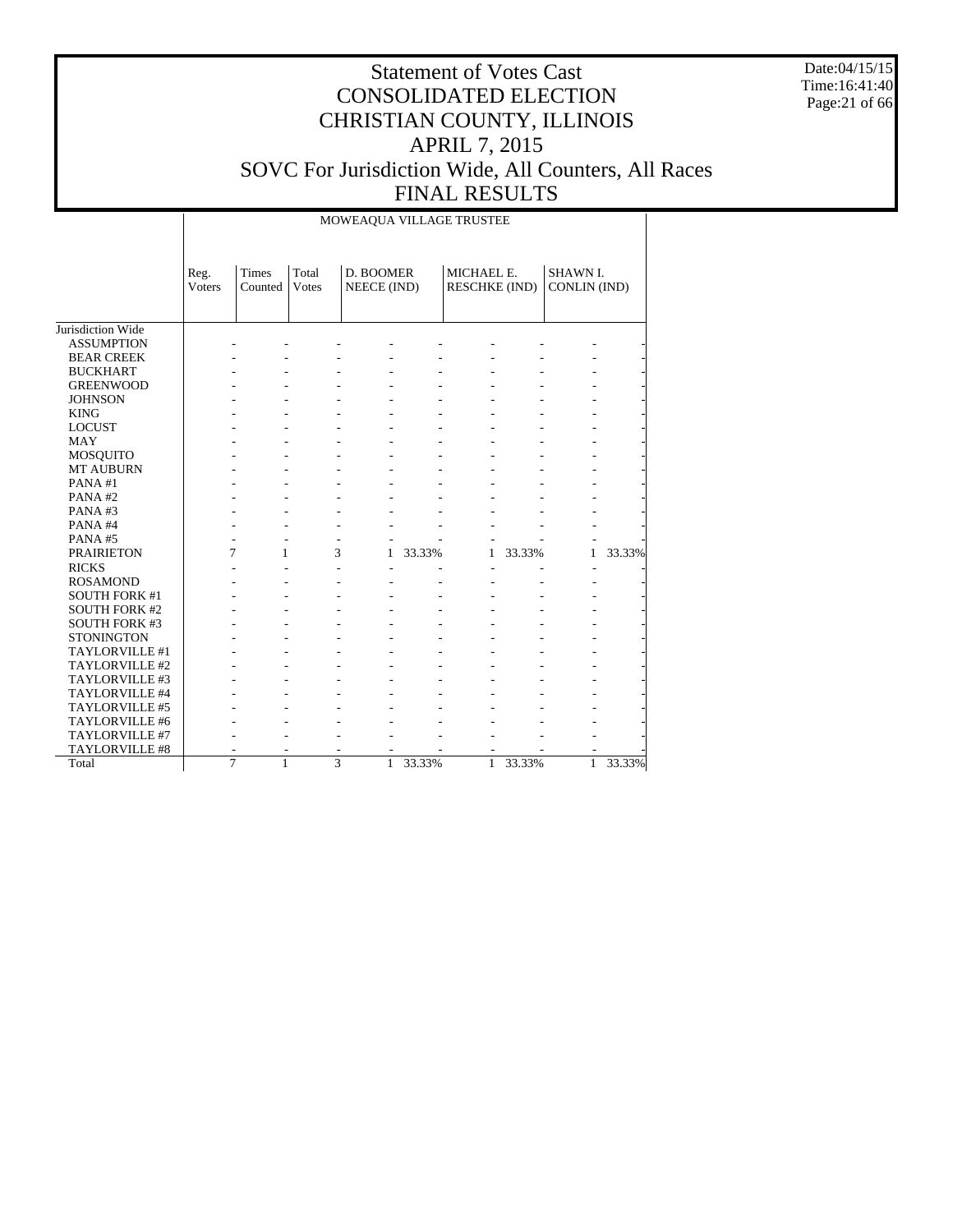Date:04/15/15 Time:16:41:40 Page:22 of 66

| MT AUBURN VILL TRUSTEE 4 YR |
|-----------------------------|

|                       | Reg. Voters | Times<br>Counted | Total Votes   GLEN F. | GOODRICH, JR<br>(IND) |        | MICHAEL J<br><b>KRACHUM</b> |       |
|-----------------------|-------------|------------------|-----------------------|-----------------------|--------|-----------------------------|-------|
| Jurisdiction Wide     |             |                  |                       |                       |        |                             |       |
| <b>ASSUMPTION</b>     |             |                  |                       |                       |        |                             |       |
| <b>BEAR CREEK</b>     |             |                  |                       |                       |        |                             |       |
| <b>BUCKHART</b>       |             |                  |                       |                       |        |                             |       |
| <b>GREENWOOD</b>      |             |                  |                       |                       |        |                             |       |
| <b>JOHNSON</b>        |             |                  |                       |                       |        |                             |       |
| <b>KING</b>           |             |                  |                       |                       |        |                             |       |
| <b>LOCUST</b>         |             |                  |                       |                       |        |                             |       |
| <b>MAY</b>            |             |                  |                       |                       |        |                             |       |
| MOSQUITO              |             |                  |                       |                       |        |                             |       |
| <b>MT AUBURN</b>      | 305         | 35               | 32                    | 27                    | 84.38% | $\overline{c}$              | 6.25% |
| PANA#1                |             |                  |                       |                       |        |                             |       |
| PANA#2                |             |                  |                       |                       |        |                             |       |
| PANA# $3$             |             |                  |                       |                       |        |                             |       |
| PANA#4                |             |                  |                       |                       |        |                             |       |
| PANA#5                |             |                  |                       |                       |        |                             |       |
| <b>PRAIRIETON</b>     |             |                  |                       |                       |        |                             |       |
| <b>RICKS</b>          |             |                  |                       |                       |        |                             |       |
| <b>ROSAMOND</b>       |             |                  |                       |                       |        |                             |       |
| <b>SOUTH FORK #1</b>  |             |                  |                       |                       |        |                             |       |
| <b>SOUTH FORK #2</b>  |             |                  |                       |                       |        |                             |       |
| <b>SOUTH FORK #3</b>  |             |                  |                       |                       |        |                             |       |
| <b>STONINGTON</b>     |             |                  |                       |                       |        |                             |       |
| TAYLORVILLE#1         |             |                  |                       |                       |        |                             |       |
| TAYLORVILLE#2         |             |                  |                       |                       |        |                             |       |
| TAYLORVILLE#3         |             |                  |                       |                       |        |                             |       |
| TAYLORVILLE #4        |             |                  |                       |                       |        |                             |       |
| TAYLORVILLE #5        |             |                  |                       |                       |        |                             |       |
| TAYLORVILLE #6        |             |                  |                       |                       |        |                             |       |
| <b>TAYLORVILLE #7</b> |             |                  |                       |                       |        |                             |       |
| TAYLORVILLE #8        |             |                  |                       |                       |        |                             |       |
| Total                 | 305         | 35               | 32                    | 27                    | 84.38% | $\overline{c}$              | 6.25% |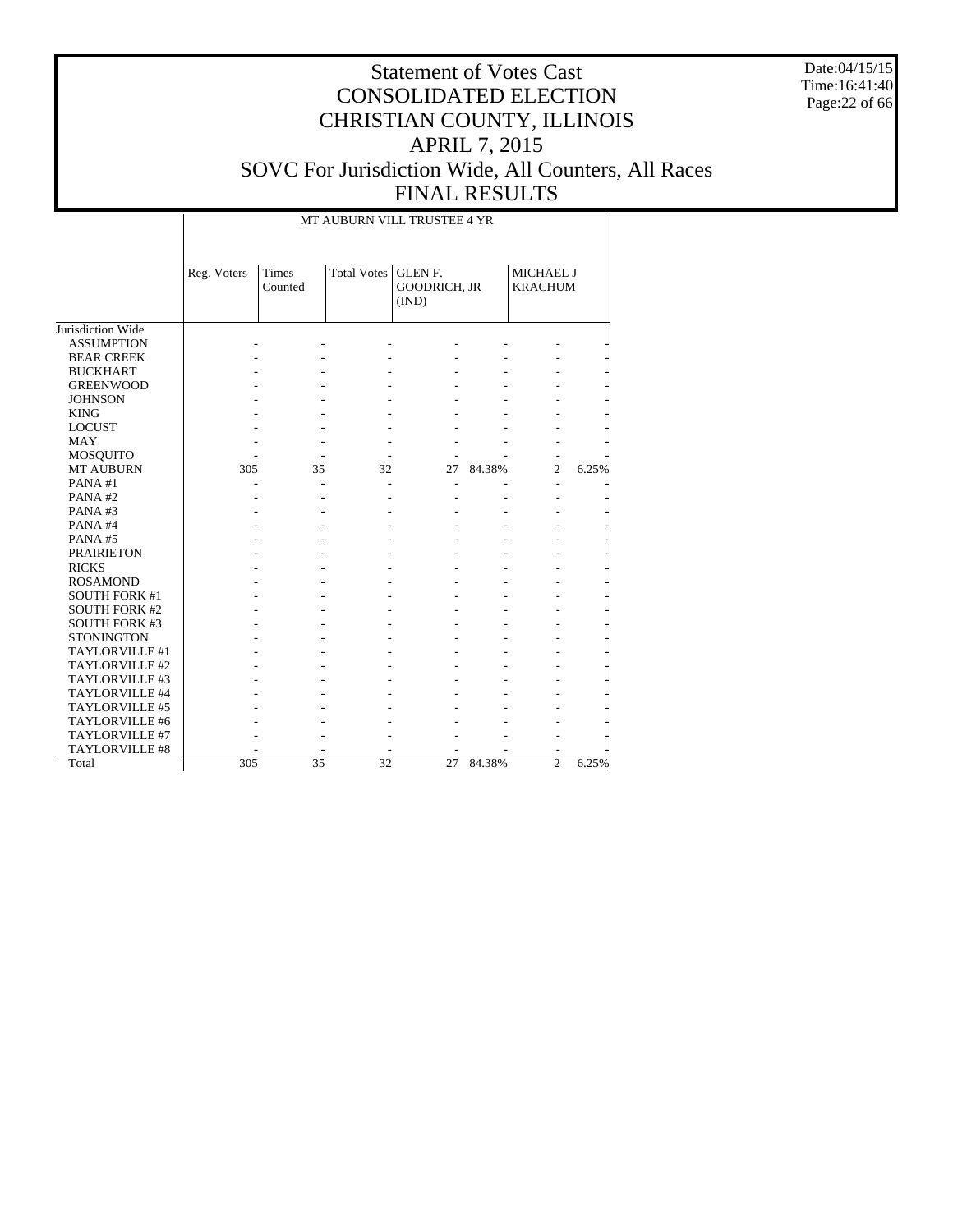Date:04/15/15 Time:16:41:40 Page:23 of 66

|                                        |             |                  |                    | <b>OWANECO VILL TRUSTEE</b>   |        |                           |        |                                 |           |
|----------------------------------------|-------------|------------------|--------------------|-------------------------------|--------|---------------------------|--------|---------------------------------|-----------|
|                                        | Reg. Voters | Times<br>Counted | <b>Total Votes</b> | JEFFREY P.<br><b>YUCANEER</b> |        | MICHELLE L<br><b>KNOX</b> |        | <b>THOMAS</b><br><b>BALDOCK</b> |           |
|                                        |             |                  |                    |                               |        |                           |        |                                 |           |
| Jurisdiction Wide<br><b>ASSUMPTION</b> |             |                  |                    |                               |        |                           |        |                                 |           |
|                                        |             |                  |                    |                               |        |                           |        |                                 |           |
| <b>BEAR CREEK</b>                      |             |                  |                    |                               |        |                           |        |                                 |           |
| <b>BUCKHART</b>                        |             |                  |                    |                               |        |                           |        |                                 |           |
| <b>GREENWOOD</b>                       |             |                  |                    |                               |        |                           |        |                                 |           |
| <b>JOHNSON</b><br><b>KING</b>          |             |                  |                    |                               |        |                           |        |                                 |           |
| <b>LOCUST</b>                          | 151         | 20               | 44                 | 12                            | 27.27% | 13                        | 29.55% | 13                              | 29.55%    |
| <b>MAY</b>                             |             |                  |                    |                               |        |                           |        |                                 |           |
| MOSQUITO                               |             |                  |                    |                               |        |                           |        |                                 |           |
| MT AUBURN                              |             |                  |                    |                               |        |                           |        |                                 |           |
| PANA#1                                 |             |                  |                    |                               |        |                           |        |                                 |           |
| PANA#2                                 |             |                  |                    |                               |        |                           |        |                                 |           |
| PANA#3                                 |             |                  |                    |                               |        |                           |        |                                 |           |
| PANA#4                                 |             |                  |                    |                               |        |                           |        |                                 |           |
| PANA#5                                 |             |                  |                    |                               |        |                           |        |                                 |           |
| <b>PRAIRIETON</b>                      |             |                  |                    |                               |        |                           |        |                                 |           |
| <b>RICKS</b>                           |             |                  |                    |                               |        |                           |        |                                 |           |
| <b>ROSAMOND</b>                        |             |                  |                    |                               |        |                           |        |                                 |           |
| <b>SOUTH FORK #1</b>                   |             |                  |                    |                               |        |                           |        |                                 |           |
| <b>SOUTH FORK #2</b>                   |             |                  |                    |                               |        |                           |        |                                 |           |
| SOUTH FORK #3                          |             |                  |                    |                               |        |                           |        |                                 |           |
| <b>STONINGTON</b>                      |             |                  |                    |                               |        |                           |        |                                 |           |
| TAYLORVILLE #1                         |             |                  |                    |                               |        |                           |        |                                 |           |
| TAYLORVILLE #2                         |             |                  |                    |                               |        |                           |        |                                 |           |
| TAYLORVILLE #3                         |             |                  |                    |                               |        |                           |        |                                 |           |
| TAYLORVILLE #4                         |             |                  |                    |                               |        |                           |        |                                 |           |
| TAYLORVILLE #5                         |             |                  |                    |                               |        |                           |        |                                 |           |
| TAYLORVILLE #6                         |             |                  |                    |                               |        |                           |        |                                 |           |
| TAYLORVILLE #7                         |             |                  |                    |                               |        |                           |        |                                 |           |
| TAYLORVILLE #8                         |             |                  |                    |                               |        |                           |        |                                 |           |
| Total                                  | 151         | $\overline{20}$  | 44                 | $\overline{12}$               | 27.27% | $\overline{13}$           | 29.55% |                                 | 13 29.55% |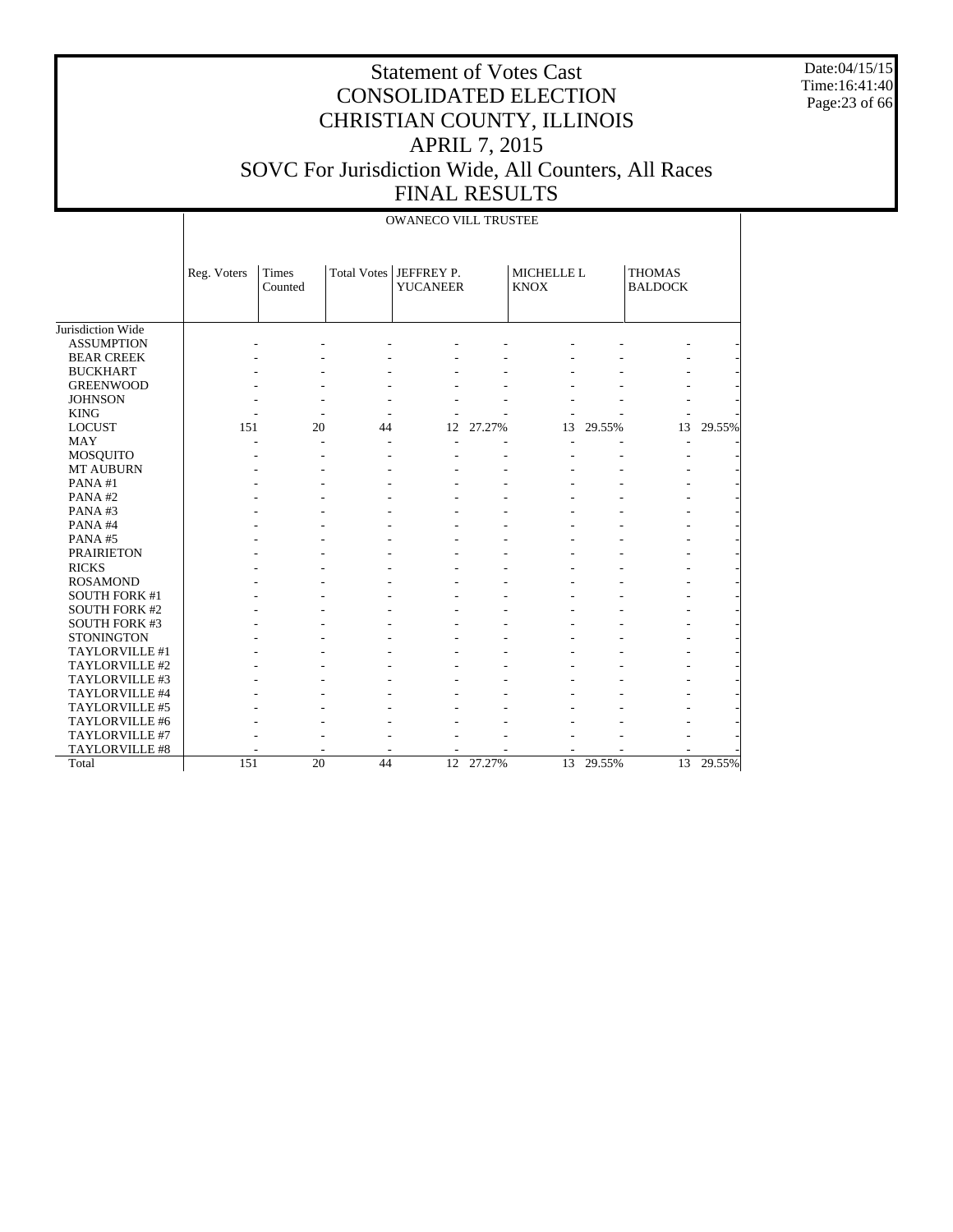Date:04/15/15 Time:16:41:40 Page:24 of 66

#### Statement of Votes Cast CONSOLIDATED ELECTION CHRISTIAN COUNTY, ILLINOIS APRIL 7, 2015 SOVC For Jurisdiction Wide, All Counters, All Races FINAL RESULTS

Jurisdiction Wide ASSUMPTION BEAR CREEK BUCKHART GREENWOOD JOHNSON KING LOCUST MAY MOSQUITO MT AUBURN PANA #1 PANA #2 PANA #3 PANA #4 PANA #5 PRAIRIETON RICKS ROSAMOND SOUTH FORK #1 SOUTH FORK #2 SOUTH FORK #3 **STONINGTON**  TAYLORVILLE #1 TAYLORVILLE #2 TAYLORVILLE #3 TAYLORVILLE #4 TAYLORVILLE #5 TAYLORVILLE #6 TAYLORVILLE #7 TAYLORVILLE #8 Total Reg. Voters | Times Counted Total Votes | JAMES J. MENOSSI LEROY H. MARBURGER PALMER VILLAGE TRUSTEE - - - - - - - 146 34 24 8 33.33% 16 66.67% - - - - - - - - - - - - - - - - - - - - - - - - - - - - - - - - - - - - - - - - - - - - - - - - - - - - - - - - - - - - - - - - - - - - - - - - - - - - - - - - - - - - - - - - - - - - - - - - - - - - - - - - - - - - - - - - - - - - - - - - - - - - - - - - - - - - - - - - - - - - - - - - - - - - - - - - - - - - - - - - - - - - - - - - - - - - - - - - - - - - - - - - - - - - - - - - - - - - 146 34 24 8 33.33% 16 66.67%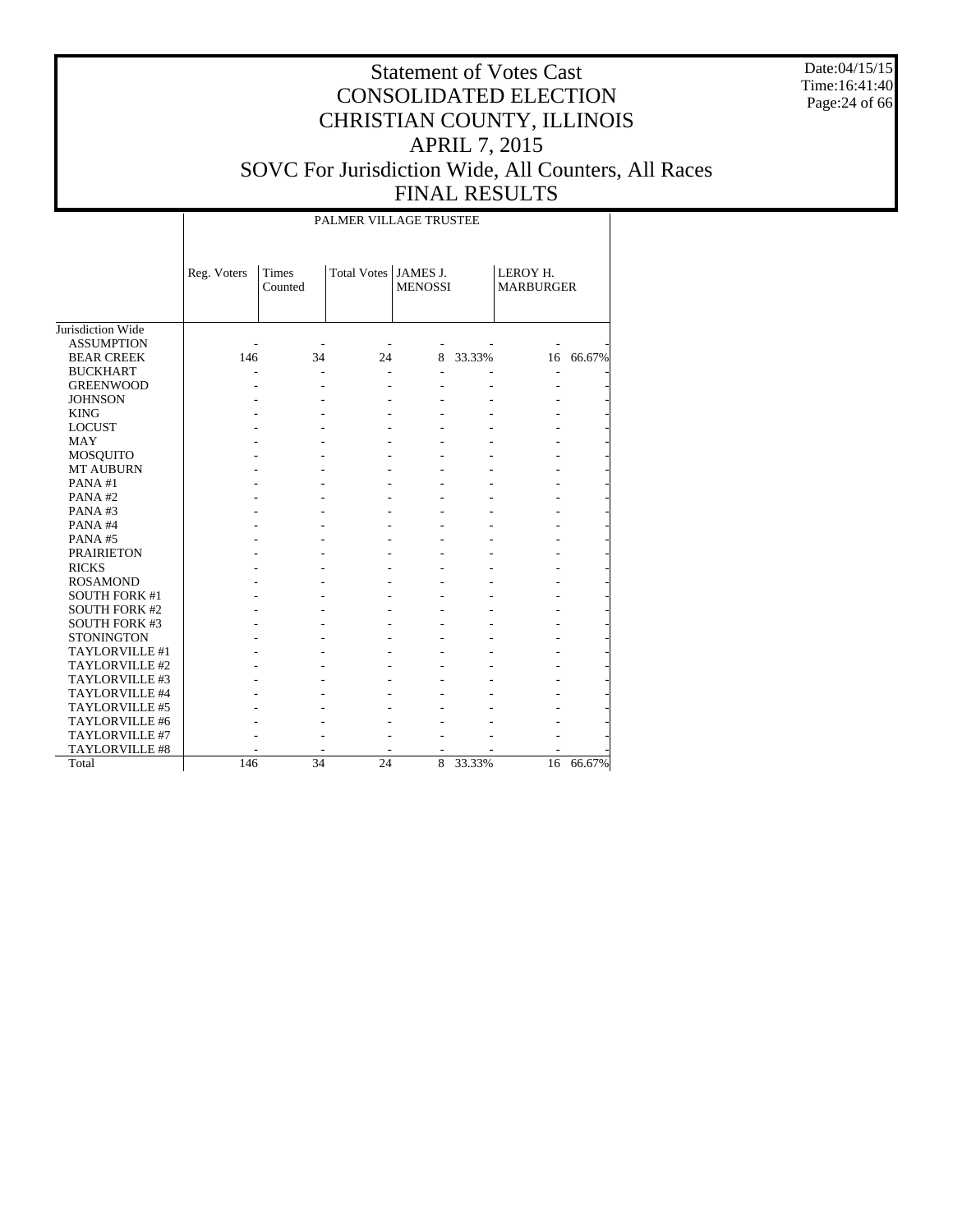Date:04/15/15 Time:16:41:40 Page:25 of 66

|                      |             |                  |                    | STONINGTON VILLAGE TRUSTEE            |        |                 |        |                       |        |
|----------------------|-------------|------------------|--------------------|---------------------------------------|--------|-----------------|--------|-----------------------|--------|
|                      | Reg. Voters | Times<br>Counted | <b>Total Votes</b> | <b>DAVID</b><br><b>BLAKEMAN</b> (IND) |        | RAY LIKES (IND) |        | RYAN MARUCCO<br>(IND) |        |
| Jurisdiction Wide    |             |                  |                    |                                       |        |                 |        |                       |        |
| <b>ASSUMPTION</b>    |             |                  |                    |                                       |        |                 |        |                       |        |
| <b>BEAR CREEK</b>    |             |                  |                    |                                       |        |                 |        |                       |        |
| <b>BUCKHART</b>      |             |                  |                    |                                       |        |                 |        |                       |        |
| <b>GREENWOOD</b>     |             |                  |                    |                                       |        |                 |        |                       |        |
| <b>JOHNSON</b>       |             |                  |                    |                                       |        |                 |        |                       |        |
| <b>KING</b>          |             |                  |                    |                                       |        |                 |        |                       |        |
| <b>LOCUST</b>        |             |                  |                    |                                       |        |                 |        |                       |        |
| <b>MAY</b>           |             |                  |                    |                                       |        |                 |        |                       |        |
| <b>MOSQUITO</b>      |             |                  |                    |                                       |        |                 |        |                       |        |
| <b>MT AUBURN</b>     |             |                  |                    |                                       |        |                 |        |                       |        |
| PANA#1               |             |                  |                    |                                       |        |                 |        |                       |        |
| PANA#2               |             |                  |                    |                                       |        |                 |        |                       |        |
| PANA#3               |             |                  |                    |                                       |        |                 |        |                       |        |
| PANA#4               |             |                  |                    |                                       |        |                 |        |                       |        |
| PANA#5               |             |                  |                    |                                       |        |                 |        |                       |        |
| <b>PRAIRIETON</b>    |             |                  |                    |                                       |        |                 |        |                       |        |
| <b>RICKS</b>         |             |                  |                    |                                       |        |                 |        |                       |        |
| <b>ROSAMOND</b>      |             |                  |                    |                                       |        |                 |        |                       |        |
| <b>SOUTH FORK #1</b> |             |                  |                    |                                       |        |                 |        |                       |        |
| <b>SOUTH FORK #2</b> |             |                  |                    |                                       |        |                 |        |                       |        |
| <b>SOUTH FORK #3</b> |             |                  |                    |                                       |        |                 |        |                       |        |
| <b>STONINGTON</b>    | 615         | 108              | 265                | 86                                    | 32.45% | 90              | 33.96% | 89                    | 33.58% |
| TAYLORVILLE #1       |             |                  |                    |                                       |        |                 |        |                       |        |
| TAYLORVILLE #2       |             |                  |                    |                                       |        |                 |        |                       |        |
| TAYLORVILLE #3       |             |                  |                    |                                       |        |                 |        |                       |        |
| TAYLORVILLE #4       |             |                  |                    |                                       |        |                 |        |                       |        |
| TAYLORVILLE #5       |             |                  |                    |                                       |        |                 |        |                       |        |
| TAYLORVILLE #6       |             |                  |                    |                                       |        |                 |        |                       |        |
| TAYLORVILLE #7       |             |                  |                    |                                       |        |                 |        |                       |        |
| TAYLORVILLE #8       |             |                  |                    |                                       |        |                 |        |                       |        |
| Total                | 615         | 108              | 265                | 86                                    | 32.45% | 90              | 33.96% | 89                    | 33.58% |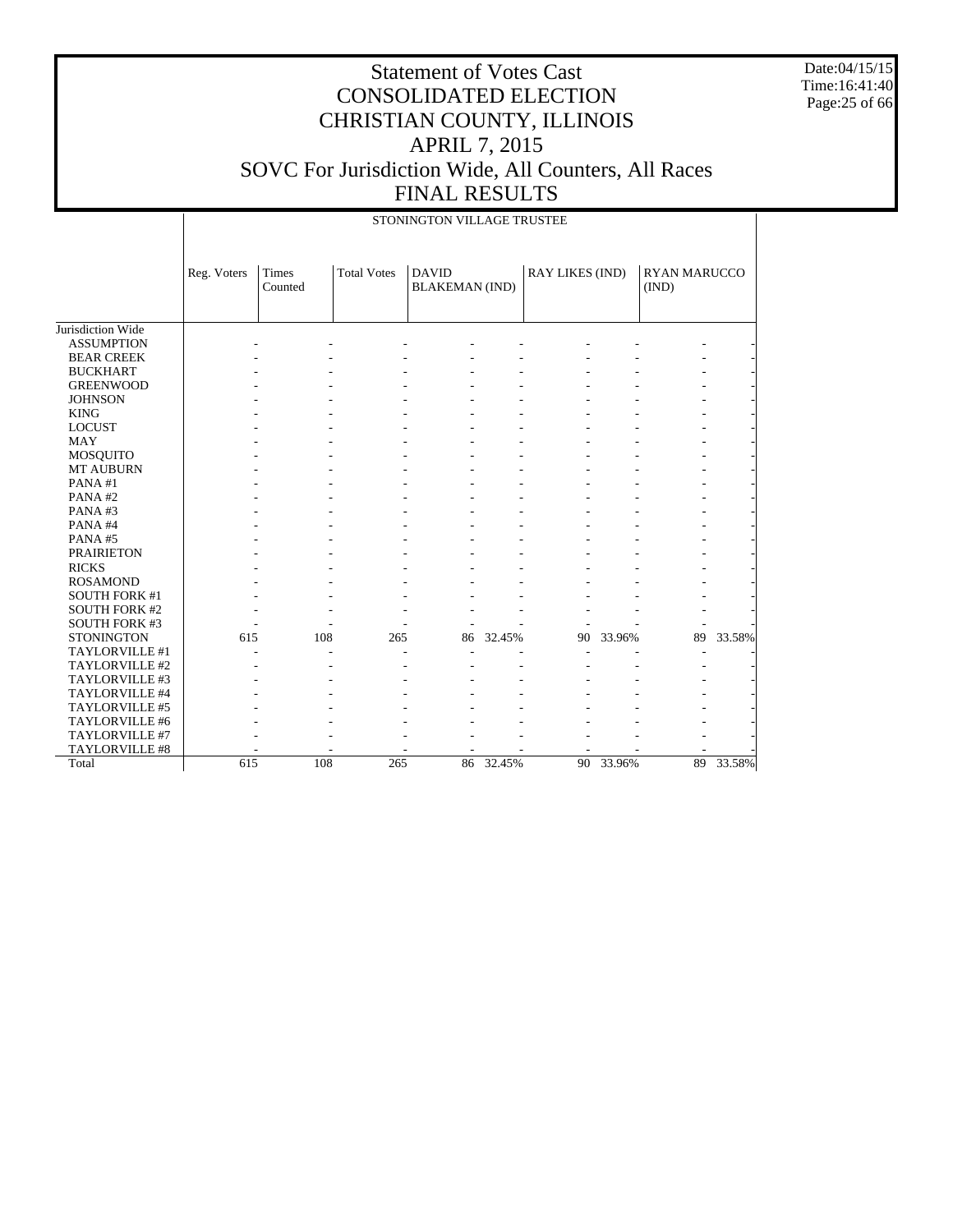Date:04/15/15 Time:16:41:40 Page:26 of 66

# Statement of Votes Cast CONSOLIDATED ELECTION CHRISTIAN COUNTY, ILLINOIS APRIL 7, 2015 SOVC For Jurisdiction Wide, All Counters, All Races FINAL RESULTS

#### TOVEY VILLAGE TRUSTEE

|                      | Reg. Voters | <b>Times</b><br>Counted |    | Total Votes   JOSEPH V POP<br>(IND) |           | <b>JOSEPH E. POP</b> |       |
|----------------------|-------------|-------------------------|----|-------------------------------------|-----------|----------------------|-------|
| Jurisdiction Wide    |             |                         |    |                                     |           |                      |       |
| <b>ASSUMPTION</b>    |             |                         |    |                                     |           |                      |       |
| <b>BEAR CREEK</b>    |             |                         |    |                                     |           |                      |       |
| <b>BUCKHART</b>      |             |                         |    |                                     |           |                      |       |
| <b>GREENWOOD</b>     |             |                         |    |                                     |           |                      |       |
| <b>JOHNSON</b>       |             |                         |    |                                     |           |                      |       |
| <b>KING</b>          |             |                         |    |                                     |           |                      |       |
| <b>LOCUST</b>        |             |                         |    |                                     |           |                      |       |
| <b>MAY</b>           |             |                         |    |                                     |           |                      |       |
| <b>MOSQUITO</b>      |             |                         |    |                                     |           |                      |       |
| <b>MT AUBURN</b>     |             |                         |    |                                     |           |                      |       |
| PANA#1               |             |                         |    |                                     |           |                      |       |
| PANA#2               |             |                         |    |                                     |           |                      |       |
| PANA#3               |             |                         |    |                                     |           |                      |       |
| PANA#4               |             |                         |    |                                     |           |                      |       |
| PANA#5               |             |                         |    |                                     |           |                      |       |
| <b>PRAIRIETON</b>    |             |                         |    |                                     |           |                      |       |
| <b>RICKS</b>         |             |                         |    |                                     |           |                      |       |
| <b>ROSAMOND</b>      |             |                         |    |                                     |           |                      |       |
| <b>SOUTH FORK #1</b> |             |                         |    |                                     |           |                      |       |
| <b>SOUTH FORK #2</b> | 318         | 38                      | 42 | 36                                  | 85.71%    | 3                    | 7.14% |
| <b>SOUTH FORK #3</b> |             |                         |    |                                     |           |                      |       |
| <b>STONINGTON</b>    |             |                         |    |                                     |           |                      |       |
| TAYLORVILLE #1       |             |                         |    |                                     |           |                      |       |
| TAYLORVILLE #2       |             |                         |    |                                     |           |                      |       |
| TAYLORVILLE #3       |             |                         |    |                                     |           |                      |       |
| TAYLORVILLE #4       |             |                         |    |                                     |           |                      |       |
| TAYLORVILLE #5       |             |                         |    |                                     |           |                      |       |
| TAYLORVILLE #6       |             |                         |    |                                     |           |                      |       |
| TAYLORVILLE #7       |             |                         |    |                                     |           |                      |       |
| TAYLORVILLE #8       |             |                         |    |                                     |           |                      |       |
| Total                | 318         | 38                      | 42 |                                     | 36 85.71% | $\overline{3}$       | 7.14% |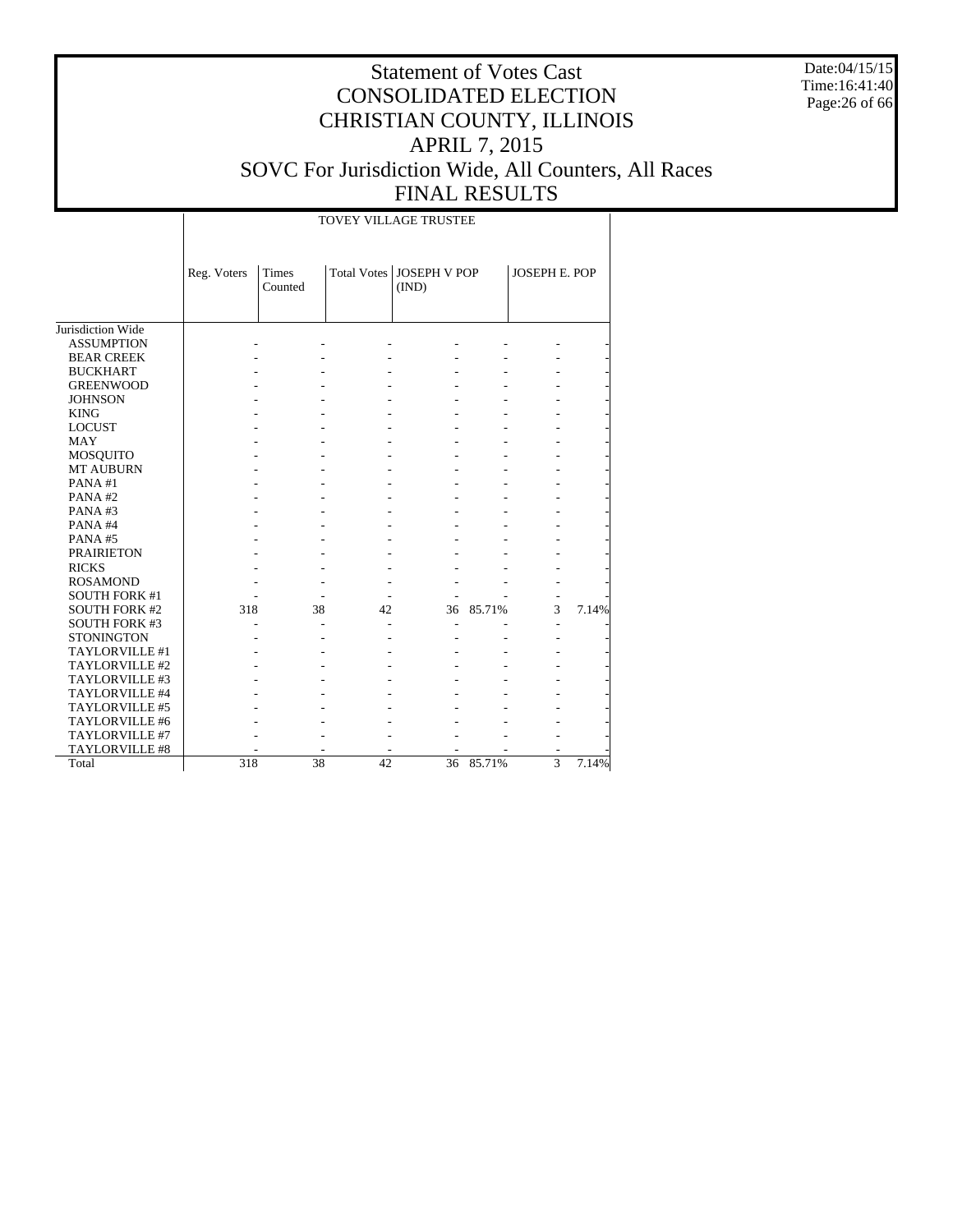Date:04/15/15 Time:16:41:40 Page:27 of 66

#### Statement of Votes Cast CONSOLIDATED ELECTION CHRISTIAN COUNTY, ILLINOIS APRIL 7, 2015 SOVC For Jurisdiction Wide, All Counters, All Races FINAL RESULTS

|                      |             |                         |                    | EDINBURG PARK COMMISSIONER            |        |                               |        |                      |        |
|----------------------|-------------|-------------------------|--------------------|---------------------------------------|--------|-------------------------------|--------|----------------------|--------|
|                      | Reg. Voters | <b>Times</b><br>Counted | <b>Total Votes</b> | <b>JAMES BRADLEY</b><br><b>HERZOG</b> |        | WILLIAM L.<br><b>AGNEW II</b> |        | <b>JARED RAGLAND</b> |        |
| Jurisdiction Wide    |             |                         |                    |                                       |        |                               |        |                      |        |
| <b>ASSUMPTION</b>    |             |                         |                    |                                       |        |                               |        |                      |        |
| <b>BEAR CREEK</b>    |             |                         |                    |                                       |        |                               |        |                      |        |
| <b>BUCKHART</b>      | 1230        | 235                     | 354                | 114                                   | 32.20% | 107                           | 30.23% | 133                  | 37.57% |
| <b>GREENWOOD</b>     |             |                         |                    |                                       |        |                               |        |                      |        |
| <b>JOHNSON</b>       |             |                         |                    |                                       |        |                               |        |                      |        |
| <b>KING</b>          |             |                         |                    |                                       |        |                               |        |                      |        |
| <b>LOCUST</b>        |             |                         |                    |                                       |        |                               |        |                      |        |
| MAY                  |             |                         |                    |                                       |        |                               |        |                      |        |
| <b>MOSQUITO</b>      |             |                         |                    |                                       |        |                               |        |                      |        |
| <b>MT AUBURN</b>     | 288         | 19                      | 28                 | 9                                     | 32.14% | 8                             | 28.57% | 11                   | 39.29% |
| PANA#1               |             |                         |                    |                                       |        |                               |        |                      |        |
| PANA#2               |             |                         |                    |                                       |        |                               |        |                      |        |
| PANA#3               |             |                         |                    |                                       |        |                               |        |                      |        |
| PANA#4               |             |                         |                    |                                       |        |                               |        |                      |        |
| PANA#5               |             |                         |                    |                                       |        |                               |        |                      |        |
| <b>PRAIRIETON</b>    |             |                         |                    |                                       |        |                               |        |                      |        |
| <b>RICKS</b>         |             |                         |                    |                                       |        |                               |        |                      |        |
| <b>ROSAMOND</b>      |             |                         |                    |                                       |        |                               |        |                      |        |
| <b>SOUTH FORK #1</b> |             |                         |                    |                                       |        |                               |        |                      |        |
| <b>SOUTH FORK #2</b> | 74          | 8                       | 12                 | 4                                     | 33.33% | 3                             | 25.00% | 5                    | 41.67% |
| <b>SOUTH FORK #3</b> |             |                         |                    |                                       |        |                               |        |                      |        |
| <b>STONINGTON</b>    |             |                         |                    |                                       |        |                               |        |                      |        |
| TAYLORVILLE #1       |             |                         |                    |                                       |        |                               |        |                      |        |
| TAYLORVILLE #2       |             |                         |                    |                                       |        |                               |        |                      |        |
| TAYLORVILLE #3       |             |                         |                    |                                       |        |                               |        |                      |        |
| TAYLORVILLE #4       | 39          | 8                       | 7                  | 1                                     | 14.29% | 4                             | 57.14% | $\overline{2}$       | 28.57% |
| TAYLORVILLE #5       |             |                         |                    |                                       |        |                               |        |                      |        |
| TAYLORVILLE #6       |             |                         |                    |                                       |        |                               |        |                      |        |
| TAYLORVILLE #7       |             |                         |                    |                                       |        |                               |        |                      |        |
| TAYLORVILLE #8       |             |                         |                    |                                       |        |                               |        |                      |        |
| Total                | 1631        | 270                     | 401                | 128                                   | 31.92% | 122                           | 30.42% | 151                  | 37.66% |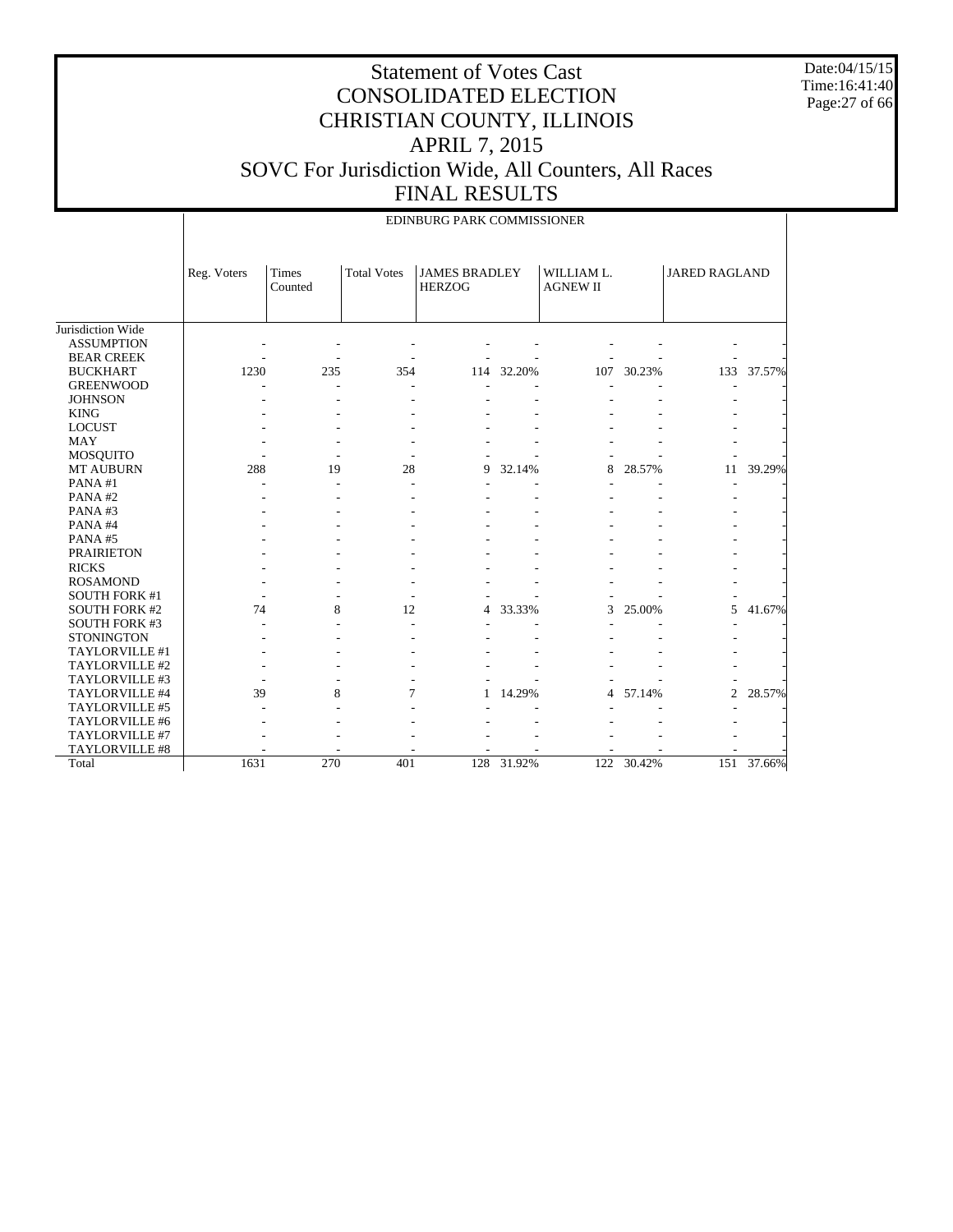Date:04/15/15 Time:16:41:40 Page:28 of 66

|                       |             | STONINGTON PARK COMM 6 YR |                 |                               |             | TAYLORVILLE PARK PRESIDENT |                    |                             |
|-----------------------|-------------|---------------------------|-----------------|-------------------------------|-------------|----------------------------|--------------------|-----------------------------|
|                       | Reg. Voters | <b>Times</b><br>Counted   |                 | Total Votes   GERRY A. GILPIN | Reg. Voters | Times<br>Counted           | <b>Total Votes</b> | MARLANE M.<br><b>MILLER</b> |
| Jurisdiction Wide     |             |                           |                 |                               |             |                            |                    |                             |
| <b>ASSUMPTION</b>     |             |                           |                 |                               |             |                            |                    |                             |
| <b>BEAR CREEK</b>     |             |                           |                 |                               | 65          | $\overline{c}$             | $\mathfrak{2}$     | 2 100.00%                   |
| <b>BUCKHART</b>       |             |                           |                 |                               | 67          | 13                         | 12                 | 12 100.00%                  |
| <b>GREENWOOD</b>      |             |                           |                 |                               |             |                            | ÷.                 |                             |
| <b>JOHNSON</b>        |             |                           |                 |                               | 532         | 78                         | 59                 | 59 100.00%                  |
| <b>KING</b>           |             |                           |                 |                               |             |                            |                    |                             |
| <b>LOCUST</b>         |             |                           |                 |                               | 244         | 40                         | 28                 | 28 100.00%                  |
| <b>MAY</b>            |             |                           |                 |                               | 1176        | 165                        | 123                | 123 100.00%                 |
| <b>MOSQUITO</b>       |             |                           |                 |                               |             | ÷,                         |                    |                             |
| MT AUBURN             |             |                           |                 |                               |             |                            |                    |                             |
| PANA#1                |             |                           |                 |                               |             |                            |                    |                             |
| PANA#2                |             |                           |                 |                               |             |                            |                    |                             |
| PANA#3                |             |                           |                 |                               |             |                            |                    |                             |
| PANA#4                |             |                           |                 |                               |             |                            |                    |                             |
| PANA#5                |             |                           |                 |                               |             |                            |                    |                             |
| <b>PRAIRIETON</b>     |             |                           |                 |                               |             |                            |                    |                             |
| <b>RICKS</b>          |             |                           |                 |                               |             |                            |                    |                             |
| <b>ROSAMOND</b>       |             |                           |                 |                               |             |                            |                    |                             |
| <b>SOUTH FORK #1</b>  |             |                           |                 |                               |             |                            |                    |                             |
| <b>SOUTH FORK #2</b>  |             |                           |                 |                               |             |                            |                    |                             |
| <b>SOUTH FORK #3</b>  |             |                           |                 |                               |             |                            |                    |                             |
| <b>STONINGTON</b>     | 750         | 128                       | 25              | 25 100.00%                    | 10          | 1                          |                    | 1 100.00%                   |
| TAYLORVILLE #1        |             |                           |                 |                               | 950         | 185                        | 153                | 153 100.00%                 |
| TAYLORVILLE #2        |             |                           |                 |                               | 893         | 156                        | 106                | 106 100.00%                 |
| TAYLORVILLE #3        |             |                           |                 |                               | 879         | 117                        | 91                 | 91 100.00%                  |
| TAYLORVILLE #4        |             |                           |                 |                               | 1296        | 122                        | 108                | 108 100.00%                 |
| TAYLORVILLE #5        |             |                           |                 |                               | 1354        | 132                        | 99                 | 99 100.00%                  |
| TAYLORVILLE #6        |             |                           |                 |                               | 908         | 90                         | 63                 | 63 100.00%                  |
| TAYLORVILLE #7        |             |                           |                 |                               | 868         | 82                         | 67                 | 67 100.00%                  |
| <b>TAYLORVILLE #8</b> |             |                           |                 |                               | 982         | 87                         | 72                 | 72 100.00%                  |
| Total                 | 750         | 128                       | $\overline{25}$ | 25 100.00%                    | 10224       | 1270                       | 984                | 984 100.00%                 |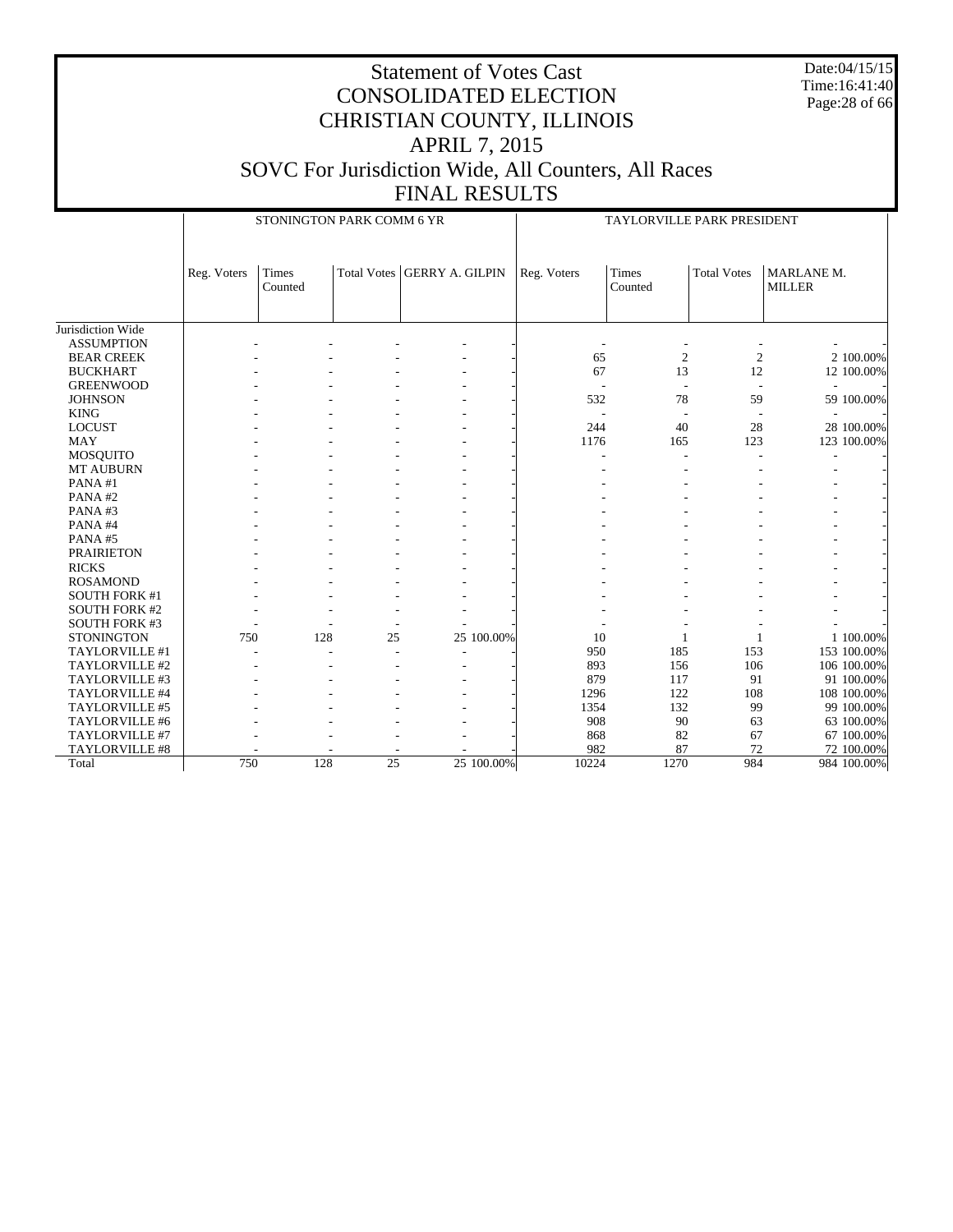Date:04/15/15 Time:16:41:40 Page:29 of 66

#### Statement of Votes Cast CONSOLIDATED ELECTION CHRISTIAN COUNTY, ILLINOIS APRIL 7, 2015 SOVC For Jurisdiction Wide, All Counters, All Races FINAL RESULTS

TAYLORVILLE PARK TRUSTEE

|                      |             |                          |                          | IA LURVILLE PARK IRUSTEE |        |                     |        |                     |        |
|----------------------|-------------|--------------------------|--------------------------|--------------------------|--------|---------------------|--------|---------------------|--------|
|                      | Reg. Voters | <b>Times</b><br>Counted  | <b>Total Votes</b>       | <b>DON BRAGG</b>         |        | <b>SUE PHILLIPS</b> |        | <b>KAY CHAMPLEY</b> |        |
| Jurisdiction Wide    |             |                          |                          |                          |        |                     |        |                     |        |
| <b>ASSUMPTION</b>    |             |                          |                          |                          |        |                     |        |                     |        |
| <b>BEAR CREEK</b>    | 65          | $\overline{2}$           | 5                        | 2                        | 40.00% | 2                   | 40.00% | 1                   | 20.00% |
| <b>BUCKHART</b>      | 67          | 13                       | 28                       | 9                        | 32.14% | 8                   | 28.57% | 11                  | 39.29% |
| <b>GREENWOOD</b>     |             |                          |                          |                          |        |                     |        |                     |        |
| <b>JOHNSON</b>       | 532         | 78                       | 179                      | 65                       | 36.31% | 55                  | 30.73% | 59                  | 32.96% |
| <b>KING</b>          |             | $\overline{\phantom{a}}$ | $\overline{\phantom{a}}$ | $\overline{\phantom{a}}$ |        |                     |        |                     |        |
| <b>LOCUST</b>        | 244         | 40                       | 83                       | 32                       | 38.55% | 23                  | 27.71% | 28                  | 33.73% |
| <b>MAY</b>           | 1176        | 165                      | 354                      | 125                      | 35.31% | 107                 | 30.23% | 122                 | 34.46% |
| <b>MOSQUITO</b>      |             |                          |                          |                          |        |                     |        |                     |        |
| <b>MT AUBURN</b>     |             |                          |                          |                          |        |                     |        |                     |        |
| PANA#1               |             |                          |                          |                          |        |                     |        |                     |        |
| PANA#2               |             |                          |                          |                          |        |                     |        |                     |        |
| PANA#3               |             |                          |                          |                          |        |                     |        |                     |        |
| PANA#4               |             |                          |                          |                          |        |                     |        |                     |        |
| PANA#5               |             |                          |                          |                          |        |                     |        |                     |        |
| <b>PRAIRIETON</b>    |             |                          |                          |                          |        |                     |        |                     |        |
| <b>RICKS</b>         |             |                          |                          |                          |        |                     |        |                     |        |
| <b>ROSAMOND</b>      |             |                          |                          |                          |        |                     |        |                     |        |
| <b>SOUTH FORK #1</b> |             |                          |                          |                          |        |                     |        |                     |        |
| <b>SOUTH FORK #2</b> |             |                          |                          |                          |        |                     |        |                     |        |
| <b>SOUTH FORK #3</b> |             |                          |                          |                          |        |                     |        |                     |        |
| <b>STONINGTON</b>    | 10          | 1                        | 3                        |                          | 33.33% |                     | 33.33% | 1.                  | 33.33% |
| TAYLORVILLE #1       | 950         | 185                      | 413                      | 139                      | 33.66% | 135                 | 32.69% | 139                 | 33.66% |
| TAYLORVILLE #2       | 893         | 156                      | 317                      | 114                      | 35.96% | 99                  | 31.23% | 104                 | 32.81% |
| TAYLORVILLE #3       | 879         | 117                      | 259                      | 95                       | 36.68% | 79                  | 30.50% | 85                  | 32.82% |
| TAYLORVILLE #4       | 1296        | 122                      | 272                      | 98                       | 36.03% | 80                  | 29.41% | 94                  | 34.56% |
| TAYLORVILLE #5       | 1354        | 132                      | 280                      | 97                       | 34.64% | 91                  | 32.50% | 92                  | 32.86% |
| TAYLORVILLE #6       | 908         | 90                       | 189                      | 71                       | 37.57% | 59                  | 31.22% | 59                  | 31.22% |
| TAYLORVILLE #7       | 868         | 82                       | 181                      | 66                       | 36.46% | 57                  | 31.49% | 58                  | 32.04% |
| TAYLORVILLE #8       | 982         | 87                       | 197                      | 69                       | 35.03% | 61                  | 30.96% | 67                  | 34.01% |
| Total                | 10224       | 1270                     | 2760                     | 983                      | 35.62% | 857                 | 31.05% | 920                 | 33.33% |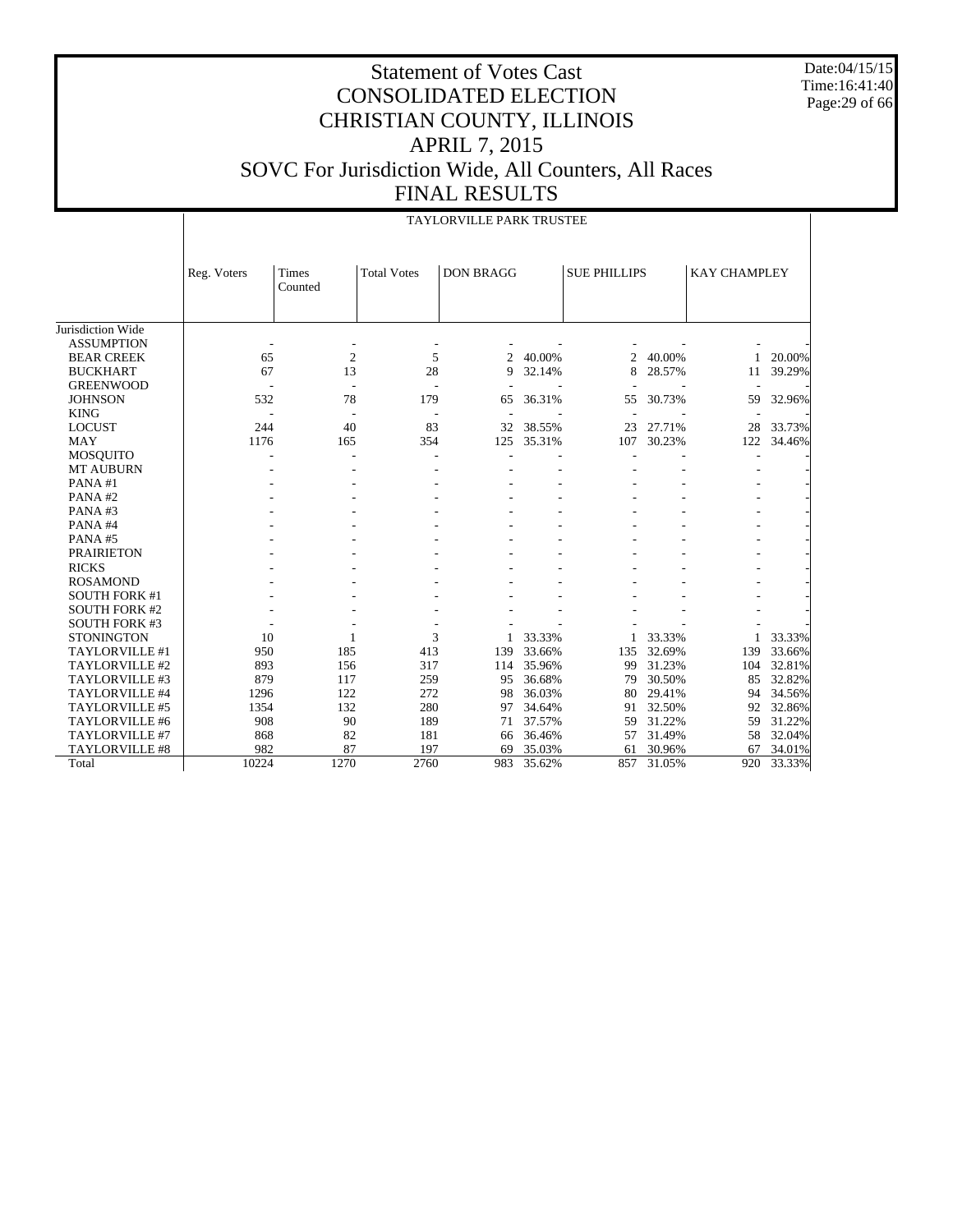Date:04/15/15 Time:16:41:40 Page:30 of 66

#### Statement of Votes Cast CONSOLIDATED ELECTION CHRISTIAN COUNTY, ILLINOIS APRIL 7, 2015 SOVC For Jurisdiction Wide, All Counters, All Races FINAL RESULTS

|                      |             |                  |                    | ASSUMPTION LIBRARY TRUSTEE |            |                                    |            |                                      |            |
|----------------------|-------------|------------------|--------------------|----------------------------|------------|------------------------------------|------------|--------------------------------------|------------|
|                      | Reg. Voters | Times<br>Counted | <b>Total Votes</b> | <b>JULIE HOLTHAUS</b>      |            | <b>LYNNE KAYE</b><br><b>BILYEU</b> |            | <b>KARISTA BETH</b><br><b>MEDLER</b> |            |
| Jurisdiction Wide    |             |                  |                    |                            |            |                                    |            |                                      |            |
| <b>ASSUMPTION</b>    | 873         | 356              | 823                |                            | 300 36.45% |                                    | 261 31.71% |                                      | 262 31.83% |
| <b>BEAR CREEK</b>    |             |                  |                    |                            |            |                                    |            |                                      |            |
| <b>BUCKHART</b>      |             |                  |                    |                            |            |                                    |            |                                      |            |
| <b>GREENWOOD</b>     |             |                  |                    |                            |            |                                    |            |                                      |            |
| <b>JOHNSON</b>       |             |                  |                    |                            |            |                                    |            |                                      |            |
| <b>KING</b>          |             |                  |                    |                            |            |                                    |            |                                      |            |
| <b>LOCUST</b>        | 12          | 1                | 1                  |                            | 1 100.00%  | $\overline{0}$                     | 0.00%      | $\Omega$                             | 0.00%      |
| <b>MAY</b>           | 13          | $\overline{2}$   | 5                  | 2                          | 40.00%     | $\overline{2}$                     | 40.00%     | 1                                    | 20.00%     |
| <b>MOSQUITO</b>      |             |                  |                    |                            |            |                                    |            |                                      |            |
| <b>MT AUBURN</b>     |             |                  |                    |                            |            |                                    |            |                                      |            |
| PANA#1               |             |                  |                    |                            |            |                                    |            |                                      |            |
| PANA#2               |             |                  |                    |                            |            |                                    |            |                                      |            |
| PANA#3               |             |                  |                    |                            |            |                                    |            |                                      |            |
| PANA#4               | 11          | $\boldsymbol{0}$ | $\overline{0}$     | $\Omega$                   |            | $\Omega$                           |            | $\Omega$                             |            |
| PANA#5               | 12          | $\overline{2}$   | 6                  | $\overline{c}$             | 33.33%     | 2                                  | 33.33%     | $\overline{2}$                       | 33.33%     |
| <b>PRAIRIETON</b>    | 16          | 4                | 6                  | 4                          | 66.67%     | $\mathbf{1}$                       | 16.67%     | $\mathbf{1}$                         | 16.67%     |
| <b>RICKS</b>         |             |                  |                    |                            |            |                                    |            |                                      |            |
| <b>ROSAMOND</b>      |             |                  |                    |                            |            |                                    |            |                                      |            |
| <b>SOUTH FORK #1</b> |             |                  |                    |                            |            |                                    |            |                                      |            |
| <b>SOUTH FORK #2</b> |             |                  |                    |                            |            |                                    |            |                                      |            |
| <b>SOUTH FORK #3</b> |             |                  |                    |                            |            |                                    |            |                                      |            |
| <b>STONINGTON</b>    |             |                  |                    |                            |            |                                    |            |                                      |            |
| TAYLORVILLE #1       |             |                  |                    |                            |            |                                    |            |                                      |            |
| TAYLORVILLE #2       |             |                  |                    |                            |            |                                    |            |                                      |            |
| TAYLORVILLE #3       |             |                  |                    |                            |            |                                    |            |                                      |            |
| TAYLORVILLE #4       |             |                  |                    |                            |            |                                    |            |                                      |            |
| TAYLORVILLE #5       |             |                  |                    |                            |            |                                    |            |                                      |            |
| TAYLORVILLE #6       |             |                  |                    |                            |            |                                    |            |                                      |            |
| TAYLORVILLE #7       |             |                  |                    |                            |            |                                    |            |                                      |            |
| TAYLORVILLE #8       |             |                  |                    |                            |            |                                    |            |                                      |            |
| Total                | 937         | 365              | 841                | 309                        | 36.74%     |                                    | 266 31.63% |                                      | 266 31.63% |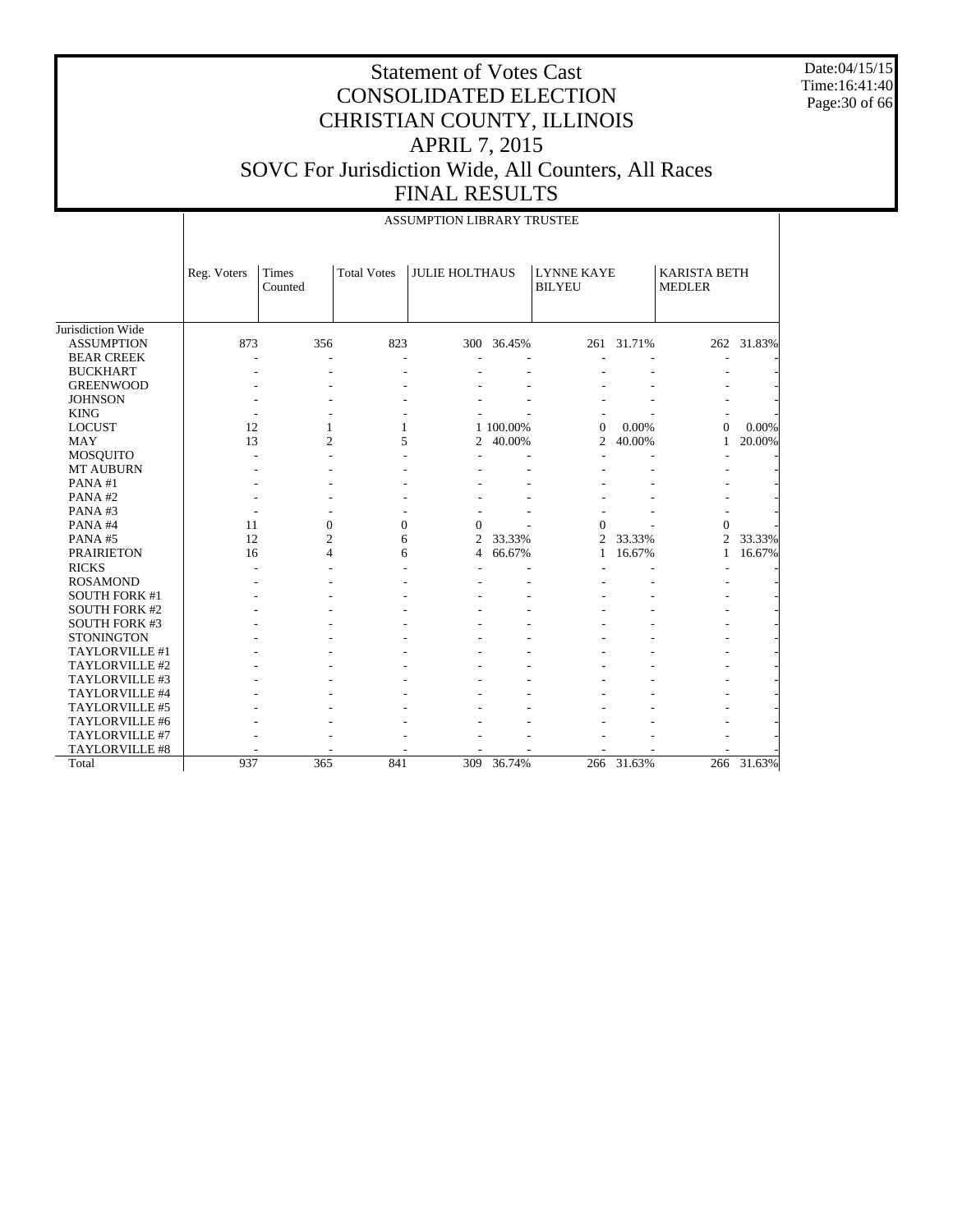Date:04/15/15 Time:16:41:40 Page:31 of 66

# Statement of Votes Cast CONSOLIDATED ELECTION CHRISTIAN COUNTY, ILLINOIS APRIL 7, 2015 SOVC For Jurisdiction Wide, All Counters, All Races FINAL RESULTS

BL MOUND LIBRARY TRUSTEE

|                       | Reg.<br><b>Voters</b> | <b>Times</b><br>Counted |          | Total Votes   CHRISTOPHER A.<br><b>HALE</b> |        | <b>DANI NOLAND</b> |        |
|-----------------------|-----------------------|-------------------------|----------|---------------------------------------------|--------|--------------------|--------|
| Jurisdiction Wide     |                       |                         |          |                                             |        |                    |        |
| <b>ASSUMPTION</b>     |                       |                         |          |                                             |        |                    |        |
| <b>BEAR CREEK</b>     |                       |                         |          |                                             |        |                    |        |
| <b>BUCKHART</b>       |                       |                         |          |                                             |        |                    |        |
| <b>GREENWOOD</b>      |                       |                         |          |                                             |        |                    |        |
| <b>JOHNSON</b>        |                       |                         |          |                                             |        |                    |        |
| <b>KING</b>           |                       |                         |          |                                             |        |                    |        |
| <b>LOCUST</b>         |                       |                         |          |                                             |        |                    |        |
| <b>MAY</b>            |                       |                         |          |                                             |        |                    |        |
| MOSQUITO              | 77                    | 17                      | 27       | 11                                          | 40.74% | 16                 | 59.26% |
| <b>MT AUBURN</b>      |                       |                         |          |                                             |        | Ē,                 |        |
| PANA#1                |                       |                         |          |                                             |        |                    |        |
| PANA#2                |                       |                         |          |                                             |        |                    |        |
| PANA#3                |                       |                         |          |                                             |        |                    |        |
| PANA#4                |                       |                         |          |                                             |        |                    |        |
| PANA#5                |                       |                         |          |                                             |        |                    |        |
| <b>PRAIRIETON</b>     | $\overline{2}$        | 0                       | $\Omega$ | $\theta$                                    |        | $\theta$           |        |
| <b>RICKS</b>          |                       |                         |          |                                             |        |                    |        |
| <b>ROSAMOND</b>       |                       |                         |          |                                             |        |                    |        |
| <b>SOUTH FORK #1</b>  |                       |                         |          |                                             |        |                    |        |
| <b>SOUTH FORK #2</b>  |                       |                         |          |                                             |        |                    |        |
| <b>SOUTH FORK #3</b>  |                       |                         |          |                                             |        |                    |        |
| <b>STONINGTON</b>     |                       |                         |          |                                             |        |                    |        |
| TAYLORVILLE #1        |                       |                         |          |                                             |        |                    |        |
| TAYLORVILLE #2        |                       |                         |          |                                             |        |                    |        |
| TAYLORVILLE #3        |                       |                         |          |                                             |        |                    |        |
| TAYLORVILLE #4        |                       |                         |          |                                             |        |                    |        |
| TAYLORVILLE#5         |                       |                         |          |                                             |        |                    |        |
| TAYLORVILLE #6        |                       |                         |          |                                             |        |                    |        |
| TAYLORVILLE #7        |                       |                         |          |                                             |        |                    |        |
| <b>TAYLORVILLE #8</b> |                       |                         |          |                                             |        |                    |        |
| Total                 | 79                    | 17                      | 27       | 11                                          | 40.74% | 16                 | 59.26% |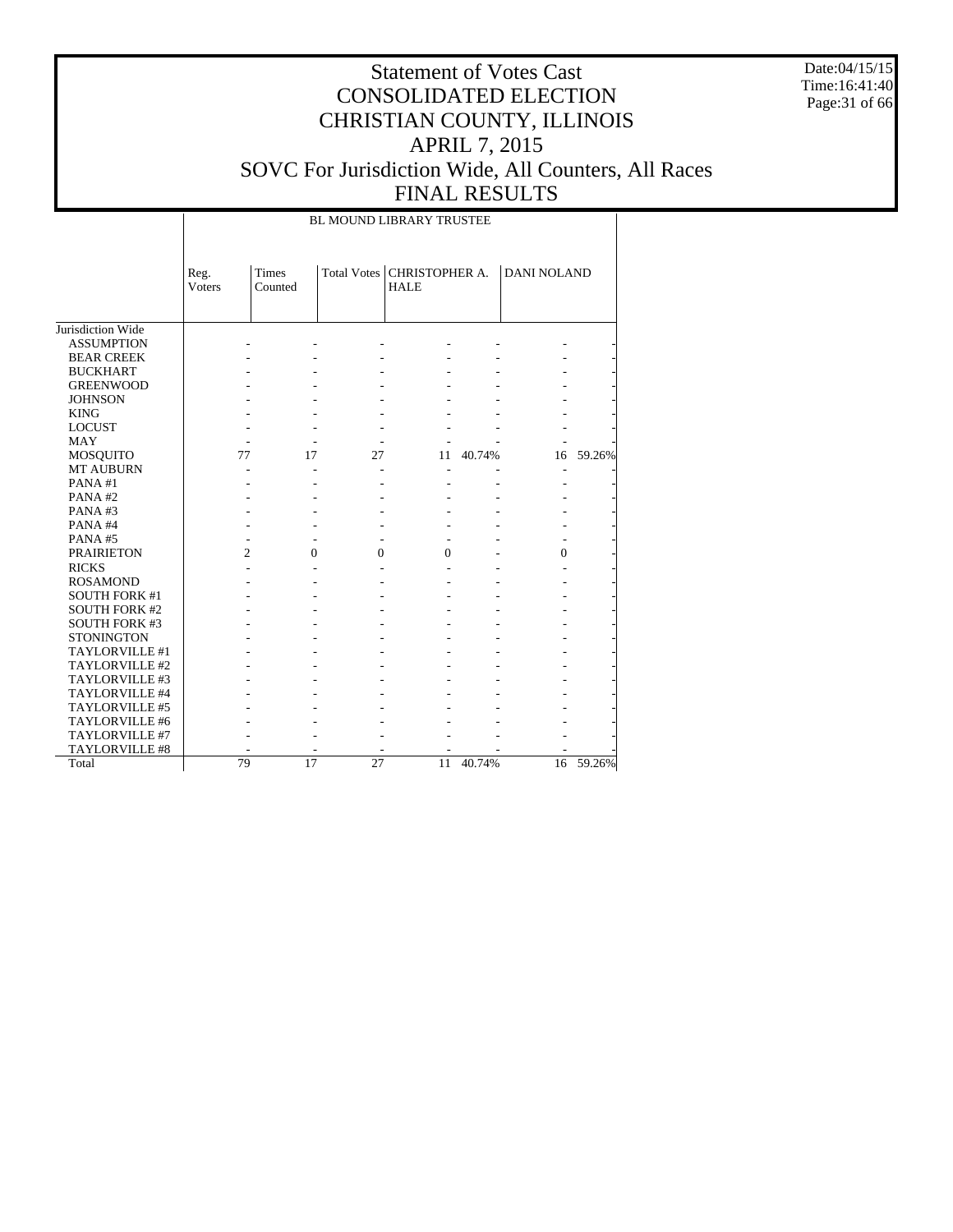Date:04/15/15 Time:16:41:40 Page:32 of 66

|                      | DOYLE LIBRARY TRUSTEE 6 YR<br>DOYLE LIBRARY TRUSTEE 2 YR |                      |                       |                           |        |                                   |        |                 |                  |                |                              |           |
|----------------------|----------------------------------------------------------|----------------------|-----------------------|---------------------------|--------|-----------------------------------|--------|-----------------|------------------|----------------|------------------------------|-----------|
|                      | Reg.<br>Voters                                           | Times<br>Counted     | Total<br><b>Votes</b> | STEPHEN R.<br><b>HERR</b> |        | <b>MARY JANE</b><br><b>KRAGER</b> |        | Reg.<br>Voters  | Times<br>Counted | Total<br>Votes | <b>JUDY SUE</b><br>WEITEKAMP |           |
| Jurisdiction Wide    |                                                          |                      |                       |                           |        |                                   |        |                 |                  |                |                              |           |
| <b>ASSUMPTION</b>    |                                                          |                      |                       |                           |        |                                   |        |                 |                  |                |                              |           |
| <b>BEAR CREEK</b>    |                                                          |                      |                       |                           |        |                                   |        |                 |                  |                |                              |           |
| <b>BUCKHART</b>      |                                                          |                      |                       |                           |        |                                   |        |                 |                  |                |                              |           |
| <b>GREENWOOD</b>     |                                                          |                      |                       |                           |        |                                   |        |                 |                  |                |                              |           |
| <b>JOHNSON</b>       |                                                          |                      |                       |                           |        |                                   |        |                 |                  |                |                              |           |
| <b>KING</b>          |                                                          | 30<br>1              |                       | $\overline{2}$<br>1       | 50.00% | $\mathbf{1}$                      | 50.00% | 30              | $\mathbf{1}$     | $\mathbf{1}$   |                              | 1 100,00% |
| <b>LOCUST</b>        |                                                          |                      |                       |                           |        |                                   |        |                 |                  |                |                              |           |
| <b>MAY</b>           |                                                          |                      |                       |                           |        |                                   |        |                 |                  |                |                              |           |
| MOSQUITO             |                                                          |                      |                       |                           |        |                                   |        |                 |                  |                |                              |           |
| MT AUBURN            |                                                          |                      |                       |                           |        |                                   |        |                 |                  |                |                              |           |
| PANA#1               |                                                          |                      |                       |                           |        |                                   |        |                 |                  |                |                              |           |
| PANA#2               |                                                          |                      |                       |                           |        |                                   |        |                 |                  |                |                              |           |
| PANA#3               |                                                          |                      |                       |                           |        |                                   |        |                 |                  |                |                              |           |
| PANA#4               |                                                          |                      |                       |                           |        |                                   |        |                 |                  |                |                              |           |
| PANA#5               |                                                          |                      |                       |                           |        |                                   |        |                 |                  |                |                              |           |
| <b>PRAIRIETON</b>    |                                                          |                      |                       |                           |        |                                   |        |                 |                  |                |                              |           |
| <b>RICKS</b>         |                                                          |                      |                       |                           |        |                                   |        |                 |                  |                |                              |           |
| <b>ROSAMOND</b>      |                                                          |                      |                       |                           |        |                                   |        |                 |                  |                |                              |           |
| <b>SOUTH FORK #1</b> |                                                          |                      |                       |                           |        |                                   |        |                 |                  |                |                              |           |
| <b>SOUTH FORK #2</b> |                                                          |                      |                       |                           |        |                                   |        |                 |                  |                |                              |           |
| <b>SOUTH FORK #3</b> |                                                          |                      |                       |                           |        |                                   |        |                 |                  |                |                              |           |
| <b>STONINGTON</b>    |                                                          |                      |                       |                           |        |                                   |        |                 |                  |                |                              |           |
| TAYLORVILLE #1       |                                                          |                      |                       |                           |        |                                   |        |                 |                  |                |                              |           |
| TAYLORVILLE #2       |                                                          |                      |                       |                           |        |                                   |        |                 |                  |                |                              |           |
| TAYLORVILLE #3       |                                                          |                      |                       |                           |        |                                   |        |                 |                  |                |                              |           |
| TAYLORVILLE #4       |                                                          |                      |                       |                           |        |                                   |        |                 |                  |                |                              |           |
| TAYLORVILLE #5       |                                                          |                      |                       |                           |        |                                   |        |                 |                  |                |                              |           |
| TAYLORVILLE #6       |                                                          |                      |                       |                           |        |                                   |        |                 |                  |                |                              |           |
| TAYLORVILLE #7       |                                                          |                      |                       |                           |        |                                   |        |                 |                  |                |                              |           |
| TAYLORVILLE #8       |                                                          |                      |                       | ۰                         |        |                                   |        |                 |                  |                |                              |           |
| Total                |                                                          | $\overline{30}$<br>1 |                       | $\overline{2}$<br>1       | 50.00% | $\mathbf{1}$                      | 50.00% | $\overline{30}$ | $\mathbf{1}$     | $\mathbf{1}$   |                              | 1 100.00% |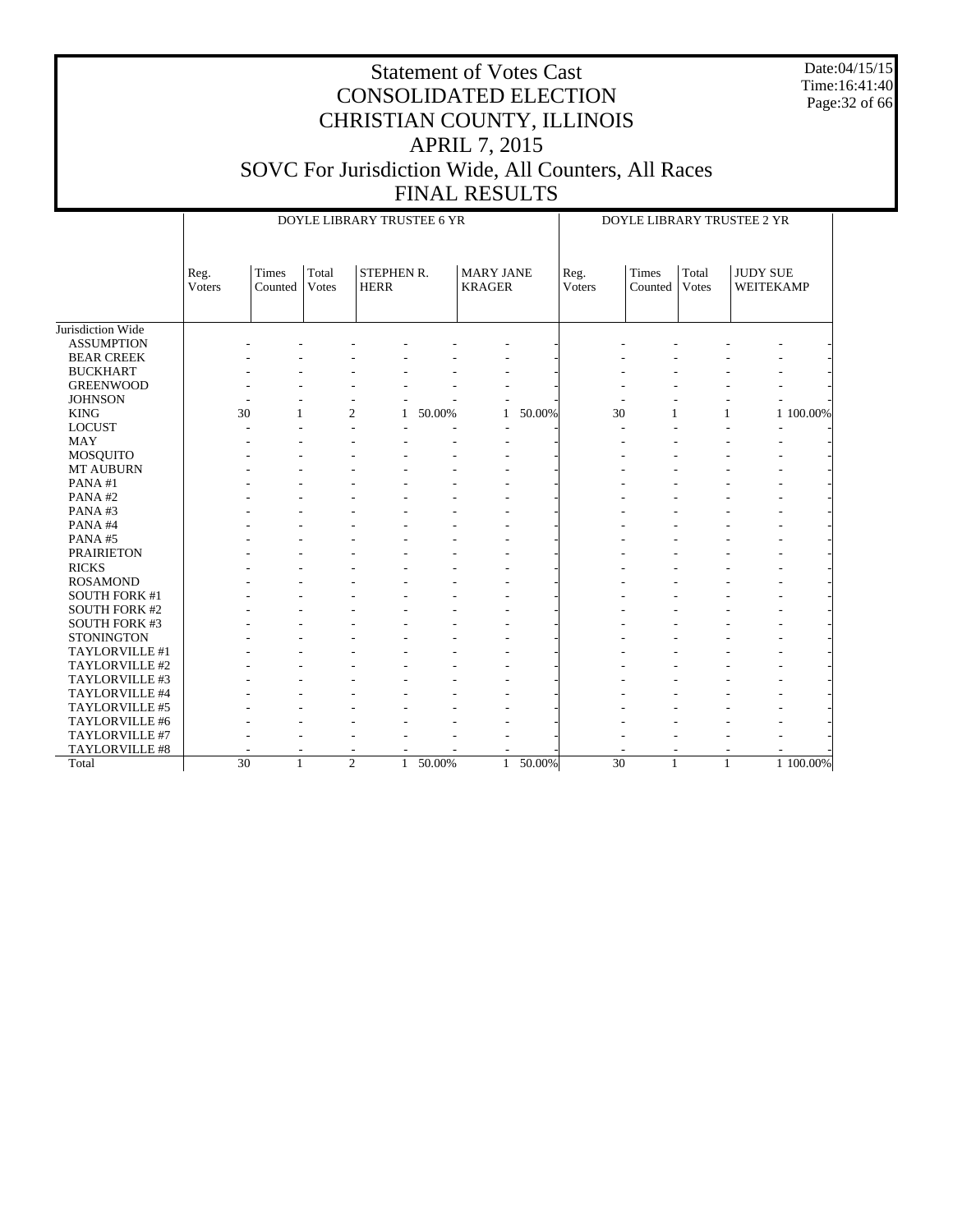Date:04/15/15 Time:16:41:40 Page:33 of 66

|                      |             |                  |                    | KITCHELL LIBRARY TRUSTEE             |            |                                      |        |                                    |        |
|----------------------|-------------|------------------|--------------------|--------------------------------------|------------|--------------------------------------|--------|------------------------------------|--------|
|                      | Reg. Voters | Times<br>Counted | <b>Total Votes</b> | <b>CATHERINE</b><br><b>O'CONNELL</b> |            | <b>BRIDGETT M.</b><br><b>PAINTER</b> |        | <b>AUDRA R.</b><br><b>MILLBURG</b> |        |
| Jurisdiction Wide    |             |                  |                    |                                      |            |                                      |        |                                    |        |
| <b>ASSUMPTION</b>    |             |                  |                    |                                      |            |                                      |        |                                    |        |
| <b>BEAR CREEK</b>    |             |                  |                    |                                      |            |                                      |        |                                    |        |
| <b>BUCKHART</b>      |             |                  |                    |                                      |            |                                      |        |                                    |        |
| <b>GREENWOOD</b>     |             |                  |                    |                                      |            |                                      |        |                                    |        |
| <b>JOHNSON</b>       |             |                  |                    |                                      |            |                                      |        |                                    |        |
| <b>KING</b>          |             |                  |                    |                                      |            |                                      |        |                                    |        |
| <b>LOCUST</b>        |             |                  |                    |                                      |            |                                      |        |                                    |        |
| <b>MAY</b>           |             |                  |                    |                                      |            |                                      |        |                                    |        |
| <b>MOSQUITO</b>      |             |                  |                    |                                      |            |                                      |        |                                    |        |
| MT AUBURN            |             |                  |                    |                                      |            |                                      |        |                                    |        |
| PANA#1               |             |                  |                    |                                      |            |                                      |        |                                    |        |
| PANA#2               |             |                  |                    |                                      |            |                                      |        |                                    |        |
| PANA#3               |             |                  |                    |                                      |            |                                      |        |                                    |        |
| PANA#4               |             |                  |                    |                                      |            |                                      |        |                                    |        |
| PANA#5               |             |                  |                    |                                      |            |                                      |        |                                    |        |
| <b>PRAIRIETON</b>    |             |                  |                    |                                      |            |                                      |        |                                    |        |
| <b>RICKS</b>         | 810         | 138              | 346                | 115                                  | 33.24%     | 121                                  | 34.97% | 110                                | 31.79% |
| <b>ROSAMOND</b>      |             | $\overline{a}$   |                    | ٠                                    |            |                                      |        | $\overline{a}$                     |        |
| <b>SOUTH FORK #1</b> |             |                  |                    |                                      |            |                                      |        |                                    |        |
| <b>SOUTH FORK #2</b> |             |                  |                    |                                      |            |                                      |        |                                    |        |
| <b>SOUTH FORK #3</b> |             |                  |                    |                                      |            |                                      |        |                                    |        |
| <b>STONINGTON</b>    |             |                  |                    |                                      |            |                                      |        |                                    |        |
| TAYLORVILLE #1       |             |                  |                    |                                      |            |                                      |        |                                    |        |
| TAYLORVILLE #2       |             |                  |                    |                                      |            |                                      |        |                                    |        |
| TAYLORVILLE #3       |             |                  |                    |                                      |            |                                      |        |                                    |        |
| TAYLORVILLE #4       |             |                  |                    |                                      |            |                                      |        |                                    |        |
| TAYLORVILLE #5       |             |                  |                    |                                      |            |                                      |        |                                    |        |
| TAYLORVILLE #6       |             |                  |                    |                                      |            |                                      |        |                                    |        |
| TAYLORVILLE #7       |             |                  |                    |                                      |            |                                      |        |                                    |        |
| TAYLORVILLE #8       |             |                  |                    |                                      |            |                                      |        |                                    |        |
| Total                | 810         | 138              | 346                |                                      | 115 33.24% | 121                                  | 34.97% | 110                                | 31.79% |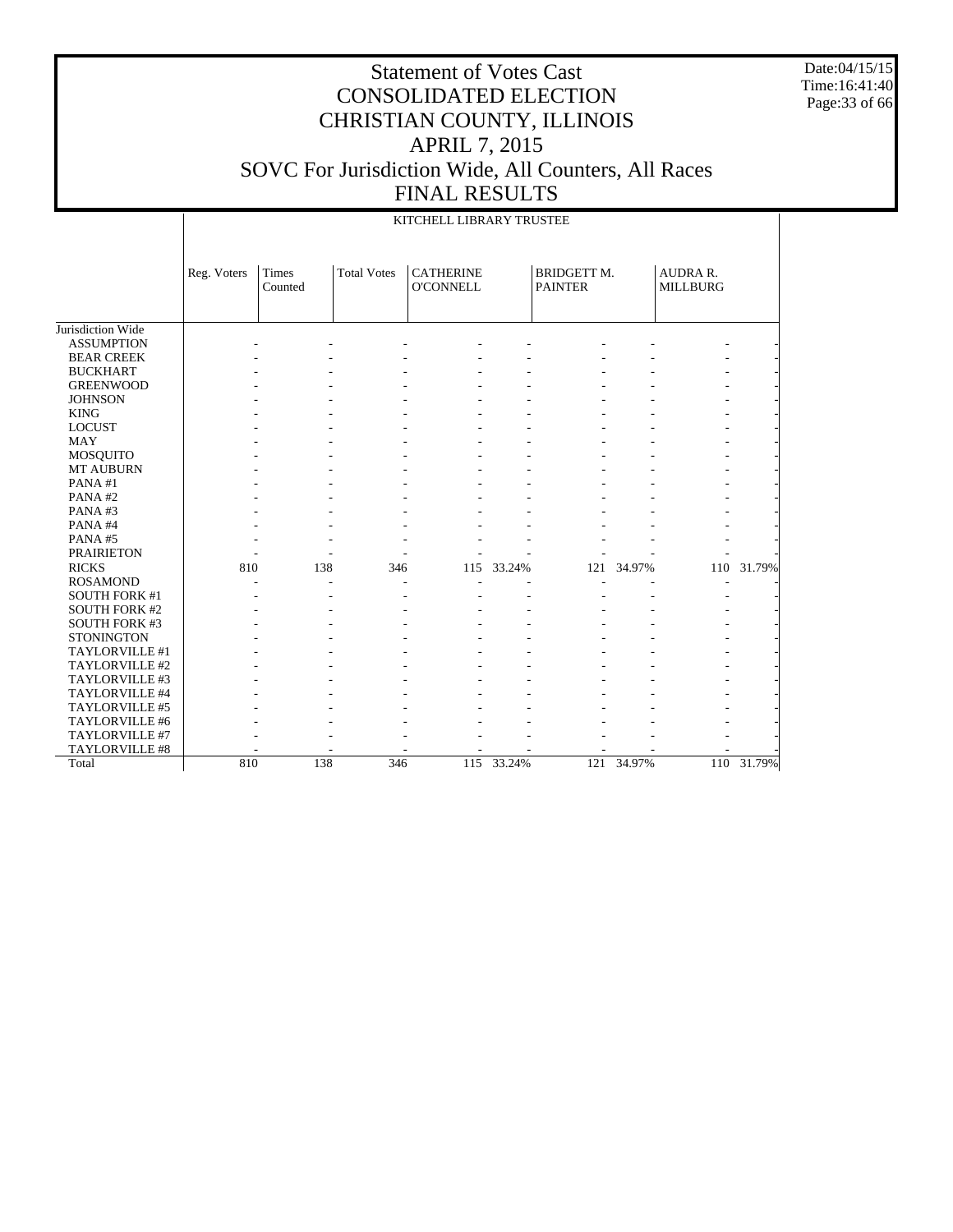Date:04/15/15 Time:16:41:41 Page:34 of 66

#### Statement of Votes Cast CONSOLIDATED ELECTION CHRISTIAN COUNTY, ILLINOIS APRIL 7, 2015 SOVC For Jurisdiction Wide, All Counters, All Races FINAL RESULTS

Jurisdiction Wide ASSUMPTION BEAR CREEK BUCKHART GREENWOOD **JOHNSON**  KING LOCUST MAY MOSQUITO MT AUBURN PANA #1 PANA #2 PANA #3 PANA #4 PANA #5 PRAIRIETON RICKS ROSAMOND SOUTH FORK #1 SOUTH FORK #2 SOUTH FORK #3 STONINGTON TAYLORVILLE #1 TAYLORVILLE #2 TAYLORVILLE #3 TAYLORVILLE #4 TAYLORVILLE #5 TAYLORVILLE #6 TAYLORVILLE #7 TAYLORVILLE #8 Total Reg. Voters | Times Counted Total Votes | LORI L. GRUEN | ROSANNA M. McLAIN MOWEAQUA LIBRARY TRUSTEE - - - - - - - - - - - - - - - - - - - - - - - - - - - - - - - - - - - - - - - - - - - - - - - - - - - - - - - - - - - - - - - - - - - - - - - - - - - - - - - - - - - - - - - - - - - - - - - - - - - - - - - - - 270 61 80 36 45.00% 44 55.00% - - - - - - - - - - - - - - - - - - - - - - - - - - - - - - - - - - - - - - - - - - - - - - - - - - - - - - - - - - - - - - - - - - - - - - - - - - - - - - - - - - - - - - - - - - - - - - - - - - 270 61 80 36 45.00% 44 55.00%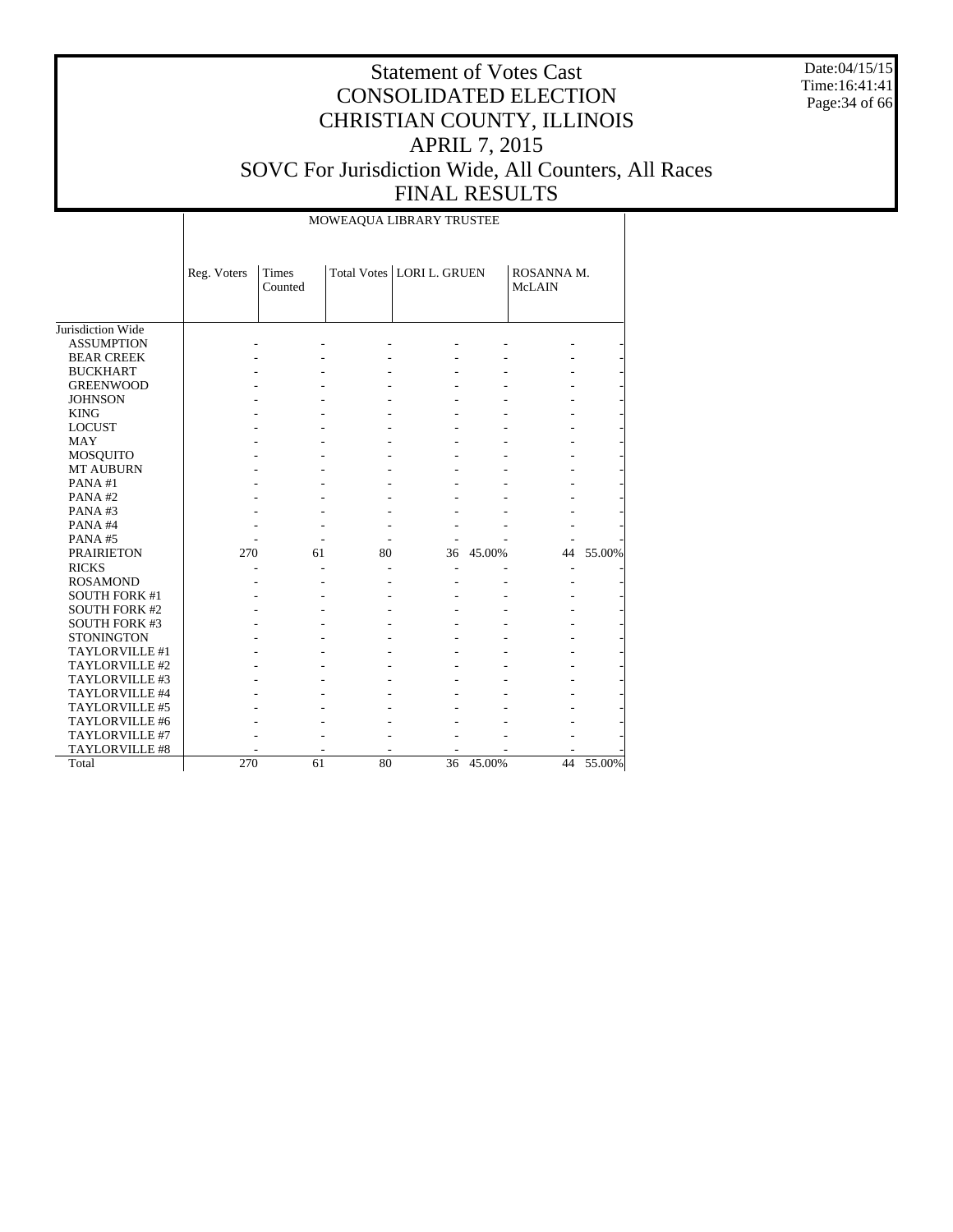Date:04/15/15 Time:16:41:41 Page:35 of 66

|                                      |             |                  |                                          |   |          | ROCHESTER LIBRARY TRUSTEE |        |                               |          |                          |                  |                                  |        |
|--------------------------------------|-------------|------------------|------------------------------------------|---|----------|---------------------------|--------|-------------------------------|----------|--------------------------|------------------|----------------------------------|--------|
|                                      | Reg. Voters | Times<br>Counted | Total Votes   BONNIE BOYCE   MATT FULLER |   |          |                           |        | <b>SHANNON</b><br><b>RYAN</b> |          | DAVID C.<br><b>HICKS</b> |                  | <b>KRISTA</b><br><b>JIROUTEK</b> |        |
|                                      |             |                  |                                          |   |          |                           |        |                               |          |                          |                  |                                  |        |
| Jurisdiction Wide                    |             |                  |                                          |   |          |                           |        |                               |          |                          |                  |                                  |        |
| <b>ASSUMPTION</b>                    |             |                  |                                          |   |          |                           |        |                               |          |                          |                  |                                  |        |
| <b>BEAR CREEK</b><br><b>BUCKHART</b> | 3           | $\overline{0}$   | $\overline{0}$                           | 0 |          |                           |        |                               |          | $\Omega$                 |                  |                                  |        |
| <b>GREENWOOD</b>                     |             | J.               |                                          |   |          | $\mathbf{0}$              |        | $\overline{0}$                |          |                          |                  | $\mathbf{0}$                     |        |
| <b>JOHNSON</b>                       |             |                  |                                          |   |          |                           |        |                               |          |                          |                  |                                  |        |
| <b>KING</b>                          |             |                  |                                          |   |          |                           |        |                               |          |                          |                  |                                  |        |
| <b>LOCUST</b>                        |             |                  |                                          |   |          |                           |        |                               |          |                          |                  |                                  |        |
| <b>MAY</b>                           |             |                  |                                          |   |          |                           |        |                               |          |                          |                  |                                  |        |
| <b>MOSQUITO</b>                      |             |                  |                                          |   |          |                           |        |                               |          |                          |                  |                                  |        |
| <b>MT AUBURN</b>                     | 111         | 9                | 31                                       | 6 | 19.35%   | 7                         | 22.58% | 6                             | 19.35%   | 5                        | 16.13%           | $\overline{7}$                   | 22.58% |
| PANA#1                               |             |                  |                                          |   |          |                           |        |                               |          |                          |                  |                                  |        |
| PANA#2                               |             |                  |                                          |   |          |                           |        |                               |          |                          |                  |                                  |        |
| PANA#3                               |             |                  |                                          |   |          |                           |        |                               |          |                          |                  |                                  |        |
| PANA#4                               |             |                  |                                          |   |          |                           |        |                               |          |                          |                  |                                  |        |
| PANA#5                               |             |                  |                                          |   |          |                           |        |                               |          |                          |                  |                                  |        |
| <b>PRAIRIETON</b>                    |             |                  |                                          |   |          |                           |        |                               |          |                          |                  |                                  |        |
| <b>RICKS</b>                         |             |                  |                                          |   |          |                           |        |                               |          |                          |                  |                                  |        |
| <b>ROSAMOND</b>                      |             |                  |                                          |   |          |                           |        |                               |          |                          |                  |                                  |        |
| <b>SOUTH FORK #1</b>                 |             |                  |                                          |   |          |                           |        |                               |          |                          |                  |                                  |        |
| <b>SOUTH FORK #2</b>                 |             |                  |                                          |   |          |                           |        |                               |          |                          |                  |                                  |        |
| <b>SOUTH FORK #3</b>                 |             |                  |                                          |   |          |                           |        |                               |          |                          |                  |                                  |        |
| <b>STONINGTON</b>                    |             |                  |                                          |   |          |                           |        |                               |          |                          |                  |                                  |        |
| TAYLORVILLE #1                       |             |                  |                                          |   |          |                           |        |                               |          |                          |                  |                                  |        |
| TAYLORVILLE #2                       |             |                  |                                          |   |          |                           |        |                               |          |                          |                  |                                  |        |
| TAYLORVILLE #3                       |             |                  |                                          |   |          |                           |        |                               |          |                          |                  |                                  |        |
| TAYLORVILLE #4                       |             |                  |                                          |   |          |                           |        |                               |          |                          |                  |                                  |        |
| TAYLORVILLE #5                       |             |                  |                                          |   |          |                           |        |                               |          |                          |                  |                                  |        |
| TAYLORVILLE #6                       |             |                  |                                          |   |          |                           |        |                               |          |                          |                  |                                  |        |
| TAYLORVILLE #7                       |             |                  |                                          |   |          |                           |        |                               |          |                          |                  |                                  |        |
| TAYLORVILLE #8                       |             |                  |                                          |   |          |                           |        |                               |          |                          |                  |                                  |        |
| Total                                | 114         | 9                | $\overline{31}$                          |   | 6 19.35% | $\tau$                    | 22.58% |                               | 6 19.35% |                          | $5\quad 16.13\%$ | $\overline{7}$                   | 22.58% |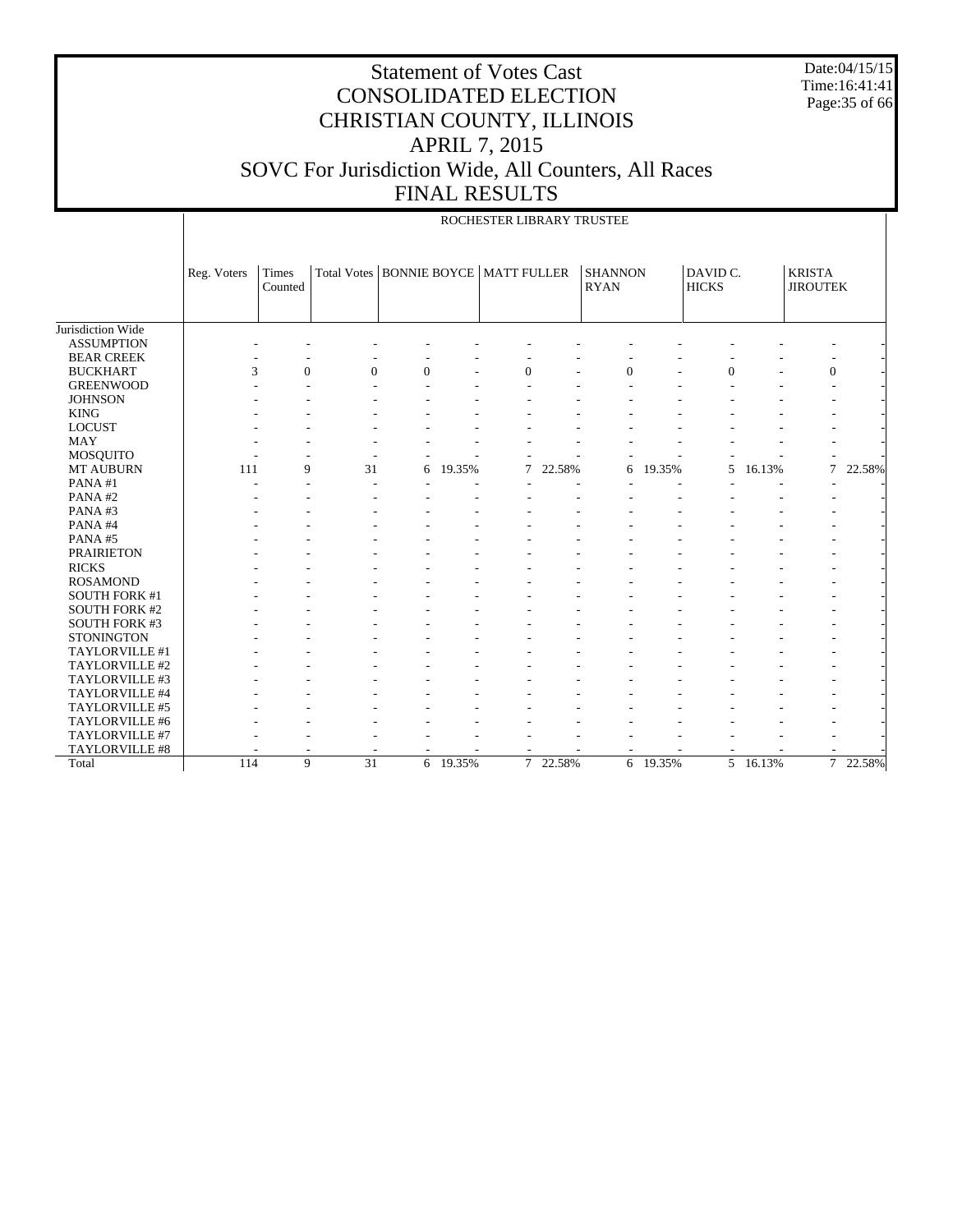Date:04/15/15 Time:16:41:41 Page:36 of 66

|                       | STONINGTON LIBRARY TRUSTEE |                         |                    |                    |        |                                   |            |                     |            |
|-----------------------|----------------------------|-------------------------|--------------------|--------------------|--------|-----------------------------------|------------|---------------------|------------|
|                       | Reg. Voters                | <b>Times</b><br>Counted | <b>Total Votes</b> | <b>MARY DETTRO</b> |        | <b>PATRICIA</b><br><b>GARWOOD</b> |            | <b>KRISTI LIKES</b> |            |
| Jurisdiction Wide     |                            |                         |                    |                    |        |                                   |            |                     |            |
| <b>ASSUMPTION</b>     |                            |                         |                    |                    |        |                                   |            |                     |            |
| <b>BEAR CREEK</b>     |                            |                         |                    |                    |        |                                   |            |                     |            |
| <b>BUCKHART</b>       |                            |                         |                    |                    |        |                                   |            |                     |            |
| <b>GREENWOOD</b>      |                            |                         |                    |                    |        |                                   |            |                     |            |
| <b>JOHNSON</b>        |                            |                         |                    |                    |        |                                   |            |                     |            |
| <b>KING</b>           |                            |                         |                    |                    |        |                                   |            |                     |            |
| <b>LOCUST</b>         |                            |                         |                    |                    |        |                                   |            |                     |            |
| <b>MAY</b>            |                            |                         |                    |                    |        |                                   |            |                     |            |
| <b>MOSQUITO</b>       |                            |                         |                    |                    |        |                                   |            |                     |            |
| <b>MT AUBURN</b>      |                            |                         |                    |                    |        |                                   |            |                     |            |
| PANA#1                |                            |                         |                    |                    |        |                                   |            |                     |            |
| PANA#2                |                            |                         |                    |                    |        |                                   |            |                     |            |
| PANA#3                |                            |                         |                    |                    |        |                                   |            |                     |            |
| PANA#4                |                            |                         |                    |                    |        |                                   |            |                     |            |
| PANA#5                |                            |                         |                    |                    |        |                                   |            |                     |            |
| <b>PRAIRIETON</b>     |                            |                         |                    |                    |        |                                   |            |                     |            |
| <b>RICKS</b>          |                            |                         |                    |                    |        |                                   |            |                     |            |
| <b>ROSAMOND</b>       |                            |                         |                    |                    |        |                                   |            |                     |            |
| <b>SOUTH FORK #1</b>  |                            |                         |                    |                    |        |                                   |            |                     |            |
| <b>SOUTH FORK #2</b>  |                            |                         |                    |                    |        |                                   |            |                     |            |
| <b>SOUTH FORK #3</b>  |                            |                         |                    |                    |        |                                   |            |                     |            |
| <b>STONINGTON</b>     | 760                        | 129                     | 346                | 118                | 34.10% | 117                               | 33.82%     |                     | 111 32.08% |
| TAYLORVILLE #1        |                            |                         |                    |                    |        |                                   |            |                     |            |
| TAYLORVILLE #2        |                            |                         |                    |                    |        |                                   |            |                     |            |
| TAYLORVILLE #3        |                            |                         |                    |                    |        |                                   |            |                     |            |
| TAYLORVILLE #4        |                            |                         |                    |                    |        |                                   |            |                     |            |
| TAYLORVILLE #5        |                            |                         |                    |                    |        |                                   |            |                     |            |
| TAYLORVILLE #6        |                            |                         |                    |                    |        |                                   |            |                     |            |
| TAYLORVILLE #7        |                            |                         |                    |                    |        |                                   |            |                     |            |
| <b>TAYLORVILLE #8</b> |                            |                         |                    |                    |        |                                   |            |                     |            |
| Total                 | 760                        | 129                     | 346                | 118                | 34.10% |                                   | 117 33.82% |                     | 111 32.08% |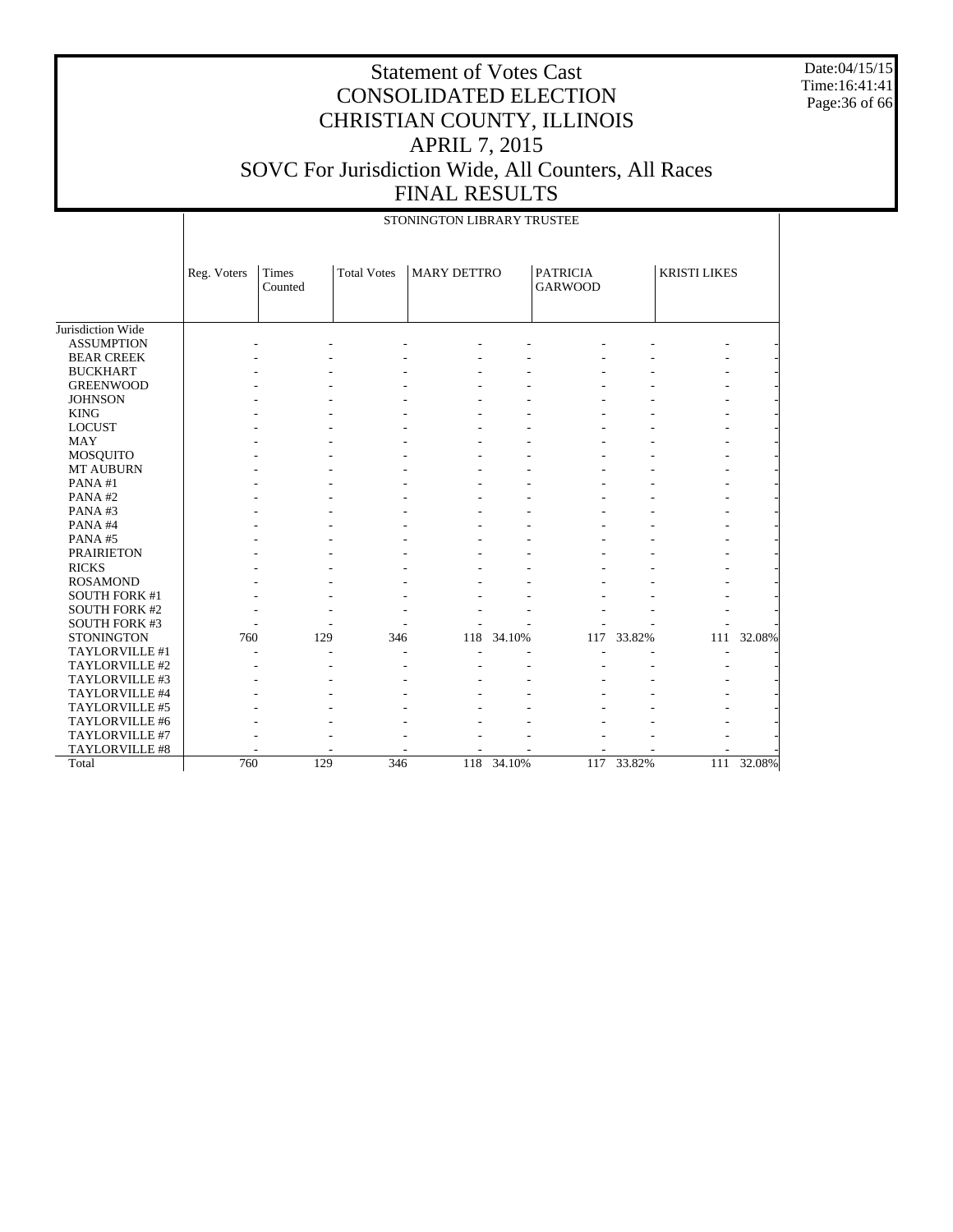Date:04/15/15 Time:16:41:41 Page:37 of 66

|                      |             | CEN AM CUSD 21 BOARD 2 YR |                    |                                       |        |                       |            |                |           |
|----------------------|-------------|---------------------------|--------------------|---------------------------------------|--------|-----------------------|------------|----------------|-----------|
|                      | Reg. Voters | <b>Times</b><br>Counted   | <b>Total Votes</b> | <b>KENNETH SCOTT</b><br><b>HILTON</b> |        | <b>CRAIG M. PLAIN</b> |            | RONALD A. BOND |           |
| Jurisdiction Wide    |             |                           |                    |                                       |        |                       |            |                |           |
| <b>ASSUMPTION</b>    | 871         | 356                       | 626                | 123                                   | 19.65% |                       | 151 24.12% |                | 96 15.34% |
| <b>BEAR CREEK</b>    |             |                           |                    |                                       |        |                       |            |                |           |
| <b>BUCKHART</b>      |             |                           |                    |                                       |        |                       |            |                |           |
| <b>GREENWOOD</b>     |             |                           |                    |                                       |        |                       |            |                |           |
| <b>JOHNSON</b>       |             |                           |                    |                                       |        |                       |            |                |           |
| <b>KING</b>          |             |                           |                    |                                       |        |                       |            |                |           |
| <b>LOCUST</b>        | 12          | 1                         | $\overline{c}$     | $\mathbf{0}$                          | 0.00%  | 1                     | 50.00%     | 1              | 50.00%    |
| <b>MAY</b>           | 13          | $\overline{c}$            | $\overline{c}$     | $\mathbf{0}$                          | 0.00%  | $\theta$              | 0.00%      |                | 2 100.00% |
| <b>MOSQUITO</b>      |             |                           |                    |                                       |        |                       |            |                |           |
| MT AUBURN            |             |                           |                    |                                       |        |                       |            |                |           |
| PANA#1               |             |                           |                    |                                       |        |                       |            |                |           |
| PANA#2               |             |                           |                    |                                       |        |                       |            |                |           |
| PANA#3               |             |                           |                    |                                       |        |                       |            |                |           |
| PANA#4               | 11          | $\overline{0}$            | $\overline{0}$     | $\mathbf{0}$                          |        | $\mathbf{0}$          |            | $\mathbf{0}$   |           |
| PANA#5               | 12          | $\overline{2}$            | $\overline{c}$     | $\Omega$                              | 0.00%  | $\overline{0}$        | 0.00%      |                | 2 100.00% |
| <b>PRAIRIETON</b>    | 286         | 65                        | 119                | 26                                    | 21.85% | 30                    | 25.21%     | 25             | 21.01%    |
| <b>RICKS</b>         |             |                           |                    |                                       |        |                       |            |                |           |
| <b>ROSAMOND</b>      |             |                           |                    |                                       |        |                       |            |                |           |
| <b>SOUTH FORK #1</b> |             |                           |                    |                                       |        |                       |            |                |           |
| <b>SOUTH FORK #2</b> |             |                           |                    |                                       |        |                       |            |                |           |
| <b>SOUTH FORK #3</b> |             |                           |                    |                                       |        |                       |            |                |           |
| <b>STONINGTON</b>    |             |                           |                    |                                       |        |                       |            |                |           |
| TAYLORVILLE #1       |             |                           |                    |                                       |        |                       |            |                |           |
| TAYLORVILLE #2       |             |                           |                    |                                       |        |                       |            |                |           |
| TAYLORVILLE #3       |             |                           |                    |                                       |        |                       |            |                |           |
| TAYLORVILLE #4       |             |                           |                    |                                       |        |                       |            |                |           |
| TAYLORVILLE #5       |             |                           |                    |                                       |        |                       |            |                |           |
| TAYLORVILLE #6       |             |                           |                    |                                       |        |                       |            |                |           |
| TAYLORVILLE #7       |             |                           |                    |                                       |        |                       |            |                |           |
| TAYLORVILLE #8       |             |                           |                    |                                       |        |                       |            |                |           |
| Total                | 1205        | 426                       | 751                | 149                                   | 19.84% |                       | 182 24.23% | 126            | 16.78%    |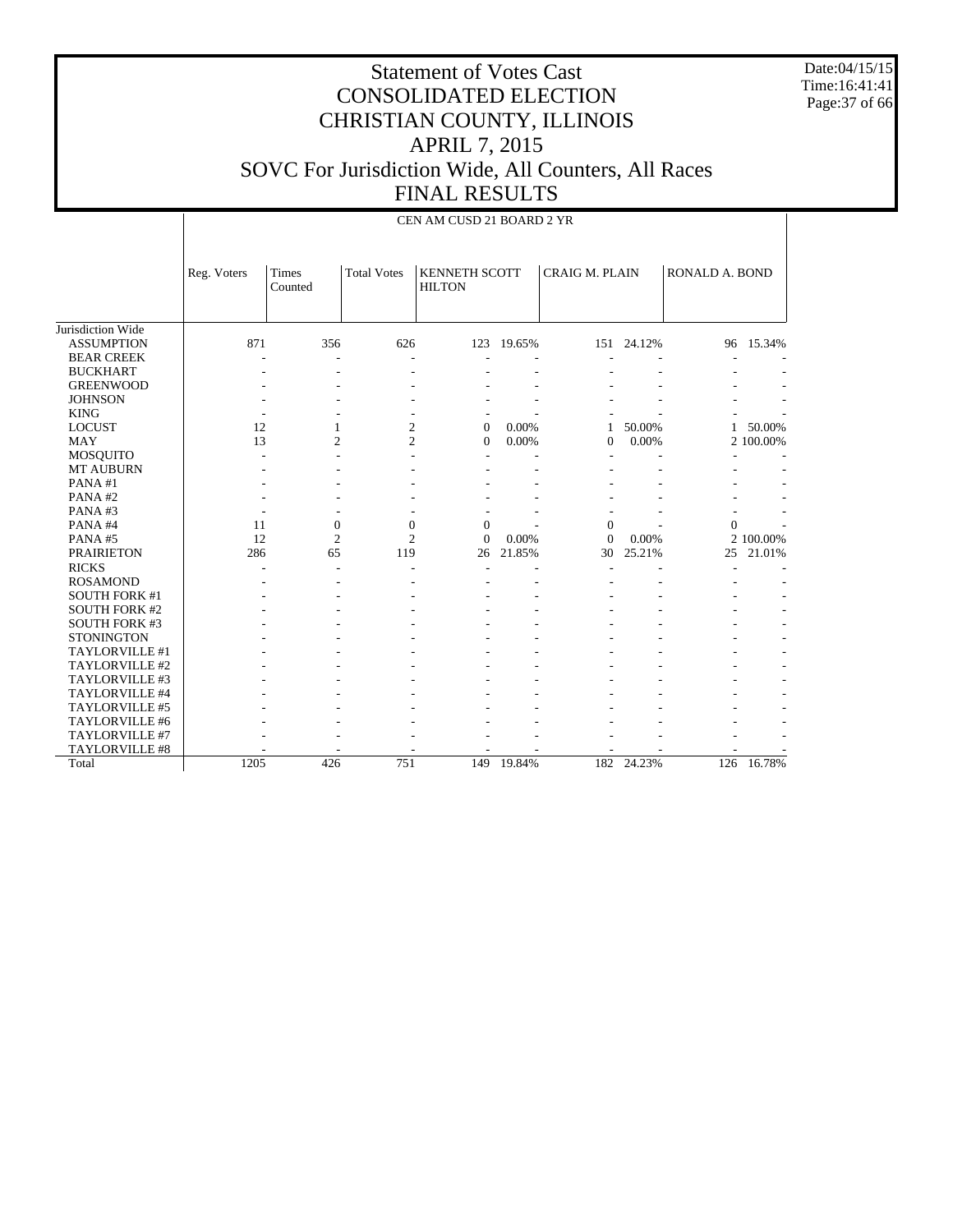Date:04/15/15 Time:16:41:41 Page:38 of 66

|                       | CEN AM CUSD 21 BOARD 2 YR |        |                    |        |  |  |  |  |  |
|-----------------------|---------------------------|--------|--------------------|--------|--|--|--|--|--|
|                       | <b>MATT BUGG</b>          |        | <b>CANDY WILDT</b> |        |  |  |  |  |  |
| Jurisdiction Wide     |                           |        |                    |        |  |  |  |  |  |
| <b>ASSUMPTION</b>     | 171                       | 27.32% | 85                 | 13.58% |  |  |  |  |  |
| <b>BEAR CREEK</b>     |                           |        |                    |        |  |  |  |  |  |
| <b>BUCKHART</b>       |                           |        |                    |        |  |  |  |  |  |
| <b>GREENWOOD</b>      |                           |        |                    |        |  |  |  |  |  |
| <b>JOHNSON</b>        |                           |        |                    |        |  |  |  |  |  |
| <b>KING</b>           |                           |        |                    |        |  |  |  |  |  |
| <b>LOCUST</b>         | 0                         | 0.00%  | $\Omega$           | 0.00%  |  |  |  |  |  |
| MAY                   | 0                         | 0.00%  | $\Omega$           | 0.00%  |  |  |  |  |  |
| MOSQUITO              |                           |        |                    |        |  |  |  |  |  |
| <b>MT AUBURN</b>      |                           |        |                    |        |  |  |  |  |  |
| PANA#1                |                           |        |                    |        |  |  |  |  |  |
| PANA#2                |                           |        |                    |        |  |  |  |  |  |
| PANA#3                |                           |        |                    |        |  |  |  |  |  |
| PANA#4                | 0                         |        | $\Omega$           |        |  |  |  |  |  |
| PANA#5                | $\Omega$                  | 0.00%  | $\Omega$           | 0.00%  |  |  |  |  |  |
| <b>PRAIRIETON</b>     | 23                        | 19.33% | 15                 | 12.61% |  |  |  |  |  |
| <b>RICKS</b>          |                           |        |                    |        |  |  |  |  |  |
| <b>ROSAMOND</b>       |                           |        |                    |        |  |  |  |  |  |
| <b>SOUTH FORK #1</b>  |                           |        |                    |        |  |  |  |  |  |
| <b>SOUTH FORK #2</b>  |                           |        |                    |        |  |  |  |  |  |
| <b>SOUTH FORK #3</b>  |                           |        |                    |        |  |  |  |  |  |
| <b>STONINGTON</b>     |                           |        |                    |        |  |  |  |  |  |
| TAYLORVILLE #1        |                           |        |                    |        |  |  |  |  |  |
| TAYLORVILLE #2        |                           |        |                    |        |  |  |  |  |  |
| TAYLORVILLE #3        |                           |        |                    |        |  |  |  |  |  |
| TAYLORVILLE #4        |                           |        |                    |        |  |  |  |  |  |
| TAYLORVILLE #5        |                           |        |                    |        |  |  |  |  |  |
| TAYLORVILLE #6        |                           |        |                    |        |  |  |  |  |  |
| TAYLORVILLE #7        |                           |        |                    |        |  |  |  |  |  |
| <b>TAYLORVILLE #8</b> |                           |        |                    |        |  |  |  |  |  |
| Total                 | 194                       | 25.83% | 100                | 13.32% |  |  |  |  |  |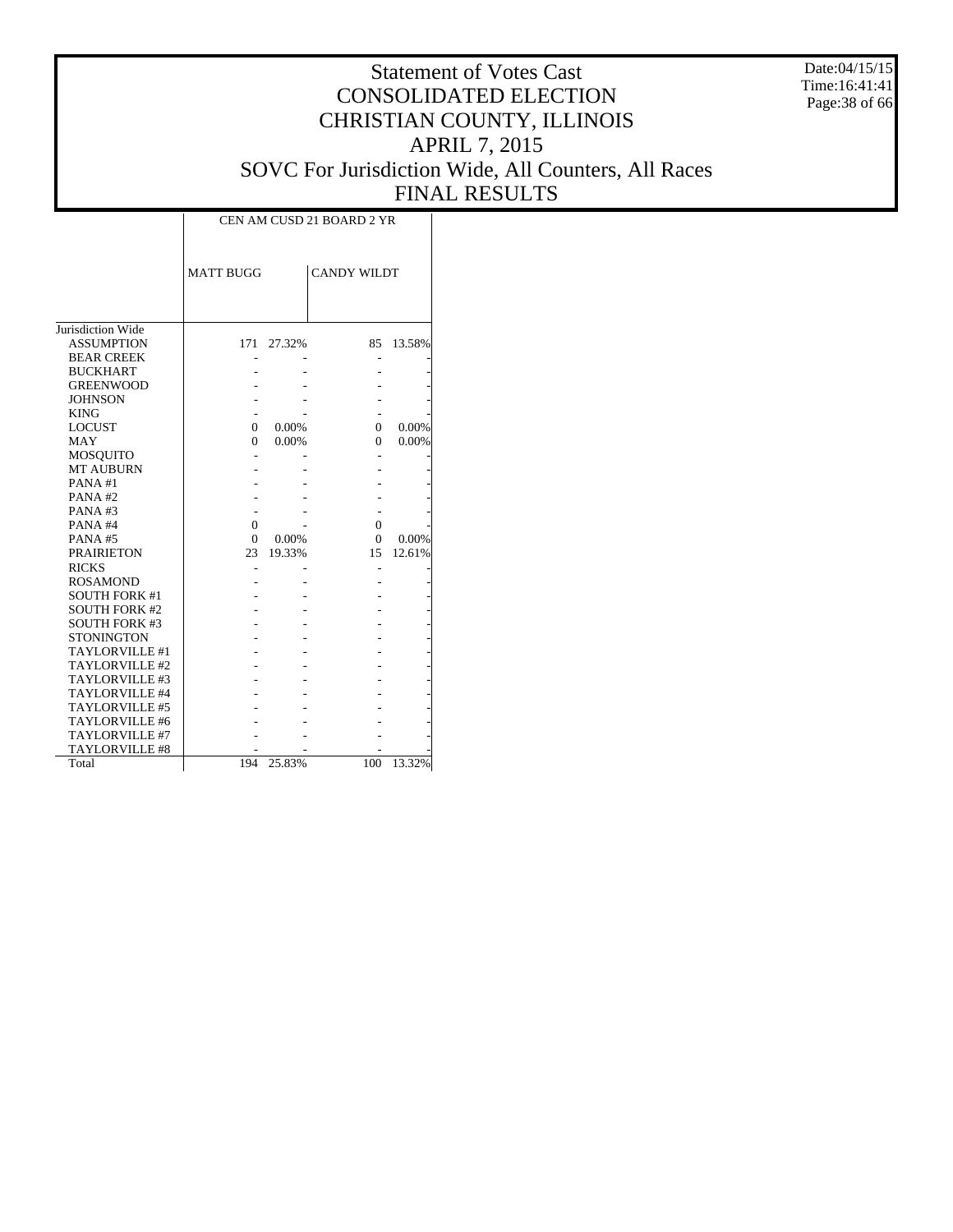Date:04/15/15 Time:16:41:41 Page:39 of 66

#### Statement of Votes Cast CONSOLIDATED ELECTION CHRISTIAN COUNTY, ILLINOIS APRIL 7, 2015 SOVC For Jurisdiction Wide, All Counters, All Races FINAL RESULTS

|                      |             | CEN AM CUSD 21 BOARD 4 YR |                    |                      |        |                 |            |                    |       |  |  |  |  |
|----------------------|-------------|---------------------------|--------------------|----------------------|--------|-----------------|------------|--------------------|-------|--|--|--|--|
|                      | Reg. Voters | Times<br>Counted          | <b>Total Votes</b> | <b>KATHY GERHOLD</b> |        | TIMOTHY L. DOWD |            | <b>BRETT McVEY</b> |       |  |  |  |  |
| Jurisdiction Wide    |             |                           |                    |                      |        |                 |            |                    |       |  |  |  |  |
| <b>ASSUMPTION</b>    | 871         | 356                       | 972                | 126                  | 12.96% |                 | 141 14.51% | 33                 | 3.40% |  |  |  |  |
| <b>BEAR CREEK</b>    |             |                           |                    |                      |        |                 |            | ٠                  |       |  |  |  |  |
| <b>BUCKHART</b>      |             |                           |                    |                      |        |                 |            |                    |       |  |  |  |  |
| <b>GREENWOOD</b>     |             |                           |                    |                      |        |                 |            |                    |       |  |  |  |  |
| <b>JOHNSON</b>       |             |                           |                    |                      |        |                 |            |                    |       |  |  |  |  |
| <b>KING</b>          |             |                           |                    |                      |        |                 |            |                    |       |  |  |  |  |
| <b>LOCUST</b>        | 12          | 1                         | 3                  | $\overline{0}$       | 0.00%  | 1               | 33.33%     | $\mathbf{0}$       | 0.00% |  |  |  |  |
| <b>MAY</b>           | 13          | $\overline{c}$            | 5                  | $\Omega$             | 0.00%  | 1               | 20.00%     | $\Omega$           | 0.00% |  |  |  |  |
| <b>MOSQUITO</b>      |             |                           |                    |                      |        |                 |            |                    |       |  |  |  |  |
| MT AUBURN            |             |                           |                    |                      |        |                 |            |                    |       |  |  |  |  |
| PANA#1               |             |                           |                    |                      |        |                 |            |                    |       |  |  |  |  |
| PANA#2               |             |                           |                    |                      |        |                 |            |                    |       |  |  |  |  |
| PANA#3               |             |                           |                    |                      |        |                 |            |                    |       |  |  |  |  |
| PANA#4               | 11          | $\mathbf{0}$              | $\mathbf{0}$       | $\overline{0}$       |        | $\mathbf{0}$    |            | $\mathbf{0}$       |       |  |  |  |  |
| PANA#5               | 12          | $\overline{c}$            | $\overline{4}$     | $\overline{2}$       | 50.00% | $\Omega$        | 0.00%      | $\mathbf{0}$       | 0.00% |  |  |  |  |
| <b>PRAIRIETON</b>    | 286         | 65                        | 184                | 22                   | 11.96% | 23              | 12.50%     | 5                  | 2.72% |  |  |  |  |
| <b>RICKS</b>         |             |                           |                    |                      |        |                 |            |                    |       |  |  |  |  |
| <b>ROSAMOND</b>      |             |                           |                    |                      |        |                 |            |                    |       |  |  |  |  |
| <b>SOUTH FORK #1</b> |             |                           |                    |                      |        |                 |            |                    |       |  |  |  |  |
| <b>SOUTH FORK #2</b> |             |                           |                    |                      |        |                 |            |                    |       |  |  |  |  |
| <b>SOUTH FORK #3</b> |             |                           |                    |                      |        |                 |            |                    |       |  |  |  |  |
| <b>STONINGTON</b>    |             |                           |                    |                      |        |                 |            |                    |       |  |  |  |  |
| TAYLORVILLE #1       |             |                           |                    |                      |        |                 |            |                    |       |  |  |  |  |
| TAYLORVILLE #2       |             |                           |                    |                      |        |                 |            |                    |       |  |  |  |  |
| TAYLORVILLE #3       |             |                           |                    |                      |        |                 |            |                    |       |  |  |  |  |
| TAYLORVILLE #4       |             |                           |                    |                      |        |                 |            |                    |       |  |  |  |  |
| TAYLORVILLE #5       |             |                           |                    |                      |        |                 |            |                    |       |  |  |  |  |
| TAYLORVILLE #6       |             |                           |                    |                      |        |                 |            |                    |       |  |  |  |  |
| TAYLORVILLE #7       |             |                           |                    |                      |        |                 |            |                    |       |  |  |  |  |
| TAYLORVILLE #8       |             |                           |                    |                      |        |                 |            |                    |       |  |  |  |  |
| Total                | 1205        | 426                       | 1168               | 150                  | 12.84% | 166             | 14.21%     | 38                 | 3.25% |  |  |  |  |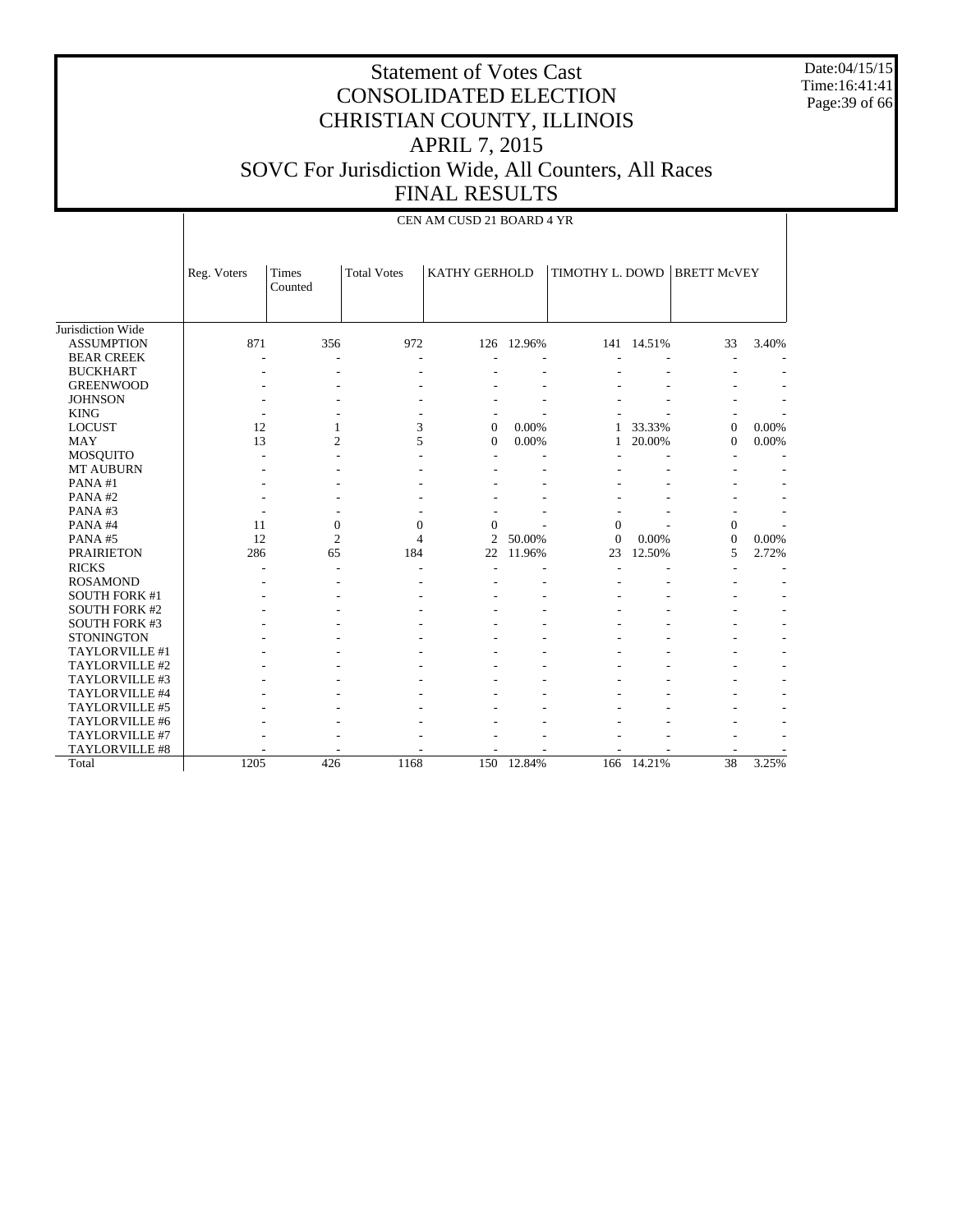Date:04/15/15 Time:16:41:41 Page:40 of 66

|                       |                                  | CEN AM CUSD 21 BOARD 4 YR |                |                                                      |                |            |                |                     |                      |            |  |  |  |
|-----------------------|----------------------------------|---------------------------|----------------|------------------------------------------------------|----------------|------------|----------------|---------------------|----------------------|------------|--|--|--|
|                       | <b>JOSHUA</b><br><b>BURGENER</b> |                           |                | <b>BRIAN HANLEY</b><br>CHRISTOPHER T.<br><b>JUST</b> |                |            |                | <b>TRAVIS KERBY</b> | <b>DENNIS ZINDEL</b> |            |  |  |  |
| Jurisdiction Wide     |                                  |                           |                |                                                      |                |            |                |                     |                      |            |  |  |  |
| <b>ASSUMPTION</b>     | 165                              | 16.98%                    |                | 112 11.52%                                           |                | 196 20.16% | 78             | 8.02%               |                      | 121 12.45% |  |  |  |
| <b>BEAR CREEK</b>     |                                  |                           |                |                                                      |                |            |                |                     |                      |            |  |  |  |
| <b>BUCKHART</b>       |                                  |                           |                |                                                      |                |            |                |                     |                      |            |  |  |  |
| <b>GREENWOOD</b>      |                                  |                           |                |                                                      |                |            |                |                     |                      |            |  |  |  |
| <b>JOHNSON</b>        |                                  |                           |                |                                                      |                |            |                |                     |                      |            |  |  |  |
| <b>KING</b>           |                                  |                           |                |                                                      |                |            |                |                     |                      |            |  |  |  |
| <b>LOCUST</b>         | $\theta$                         | 0.00%                     |                | 33.33%                                               |                | 33.33%     | $\overline{0}$ | 0.00%               | $\overline{0}$       | 0.00%      |  |  |  |
| <b>MAY</b>            | $\Omega$                         | 0.00%                     | $\Omega$       | $0.00\%$                                             | 2              | 40.00%     | $\Omega$       | 0.00%               | $\overline{c}$       | 40.00%     |  |  |  |
| <b>MOSQUITO</b>       |                                  |                           |                |                                                      |                |            |                |                     |                      |            |  |  |  |
| MT AUBURN             |                                  |                           |                |                                                      |                |            |                |                     |                      |            |  |  |  |
| PANA#1                |                                  |                           |                |                                                      |                |            |                |                     |                      |            |  |  |  |
| PANA#2                |                                  |                           |                |                                                      |                |            |                |                     |                      |            |  |  |  |
| PANA#3                |                                  |                           |                |                                                      |                |            |                |                     |                      |            |  |  |  |
| PANA#4                | $\Omega$                         |                           | $\mathbf{0}$   |                                                      | $\overline{0}$ |            | $\overline{0}$ |                     | $\theta$             |            |  |  |  |
| PANA#5                | $\theta$                         | 0.00%                     | $\overline{0}$ | $0.00\%$                                             | $\overline{c}$ | 50.00%     | $\Omega$       | 0.00%               | $\Omega$             | $0.00\%$   |  |  |  |
| <b>PRAIRIETON</b>     | 28                               | 15.22%                    | 24             | 13.04%                                               | 26             | 14.13%     | 22             | 11.96%              | 34                   | 18.48%     |  |  |  |
| <b>RICKS</b>          |                                  |                           |                |                                                      |                |            |                |                     |                      |            |  |  |  |
| <b>ROSAMOND</b>       |                                  |                           |                |                                                      |                |            |                |                     |                      |            |  |  |  |
| <b>SOUTH FORK #1</b>  |                                  |                           |                |                                                      |                |            |                |                     |                      |            |  |  |  |
| <b>SOUTH FORK #2</b>  |                                  |                           |                |                                                      |                |            |                |                     |                      |            |  |  |  |
| <b>SOUTH FORK #3</b>  |                                  |                           |                |                                                      |                |            |                |                     |                      |            |  |  |  |
| <b>STONINGTON</b>     |                                  |                           |                |                                                      |                |            |                |                     |                      |            |  |  |  |
| TAYLORVILLE #1        |                                  |                           |                |                                                      |                |            |                |                     |                      |            |  |  |  |
| TAYLORVILLE #2        |                                  |                           |                |                                                      |                |            |                |                     |                      |            |  |  |  |
| TAYLORVILLE #3        |                                  |                           |                |                                                      |                |            |                |                     |                      |            |  |  |  |
| TAYLORVILLE #4        |                                  |                           |                |                                                      |                |            |                |                     |                      |            |  |  |  |
| TAYLORVILLE #5        |                                  |                           |                |                                                      |                |            |                |                     |                      |            |  |  |  |
| TAYLORVILLE #6        |                                  |                           |                |                                                      |                |            |                |                     |                      |            |  |  |  |
| TAYLORVILLE #7        |                                  |                           |                |                                                      |                |            |                |                     |                      |            |  |  |  |
| <b>TAYLORVILLE #8</b> |                                  |                           |                |                                                      |                |            |                |                     |                      |            |  |  |  |
| Total                 | 193                              | 16.52%                    | 137            | 11.73%                                               | 227            | 19.43%     | 100            | 8.56%               | 157                  | 13.44%     |  |  |  |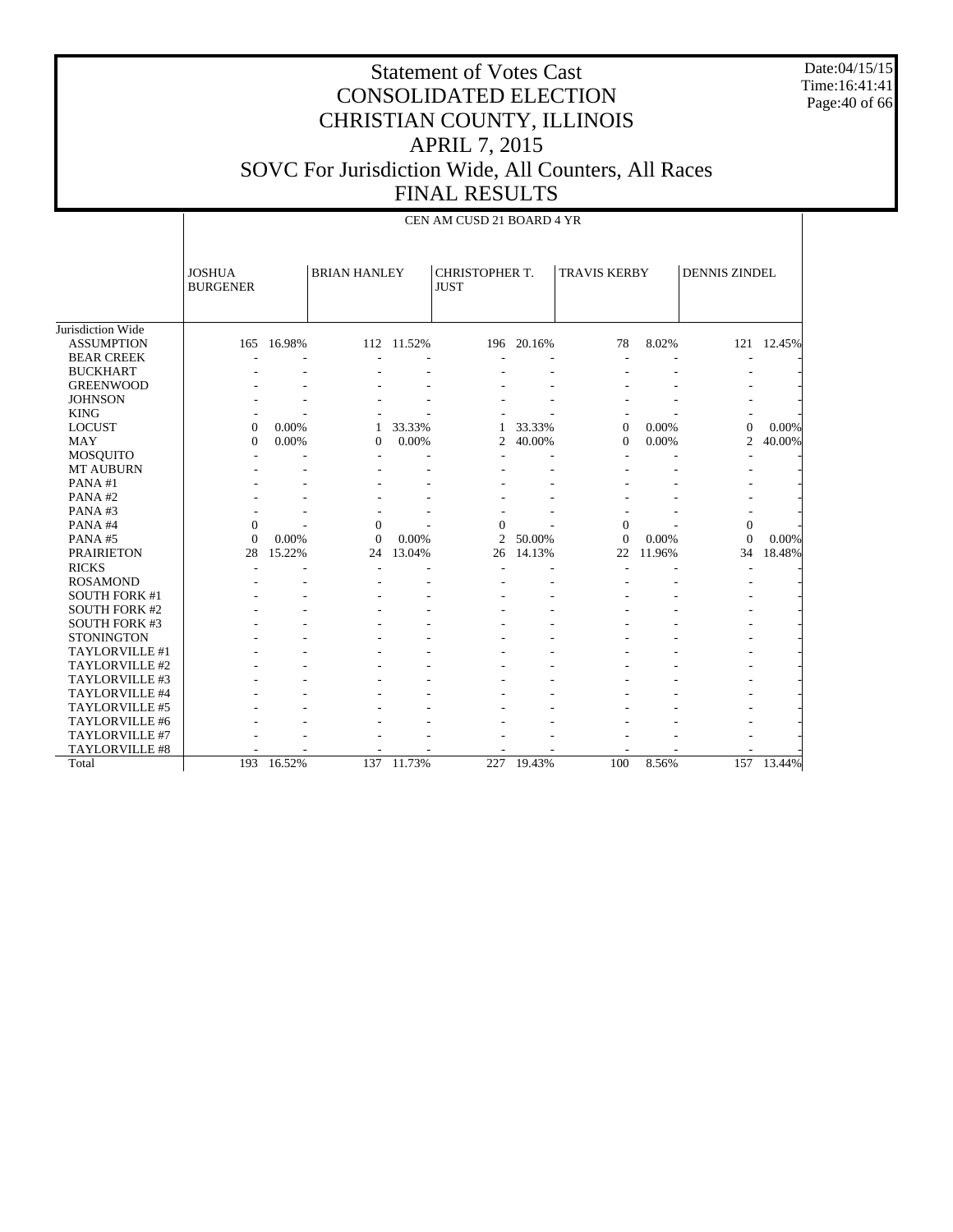Date:04/15/15 Time:16:41:41 Page:41 of 66

|                      |                | EDINBURG CUSD 4 BOARD 2 YR |                    |                 |           |                                   |        |                      |        |                                  |           |  |
|----------------------|----------------|----------------------------|--------------------|-----------------|-----------|-----------------------------------|--------|----------------------|--------|----------------------------------|-----------|--|
|                      | Reg. Voters    | <b>Times</b><br>Counted    | <b>Total Votes</b> | KRISTI LUTTRELL |           | <b>CAROL ANN</b><br><b>FESSER</b> |        | <b>JULIE PEACOCK</b> |        | <b>BRIAN</b><br><b>JUBERIGAN</b> |           |  |
| Jurisdiction Wide    |                |                            |                    |                 |           |                                   |        |                      |        |                                  |           |  |
| <b>ASSUMPTION</b>    |                |                            |                    |                 |           |                                   |        |                      |        |                                  |           |  |
| <b>BEAR CREEK</b>    |                |                            |                    |                 |           |                                   |        |                      |        |                                  |           |  |
| <b>BUCKHART</b>      | 1231           | 234                        | 443                | 88              | 19.86%    | 77                                | 17.38% | 126                  | 28.44% | 50                               | 11.29%    |  |
| <b>GREENWOOD</b>     |                |                            |                    |                 |           |                                   |        |                      |        |                                  |           |  |
| <b>JOHNSON</b>       |                |                            |                    |                 |           |                                   |        |                      |        |                                  |           |  |
| <b>KING</b>          |                |                            |                    |                 |           |                                   |        |                      |        |                                  |           |  |
| <b>LOCUST</b>        |                |                            |                    |                 |           |                                   |        |                      |        |                                  |           |  |
| <b>MAY</b>           |                |                            |                    |                 |           |                                   |        |                      |        |                                  | ٠         |  |
| <b>MOSQUITO</b>      |                |                            |                    |                 |           |                                   |        |                      |        |                                  |           |  |
| <b>MT AUBURN</b>     | 43             | 3                          | 6                  | $\overline{c}$  | 33.33%    | 2                                 | 33.33% |                      | 16.67% | $\mathbf{0}$                     | 0.00%     |  |
| PANA#1               |                |                            |                    |                 |           |                                   |        |                      |        |                                  |           |  |
| PANA#2               |                |                            |                    |                 |           |                                   |        |                      |        |                                  |           |  |
| PANA#3               |                |                            |                    |                 |           |                                   |        |                      |        |                                  |           |  |
| PANA#4               |                |                            |                    |                 |           |                                   |        |                      |        |                                  |           |  |
| PANA#5               |                |                            |                    |                 |           |                                   |        |                      |        |                                  |           |  |
| <b>PRAIRIETON</b>    |                |                            |                    |                 |           |                                   |        |                      |        |                                  |           |  |
| <b>RICKS</b>         |                |                            |                    |                 |           |                                   |        |                      |        |                                  |           |  |
| <b>ROSAMOND</b>      |                |                            |                    |                 |           |                                   |        |                      |        |                                  |           |  |
| <b>SOUTH FORK #1</b> |                |                            |                    |                 |           |                                   |        |                      |        |                                  |           |  |
| <b>SOUTH FORK #2</b> | 71             | $\tau$                     | 12                 | 3               | 25.00%    | 2                                 | 16.67% | 3                    | 25.00% | $\mathbf{0}$                     | 0.00%     |  |
| <b>SOUTH FORK #3</b> |                |                            |                    |                 |           |                                   |        |                      |        |                                  |           |  |
| <b>STONINGTON</b>    |                |                            |                    |                 |           |                                   |        |                      |        |                                  |           |  |
| TAYLORVILLE #1       |                |                            |                    |                 |           |                                   |        |                      |        |                                  |           |  |
| TAYLORVILLE #2       |                |                            |                    |                 |           |                                   |        |                      |        |                                  |           |  |
| TAYLORVILLE #3       | $\overline{0}$ | $\Omega$                   | $\theta$           | $\Omega$        |           | $\Omega$                          |        | $\Omega$             |        | $\boldsymbol{0}$                 |           |  |
| TAYLORVILLE #4       | 39             | 8                          | 13                 | $\mathfrak{2}$  | 15.38%    | 4                                 | 30.77% | 3                    | 23.08% | $\overline{2}$                   | 15.38%    |  |
| TAYLORVILLE #5       |                |                            |                    |                 |           |                                   |        |                      |        |                                  |           |  |
| TAYLORVILLE #6       |                |                            |                    |                 |           |                                   |        |                      |        |                                  |           |  |
| TAYLORVILLE #7       |                |                            |                    |                 |           |                                   |        |                      |        |                                  |           |  |
| TAYLORVILLE #8       |                |                            |                    |                 |           |                                   |        |                      |        |                                  |           |  |
| Total                | 1384           | 252                        | 474                |                 | 95 20.04% | 85                                | 17.93% | 133                  | 28.06% |                                  | 52 10.97% |  |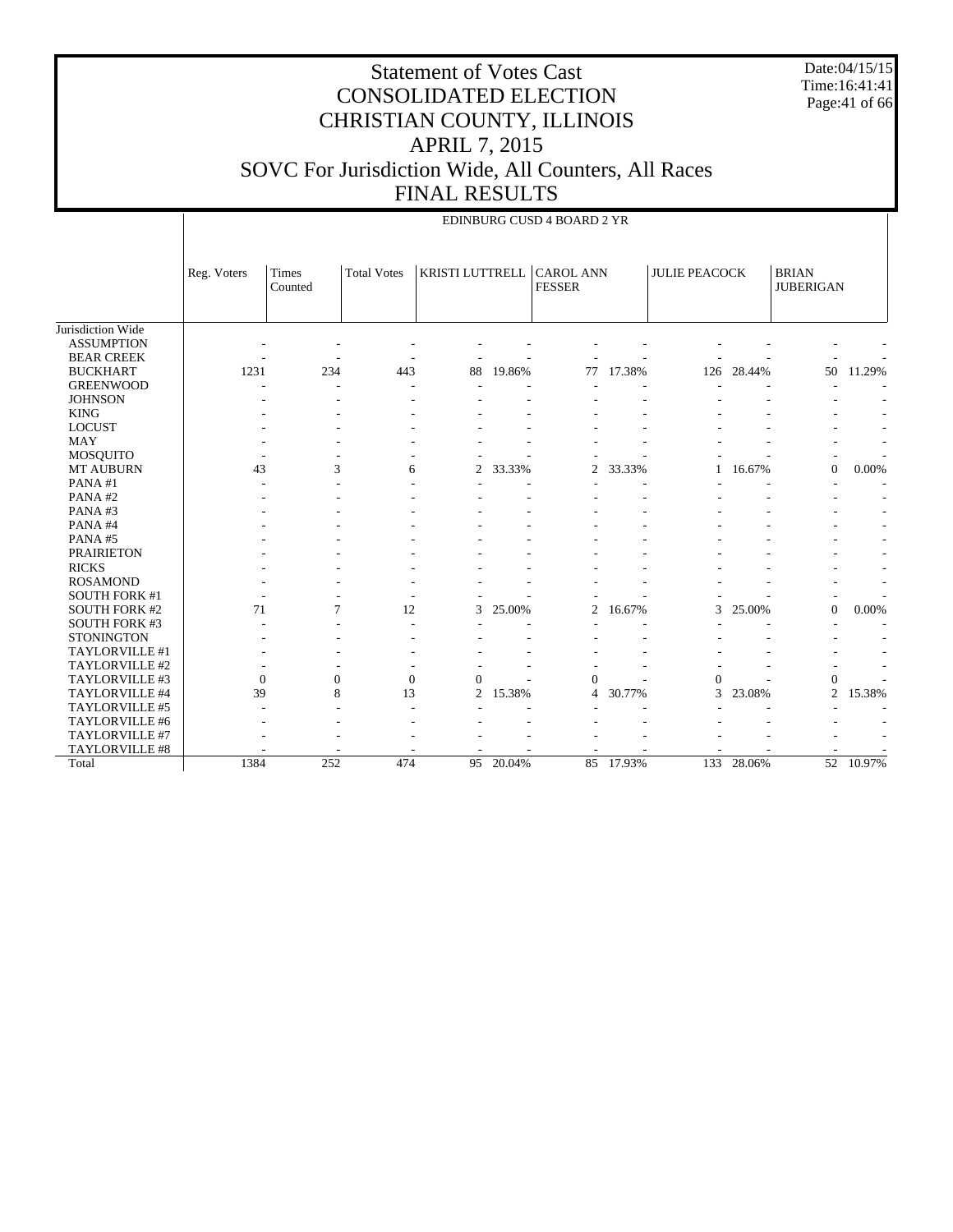Date:04/15/15 Time:16:41:41 Page:42 of 66

|                      | <b>EDINBURG CUSD 4</b><br><b>BOARD 2 YR</b> |            |
|----------------------|---------------------------------------------|------------|
|                      | <b>MARGARET</b><br><b>SKAGGS</b>            |            |
|                      |                                             |            |
| Jurisdiction Wide    |                                             |            |
| <b>ASSUMPTION</b>    |                                             |            |
| <b>BEAR CREEK</b>    |                                             |            |
| <b>BUCKHART</b>      |                                             | 102 23.02% |
| <b>GREENWOOD</b>     |                                             |            |
| <b>JOHNSON</b>       |                                             |            |
| <b>KING</b>          |                                             |            |
| <b>LOCUST</b>        |                                             |            |
| MAY                  |                                             |            |
| <b>MOSOUITO</b>      |                                             | 16.67%     |
| <b>MT AUBURN</b>     | 1.                                          |            |
| PANA#1               |                                             |            |
| PANA#2               |                                             |            |
| PANA#3               |                                             |            |
| PANA#4               |                                             |            |
| PANA#5               |                                             |            |
| <b>PRAIRIETON</b>    |                                             |            |
| <b>RICKS</b>         |                                             |            |
| <b>ROSAMOND</b>      |                                             |            |
| <b>SOUTH FORK #1</b> |                                             |            |
| <b>SOUTH FORK #2</b> | 4                                           | 33.33%     |
| <b>SOUTH FORK #3</b> |                                             |            |
| <b>STONINGTON</b>    |                                             |            |
| TAYLORVILLE #1       |                                             |            |
| TAYLORVILLE #2       | $\theta$                                    |            |
| TAYLORVILLE #3       | $\overline{c}$                              |            |
| TAYLORVILLE #4       |                                             | 15.38%     |
| TAYLORVILLE #5       |                                             |            |
| TAYLORVILLE #6       |                                             |            |
| TAYLORVILLE #7       |                                             |            |
| TAYLORVILLE #8       | 109                                         | 23.00%     |
| Total                |                                             |            |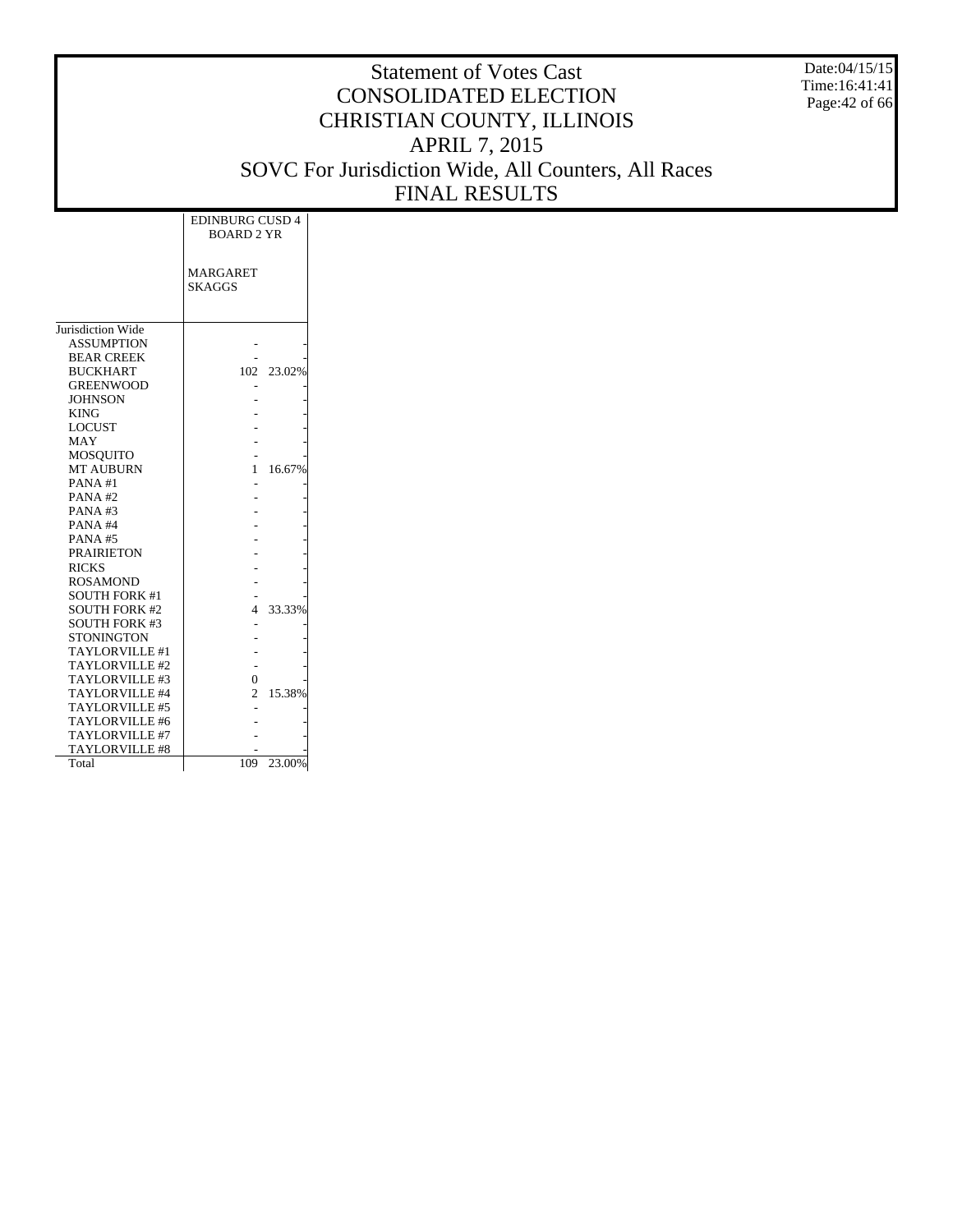Date:04/15/15 Time:16:41:41 Page:43 of 66

#### Statement of Votes Cast CONSOLIDATED ELECTION CHRISTIAN COUNTY, ILLINOIS APRIL 7, 2015 SOVC For Jurisdiction Wide, All Counters, All Races FINAL RESULTS

|                      |              | EDINBURG CUSD 4 BOARD 4 YR |                    |                     |        |                       |        |                                    |            |  |  |  |  |
|----------------------|--------------|----------------------------|--------------------|---------------------|--------|-----------------------|--------|------------------------------------|------------|--|--|--|--|
|                      | Reg. Voters  | Times<br>Counted           | <b>Total Votes</b> | <b>RON MORELAND</b> |        | <b>MELINDA BARTON</b> |        | <b>CASSANDRA</b><br><b>LEFEVER</b> |            |  |  |  |  |
| Jurisdiction Wide    |              |                            |                    |                     |        |                       |        |                                    |            |  |  |  |  |
| <b>ASSUMPTION</b>    |              |                            |                    |                     |        |                       |        |                                    |            |  |  |  |  |
| <b>BEAR CREEK</b>    |              |                            |                    |                     |        |                       |        |                                    |            |  |  |  |  |
| <b>BUCKHART</b>      | 1231         | 234                        | 536                | 189                 | 35.26% | 161                   | 30.04% |                                    | 186 34.70% |  |  |  |  |
| <b>GREENWOOD</b>     |              |                            |                    |                     |        |                       |        |                                    |            |  |  |  |  |
| <b>JOHNSON</b>       |              |                            |                    |                     |        |                       |        |                                    |            |  |  |  |  |
| <b>KING</b>          |              |                            |                    |                     |        |                       |        |                                    |            |  |  |  |  |
| <b>LOCUST</b>        |              |                            |                    |                     |        |                       |        |                                    |            |  |  |  |  |
| <b>MAY</b>           |              |                            |                    |                     |        |                       |        |                                    |            |  |  |  |  |
| MOSQUITO             |              |                            |                    |                     |        |                       |        |                                    |            |  |  |  |  |
| MT AUBURN            | 43           | 3                          | 6                  | $\overline{2}$      | 33.33% | 3                     | 50.00% | 1                                  | 16.67%     |  |  |  |  |
| PANA#1               |              |                            |                    |                     |        |                       |        |                                    |            |  |  |  |  |
| PANA#2               |              |                            |                    |                     |        |                       |        |                                    |            |  |  |  |  |
| PANA#3               |              |                            |                    |                     |        |                       |        |                                    |            |  |  |  |  |
| PANA#4               |              |                            |                    |                     |        |                       |        |                                    |            |  |  |  |  |
| PANA#5               |              |                            |                    |                     |        |                       |        |                                    |            |  |  |  |  |
| <b>PRAIRIETON</b>    |              |                            |                    |                     |        |                       |        |                                    |            |  |  |  |  |
| <b>RICKS</b>         |              |                            |                    |                     |        |                       |        |                                    |            |  |  |  |  |
| <b>ROSAMOND</b>      |              |                            |                    |                     |        |                       |        |                                    |            |  |  |  |  |
| <b>SOUTH FORK #1</b> |              |                            |                    |                     |        |                       |        |                                    |            |  |  |  |  |
| <b>SOUTH FORK #2</b> | 71           | 7                          | 17                 | 5                   | 29.41% | 6                     | 35.29% | 6                                  | 35.29%     |  |  |  |  |
| <b>SOUTH FORK #3</b> |              |                            |                    |                     |        |                       |        |                                    |            |  |  |  |  |
| <b>STONINGTON</b>    |              |                            |                    |                     |        |                       |        |                                    |            |  |  |  |  |
| TAYLORVILLE #1       |              |                            |                    |                     |        |                       |        |                                    |            |  |  |  |  |
| TAYLORVILLE #2       |              |                            |                    |                     |        |                       |        |                                    |            |  |  |  |  |
| TAYLORVILLE #3       | $\mathbf{0}$ | $\mathbf{0}$               | $\mathbf{0}$       | $\Omega$            |        | $\Omega$              |        | 0                                  |            |  |  |  |  |
| TAYLORVILLE #4       | 39           | 8                          | 16                 | $\tau$              | 43.75% | 4                     | 25.00% | 5                                  | 31.25%     |  |  |  |  |
| TAYLORVILLE #5       |              |                            |                    |                     |        |                       |        |                                    |            |  |  |  |  |
| TAYLORVILLE #6       |              |                            |                    |                     |        |                       |        |                                    |            |  |  |  |  |
| TAYLORVILLE #7       |              |                            |                    |                     |        |                       |        |                                    |            |  |  |  |  |
| TAYLORVILLE #8       |              |                            |                    |                     |        |                       |        |                                    |            |  |  |  |  |
| Total                | 1384         | 252                        | 575                | 203                 | 35.30% | 174                   | 30.26% | 198                                | 34.43%     |  |  |  |  |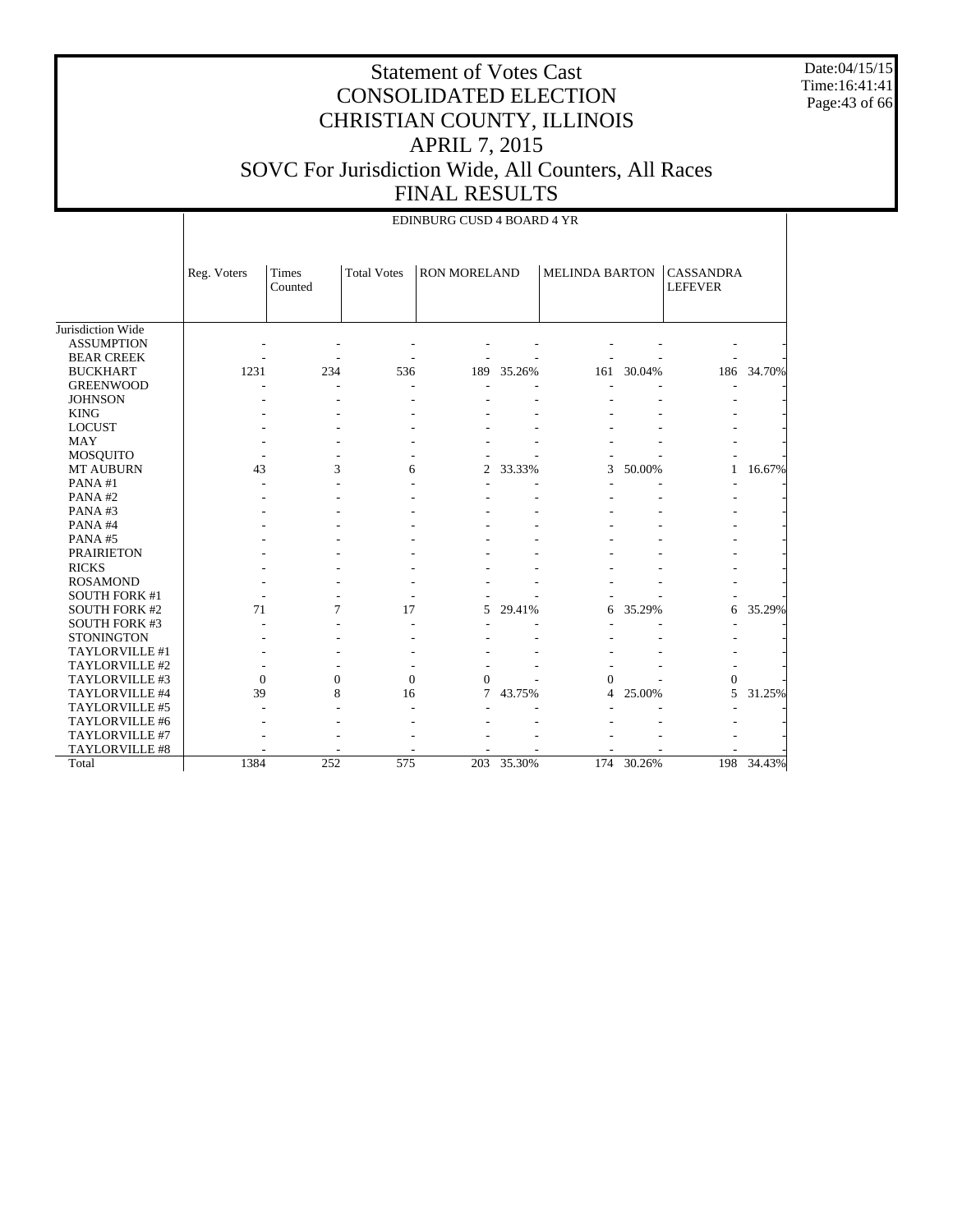Date:04/15/15 Time:16:41:41 Page:44 of 66

|                       |                | MERIDIAN CUSD 15 BOARD |                |                                  |           |                                      |        |                |           |                                |           |  |
|-----------------------|----------------|------------------------|----------------|----------------------------------|-----------|--------------------------------------|--------|----------------|-----------|--------------------------------|-----------|--|
|                       | Reg.<br>Voters | Times<br>Counted       |                | Total Votes   TONY ETHERTON      |           | <b>MARIE</b><br><b>JAGGER-TAYLOR</b> |        | VICKI M. CARR  |           | <b>MATTHEW</b><br><b>ROUSH</b> |           |  |
| Jurisdiction Wide     |                |                        |                |                                  |           |                                      |        |                |           |                                |           |  |
| <b>ASSUMPTION</b>     |                |                        |                |                                  |           |                                      |        |                |           |                                |           |  |
| <b>BEAR CREEK</b>     |                |                        |                |                                  |           |                                      |        |                |           |                                |           |  |
| <b>BUCKHART</b>       |                |                        |                |                                  |           |                                      |        |                |           |                                |           |  |
| <b>GREENWOOD</b>      |                |                        |                |                                  |           |                                      |        |                |           |                                |           |  |
| <b>JOHNSON</b>        |                |                        |                |                                  |           |                                      |        |                |           |                                |           |  |
| <b>KING</b>           |                |                        |                |                                  |           |                                      |        |                |           |                                |           |  |
| <b>LOCUST</b>         |                |                        |                |                                  |           |                                      |        |                |           |                                |           |  |
| <b>MAY</b>            |                |                        | ٠              |                                  |           |                                      |        |                |           |                                |           |  |
| <b>MOSQUITO</b>       |                | 77                     | 17<br>59       | 13                               | 22.03%    | 13                                   | 22.03% | 13             | 22.03%    | 13                             | 22.03%    |  |
| MT AUBURN             |                |                        | Ĭ.             |                                  |           |                                      |        |                |           |                                |           |  |
| PANA#1                |                |                        |                |                                  |           |                                      |        |                |           |                                |           |  |
| PANA#2                |                |                        |                |                                  |           |                                      |        |                |           |                                |           |  |
| PANA#3                |                |                        |                |                                  |           |                                      |        |                |           |                                |           |  |
| PANA#4                |                |                        |                |                                  |           |                                      |        |                |           |                                |           |  |
| PANA#5                |                |                        |                |                                  |           |                                      |        |                |           |                                |           |  |
| <b>PRAIRIETON</b>     |                | $\overline{c}$         | $\overline{0}$ | $\overline{0}$<br>$\overline{0}$ |           | $\overline{0}$                       |        | $\overline{0}$ |           | $\mathbf{0}$                   |           |  |
| <b>RICKS</b>          |                |                        |                |                                  |           |                                      |        |                |           |                                |           |  |
| <b>ROSAMOND</b>       |                |                        |                |                                  |           |                                      |        |                |           |                                |           |  |
| <b>SOUTH FORK #1</b>  |                |                        |                |                                  |           |                                      |        |                |           |                                |           |  |
| <b>SOUTH FORK #2</b>  |                |                        |                |                                  |           |                                      |        |                |           |                                |           |  |
| <b>SOUTH FORK #3</b>  |                |                        |                |                                  |           |                                      |        |                |           |                                |           |  |
| <b>STONINGTON</b>     |                | $\overline{4}$         | $\mathbf{0}$   | $\theta$<br>$\theta$             |           | $\theta$                             |        | $\overline{0}$ |           | $\Omega$                       |           |  |
| TAYLORVILLE #1        |                |                        |                |                                  |           |                                      |        |                |           |                                |           |  |
| TAYLORVILLE #2        |                |                        |                |                                  |           |                                      |        |                |           |                                |           |  |
| TAYLORVILLE #3        |                |                        |                |                                  |           |                                      |        |                |           |                                |           |  |
| TAYLORVILLE #4        |                |                        |                |                                  |           |                                      |        |                |           |                                |           |  |
| TAYLORVILLE #5        |                |                        |                |                                  |           |                                      |        |                |           |                                |           |  |
| TAYLORVILLE #6        |                |                        |                |                                  |           |                                      |        |                |           |                                |           |  |
| TAYLORVILLE #7        |                |                        |                |                                  |           |                                      |        |                |           |                                |           |  |
| <b>TAYLORVILLE #8</b> |                |                        |                |                                  |           |                                      |        |                |           |                                |           |  |
| Total                 |                | 83                     | 17<br>59       |                                  | 13 22.03% | 13                                   | 22.03% |                | 13 22.03% |                                | 13 22.03% |  |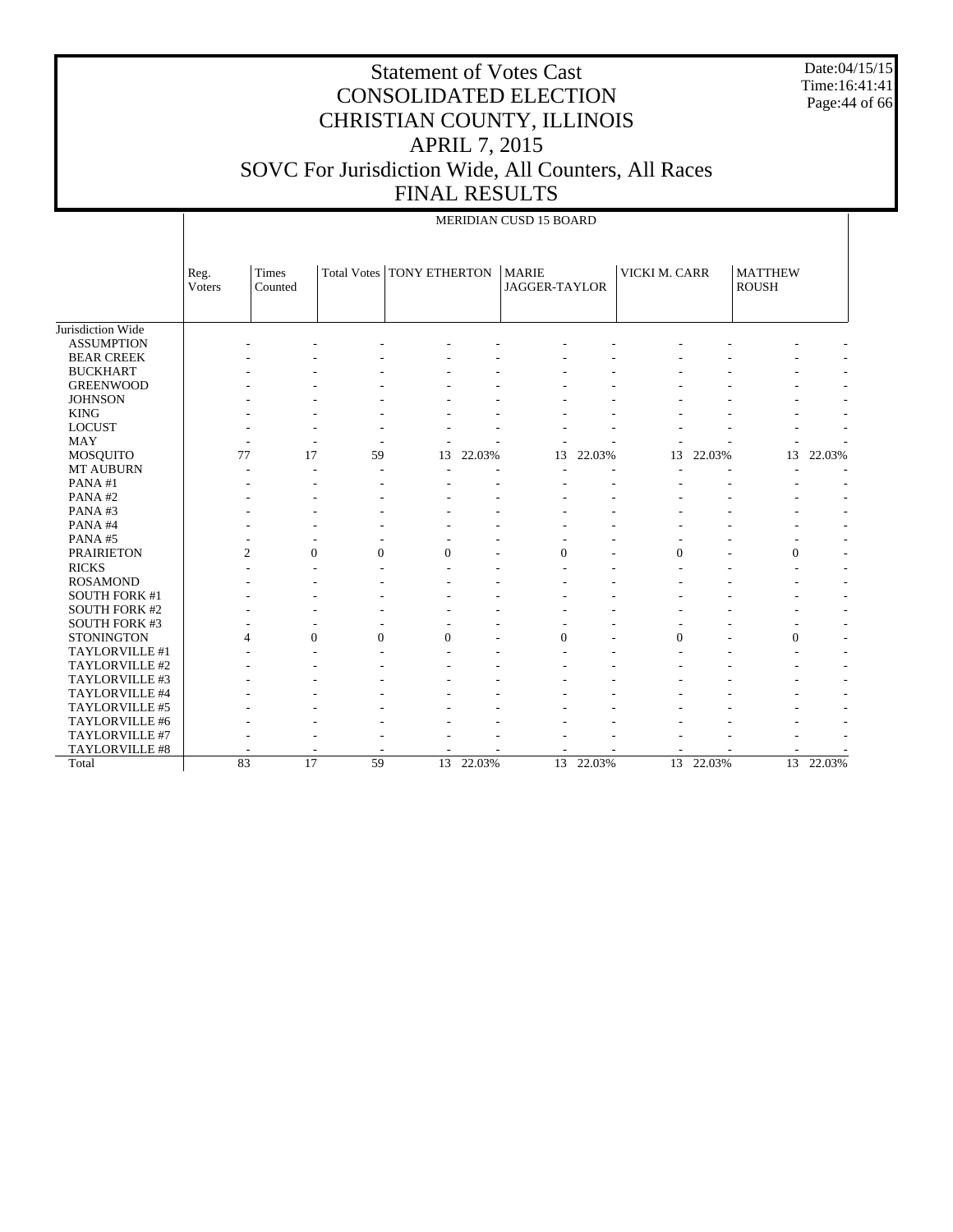Date:04/15/15 Time:16:41:41 Page:45 of 66

|                      | MERIDIAN CUSD     |             | MORRISONVILLE CUSD 1 BOARD |                    |                 |        |                      |        |                  |        |  |  |
|----------------------|-------------------|-------------|----------------------------|--------------------|-----------------|--------|----------------------|--------|------------------|--------|--|--|
|                      | 15 BOARD          |             |                            |                    |                 |        |                      |        |                  |        |  |  |
|                      | JAMES F.          | Reg. Voters | <b>Times</b>               | <b>Total Votes</b> | DALE W.         |        | <b>GERALD GOEBEL</b> |        | <b>ED GOEBEL</b> |        |  |  |
|                      | <b>BUTLER</b>     |             | Counted                    |                    | <b>BROCKAMP</b> |        |                      |        |                  |        |  |  |
|                      |                   |             |                            |                    |                 |        |                      |        |                  |        |  |  |
| Jurisdiction Wide    |                   |             |                            |                    |                 |        |                      |        |                  |        |  |  |
| <b>ASSUMPTION</b>    |                   |             |                            |                    |                 |        |                      |        |                  |        |  |  |
| <b>BEAR CREEK</b>    |                   | 313         | 46                         | 107                | 30              | 28.04% | 39                   | 36.45% | 38               | 35.51% |  |  |
| <b>BUCKHART</b>      |                   |             |                            |                    |                 |        |                      |        |                  |        |  |  |
| <b>GREENWOOD</b>     |                   | 25          | $\overline{c}$             | 6                  | $\overline{2}$  | 33.33% | $\overline{2}$       | 33.33% | $\overline{2}$   | 33.33% |  |  |
| <b>JOHNSON</b>       |                   |             |                            |                    |                 |        |                      |        |                  |        |  |  |
| <b>KING</b>          |                   | 110         | 9                          | 24                 | 7               | 29.17% | 8                    | 33.33% | 9                | 37.50% |  |  |
| <b>LOCUST</b>        |                   |             |                            |                    |                 |        |                      |        |                  |        |  |  |
| <b>MAY</b>           |                   |             |                            |                    |                 |        |                      |        |                  |        |  |  |
| <b>MOSQUITO</b>      | 7<br>11.86%       |             |                            |                    |                 |        |                      |        |                  |        |  |  |
| <b>MT AUBURN</b>     |                   |             |                            |                    |                 |        |                      |        |                  |        |  |  |
| PANA#1               |                   |             |                            |                    |                 |        |                      |        |                  |        |  |  |
| PANA#2               |                   |             |                            |                    |                 |        |                      |        |                  |        |  |  |
| PANA#3               |                   |             |                            |                    |                 |        |                      |        |                  |        |  |  |
| PANA#4               |                   |             |                            |                    |                 |        |                      |        |                  |        |  |  |
| PANA#5               |                   |             |                            |                    |                 |        |                      |        |                  |        |  |  |
| <b>PRAIRIETON</b>    | $\overline{0}$    |             |                            |                    |                 |        |                      |        |                  |        |  |  |
| <b>RICKS</b>         |                   | 809         | 138                        | 336                | 104             | 30.95% | 113                  | 33.63% | 119              | 35.42% |  |  |
| <b>ROSAMOND</b>      |                   |             |                            |                    |                 |        |                      |        |                  |        |  |  |
| <b>SOUTH FORK #1</b> |                   |             |                            |                    |                 |        |                      |        |                  |        |  |  |
| <b>SOUTH FORK #2</b> |                   | $\Omega$    | $\mathbf{0}$               | $\mathbf{0}$       | $\Omega$        |        | $\Omega$             |        | $\theta$         |        |  |  |
| SOUTH FORK #3        |                   | 10          | $\Omega$                   | $\Omega$           | $\Omega$        |        | $\Omega$             |        | $\Omega$         |        |  |  |
| <b>STONINGTON</b>    | $\mathbf{0}$      |             |                            |                    |                 |        |                      |        |                  |        |  |  |
| TAYLORVILLE #1       |                   |             |                            |                    |                 |        |                      |        |                  |        |  |  |
| TAYLORVILLE #2       |                   |             |                            |                    |                 |        |                      |        |                  |        |  |  |
| TAYLORVILLE #3       |                   |             |                            |                    |                 |        |                      |        |                  |        |  |  |
| TAYLORVILLE #4       |                   |             |                            |                    |                 |        |                      |        |                  |        |  |  |
| TAYLORVILLE #5       |                   |             |                            |                    |                 |        |                      |        |                  |        |  |  |
| TAYLORVILLE #6       |                   |             |                            |                    |                 |        |                      |        |                  |        |  |  |
| TAYLORVILLE #7       |                   |             |                            |                    |                 |        |                      |        |                  |        |  |  |
| TAYLORVILLE #8       |                   |             |                            |                    |                 |        |                      |        |                  |        |  |  |
| Total                | $7^{-}$<br>11.86% | 1267        | 195                        | 473                | 143             | 30.23% | 162                  | 34.25% | 168              | 35.52% |  |  |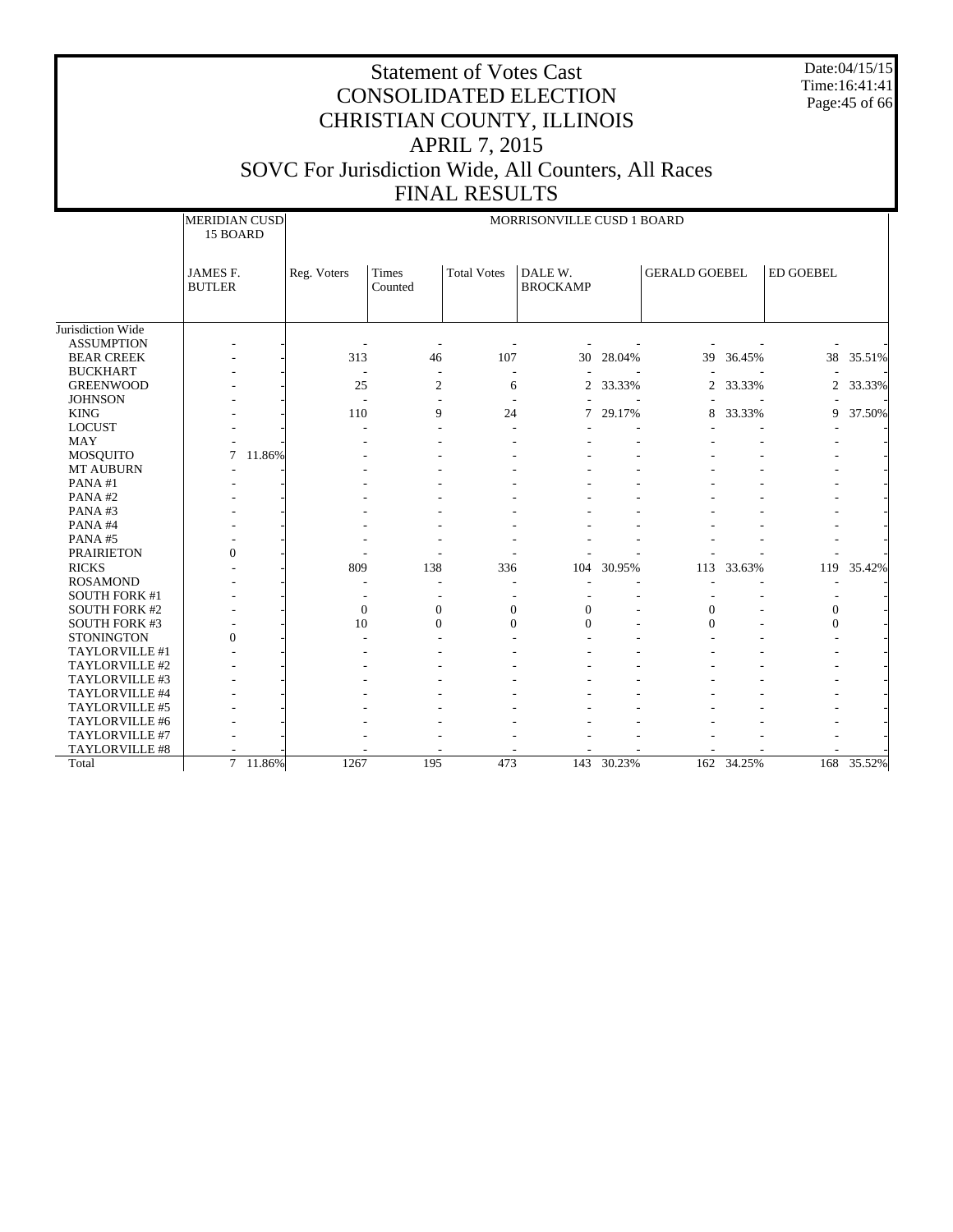Date:04/15/15 Time:16:41:41 Page:46 of 66

|                      | NOKOMIS CUSD 22 BOARD |                  |                 |                            |        |                                  |        |                              |        |  |  |  |
|----------------------|-----------------------|------------------|-----------------|----------------------------|--------|----------------------------------|--------|------------------------------|--------|--|--|--|
|                      | Reg.<br>Voters        | Times<br>Counted |                 | Total Votes   CHAD RUPPERT |        | <b>DAVID</b><br><b>SCHWEIZER</b> |        | CARL J.<br><b>KETTELKAMP</b> |        |  |  |  |
| Jurisdiction Wide    |                       |                  |                 |                            |        |                                  |        |                              |        |  |  |  |
| <b>ASSUMPTION</b>    |                       |                  |                 |                            |        |                                  |        |                              |        |  |  |  |
| <b>BEAR CREEK</b>    |                       |                  |                 |                            |        |                                  |        |                              |        |  |  |  |
| <b>BUCKHART</b>      |                       |                  |                 |                            |        |                                  |        |                              |        |  |  |  |
| <b>GREENWOOD</b>     | 69                    | 12               | 33              | 11                         | 33.33% | 11                               | 33.33% | 11                           | 33.33% |  |  |  |
| <b>JOHNSON</b>       |                       | $\overline{a}$   | $\overline{a}$  |                            |        |                                  |        |                              |        |  |  |  |
| <b>KING</b>          |                       |                  |                 |                            |        |                                  |        |                              |        |  |  |  |
| <b>LOCUST</b>        |                       |                  |                 |                            |        |                                  |        |                              |        |  |  |  |
| <b>MAY</b>           |                       |                  |                 |                            |        |                                  |        |                              |        |  |  |  |
| <b>MOSQUITO</b>      |                       |                  |                 |                            |        |                                  |        |                              |        |  |  |  |
| <b>MT AUBURN</b>     |                       |                  |                 |                            |        |                                  |        |                              |        |  |  |  |
| PANA#1               |                       |                  |                 |                            |        |                                  |        |                              |        |  |  |  |
| PANA#2               |                       |                  |                 |                            |        |                                  |        |                              |        |  |  |  |
| PANA#3               |                       |                  |                 |                            |        |                                  |        |                              |        |  |  |  |
| PANA#4               |                       |                  |                 |                            |        |                                  |        |                              |        |  |  |  |
| PANA#5               |                       |                  |                 |                            |        |                                  |        |                              |        |  |  |  |
| <b>PRAIRIETON</b>    |                       |                  |                 |                            |        |                                  |        |                              |        |  |  |  |
| <b>RICKS</b>         | $\mathbf{1}$          | $\Omega$         | $\Omega$        | $\Omega$                   |        | $\theta$                         |        | $\overline{0}$               |        |  |  |  |
| <b>ROSAMOND</b>      |                       |                  |                 |                            |        |                                  |        |                              |        |  |  |  |
| <b>SOUTH FORK #1</b> |                       |                  |                 |                            |        |                                  |        |                              |        |  |  |  |
| <b>SOUTH FORK #2</b> |                       |                  |                 |                            |        |                                  |        |                              |        |  |  |  |
| <b>SOUTH FORK #3</b> |                       |                  |                 |                            |        |                                  |        |                              |        |  |  |  |
| <b>STONINGTON</b>    |                       |                  |                 |                            |        |                                  |        |                              |        |  |  |  |
| TAYLORVILLE #1       |                       |                  |                 |                            |        |                                  |        |                              |        |  |  |  |
| TAYLORVILLE #2       |                       |                  |                 |                            |        |                                  |        |                              |        |  |  |  |
| TAYLORVILLE #3       |                       |                  |                 |                            |        |                                  |        |                              |        |  |  |  |
| TAYLORVILLE #4       |                       |                  |                 |                            |        |                                  |        |                              |        |  |  |  |
| TAYLORVILLE #5       |                       |                  |                 |                            |        |                                  |        |                              |        |  |  |  |
| TAYLORVILLE #6       |                       |                  |                 |                            |        |                                  |        |                              |        |  |  |  |
| TAYLORVILLE #7       |                       |                  |                 |                            |        |                                  |        |                              |        |  |  |  |
| TAYLORVILLE #8       |                       |                  |                 |                            |        |                                  |        |                              |        |  |  |  |
| Total                | $\overline{70}$       | $\overline{12}$  | $\overline{33}$ | 11                         | 33.33% | 11                               | 33.33% | 11                           | 33.33% |  |  |  |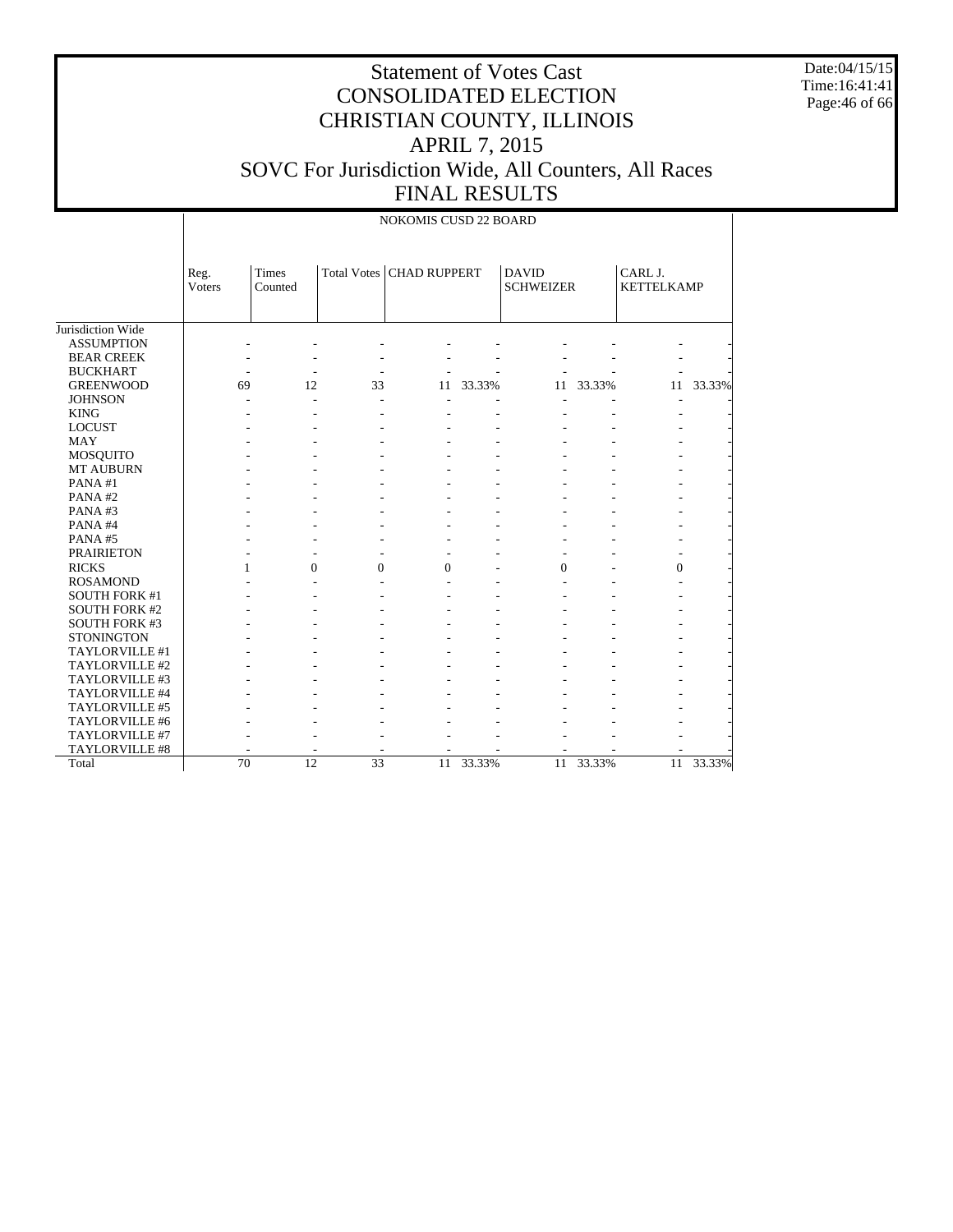Date:04/15/15 Time:16:41:41 Page:47 of 66

|                      |                | PANA CUSD 8 BOARD |                    |                       |        |                |        |                       |        |  |  |  |
|----------------------|----------------|-------------------|--------------------|-----------------------|--------|----------------|--------|-----------------------|--------|--|--|--|
|                      | Reg. Voters    | Times<br>Counted  | <b>Total Votes</b> | <b>CRAIG W. DEERE</b> |        | JOHN E. McLEOD |        | <b>DOUG KIRKBRIDE</b> |        |  |  |  |
| Jurisdiction Wide    |                |                   |                    |                       |        |                |        |                       |        |  |  |  |
| <b>ASSUMPTION</b>    | $\overline{c}$ | $\mathbf{0}$      | $\mathbf{0}$       | $\Omega$              |        | $\Omega$       |        | $\Omega$              |        |  |  |  |
| <b>BEAR CREEK</b>    |                |                   |                    |                       |        |                |        |                       |        |  |  |  |
| <b>BUCKHART</b>      |                |                   |                    |                       |        |                |        |                       |        |  |  |  |
| <b>GREENWOOD</b>     | 21             | $\overline{4}$    | 12                 | 3                     | 25.00% | 3              | 25.00% | 4                     | 33.33% |  |  |  |
| <b>JOHNSON</b>       |                |                   | L,                 |                       |        |                |        |                       |        |  |  |  |
| <b>KING</b>          |                |                   |                    |                       |        |                |        |                       |        |  |  |  |
| <b>LOCUST</b>        | 46             | 5                 | 18                 | 5                     | 27.78% | 4              | 22.22% | 4                     | 22.22% |  |  |  |
| <b>MAY</b>           |                |                   | L,                 |                       |        |                |        |                       |        |  |  |  |
| <b>MOSQUITO</b>      |                |                   |                    |                       |        |                |        |                       |        |  |  |  |
| <b>MT AUBURN</b>     |                |                   |                    |                       |        |                |        |                       |        |  |  |  |
| PANA#1               | 669            | 102               | 320                | 82                    | 25.63% | 79             | 24.69% | 78                    | 24.38% |  |  |  |
| PANA#2               | 1364           | 260               | 845                | 221                   | 26.15% | 211            | 24.97% | 201                   | 23.79% |  |  |  |
| PANA#3               | 791            | 74                | 272                | 72                    | 26.47% | 65             | 23.90% | 68                    | 25.00% |  |  |  |
| PANA#4               | 674            | 79                | 284                | 74                    | 26.06% | 70             | 24.65% | 70                    | 24.65% |  |  |  |
| PANA#5               | 517            | 53                | 173                | 45                    | 26.01% | 43             | 24.86% | 43                    | 24.86% |  |  |  |
| <b>PRAIRIETON</b>    |                |                   | ۰                  |                       |        |                |        |                       |        |  |  |  |
| <b>RICKS</b>         |                |                   |                    |                       |        |                |        |                       |        |  |  |  |
| <b>ROSAMOND</b>      | 236            | 14                | 53                 | 13                    | 24.53% | 14             | 26.42% | 14                    | 26.42% |  |  |  |
| <b>SOUTH FORK #1</b> |                |                   |                    |                       |        |                |        |                       |        |  |  |  |
| <b>SOUTH FORK #2</b> |                |                   |                    |                       |        |                |        |                       |        |  |  |  |
| <b>SOUTH FORK #3</b> |                |                   |                    |                       |        |                |        |                       |        |  |  |  |
| <b>STONINGTON</b>    |                |                   |                    |                       |        |                |        |                       |        |  |  |  |
| TAYLORVILLE #1       |                |                   |                    |                       |        |                |        |                       |        |  |  |  |
| TAYLORVILLE #2       |                |                   |                    |                       |        |                |        |                       |        |  |  |  |
| TAYLORVILLE #3       |                |                   |                    |                       |        |                |        |                       |        |  |  |  |
| TAYLORVILLE #4       |                |                   |                    |                       |        |                |        |                       |        |  |  |  |
| TAYLORVILLE #5       |                |                   |                    |                       |        |                |        |                       |        |  |  |  |
| TAYLORVILLE #6       |                |                   |                    |                       |        |                |        |                       |        |  |  |  |
| TAYLORVILLE #7       |                |                   |                    |                       |        |                |        |                       |        |  |  |  |
| TAYLORVILLE #8       |                |                   |                    |                       |        |                |        |                       |        |  |  |  |
| Total                | 4320           | 591               | 1977               | 515                   | 26.05% | 489            | 24.73% | 482                   | 24.38% |  |  |  |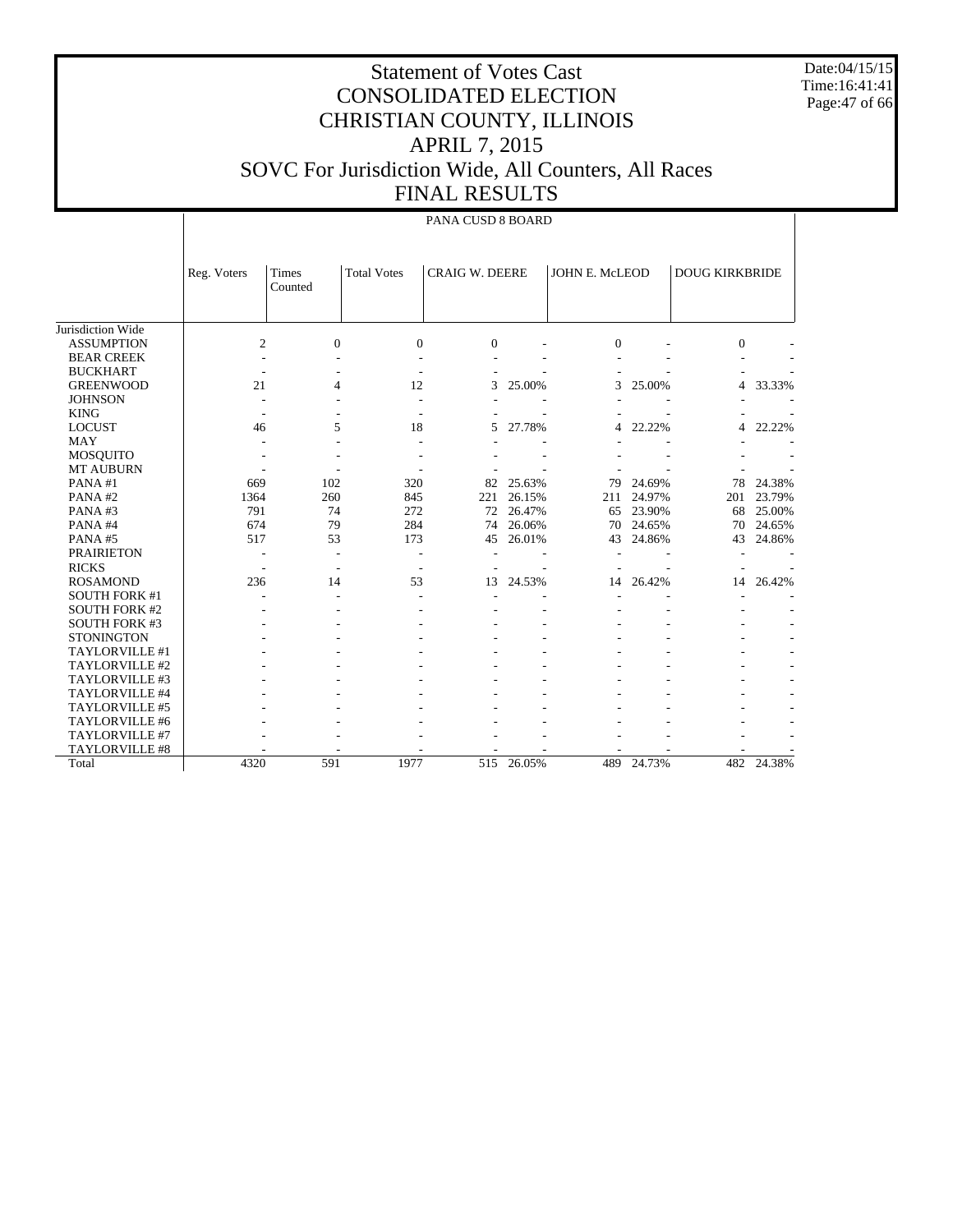Date:04/15/15 Time:16:41:41 Page:48 of 66

|                      | PANA CUSD 8<br><b>BOARD</b> |           | PANHANDLE CUSD 2 BOARD 2 YR |                  |                       |                              |           |  |  |  |
|----------------------|-----------------------------|-----------|-----------------------------|------------------|-----------------------|------------------------------|-----------|--|--|--|
|                      | <b>ANNE M. DORN</b>         |           | Reg.<br><b>Voters</b>       | Times<br>Counted | Total<br><b>Votes</b> | MICHAEL V.<br><b>MEISNER</b> |           |  |  |  |
|                      |                             |           |                             |                  |                       |                              |           |  |  |  |
| Jurisdiction Wide    |                             |           |                             |                  |                       |                              |           |  |  |  |
| <b>ASSUMPTION</b>    | $\mathbf{0}$                |           |                             |                  |                       |                              |           |  |  |  |
| <b>BEAR CREEK</b>    |                             |           |                             |                  |                       |                              |           |  |  |  |
| <b>BUCKHART</b>      |                             |           |                             |                  |                       |                              |           |  |  |  |
| <b>GREENWOOD</b>     | $\overline{2}$              | 16.67%    |                             |                  |                       |                              |           |  |  |  |
| <b>JOHNSON</b>       |                             |           |                             |                  |                       |                              |           |  |  |  |
| <b>KING</b>          |                             |           | 45                          | 5                | 5                     |                              | 5 100.00% |  |  |  |
| <b>LOCUST</b>        | 5                           | 27.78%    |                             |                  |                       |                              |           |  |  |  |
| <b>MAY</b>           |                             |           |                             |                  |                       |                              |           |  |  |  |
| <b>MOSQUITO</b>      |                             |           |                             |                  |                       |                              |           |  |  |  |
| <b>MT AUBURN</b>     |                             |           |                             |                  |                       |                              |           |  |  |  |
| PANA#1               | 81                          | 25.31%    |                             |                  |                       |                              |           |  |  |  |
| PANA#2               | 212                         | 25.09%    |                             |                  |                       |                              |           |  |  |  |
| PANA#3               | 67                          | 24.63%    |                             |                  |                       |                              |           |  |  |  |
| PANA#4               |                             | 70 24.65% |                             |                  |                       |                              |           |  |  |  |
| PANA#5               | 42                          | 24.28%    |                             |                  |                       |                              |           |  |  |  |
| <b>PRAIRIETON</b>    | ÷,                          |           |                             |                  |                       |                              |           |  |  |  |
| <b>RICKS</b>         | $\overline{a}$              |           |                             |                  |                       |                              |           |  |  |  |
| <b>ROSAMOND</b>      | 12                          | 22.64%    |                             |                  |                       |                              |           |  |  |  |
| <b>SOUTH FORK #1</b> |                             |           |                             |                  |                       |                              |           |  |  |  |
| <b>SOUTH FORK #2</b> |                             |           |                             |                  |                       |                              |           |  |  |  |
| <b>SOUTH FORK #3</b> |                             |           |                             |                  |                       |                              |           |  |  |  |
| <b>STONINGTON</b>    |                             |           |                             |                  |                       |                              |           |  |  |  |
| TAYLORVILLE #1       |                             |           |                             |                  |                       |                              |           |  |  |  |
| TAYLORVILLE #2       |                             |           |                             |                  |                       |                              |           |  |  |  |
| TAYLORVILLE #3       |                             |           |                             |                  |                       |                              |           |  |  |  |
| TAYLORVILLE #4       |                             |           |                             |                  |                       |                              |           |  |  |  |
| TAYLORVILLE #5       |                             |           |                             |                  |                       |                              |           |  |  |  |
| TAYLORVILLE #6       |                             |           |                             |                  |                       |                              |           |  |  |  |
| TAYLORVILLE #7       |                             |           |                             |                  |                       |                              |           |  |  |  |
| TAYLORVILLE #8       |                             |           |                             |                  |                       |                              |           |  |  |  |
| Total                | 491                         | 24.84%    | 45                          | 5                | 5                     |                              | 5 100.00% |  |  |  |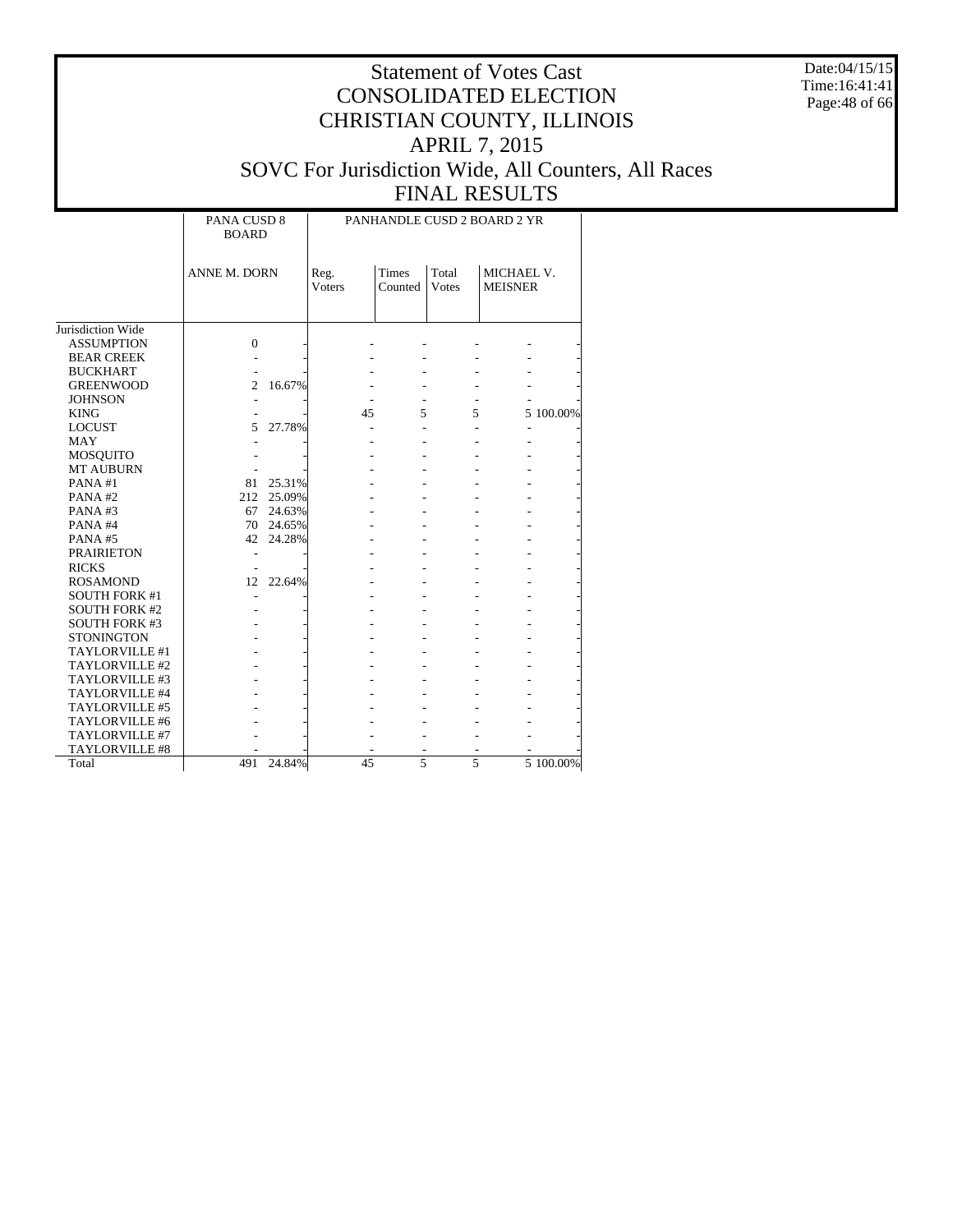Date:04/15/15 Time:16:41:41 Page:49 of 66

|                      |                 | PANHANDLE CUSD 2 BOARD 4 YR |                    |                          |        |                                 |        |                           |        |                                 |        |  |  |
|----------------------|-----------------|-----------------------------|--------------------|--------------------------|--------|---------------------------------|--------|---------------------------|--------|---------------------------------|--------|--|--|
|                      | Reg.<br>Voters  | Times<br>Counted            | <b>Total Votes</b> | LINDA J.<br><b>BROWN</b> |        | <b>DANA</b><br><b>PITCHFORD</b> |        | TERESA M.<br><b>PAYNE</b> |        | <b>BRETT</b><br><b>SLIGHTOM</b> |        |  |  |
| Jurisdiction Wide    |                 |                             |                    |                          |        |                                 |        |                           |        |                                 |        |  |  |
| <b>ASSUMPTION</b>    |                 |                             |                    |                          |        |                                 |        |                           |        |                                 |        |  |  |
| <b>BEAR CREEK</b>    |                 |                             |                    |                          |        |                                 |        |                           |        |                                 |        |  |  |
| <b>BUCKHART</b>      |                 |                             |                    |                          |        |                                 |        |                           |        |                                 |        |  |  |
| <b>GREENWOOD</b>     |                 |                             |                    |                          |        |                                 |        |                           |        |                                 |        |  |  |
| <b>JOHNSON</b>       |                 |                             |                    |                          |        |                                 |        |                           |        |                                 |        |  |  |
| <b>KING</b>          | 45              | 5                           | 14                 | 3                        | 21.43% | 4                               | 28.57% | 3                         | 21.43% | 4                               | 28.57% |  |  |
| <b>LOCUST</b>        |                 |                             |                    |                          |        |                                 |        |                           |        |                                 |        |  |  |
| <b>MAY</b>           |                 |                             |                    |                          |        |                                 |        |                           |        |                                 |        |  |  |
| MOSQUITO             |                 |                             |                    |                          |        |                                 |        |                           |        |                                 |        |  |  |
| <b>MT AUBURN</b>     |                 |                             |                    |                          |        |                                 |        |                           |        |                                 |        |  |  |
| PANA#1               |                 |                             |                    |                          |        |                                 |        |                           |        |                                 |        |  |  |
| PANA#2               |                 |                             |                    |                          |        |                                 |        |                           |        |                                 |        |  |  |
| PANA#3               |                 |                             |                    |                          |        |                                 |        |                           |        |                                 |        |  |  |
| PANA#4               |                 |                             |                    |                          |        |                                 |        |                           |        |                                 |        |  |  |
| PANA#5               |                 |                             |                    |                          |        |                                 |        |                           |        |                                 |        |  |  |
| <b>PRAIRIETON</b>    |                 |                             |                    |                          |        |                                 |        |                           |        |                                 |        |  |  |
| <b>RICKS</b>         |                 |                             |                    |                          |        |                                 |        |                           |        |                                 |        |  |  |
| <b>ROSAMOND</b>      |                 |                             |                    |                          |        |                                 |        |                           |        |                                 |        |  |  |
| <b>SOUTH FORK #1</b> |                 |                             |                    |                          |        |                                 |        |                           |        |                                 |        |  |  |
| <b>SOUTH FORK #2</b> |                 |                             |                    |                          |        |                                 |        |                           |        |                                 |        |  |  |
| <b>SOUTH FORK #3</b> |                 |                             |                    |                          |        |                                 |        |                           |        |                                 |        |  |  |
| <b>STONINGTON</b>    |                 |                             |                    |                          |        |                                 |        |                           |        |                                 |        |  |  |
| TAYLORVILLE #1       |                 |                             |                    |                          |        |                                 |        |                           |        |                                 |        |  |  |
| TAYLORVILLE #2       |                 |                             |                    |                          |        |                                 |        |                           |        |                                 |        |  |  |
| TAYLORVILLE #3       |                 |                             |                    |                          |        |                                 |        |                           |        |                                 |        |  |  |
| TAYLORVILLE #4       |                 |                             |                    |                          |        |                                 |        |                           |        |                                 |        |  |  |
| TAYLORVILLE #5       |                 |                             |                    |                          |        |                                 |        |                           |        |                                 |        |  |  |
| TAYLORVILLE #6       |                 |                             |                    |                          |        |                                 |        |                           |        |                                 |        |  |  |
| TAYLORVILLE #7       |                 |                             |                    |                          |        |                                 |        |                           |        |                                 |        |  |  |
| TAYLORVILLE #8       |                 |                             |                    |                          |        |                                 |        |                           |        |                                 |        |  |  |
| Total                | $\overline{45}$ | 5                           | $\overline{14}$    | $\overline{3}$           | 21.43% | $\overline{4}$                  | 28.57% | $\overline{3}$            | 21.43% | $\overline{4}$                  | 28.57% |  |  |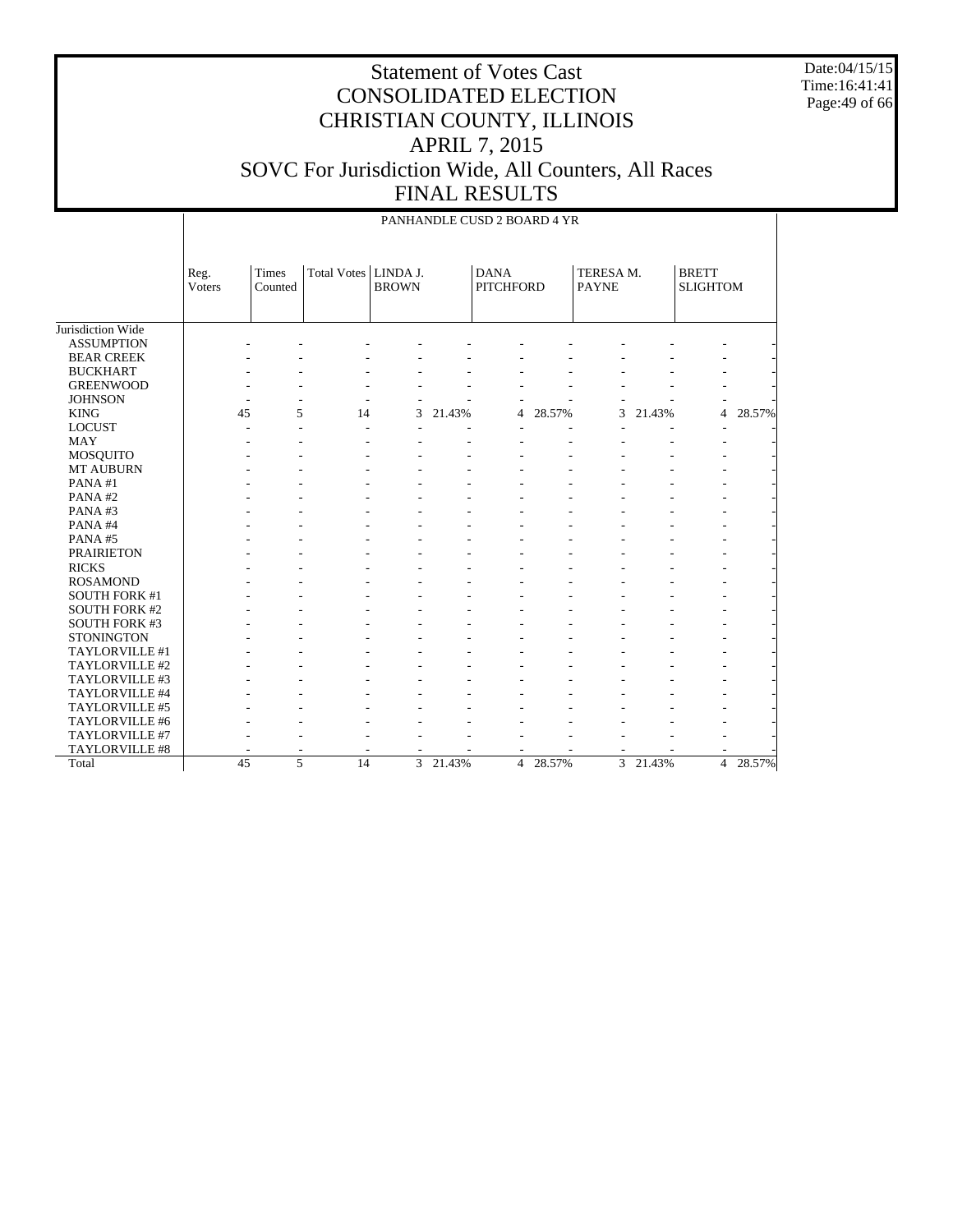Date:04/15/15 Time:16:41:41 Page:50 of 66

|                      |                | PAWNEE CUSD 11 BOARD |                                |               |        |                    |        |                   |          |                 |          |  |  |
|----------------------|----------------|----------------------|--------------------------------|---------------|--------|--------------------|--------|-------------------|----------|-----------------|----------|--|--|
|                      | Reg.<br>Voters | Times<br>Counted     | <b>Total Votes   LAHNI FRY</b> | <b>CLARKE</b> |        | <b>JOSHUA WARD</b> |        | <b>STEVE KERN</b> |          | <b>AMY WORT</b> |          |  |  |
| Jurisdiction Wide    |                |                      |                                |               |        |                    |        |                   |          |                 |          |  |  |
| <b>ASSUMPTION</b>    |                |                      |                                |               |        |                    |        |                   |          |                 |          |  |  |
| <b>BEAR CREEK</b>    |                |                      |                                |               |        |                    |        |                   |          |                 |          |  |  |
| <b>BUCKHART</b>      |                |                      |                                |               |        |                    |        |                   |          |                 |          |  |  |
| <b>GREENWOOD</b>     |                |                      |                                |               |        |                    |        |                   |          |                 |          |  |  |
| <b>JOHNSON</b>       |                |                      |                                |               |        |                    |        |                   |          |                 |          |  |  |
| <b>KING</b>          | $\theta$       | $\Omega$             | $\Omega$                       | $\Omega$      |        | $\Omega$           |        | $\theta$          |          | $\mathbf{0}$    |          |  |  |
| <b>LOCUST</b>        |                |                      |                                |               |        |                    |        |                   |          |                 |          |  |  |
| <b>MAY</b>           |                |                      |                                |               |        |                    |        |                   |          |                 |          |  |  |
| <b>MOSQUITO</b>      |                |                      |                                |               |        |                    |        |                   |          |                 |          |  |  |
| MT AUBURN            |                |                      |                                |               |        |                    |        |                   |          |                 |          |  |  |
| PANA#1               |                |                      |                                |               |        |                    |        |                   |          |                 |          |  |  |
| PANA#2               |                |                      |                                |               |        |                    |        |                   |          |                 |          |  |  |
| PANA#3               |                |                      |                                |               |        |                    |        |                   |          |                 |          |  |  |
| PANA#4               |                |                      |                                |               |        |                    |        |                   |          |                 |          |  |  |
| PANA#5               |                |                      |                                |               |        |                    |        |                   |          |                 |          |  |  |
| <b>PRAIRIETON</b>    |                |                      |                                |               |        |                    |        |                   |          |                 |          |  |  |
| <b>RICKS</b>         |                |                      |                                |               |        |                    |        |                   |          |                 |          |  |  |
| <b>ROSAMOND</b>      |                |                      |                                |               |        |                    |        |                   |          |                 |          |  |  |
| <b>SOUTH FORK #1</b> |                |                      |                                |               |        |                    |        |                   |          |                 |          |  |  |
| <b>SOUTH FORK #2</b> | 69             | 9                    | 22                             | 6             | 27.27% | 7                  | 31.82% | 4                 | 18.18%   | 5               | 22.73%   |  |  |
| <b>SOUTH FORK #3</b> |                |                      | ä,                             |               |        |                    |        |                   |          |                 |          |  |  |
| <b>STONINGTON</b>    |                |                      |                                |               |        |                    |        |                   |          |                 |          |  |  |
| TAYLORVILLE #1       |                |                      |                                |               |        |                    |        |                   |          |                 |          |  |  |
| TAYLORVILLE #2       |                |                      |                                |               |        |                    |        |                   |          |                 |          |  |  |
| TAYLORVILLE #3       |                |                      |                                |               |        |                    |        |                   |          |                 |          |  |  |
| TAYLORVILLE #4       |                |                      |                                |               |        |                    |        |                   |          |                 |          |  |  |
| TAYLORVILLE #5       |                |                      |                                |               |        |                    |        |                   |          |                 |          |  |  |
| TAYLORVILLE #6       |                |                      |                                |               |        |                    |        |                   |          |                 |          |  |  |
| TAYLORVILLE #7       |                |                      |                                |               |        |                    |        |                   |          |                 |          |  |  |
| TAYLORVILLE #8       |                |                      |                                |               |        |                    |        |                   |          |                 |          |  |  |
| Total                | 69             | 9                    | $\overline{22}$                | 6             | 27.27% | $\overline{7}$     | 31.82% |                   | 4 18.18% |                 | 5 22.73% |  |  |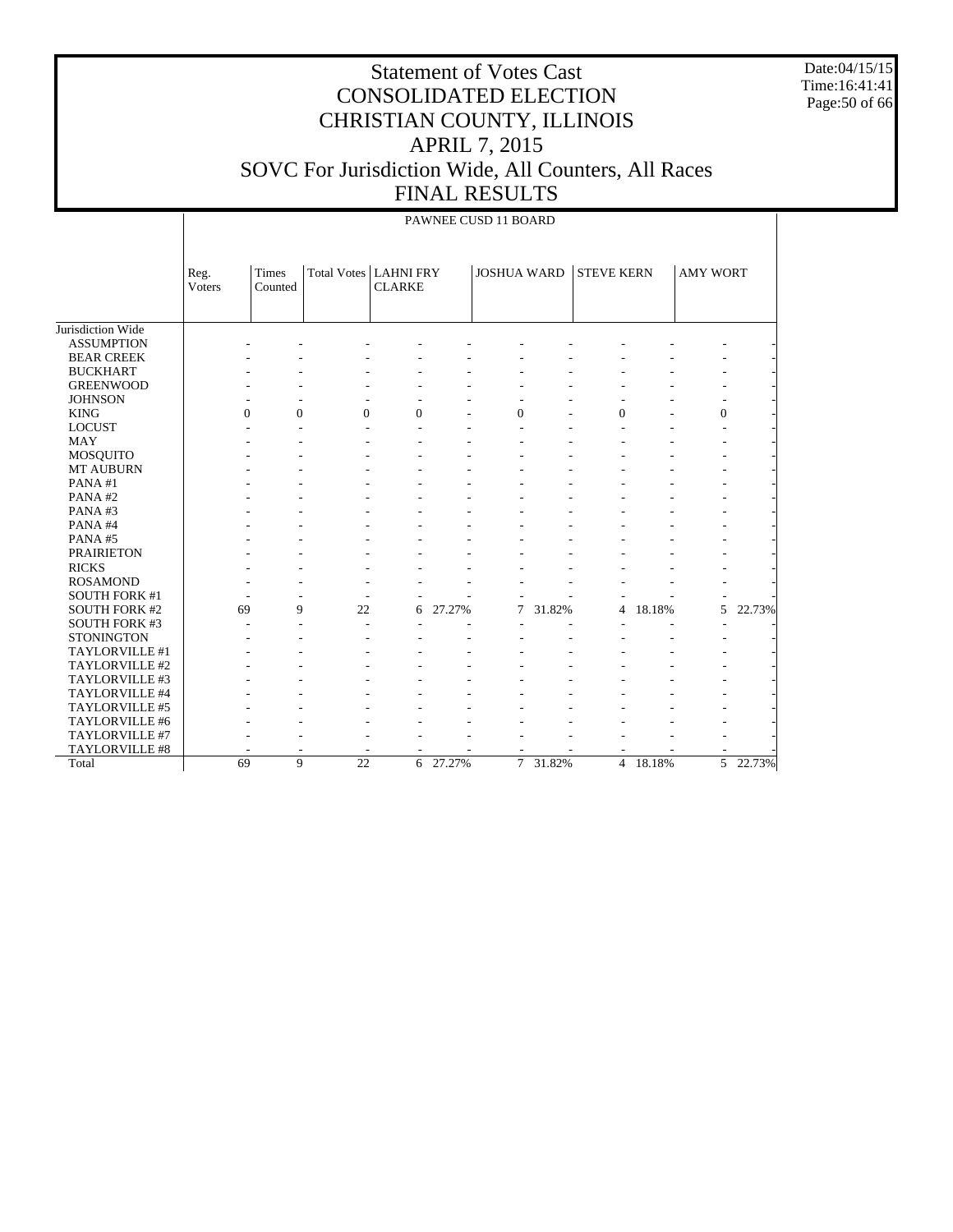Date:04/15/15 Time:16:41:41 Page:51 of 66

|                      |             |                  |                     |                |        | ROCHESTER CUSD 3A BOARD |        |                                     |        |                     |          |                    |          |
|----------------------|-------------|------------------|---------------------|----------------|--------|-------------------------|--------|-------------------------------------|--------|---------------------|----------|--------------------|----------|
|                      | Reg. Voters | Times<br>Counted | Total Votes   RANDY | <b>HAWKINS</b> |        | NIKKI O'DELL            |        | <b>CHRISTIE</b><br><b>MAGOULIAS</b> |        | <b>JOHN KOLLINS</b> |          | <b>DENNIS FILE</b> |          |
| Jurisdiction Wide    |             |                  |                     |                |        |                         |        |                                     |        |                     |          |                    |          |
| <b>ASSUMPTION</b>    |             |                  |                     |                |        |                         |        |                                     |        |                     |          |                    |          |
| <b>BEAR CREEK</b>    |             |                  |                     |                |        |                         |        |                                     |        |                     |          |                    |          |
| <b>BUCKHART</b>      | 3           | $\theta$         | $\theta$            | $\theta$       |        | $\Omega$                |        | $\mathbf{0}$                        |        | $\overline{0}$      |          | $\boldsymbol{0}$   |          |
| <b>GREENWOOD</b>     |             |                  |                     |                |        |                         |        |                                     |        |                     |          |                    |          |
| <b>JOHNSON</b>       |             |                  |                     |                |        |                         |        |                                     |        |                     |          |                    |          |
| <b>KING</b>          |             |                  |                     |                |        |                         |        |                                     |        |                     |          |                    |          |
| <b>LOCUST</b>        |             |                  |                     |                |        |                         |        |                                     |        |                     |          |                    |          |
| <b>MAY</b>           |             |                  |                     |                |        |                         |        |                                     |        |                     |          |                    |          |
| <b>MOSQUITO</b>      |             |                  |                     |                |        |                         |        |                                     |        |                     |          |                    |          |
| MT AUBURN            | 111         | 9                | 30                  | 3              | 10.00% | 9                       | 30.00% | 6                                   | 20.00% | 7                   | 23.33%   | 5                  | 16.67%   |
| PANA#1               |             |                  |                     |                |        |                         |        |                                     |        |                     |          |                    |          |
| PANA#2               |             |                  |                     |                |        |                         |        |                                     |        |                     |          |                    |          |
| PANA#3               |             |                  |                     |                |        |                         |        |                                     |        |                     |          |                    |          |
| PANA#4               |             |                  |                     |                |        |                         |        |                                     |        |                     |          |                    |          |
| PANA#5               |             |                  |                     |                |        |                         |        |                                     |        |                     |          |                    |          |
| <b>PRAIRIETON</b>    |             |                  |                     |                |        |                         |        |                                     |        |                     |          |                    |          |
| <b>RICKS</b>         |             |                  |                     |                |        |                         |        |                                     |        |                     |          |                    |          |
| <b>ROSAMOND</b>      |             |                  |                     |                |        |                         |        |                                     |        |                     |          |                    |          |
| <b>SOUTH FORK #1</b> |             |                  |                     |                |        |                         |        |                                     |        |                     |          |                    |          |
| <b>SOUTH FORK #2</b> |             |                  |                     |                |        |                         |        |                                     |        |                     |          |                    |          |
| SOUTH FORK #3        |             |                  |                     |                |        |                         |        |                                     |        |                     |          |                    |          |
| <b>STONINGTON</b>    |             |                  |                     |                |        |                         |        |                                     |        |                     |          |                    |          |
| TAYLORVILLE #1       |             |                  |                     |                |        |                         |        |                                     |        |                     |          |                    |          |
| TAYLORVILLE #2       |             |                  |                     |                |        |                         |        |                                     |        |                     |          |                    |          |
| TAYLORVILLE #3       |             |                  |                     |                |        |                         |        |                                     |        |                     |          |                    |          |
| TAYLORVILLE #4       |             |                  |                     |                |        |                         |        |                                     |        |                     |          |                    |          |
| TAYLORVILLE #5       |             |                  |                     |                |        |                         |        |                                     |        |                     |          |                    |          |
| TAYLORVILLE #6       |             |                  |                     |                |        |                         |        |                                     |        |                     |          |                    |          |
| TAYLORVILLE #7       |             |                  |                     |                |        |                         |        |                                     |        |                     |          |                    |          |
| TAYLORVILLE #8       |             |                  |                     |                |        |                         |        |                                     |        |                     |          |                    |          |
| Total                | 114         | 9                | $\overline{30}$     | $\overline{3}$ | 10.00% | 9                       | 30.00% | $\overline{6}$                      | 20.00% |                     | 7 23.33% |                    | 5 16.67% |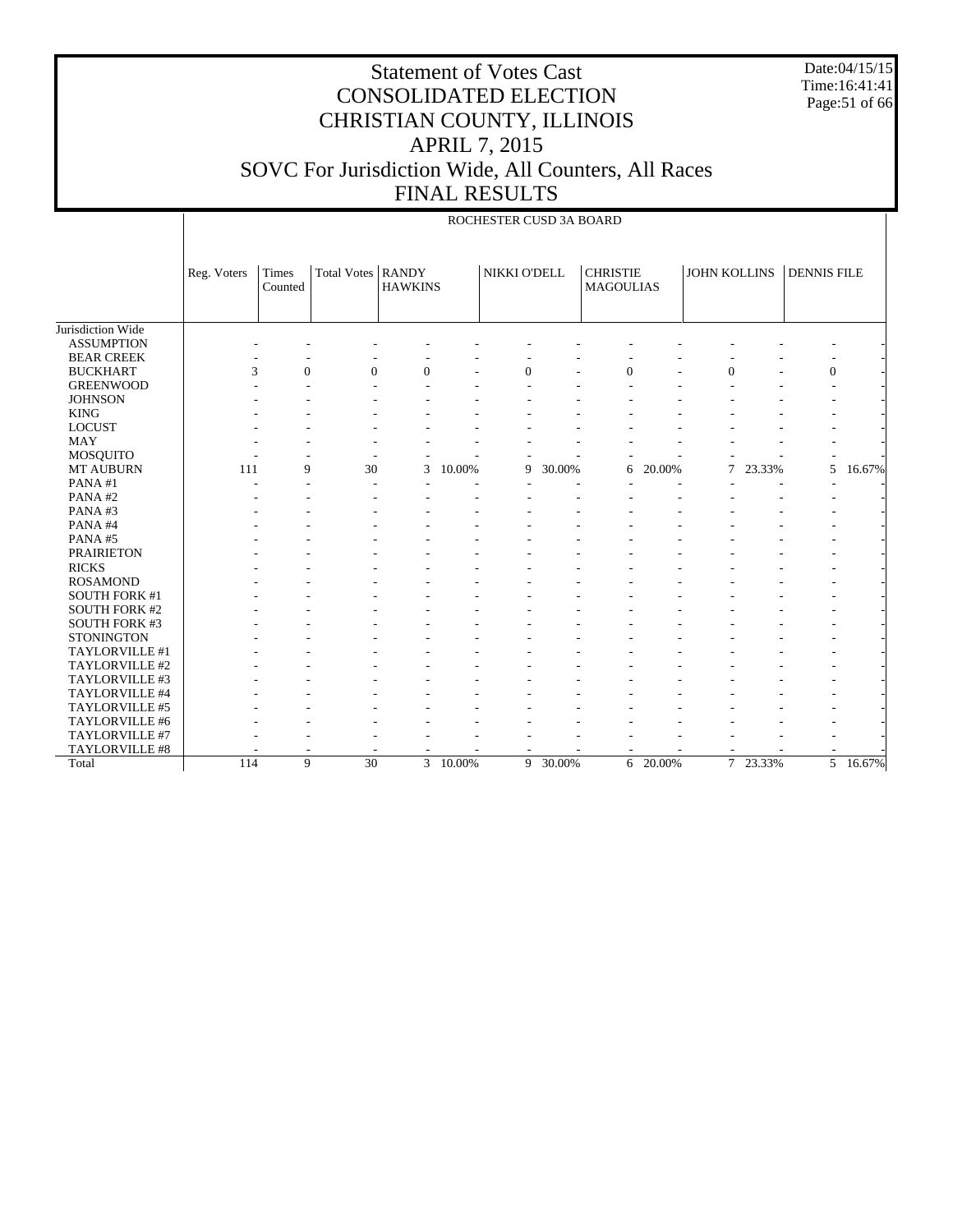Date:04/15/15 Time:16:41:41 Page:52 of 66

# Statement of Votes Cast CONSOLIDATED ELECTION CHRISTIAN COUNTY, ILLINOIS APRIL 7, 2015 SOVC For Jurisdiction Wide, All Counters, All Races FINAL RESULTS

#### SANGAMON VALLEY 9 BOARD 2 YR

|                       | Reg.          | <b>Times</b> | Total Votes   MICHAEL J. |                |        | <b>JOHN MORAN</b>        |        |
|-----------------------|---------------|--------------|--------------------------|----------------|--------|--------------------------|--------|
|                       | <b>Voters</b> | Counted      |                          | <b>STAAB</b>   |        |                          |        |
|                       |               |              |                          |                |        |                          |        |
| Jurisdiction Wide     |               |              |                          |                |        |                          |        |
| <b>ASSUMPTION</b>     |               |              |                          |                |        |                          |        |
| <b>BEAR CREEK</b>     |               |              |                          |                |        |                          |        |
| <b>BUCKHART</b>       |               |              |                          |                |        |                          |        |
| <b>GREENWOOD</b>      |               |              |                          |                |        |                          |        |
| <b>JOHNSON</b>        |               |              |                          |                |        |                          |        |
| <b>KING</b>           |               |              |                          |                |        |                          |        |
| <b>LOCUST</b>         |               |              |                          |                |        |                          |        |
| MAY                   |               |              |                          |                |        |                          |        |
| <b>MOSQUITO</b>       | 53            | 16           | 16                       | 8              | 50.00% | 8                        | 50.00% |
| <b>MT AUBURN</b>      |               |              |                          | $\overline{a}$ |        | $\overline{\phantom{a}}$ |        |
| PANA#1                |               |              |                          |                |        |                          |        |
| PANA#2                |               |              |                          |                |        |                          |        |
| PANA#3                |               |              |                          |                |        |                          |        |
| PANA#4                |               |              |                          |                |        |                          |        |
| PANA#5                |               |              |                          |                |        |                          |        |
| <b>PRAIRIETON</b>     |               |              |                          |                |        |                          |        |
| <b>RICKS</b>          |               |              |                          |                |        |                          |        |
| <b>ROSAMOND</b>       |               |              |                          |                |        |                          |        |
| <b>SOUTH FORK #1</b>  |               |              |                          |                |        |                          |        |
| <b>SOUTH FORK #2</b>  |               |              |                          |                |        |                          |        |
| <b>SOUTH FORK #3</b>  |               |              |                          |                |        |                          |        |
| <b>STONINGTON</b>     |               |              |                          |                |        |                          |        |
| TAYLORVILLE#1         |               |              |                          |                |        |                          |        |
| TAYLORVILLE #2        |               |              |                          |                |        |                          |        |
| TAYLORVILLE #3        |               |              |                          |                |        |                          |        |
| TAYLORVILLE #4        |               |              |                          |                |        |                          |        |
| TAYLORVILLE #5        |               |              |                          |                |        |                          |        |
| TAYLORVILLE #6        |               |              |                          |                |        |                          |        |
| TAYLORVILLE #7        |               |              |                          |                |        |                          |        |
| <b>TAYLORVILLE #8</b> |               |              |                          |                |        |                          |        |
| Total                 | 53            | 16           | 16                       | 8              | 50.00% | 8                        | 50.00% |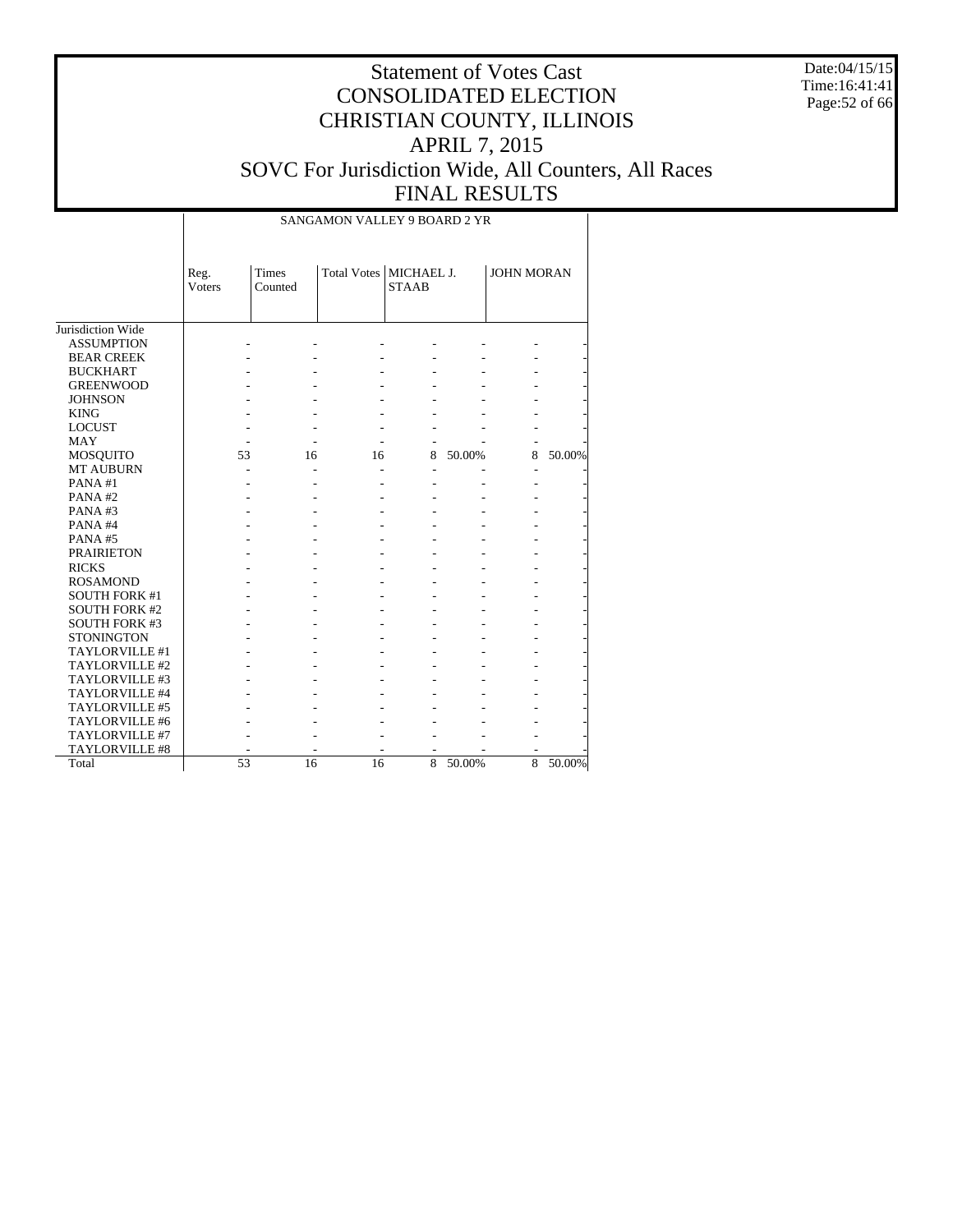Date:04/15/15 Time:16:41:41 Page:53 of 66

|                      |                 |                  |                           |   |          | SANGAMON VALLEY 9 BOARD 4 YR |        |                    |           |                                                 |          |
|----------------------|-----------------|------------------|---------------------------|---|----------|------------------------------|--------|--------------------|-----------|-------------------------------------------------|----------|
|                      | Reg.<br>Voters  | Times<br>Counted | Total Votes JEFF W. STAHL |   |          | <b>AISSA NORRIS</b>          |        | <b>MIKE HORTIN</b> |           | <b>MARTHA</b><br><b>GULICK</b><br><b>LEEPER</b> |          |
| Jurisdiction Wide    |                 |                  |                           |   |          |                              |        |                    |           |                                                 |          |
| <b>ASSUMPTION</b>    |                 |                  |                           |   |          |                              |        |                    |           |                                                 |          |
| <b>BEAR CREEK</b>    |                 |                  |                           |   |          |                              |        |                    |           |                                                 |          |
| <b>BUCKHART</b>      |                 |                  |                           |   |          |                              |        |                    |           |                                                 |          |
| <b>GREENWOOD</b>     |                 |                  |                           |   |          |                              |        |                    |           |                                                 |          |
| <b>JOHNSON</b>       |                 |                  |                           |   |          |                              |        |                    |           |                                                 |          |
| <b>KING</b>          |                 |                  |                           |   |          |                              |        |                    |           |                                                 |          |
| <b>LOCUST</b>        |                 |                  |                           |   |          |                              |        |                    |           |                                                 |          |
| <b>MAY</b>           |                 |                  |                           |   |          |                              |        |                    |           |                                                 |          |
| MOSQUITO             | 53              | 16               | 46                        | 6 | 13.04%   | 12                           | 26.09% | 12                 | 26.09%    | 6                                               | 13.04%   |
| <b>MT AUBURN</b>     |                 |                  |                           |   |          |                              |        |                    |           |                                                 |          |
| PANA#1               |                 |                  |                           |   |          |                              |        |                    |           |                                                 |          |
| PANA#2               |                 |                  |                           |   |          |                              |        |                    |           |                                                 |          |
| PANA#3               |                 |                  |                           |   |          |                              |        |                    |           |                                                 |          |
| PANA#4               |                 |                  |                           |   |          |                              |        |                    |           |                                                 |          |
| PANA#5               |                 |                  |                           |   |          |                              |        |                    |           |                                                 |          |
| <b>PRAIRIETON</b>    |                 |                  |                           |   |          |                              |        |                    |           |                                                 |          |
| <b>RICKS</b>         |                 |                  |                           |   |          |                              |        |                    |           |                                                 |          |
| <b>ROSAMOND</b>      |                 |                  |                           |   |          |                              |        |                    |           |                                                 |          |
| <b>SOUTH FORK #1</b> |                 |                  |                           |   |          |                              |        |                    |           |                                                 |          |
| <b>SOUTH FORK #2</b> |                 |                  |                           |   |          |                              |        |                    |           |                                                 |          |
| SOUTH FORK #3        |                 |                  |                           |   |          |                              |        |                    |           |                                                 |          |
| <b>STONINGTON</b>    |                 |                  |                           |   |          |                              |        |                    |           |                                                 |          |
| TAYLORVILLE #1       |                 |                  |                           |   |          |                              |        |                    |           |                                                 |          |
| TAYLORVILLE #2       |                 |                  |                           |   |          |                              |        |                    |           |                                                 |          |
| TAYLORVILLE #3       |                 |                  |                           |   |          |                              |        |                    |           |                                                 |          |
| TAYLORVILLE #4       |                 |                  |                           |   |          |                              |        |                    |           |                                                 |          |
| TAYLORVILLE #5       |                 |                  |                           |   |          |                              |        |                    |           |                                                 |          |
| TAYLORVILLE #6       |                 |                  |                           |   |          |                              |        |                    |           |                                                 |          |
| TAYLORVILLE #7       |                 |                  |                           |   |          |                              |        |                    |           |                                                 |          |
| TAYLORVILLE #8       |                 |                  |                           |   |          |                              |        |                    |           |                                                 |          |
| Total                | $\overline{53}$ | 16               | 46                        |   | 6 13.04% | 12                           | 26.09% |                    | 12 26.09% |                                                 | 6 13.04% |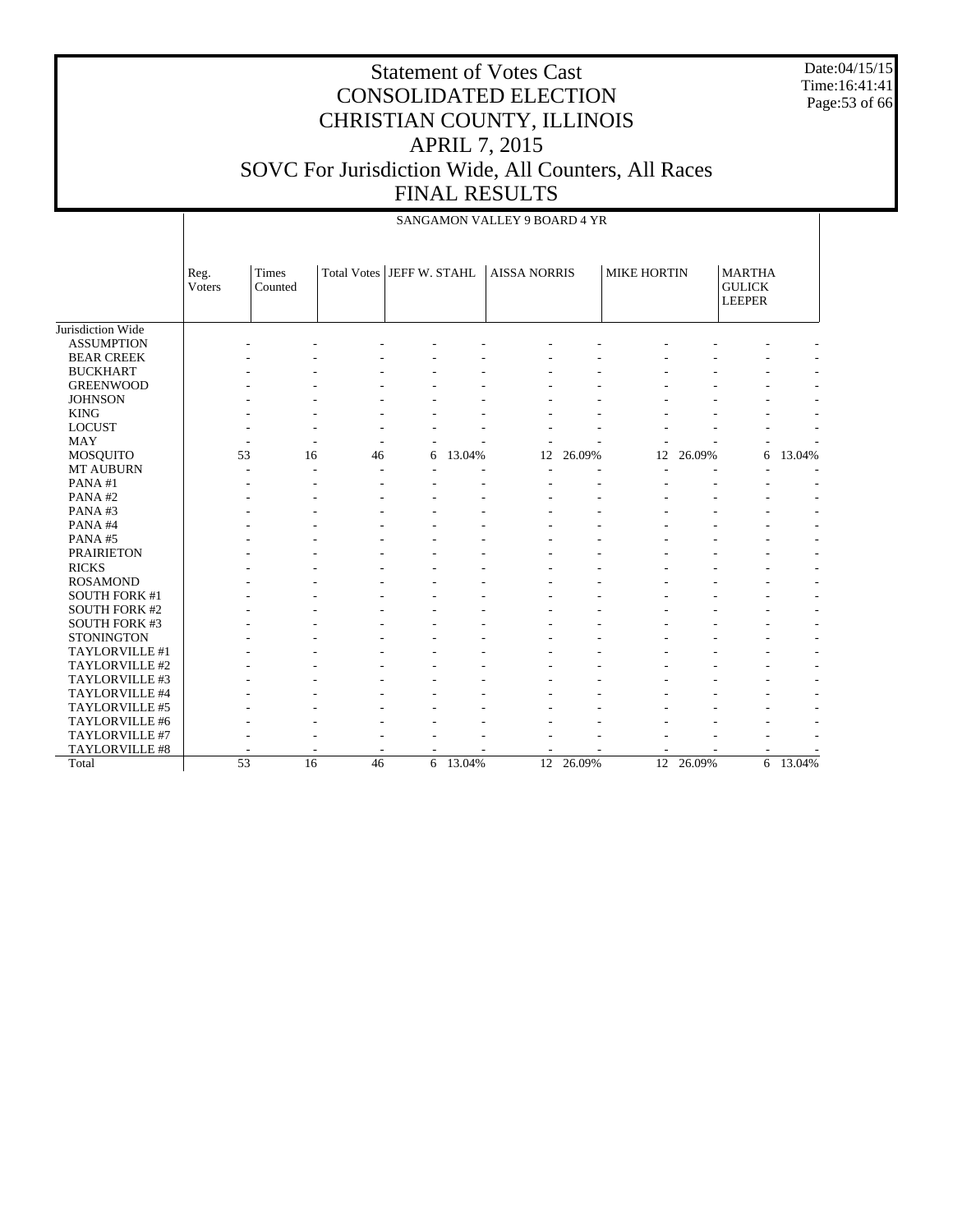Date:04/15/15 Time:16:41:41 Page:54 of 66

#### Statement of Votes Cast CONSOLIDATED ELECTION CHRISTIAN COUNTY, ILLINOIS APRIL 7, 2015 SOVC For Jurisdiction Wide, All Counters, All Races FINAL RESULTS

|                       |                    |        | SANGAMON VALLEY 9 BOARD 4 YR |       |                                     |       |
|-----------------------|--------------------|--------|------------------------------|-------|-------------------------------------|-------|
|                       | <b>JUSTIN NAVE</b> |        | TEARA M.<br><b>FLOYD</b>     |       | <b>STEPHANIE</b><br><b>GUERRERO</b> |       |
| Jurisdiction Wide     |                    |        |                              |       |                                     |       |
| <b>ASSUMPTION</b>     |                    |        |                              |       |                                     |       |
| <b>BEAR CREEK</b>     |                    |        |                              |       |                                     |       |
| <b>BUCKHART</b>       |                    |        |                              |       |                                     |       |
| <b>GREENWOOD</b>      |                    |        |                              |       |                                     |       |
| <b>JOHNSON</b>        |                    |        |                              |       |                                     |       |
| <b>KING</b>           |                    |        |                              |       |                                     |       |
| <b>LOCUST</b>         |                    |        |                              |       |                                     |       |
| <b>MAY</b>            |                    |        |                              |       |                                     |       |
| <b>MOSQUITO</b>       | 6                  | 13.04% | $\mathfrak{D}$               | 4.35% | $\overline{c}$                      | 4.35% |
| <b>MT AUBURN</b>      |                    |        |                              |       |                                     |       |
| PANA#1                |                    |        |                              |       |                                     |       |
| PANA#2                |                    |        |                              |       |                                     |       |
| PANA#3                |                    |        |                              |       |                                     |       |
| PANA#4                |                    |        |                              |       |                                     |       |
| PANA#5                |                    |        |                              |       |                                     |       |
| <b>PRAIRIETON</b>     |                    |        |                              |       |                                     |       |
| <b>RICKS</b>          |                    |        |                              |       |                                     |       |
| <b>ROSAMOND</b>       |                    |        |                              |       |                                     |       |
| <b>SOUTH FORK #1</b>  |                    |        |                              |       |                                     |       |
| <b>SOUTH FORK #2</b>  |                    |        |                              |       |                                     |       |
| <b>SOUTH FORK #3</b>  |                    |        |                              |       |                                     |       |
| <b>STONINGTON</b>     |                    |        |                              |       |                                     |       |
| TAYLORVILLE #1        |                    |        |                              |       |                                     |       |
| TAYLORVILLE #2        |                    |        |                              |       |                                     |       |
| TAYLORVILLE #3        |                    |        |                              |       |                                     |       |
| TAYLORVILLE #4        |                    |        |                              |       |                                     |       |
| TAYLORVILLE #5        |                    |        |                              |       |                                     |       |
| TAYLORVILLE #6        |                    |        |                              |       |                                     |       |
| TAYLORVILLE #7        |                    |        |                              |       |                                     |       |
| <b>TAYLORVILLE #8</b> |                    |        |                              |       |                                     |       |
| Total                 | 6                  | 13.04% | $\mathfrak{D}$               | 4.35% | $\mathfrak{D}$                      | 4.35% |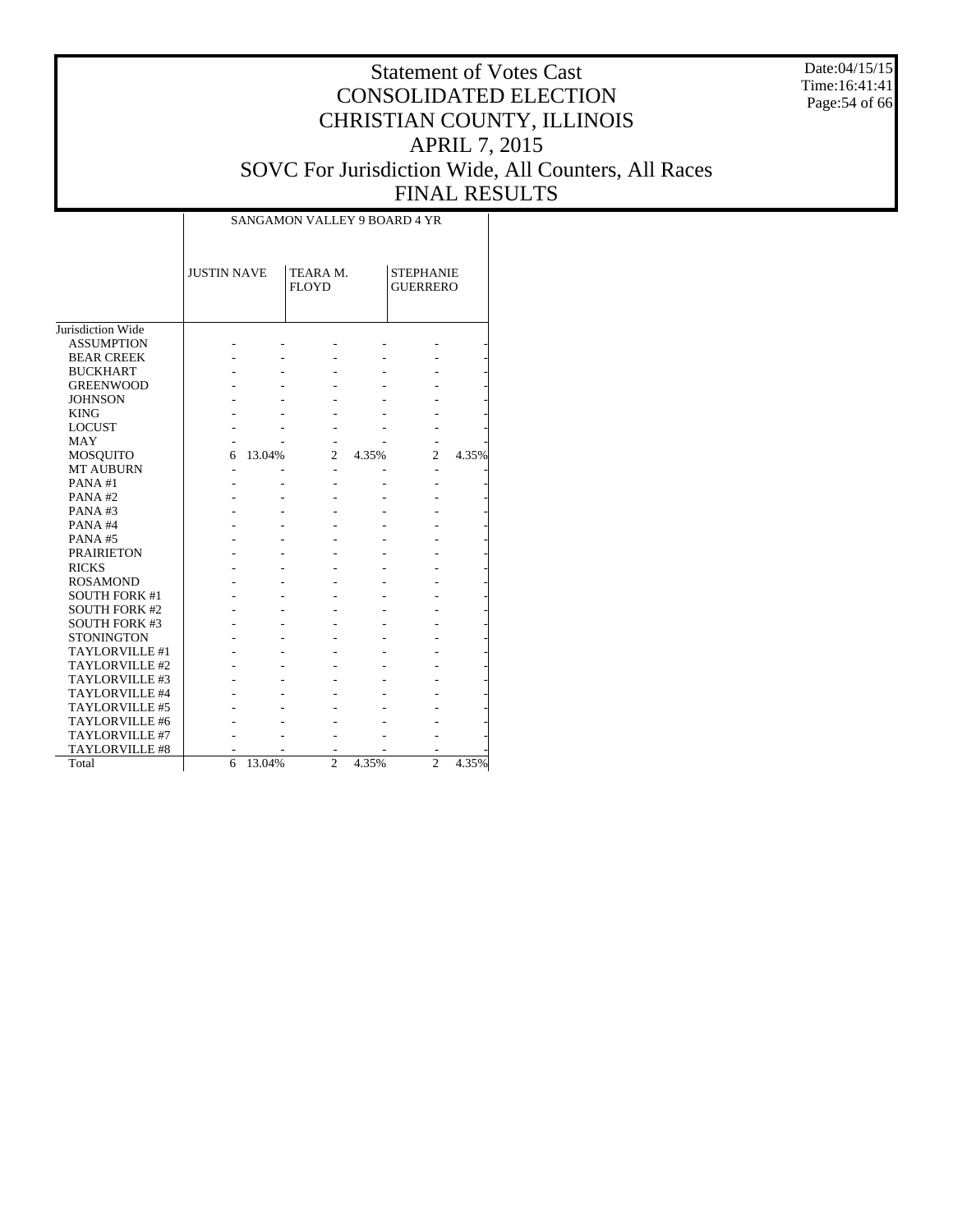Date:04/15/15 Time:16:41:41 Page:55 of 66

# Statement of Votes Cast CONSOLIDATED ELECTION CHRISTIAN COUNTY, ILLINOIS APRIL 7, 2015 SOVC For Jurisdiction Wide, All Counters, All Races FINAL RESULTS

SO FORK CUSD 14 BOARD 2 YR

|                      | Reg. Voters | <b>Times</b><br>Counted | <b>Total Votes</b> | <b>BOB BRANDON</b> |            | <b>WES AYMER</b> |            |
|----------------------|-------------|-------------------------|--------------------|--------------------|------------|------------------|------------|
|                      |             |                         |                    |                    |            |                  |            |
| Jurisdiction Wide    |             |                         |                    |                    |            |                  |            |
| <b>ASSUMPTION</b>    |             |                         |                    |                    |            |                  |            |
| <b>BEAR CREEK</b>    |             |                         |                    |                    |            |                  |            |
| <b>BUCKHART</b>      |             |                         |                    |                    |            |                  |            |
| <b>GREENWOOD</b>     |             |                         |                    |                    |            |                  |            |
| <b>JOHNSON</b>       |             |                         |                    |                    |            |                  |            |
| <b>KING</b>          |             |                         |                    |                    |            |                  |            |
| <b>LOCUST</b>        |             |                         |                    |                    |            |                  |            |
| <b>MAY</b>           |             |                         |                    |                    |            |                  |            |
| <b>MOSQUITO</b>      |             |                         |                    |                    |            |                  |            |
| <b>MT AUBURN</b>     |             |                         |                    |                    |            |                  |            |
| PANA#1               |             |                         |                    |                    |            |                  |            |
| PANA#2               |             |                         |                    |                    |            |                  |            |
| PANA#3               |             |                         |                    |                    |            |                  |            |
| PANA#4               |             |                         |                    |                    |            |                  |            |
| PANA#5               |             |                         |                    |                    |            |                  |            |
| <b>PRAIRIETON</b>    |             |                         |                    |                    |            |                  |            |
| <b>RICKS</b>         |             |                         |                    |                    |            |                  |            |
| <b>ROSAMOND</b>      |             |                         |                    |                    |            |                  |            |
| <b>SOUTH FORK #1</b> | 889         | 320                     | 492                |                    | 236 47.97% |                  | 256 52.03% |
| <b>SOUTH FORK #2</b> | 329         | 39                      | 56                 |                    | 25 44.64%  | 31               | 55.36%     |
| <b>SOUTH FORK #3</b> | 396         | 77                      | 120                | 63                 | 52.50%     | 57               | 47.50%     |
| <b>STONINGTON</b>    |             |                         |                    |                    |            |                  |            |
| TAYLORVILLE#1        |             |                         |                    |                    |            |                  |            |
| TAYLORVILLE #2       |             |                         |                    |                    |            |                  |            |
| TAYLORVILLE#3        |             |                         |                    |                    |            |                  |            |
| TAYLORVILLE #4       | $\Omega$    | $\Omega$                | $\Omega$           | $\Omega$           |            | $\Omega$         |            |
| TAYLORVILLE #5       |             |                         |                    |                    |            |                  |            |
| TAYLORVILLE #6       |             |                         |                    |                    |            |                  |            |
| TAYLORVILLE #7       |             |                         |                    |                    |            |                  |            |
| TAYLORVILLE #8       |             |                         |                    |                    |            |                  |            |
| Total                | 1614        | 436                     | 668                | 324                | 48.50%     | 344              | 51.50%     |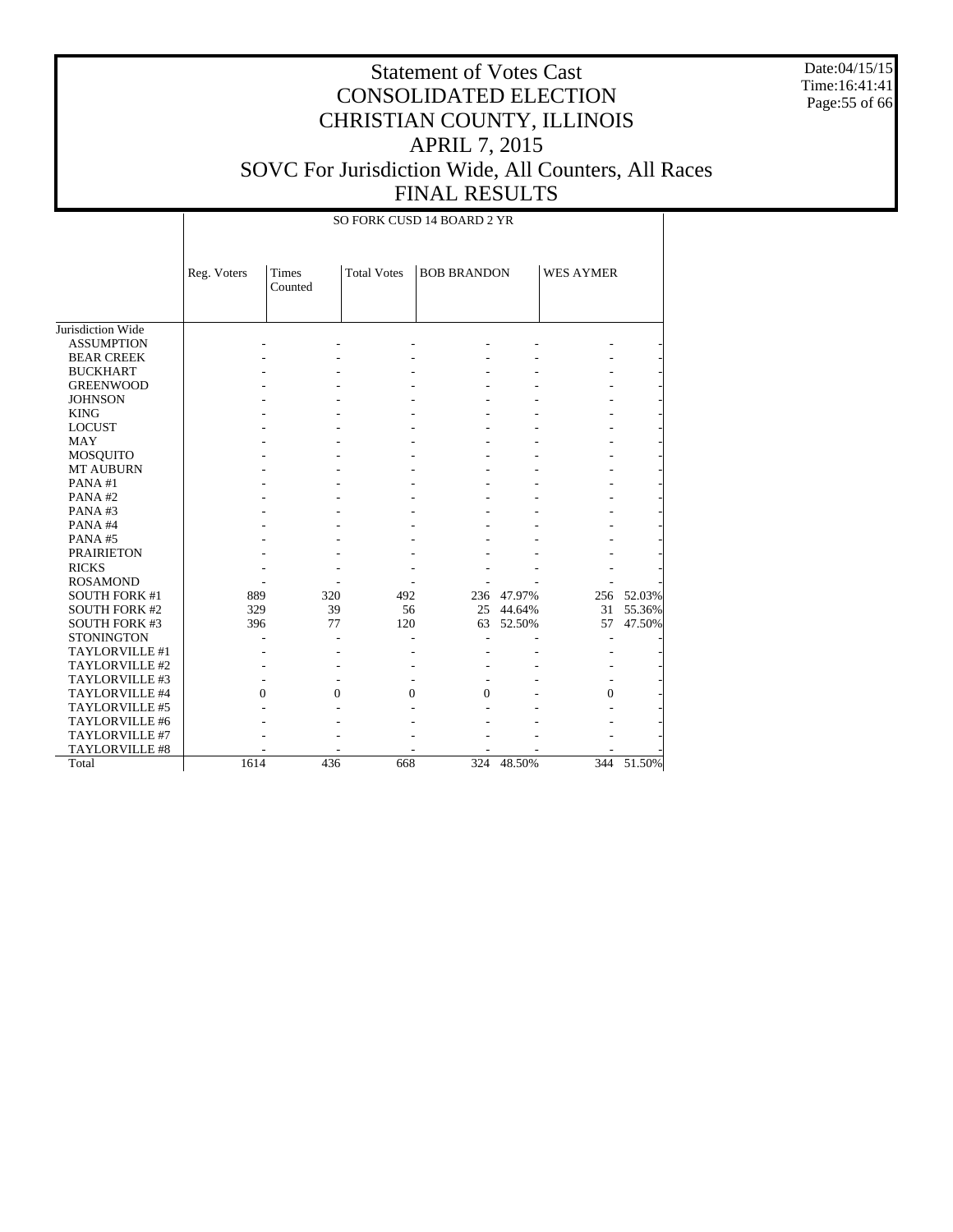Date:04/15/15 Time:16:41:41 Page:56 of 66

|                               |             | SO FORK CUSD 14 BOARD 4 YR |                    |                            |        |                                 |            |                  |        |  |  |  |  |
|-------------------------------|-------------|----------------------------|--------------------|----------------------------|--------|---------------------------------|------------|------------------|--------|--|--|--|--|
|                               | Reg. Voters | Times<br>Counted           | <b>Total Votes</b> |                            |        | KELLY A. DULAKIS   MARIE FOILES |            | <b>SARA WAKE</b> |        |  |  |  |  |
| Jurisdiction Wide             |             |                            |                    |                            |        |                                 |            |                  |        |  |  |  |  |
| <b>ASSUMPTION</b>             |             |                            |                    |                            |        |                                 |            |                  |        |  |  |  |  |
| <b>BEAR CREEK</b>             |             |                            |                    |                            |        |                                 |            |                  |        |  |  |  |  |
| <b>BUCKHART</b>               |             |                            |                    |                            |        |                                 |            |                  |        |  |  |  |  |
| <b>GREENWOOD</b>              |             |                            |                    |                            |        |                                 |            |                  |        |  |  |  |  |
|                               |             |                            |                    |                            |        |                                 |            |                  |        |  |  |  |  |
| <b>JOHNSON</b><br><b>KING</b> |             |                            |                    |                            |        |                                 |            |                  |        |  |  |  |  |
|                               |             |                            |                    |                            |        |                                 |            |                  |        |  |  |  |  |
| <b>LOCUST</b><br><b>MAY</b>   |             |                            |                    |                            |        |                                 |            |                  |        |  |  |  |  |
|                               |             |                            |                    |                            |        |                                 |            |                  |        |  |  |  |  |
| <b>MOSQUITO</b>               |             |                            |                    |                            |        |                                 |            |                  |        |  |  |  |  |
| <b>MT AUBURN</b>              |             |                            |                    |                            |        |                                 |            |                  |        |  |  |  |  |
| PANA#1                        |             |                            |                    |                            |        |                                 |            |                  |        |  |  |  |  |
| PANA#2                        |             |                            |                    |                            |        |                                 |            |                  |        |  |  |  |  |
| PANA#3                        |             |                            |                    |                            |        |                                 |            |                  |        |  |  |  |  |
| PANA#4                        |             |                            |                    |                            |        |                                 |            |                  |        |  |  |  |  |
| PANA#5                        |             |                            |                    |                            |        |                                 |            |                  |        |  |  |  |  |
| <b>PRAIRIETON</b>             |             |                            |                    |                            |        |                                 |            |                  |        |  |  |  |  |
| <b>RICKS</b>                  |             |                            |                    |                            |        |                                 |            |                  |        |  |  |  |  |
| <b>ROSAMOND</b>               |             |                            |                    |                            |        |                                 |            |                  |        |  |  |  |  |
| <b>SOUTH FORK #1</b>          | 889         | 320                        | 757                | 283                        | 37.38% |                                 | 216 28.53% | 258              | 34.08% |  |  |  |  |
| <b>SOUTH FORK #2</b>          | 329         | 39                         |                    | 87<br>34                   | 39.08% | 24                              | 27.59%     | 29               | 33.33% |  |  |  |  |
| <b>SOUTH FORK #3</b>          | 396         | 77                         | 167                | 64                         | 38.32% | 47                              | 28.14%     | 56               | 33.53% |  |  |  |  |
| <b>STONINGTON</b>             |             |                            |                    |                            |        |                                 |            |                  |        |  |  |  |  |
| TAYLORVILLE #1                |             |                            |                    |                            |        |                                 |            |                  |        |  |  |  |  |
| TAYLORVILLE #2                |             |                            |                    |                            |        |                                 |            |                  |        |  |  |  |  |
| TAYLORVILLE #3                |             |                            |                    |                            |        |                                 |            |                  |        |  |  |  |  |
| TAYLORVILLE #4                |             | $\Omega$                   | $\mathbf{0}$       | $\Omega$<br>$\overline{0}$ |        | $\overline{0}$                  |            | $\mathbf{0}$     |        |  |  |  |  |
| TAYLORVILLE #5                |             |                            |                    |                            |        |                                 |            |                  |        |  |  |  |  |
| TAYLORVILLE #6                |             |                            |                    |                            |        |                                 |            |                  |        |  |  |  |  |
| TAYLORVILLE #7                |             |                            |                    |                            |        |                                 |            |                  |        |  |  |  |  |
| <b>TAYLORVILLE #8</b>         |             |                            |                    |                            |        |                                 |            |                  |        |  |  |  |  |
| Total                         | 1614        | 436                        | 1011               | $\overline{381}$           | 37.69% | 287                             | 28.39%     | 343              | 33.93% |  |  |  |  |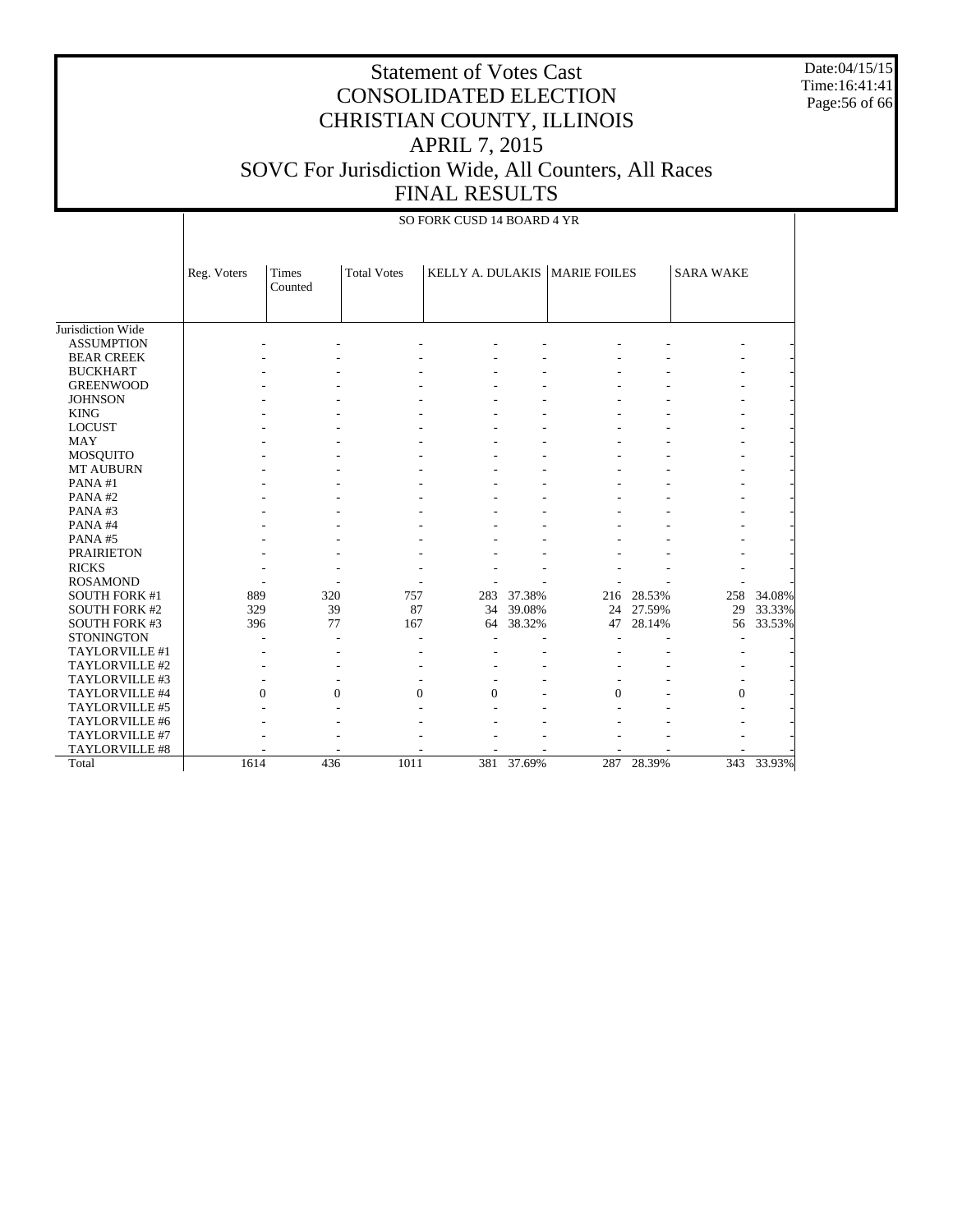Date:04/15/15 Time:16:41:41 Page:57 of 66

#### Statement of Votes Cast CONSOLIDATED ELECTION CHRISTIAN COUNTY, ILLINOIS APRIL 7, 2015 SOVC For Jurisdiction Wide, All Counters, All Races FINAL RESULTS

|                      |             |                  |                          | <b>TAYLORVILLE CUSD 3 BOARD</b> |           |                                     |        |                                       |        |
|----------------------|-------------|------------------|--------------------------|---------------------------------|-----------|-------------------------------------|--------|---------------------------------------|--------|
|                      | Reg. Voters | Times<br>Counted | <b>Total Votes</b>       | <b>BRUCE J. BARRY</b>           |           | <b>STEPHEN P.</b><br><b>MILLING</b> |        | <b>RICHARDS LEE</b><br><b>GRENDZE</b> |        |
| Jurisdiction Wide    |             |                  |                          |                                 |           |                                     |        |                                       |        |
| <b>ASSUMPTION</b>    |             |                  |                          |                                 |           |                                     |        |                                       |        |
| <b>BEAR CREEK</b>    | 50          | $\mathbf{0}$     | $\mathbf{0}$             | $\Omega$                        |           | $\mathbf{0}$                        |        | $\boldsymbol{0}$                      |        |
| <b>BUCKHART</b>      | 63          | 14               | 34                       | 6                               | 17.65%    | $\overline{7}$                      | 20.59% | 1                                     | 2.94%  |
| <b>GREENWOOD</b>     | 38          | 3                | 12                       | 3                               | 25.00%    | 3                                   | 25.00% | $\Omega$                              | 0.00%  |
| <b>JOHNSON</b>       | 532         | 78               | 260                      | 61                              | 23.46%    | 52                                  | 20.00% | 11                                    | 4.23%  |
| <b>KING</b>          |             |                  |                          |                                 |           |                                     |        | $\overline{\phantom{a}}$              |        |
| <b>LOCUST</b>        | 405         | 59               | 179                      | 47                              | 26.26%    | 28                                  | 15.64% | 11                                    | 6.15%  |
| <b>MAY</b>           | 1250        | 172              | 549                      | 135                             | 24.59%    | 94                                  | 17.12% | 34                                    | 6.19%  |
| <b>MOSQUITO</b>      | 161         | 18               | 56                       | 17                              | 30.36%    | 9                                   | 16.07% | $\overline{4}$                        | 7.14%  |
| <b>MT AUBURN</b>     | 527         | 55               | 153                      | 39                              | 25.49%    | 23                                  | 15.03% | 9                                     | 5.88%  |
| PANA#1               |             |                  |                          |                                 |           |                                     |        |                                       |        |
| PANA#2               |             |                  |                          |                                 |           |                                     |        |                                       |        |
| PANA#3               |             |                  |                          |                                 |           |                                     |        |                                       |        |
| PANA#4               |             |                  |                          |                                 |           |                                     |        |                                       |        |
| PANA#5               |             |                  |                          |                                 |           |                                     |        |                                       |        |
| <b>PRAIRIETON</b>    | 42          | 3                | 12                       | 3                               | 25.00%    | $\overline{2}$                      | 16.67% | $\overline{0}$                        | 0.00%  |
| <b>RICKS</b>         |             |                  |                          |                                 |           |                                     |        |                                       |        |
| <b>ROSAMOND</b>      | 9           | $\overline{0}$   | $\mathbf{0}$             | $\overline{0}$                  |           | $\overline{0}$                      |        | $\mathbf{0}$                          |        |
| <b>SOUTH FORK #1</b> |             |                  |                          |                                 |           |                                     |        |                                       |        |
| <b>SOUTH FORK #2</b> |             |                  | $\overline{\phantom{a}}$ |                                 |           |                                     |        |                                       |        |
| <b>SOUTH FORK #3</b> | 88          | 5                | 17                       | 5                               | 29.41%    | 2                                   | 11.76% | 3                                     | 17.65% |
| <b>STONINGTON</b>    | 756         | 129              | 409                      | 110                             | 26.89%    | 63                                  | 15.40% | 24                                    | 5.87%  |
| TAYLORVILLE #1       | 950         | 185              | 605                      | 136                             | 22.48%    | 106                                 | 17.52% | 52                                    | 8.60%  |
| TAYLORVILLE #2       | 893         | 156              | 503                      | 119                             | 23.66%    | 92                                  | 18.29% | 29                                    | 5.77%  |
| TAYLORVILLE #3       | 879         | 117              | 387                      | 89                              | 23.00%    | 63                                  | 16.28% | 35                                    | 9.04%  |
| TAYLORVILLE #4       | 1316        | 123              | 390                      | 95                              | 24.36%    | 70                                  | 17.95% | 33                                    | 8.46%  |
| TAYLORVILLE #5       | 1354        | 132              | 414                      | 112                             | 27.05%    | 76                                  | 18.36% | 17                                    | 4.11%  |
| TAYLORVILLE #6       | 908         | 90               | 279                      |                                 | 72 25.81% | 42                                  | 15.05% | 27                                    | 9.68%  |
| TAYLORVILLE #7       | 868         | 82               | 258                      | 63                              | 24.42%    | 39                                  | 15.12% | 20                                    | 7.75%  |
| TAYLORVILLE #8       | 982         | 87               | 278                      | 71                              | 25.54%    | 45                                  | 16.19% | 17                                    | 6.12%  |
| Total                | 12071       | 1508             | 4795                     | 1183                            | 24.67%    | 816                                 | 17.02% | 327                                   | 6.82%  |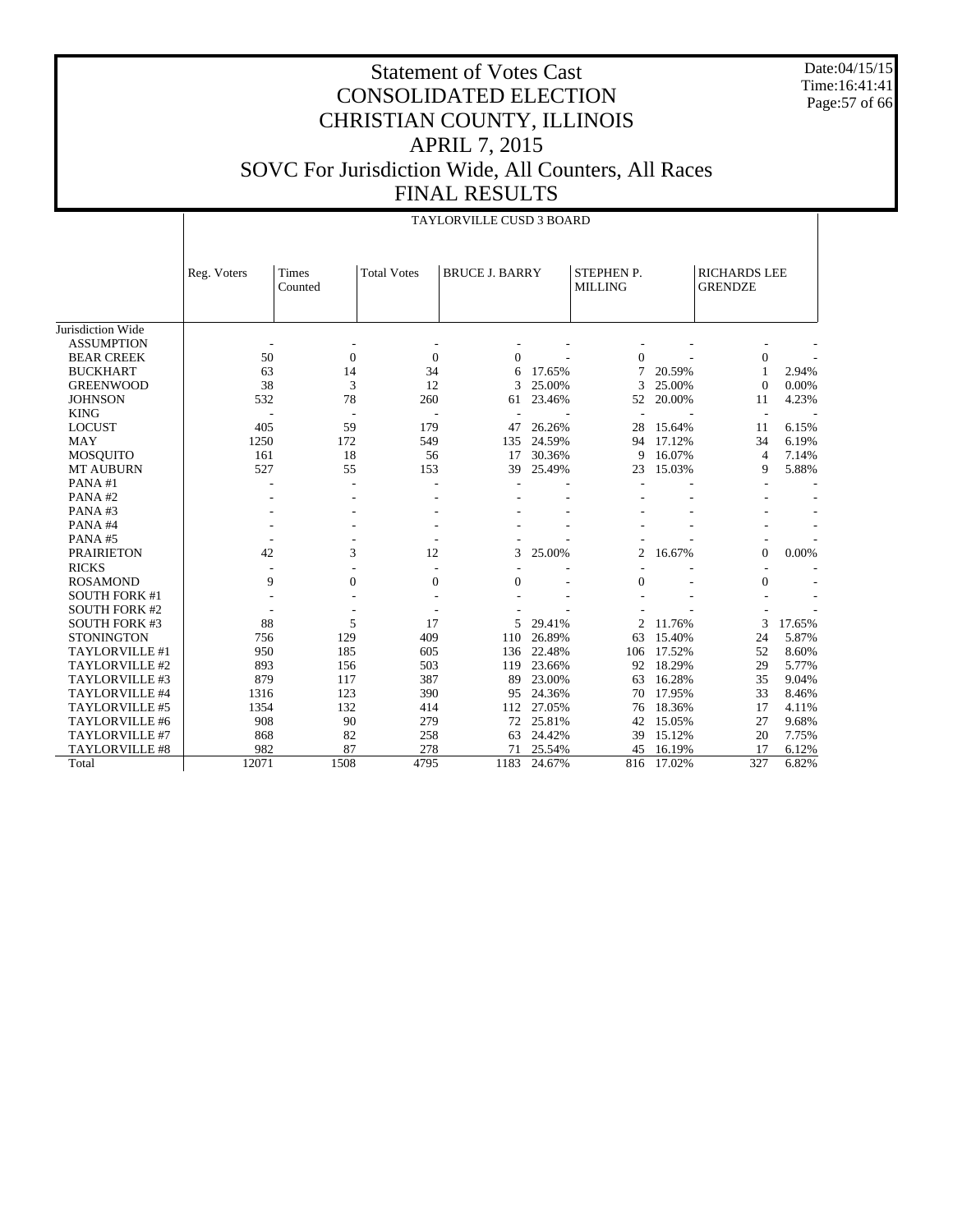Date:04/15/15 Time:16:41:41 Page:58 of 66

|                       | <b>TAYLORVILLE CUSD 3 BOARD</b> |           |                                   |        |                    |        |  |  |  |  |  |
|-----------------------|---------------------------------|-----------|-----------------------------------|--------|--------------------|--------|--|--|--|--|--|
|                       |                                 |           |                                   |        |                    |        |  |  |  |  |  |
|                       | <b>DAVID DRISKELL</b>           |           | <b>DENNIS</b><br><b>ATTEBERRY</b> |        | <b>JIM ANDRUCH</b> |        |  |  |  |  |  |
|                       |                                 |           |                                   |        |                    |        |  |  |  |  |  |
| Jurisdiction Wide     |                                 |           |                                   |        |                    |        |  |  |  |  |  |
| <b>ASSUMPTION</b>     |                                 |           |                                   |        |                    |        |  |  |  |  |  |
| <b>BEAR CREEK</b>     | $\Omega$                        |           | $\overline{0}$                    |        | $\Omega$           |        |  |  |  |  |  |
| <b>BUCKHART</b>       | 7                               | 20.59%    | $\mathbf{1}$                      | 2.94%  | 12                 | 35.29% |  |  |  |  |  |
| <b>GREENWOOD</b>      | $\mathbf{1}$                    | 8.33%     | $\overline{c}$                    | 16.67% | 3                  | 25.00% |  |  |  |  |  |
| <b>JOHNSON</b>        | 44                              | 16.92%    | 42                                | 16.15% | 50                 | 19.23% |  |  |  |  |  |
| <b>KING</b>           | $\overline{\phantom{a}}$        |           | $\overline{\phantom{a}}$          |        |                    |        |  |  |  |  |  |
| <b>LOCUST</b>         | 32                              | 17.88%    | 28                                | 15.64% | 33                 | 18.44% |  |  |  |  |  |
| <b>MAY</b>            |                                 | 94 17.12% | 103                               | 18.76% | 89                 | 16.21% |  |  |  |  |  |
| <b>MOSQUITO</b>       | 9                               | 16.07%    | 9                                 | 16.07% | 8                  | 14.29% |  |  |  |  |  |
| <b>MT AUBURN</b>      | 24                              | 15.69%    | 24                                | 15.69% | 34                 | 22.22% |  |  |  |  |  |
| PANA#1                |                                 |           |                                   |        |                    |        |  |  |  |  |  |
| PANA#2                |                                 |           |                                   |        |                    |        |  |  |  |  |  |
| PANA#3                |                                 |           |                                   |        |                    |        |  |  |  |  |  |
| PANA#4                |                                 |           |                                   |        |                    |        |  |  |  |  |  |
| PANA#5                |                                 |           |                                   |        |                    |        |  |  |  |  |  |
| <b>PRAIRIETON</b>     | 3                               | 25.00%    | $\overline{c}$                    | 16.67% | $\mathfrak{2}$     | 16.67% |  |  |  |  |  |
| <b>RICKS</b>          |                                 |           |                                   |        |                    |        |  |  |  |  |  |
| <b>ROSAMOND</b>       | 0                               |           | $\Omega$                          |        | $\Omega$           |        |  |  |  |  |  |
| <b>SOUTH FORK #1</b>  |                                 |           |                                   |        |                    |        |  |  |  |  |  |
| <b>SOUTH FORK #2</b>  |                                 |           |                                   |        |                    |        |  |  |  |  |  |
| <b>SOUTH FORK #3</b>  | $\mathbf{1}$                    | 5.88%     | 4                                 | 23.53% | $\overline{2}$     | 11.76% |  |  |  |  |  |
| <b>STONINGTON</b>     | 64                              | 15.65%    | 67                                | 16.38% | 81                 | 19.80% |  |  |  |  |  |
| TAYLORVILLE #1        | 105                             | 17.36%    | 112                               | 18.51% | 94                 | 15.54% |  |  |  |  |  |
| TAYLORVILLE #2        | 91                              | 18.09%    | 88                                | 17.50% | 84                 | 16.70% |  |  |  |  |  |
| TAYLORVILLE #3        | 68                              | 17.57%    | 74                                | 19.12% | 58                 | 14.99% |  |  |  |  |  |
| TAYLORVILLE #4        | 61                              | 15.64%    | 78                                | 20.00% | 53                 | 13.59% |  |  |  |  |  |
| TAYLORVILLE #5        | 70                              | 16.91%    | 80                                | 19.32% | 59                 | 14.25% |  |  |  |  |  |
| TAYLORVILLE #6        | 48                              | 17.20%    | 52                                | 18.64% | 38                 | 13.62% |  |  |  |  |  |
| TAYLORVILLE #7        | 46                              | 17.83%    | 49                                | 18.99% | 41                 | 15.89% |  |  |  |  |  |
| <b>TAYLORVILLE #8</b> | 43                              | 15.47%    | 51                                | 18.35% | 51                 | 18.35% |  |  |  |  |  |
| Total                 | 811                             | 16.91%    | 866                               | 18.06% | 792                | 16.52% |  |  |  |  |  |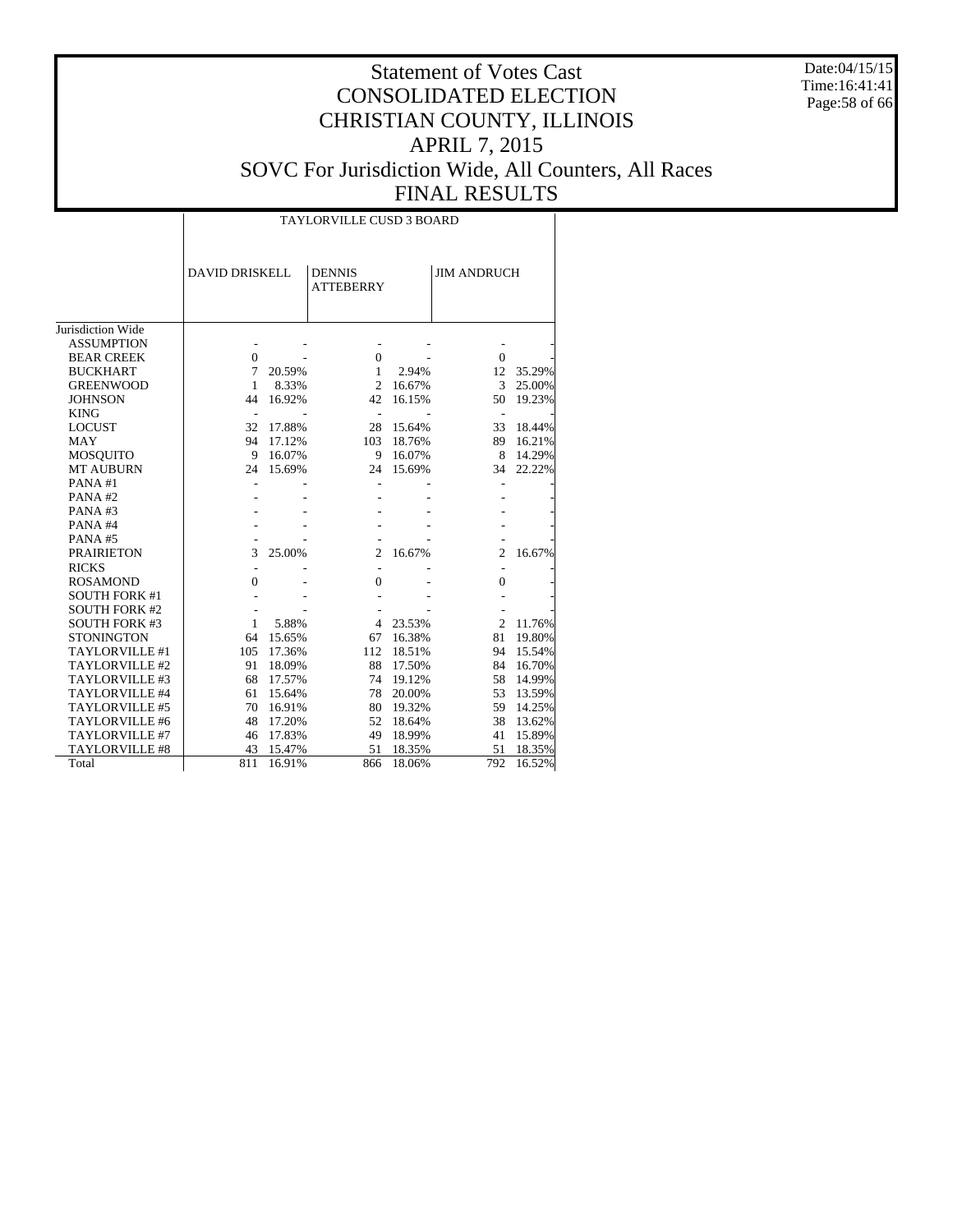Date:04/15/15 Time:16:41:41 Page:59 of 66

|                       |                | LAKE LAND 517 TRUSTEE |                    |                     |        |                                   |        |                |        |  |  |  |  |
|-----------------------|----------------|-----------------------|--------------------|---------------------|--------|-----------------------------------|--------|----------------|--------|--|--|--|--|
|                       | Reg. Voters    | Times<br>Counted      | <b>Total Votes</b> | <b>GARY CADWELL</b> |        | <b>GREGORY G.</b><br><b>YOUNT</b> |        | ANN S. DETERS  |        |  |  |  |  |
| Jurisdiction Wide     |                |                       |                    |                     |        |                                   |        |                |        |  |  |  |  |
| <b>ASSUMPTION</b>     | $\overline{c}$ | $\Omega$              | $\mathbf{0}$       | $\Omega$            |        | $\Omega$                          |        | $\overline{0}$ |        |  |  |  |  |
| <b>BEAR CREEK</b>     |                |                       |                    |                     |        |                                   |        |                |        |  |  |  |  |
| <b>BUCKHART</b>       |                |                       |                    |                     |        |                                   |        |                |        |  |  |  |  |
| <b>GREENWOOD</b>      | 21             | 4                     | 3                  | $\Omega$            | 0.00%  | 1                                 | 33.33% | $\overline{c}$ | 66.67% |  |  |  |  |
| <b>JOHNSON</b>        |                |                       |                    |                     |        |                                   |        |                |        |  |  |  |  |
| <b>KING</b>           |                |                       |                    |                     |        |                                   |        |                |        |  |  |  |  |
| <b>LOCUST</b>         | 46             | 5                     | 5                  |                     | 20.00% |                                   | 20.00% | 3              | 60.00% |  |  |  |  |
| <b>MAY</b>            |                |                       |                    |                     |        |                                   |        |                |        |  |  |  |  |
| <b>MOSQUITO</b>       |                |                       |                    |                     |        |                                   |        |                |        |  |  |  |  |
| <b>MT AUBURN</b>      |                |                       |                    |                     |        |                                   |        |                |        |  |  |  |  |
| PANA#1                | 669            | 102                   | 136                | 48                  | 35.29% | 32                                | 23.53% | 56             | 41.18% |  |  |  |  |
| PANA#2                | 1364           | 260                   | 362                | 128                 | 35.36% | 72                                | 19.89% | 162            | 44.75% |  |  |  |  |
| PANA#3                | 791            | 74                    | 123                | 38                  | 30.89% | 31                                | 25.20% | 54             | 43.90% |  |  |  |  |
| PANA#4                | 674            | 79                    | 120                | 43                  | 35.83% | 27                                | 22.50% | 50             | 41.67% |  |  |  |  |
| PANA#5                | 517            | 53                    | 79                 | 24                  | 30.38% | 21                                | 26.58% | 34             | 43.04% |  |  |  |  |
| <b>PRAIRIETON</b>     |                |                       |                    |                     |        |                                   |        |                |        |  |  |  |  |
| <b>RICKS</b>          | $\overline{a}$ |                       |                    |                     |        |                                   |        |                |        |  |  |  |  |
| <b>ROSAMOND</b>       | 236            | 14                    | 17                 | 6                   | 35.29% | 3                                 | 17.65% | 8              | 47.06% |  |  |  |  |
| <b>SOUTH FORK #1</b>  |                |                       |                    |                     |        |                                   |        |                |        |  |  |  |  |
| <b>SOUTH FORK #2</b>  |                |                       |                    |                     |        |                                   |        |                |        |  |  |  |  |
| <b>SOUTH FORK #3</b>  |                |                       |                    |                     |        |                                   |        |                |        |  |  |  |  |
| <b>STONINGTON</b>     |                |                       |                    |                     |        |                                   |        |                |        |  |  |  |  |
| TAYLORVILLE #1        |                |                       |                    |                     |        |                                   |        |                |        |  |  |  |  |
| TAYLORVILLE #2        |                |                       |                    |                     |        |                                   |        |                |        |  |  |  |  |
| TAYLORVILLE #3        |                |                       |                    |                     |        |                                   |        |                |        |  |  |  |  |
| TAYLORVILLE #4        |                |                       |                    |                     |        |                                   |        |                |        |  |  |  |  |
| TAYLORVILLE #5        |                |                       |                    |                     |        |                                   |        |                |        |  |  |  |  |
| TAYLORVILLE #6        |                |                       |                    |                     |        |                                   |        |                |        |  |  |  |  |
| TAYLORVILLE #7        |                |                       |                    |                     |        |                                   |        |                |        |  |  |  |  |
| <b>TAYLORVILLE #8</b> |                |                       |                    |                     |        |                                   |        |                |        |  |  |  |  |
| Total                 | 4320           | 591                   | 845                | 288                 | 34.08% | 188                               | 22.25% | 369            | 43.67% |  |  |  |  |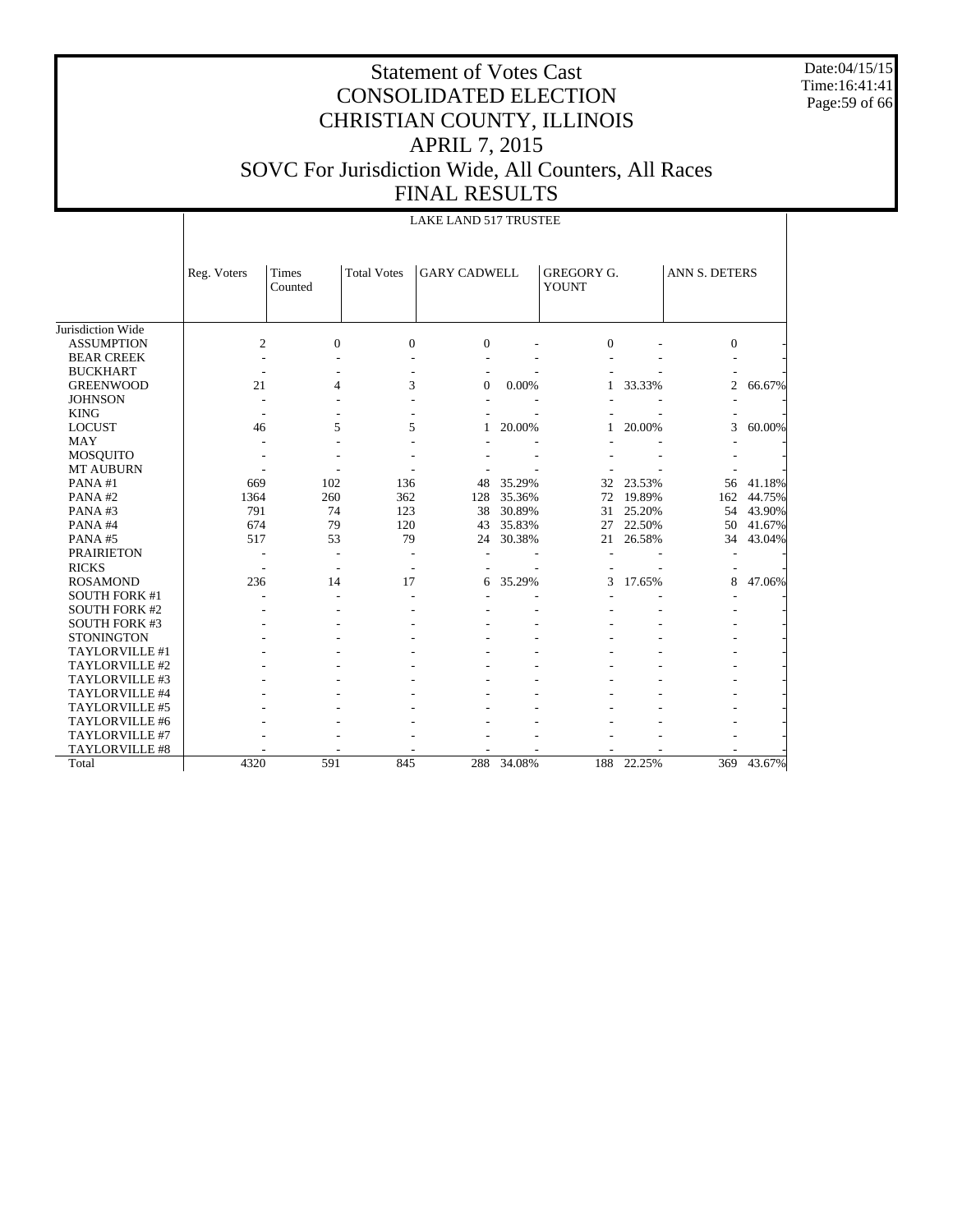Date:04/15/15 Time:16:41:41 Page:60 of 66

|                      |             | RICHLAND 537 TRUSTEE    |                    |                            |        |                             |        |                 |        |  |  |  |
|----------------------|-------------|-------------------------|--------------------|----------------------------|--------|-----------------------------|--------|-----------------|--------|--|--|--|
|                      | Reg. Voters | <b>Times</b><br>Counted | <b>Total Votes</b> | THOMAS W.<br><b>RITTER</b> |        | RANDALL D.<br><b>PRINCE</b> |        | NORMA F. GOGINS |        |  |  |  |
| Jurisdiction Wide    |             |                         |                    |                            |        |                             |        |                 |        |  |  |  |
| <b>ASSUMPTION</b>    | 871         | 356                     | 463                | 212                        | 45.79% | 129                         | 27.86% | 122             | 26.35% |  |  |  |
| <b>BEAR CREEK</b>    |             |                         |                    |                            |        |                             |        |                 |        |  |  |  |
| <b>BUCKHART</b>      | 57          | 13                      | 13                 | 9                          | 69.23% | 2                           | 15.38% | 2               | 15.38% |  |  |  |
| <b>GREENWOOD</b>     |             |                         |                    |                            |        |                             |        |                 |        |  |  |  |
| <b>JOHNSON</b>       |             |                         |                    |                            |        |                             |        |                 |        |  |  |  |
| <b>KING</b>          |             |                         |                    |                            |        |                             |        |                 |        |  |  |  |
| <b>LOCUST</b>        | 12          | $\mathbf{1}$            | $\mathbf{0}$       | $\mathbf{0}$               |        | $\overline{0}$              |        | 0               |        |  |  |  |
| <b>MAY</b>           | 127         | 17                      | 23                 | 9                          | 39.13% | 10                          | 43.48% | 4               | 17.39% |  |  |  |
| MOSQUITO             | 130         | 33                      | 57                 | 28                         | 49.12% | 17                          | 29.82% | 12              | 21.05% |  |  |  |
| <b>MT AUBURN</b>     |             |                         |                    |                            |        |                             |        |                 |        |  |  |  |
| PANA#1               |             |                         |                    |                            |        |                             |        |                 |        |  |  |  |
| PANA#2               |             |                         |                    |                            |        |                             |        |                 |        |  |  |  |
| PANA#3               |             |                         |                    |                            |        |                             |        |                 |        |  |  |  |
| PANA#4               | 11          | $\boldsymbol{0}$        | $\boldsymbol{0}$   | $\Omega$                   |        | $\Omega$                    |        | $\mathbf{0}$    |        |  |  |  |
| PANA#5               | 12          | $\overline{c}$          | $\overline{c}$     | $\mathbf{1}$               | 50.00% | 1                           | 50.00% | $\theta$        | 0.00%  |  |  |  |
| <b>PRAIRIETON</b>    | 330         | 68                      | 105                | 53                         | 50.48% | 30                          | 28.57% | 22              | 20.95% |  |  |  |
| <b>RICKS</b>         |             |                         |                    |                            |        |                             |        |                 |        |  |  |  |
| <b>ROSAMOND</b>      |             |                         |                    |                            |        |                             |        |                 |        |  |  |  |
| <b>SOUTH FORK #1</b> |             |                         |                    |                            |        |                             |        |                 |        |  |  |  |
| <b>SOUTH FORK #2</b> |             |                         |                    |                            |        |                             |        |                 |        |  |  |  |
| <b>SOUTH FORK #3</b> |             |                         |                    |                            |        |                             |        |                 |        |  |  |  |
| <b>STONINGTON</b>    | 760         | 129                     | 188                | 94                         | 50.00% | 42                          | 22.34% | 52              | 27.66% |  |  |  |
| TAYLORVILLE #1       |             |                         |                    |                            |        |                             |        |                 |        |  |  |  |
| TAYLORVILLE #2       |             |                         |                    |                            |        |                             |        |                 |        |  |  |  |
| TAYLORVILLE #3       |             |                         |                    |                            |        |                             |        |                 |        |  |  |  |
| TAYLORVILLE #4       |             |                         |                    |                            |        |                             |        |                 |        |  |  |  |
| TAYLORVILLE #5       |             |                         |                    |                            |        |                             |        |                 |        |  |  |  |
| TAYLORVILLE #6       |             |                         |                    |                            |        |                             |        |                 |        |  |  |  |
| TAYLORVILLE #7       |             |                         |                    |                            |        |                             |        |                 |        |  |  |  |
| TAYLORVILLE #8       |             |                         |                    |                            |        |                             |        |                 |        |  |  |  |
| Total                | 2310        | 619                     | 851                | 406                        | 47.71% | 231                         | 27.14% | 214             | 25.15% |  |  |  |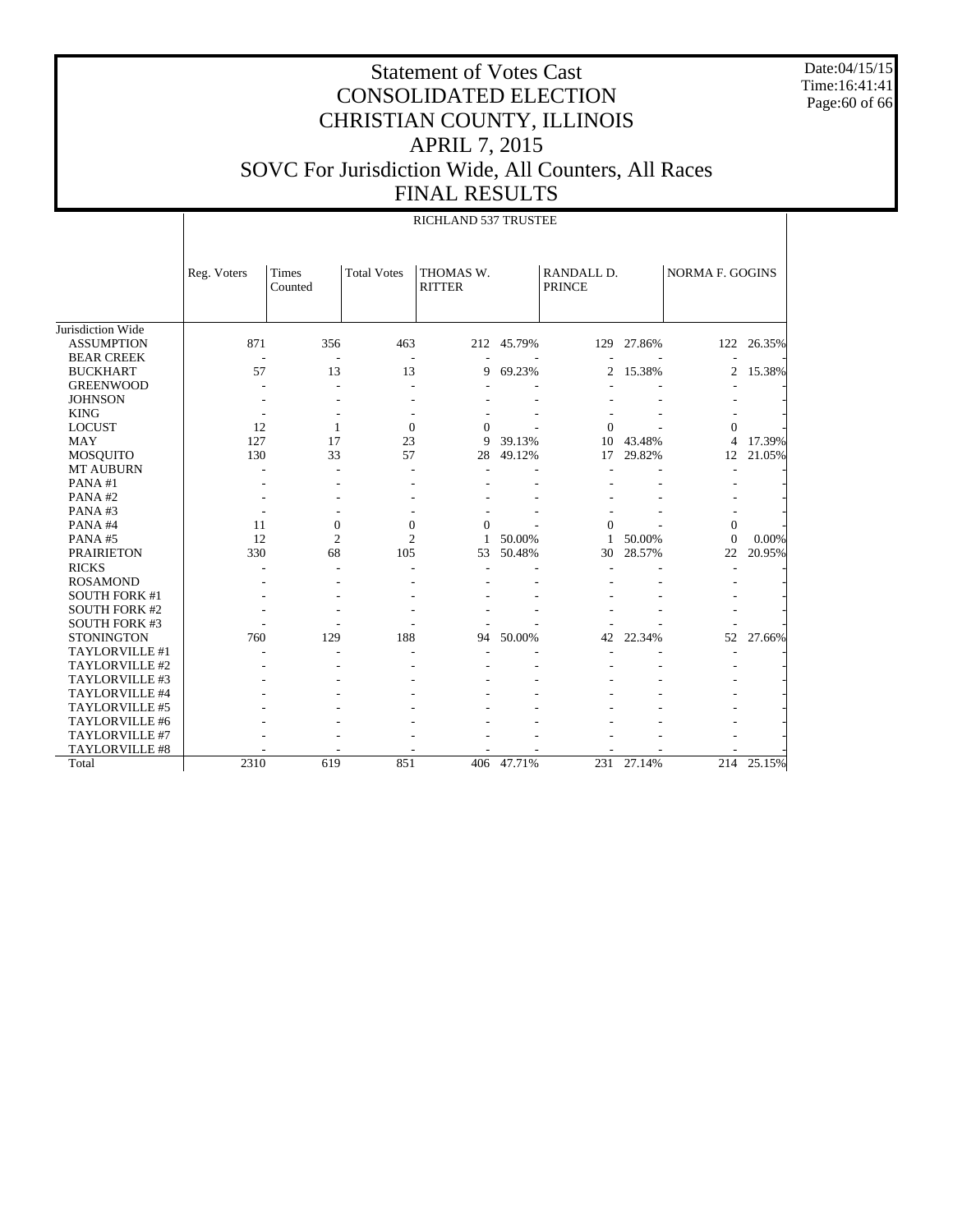Date:04/15/15 Time:16:41:41 Page:61 of 66

|                      |             |                         | ESR TRUSTEE(CCCDEMS)6 YR |                       |             |
|----------------------|-------------|-------------------------|--------------------------|-----------------------|-------------|
|                      | Reg. Voters | <b>Times</b><br>Counted | <b>Total Votes</b>       | <b>JAMES M. YOUNG</b> |             |
| Jurisdiction Wide    |             |                         |                          |                       |             |
| <b>ASSUMPTION</b>    | 871         | 356                     | 235                      |                       | 235 100.00% |
| <b>BEAR CREEK</b>    |             |                         |                          |                       |             |
| <b>BUCKHART</b>      |             |                         |                          |                       |             |
| <b>GREENWOOD</b>     |             |                         |                          |                       |             |
| <b>JOHNSON</b>       |             |                         |                          |                       |             |
| <b>KING</b>          |             |                         |                          |                       |             |
| <b>LOCUST</b>        | 12          | 1                       | 1                        |                       | 1 100.00%   |
| <b>MAY</b>           | 13          | $\overline{c}$          | 1                        |                       | 1 100.00%   |
| <b>MOSQUITO</b>      |             |                         |                          |                       |             |
| <b>MT AUBURN</b>     |             |                         |                          |                       |             |
| PANA#1               |             |                         |                          |                       |             |
| PANA#2               |             |                         |                          |                       |             |
| PANA#3               |             |                         |                          |                       |             |
| PANA#4               | 11          | $\mathbf{0}$            | $\overline{0}$           | $\overline{0}$        |             |
| PANA#5               | 12          | $\overline{c}$          | $\Omega$                 | $\Omega$              |             |
| <b>PRAIRIETON</b>    | 286         | 65                      | 53                       |                       | 53 100.00%  |
| <b>RICKS</b>         |             |                         |                          |                       |             |
| <b>ROSAMOND</b>      |             |                         |                          |                       |             |
| <b>SOUTH FORK #1</b> |             |                         |                          |                       |             |
| <b>SOUTH FORK #2</b> |             |                         |                          |                       |             |
| <b>SOUTH FORK #3</b> |             |                         |                          |                       |             |
| <b>STONINGTON</b>    |             |                         |                          |                       |             |
| TAYLORVILLE #1       |             |                         |                          |                       |             |
| TAYLORVILLE #2       |             |                         |                          |                       |             |
| TAYLORVILLE #3       |             |                         |                          |                       |             |
| TAYLORVILLE #4       |             |                         |                          |                       |             |
| TAYLORVILLE #5       |             |                         |                          |                       |             |
| TAYLORVILLE #6       |             |                         |                          |                       |             |
| TAYLORVILLE #7       |             |                         |                          |                       |             |
| TAYLORVILLE #8       |             |                         |                          |                       |             |
| Total                | 1205        | 426                     | 290                      |                       | 290 100.00% |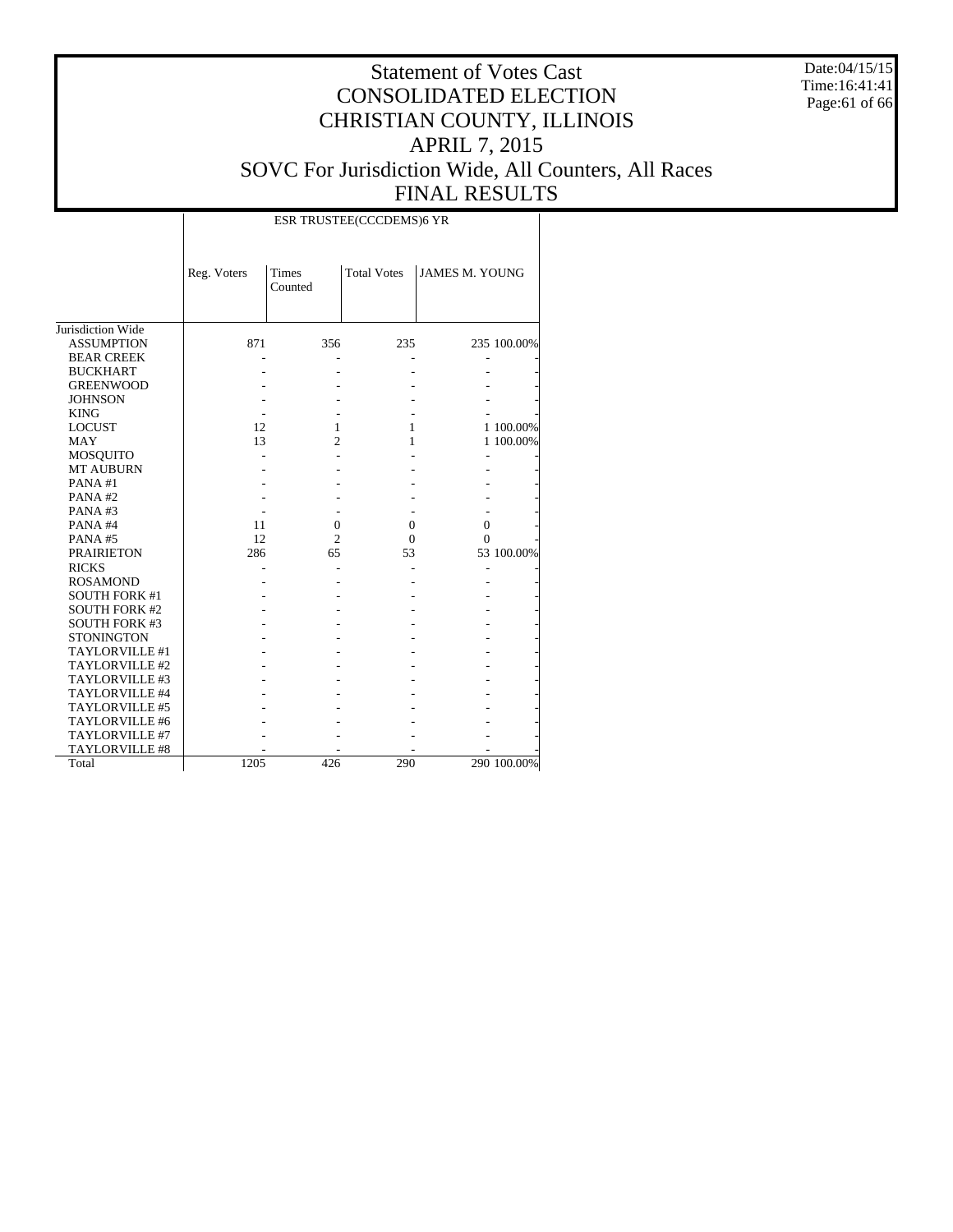Date:04/15/15 Time:16:41:42 Page:62 of 66

|                       |             | ESR TRUSTEE(CCCDEMS)2 YR |                          |                |            |                     |        |  |  |  |  |  |
|-----------------------|-------------|--------------------------|--------------------------|----------------|------------|---------------------|--------|--|--|--|--|--|
|                       | Reg. Voters | <b>Times</b><br>Counted  | <b>Total Votes</b>       | WILLIAM HILL   |            | <b>RICK MANUELL</b> |        |  |  |  |  |  |
| Jurisdiction Wide     |             |                          |                          |                |            |                     |        |  |  |  |  |  |
| <b>ASSUMPTION</b>     | 871         | 356                      | 417                      |                | 217 52.04% | 200                 | 47.96% |  |  |  |  |  |
| <b>BEAR CREEK</b>     |             |                          | ÷.                       |                |            |                     |        |  |  |  |  |  |
| <b>BUCKHART</b>       |             |                          |                          |                |            |                     |        |  |  |  |  |  |
| <b>GREENWOOD</b>      |             |                          |                          |                |            |                     |        |  |  |  |  |  |
| <b>JOHNSON</b>        |             |                          |                          |                |            |                     |        |  |  |  |  |  |
| <b>KING</b>           |             |                          | $\overline{\phantom{a}}$ |                |            |                     |        |  |  |  |  |  |
| <b>LOCUST</b>         | 12          | 1                        | $\overline{c}$           | 1              | 50.00%     | 1                   | 50.00% |  |  |  |  |  |
| <b>MAY</b>            | 13          | $\overline{c}$           | 3                        | $\overline{c}$ | 66.67%     | 1                   | 33.33% |  |  |  |  |  |
| <b>MOSQUITO</b>       |             |                          |                          |                |            | ÷                   |        |  |  |  |  |  |
| <b>MT AUBURN</b>      |             |                          |                          |                |            |                     |        |  |  |  |  |  |
| PANA#1                |             |                          |                          |                |            |                     |        |  |  |  |  |  |
| PANA#2                |             |                          |                          |                |            |                     |        |  |  |  |  |  |
| PANA#3                |             |                          |                          |                |            |                     |        |  |  |  |  |  |
| PANA#4                | 11          | 0                        | $\mathbf{0}$             | 0              |            | $\mathbf{0}$        |        |  |  |  |  |  |
| PANA#5                | 12          | $\overline{c}$           | $\Omega$                 | $\mathbf{0}$   |            | $\Omega$            |        |  |  |  |  |  |
| <b>PRAIRIETON</b>     | 286         | 65                       | 86                       | 50             | 58.14%     | 36                  | 41.86% |  |  |  |  |  |
| <b>RICKS</b>          |             |                          |                          |                |            |                     |        |  |  |  |  |  |
| <b>ROSAMOND</b>       |             |                          |                          |                |            |                     |        |  |  |  |  |  |
| <b>SOUTH FORK #1</b>  |             |                          |                          |                |            |                     |        |  |  |  |  |  |
| <b>SOUTH FORK #2</b>  |             |                          |                          |                |            |                     |        |  |  |  |  |  |
| <b>SOUTH FORK #3</b>  |             |                          |                          |                |            |                     |        |  |  |  |  |  |
| <b>STONINGTON</b>     |             |                          |                          |                |            |                     |        |  |  |  |  |  |
| TAYLORVILLE #1        |             |                          |                          |                |            |                     |        |  |  |  |  |  |
| TAYLORVILLE #2        |             |                          |                          |                |            |                     |        |  |  |  |  |  |
| TAYLORVILLE #3        |             |                          |                          |                |            |                     |        |  |  |  |  |  |
| TAYLORVILLE #4        |             |                          |                          |                |            |                     |        |  |  |  |  |  |
| TAYLORVILLE #5        |             |                          |                          |                |            |                     |        |  |  |  |  |  |
| TAYLORVILLE #6        |             |                          |                          |                |            |                     |        |  |  |  |  |  |
| TAYLORVILLE #7        |             |                          |                          |                |            |                     |        |  |  |  |  |  |
| <b>TAYLORVILLE #8</b> |             |                          |                          |                |            |                     |        |  |  |  |  |  |
| Total                 | 1205        | 426                      | 508                      |                | 270 53.15% | 238                 | 46.85% |  |  |  |  |  |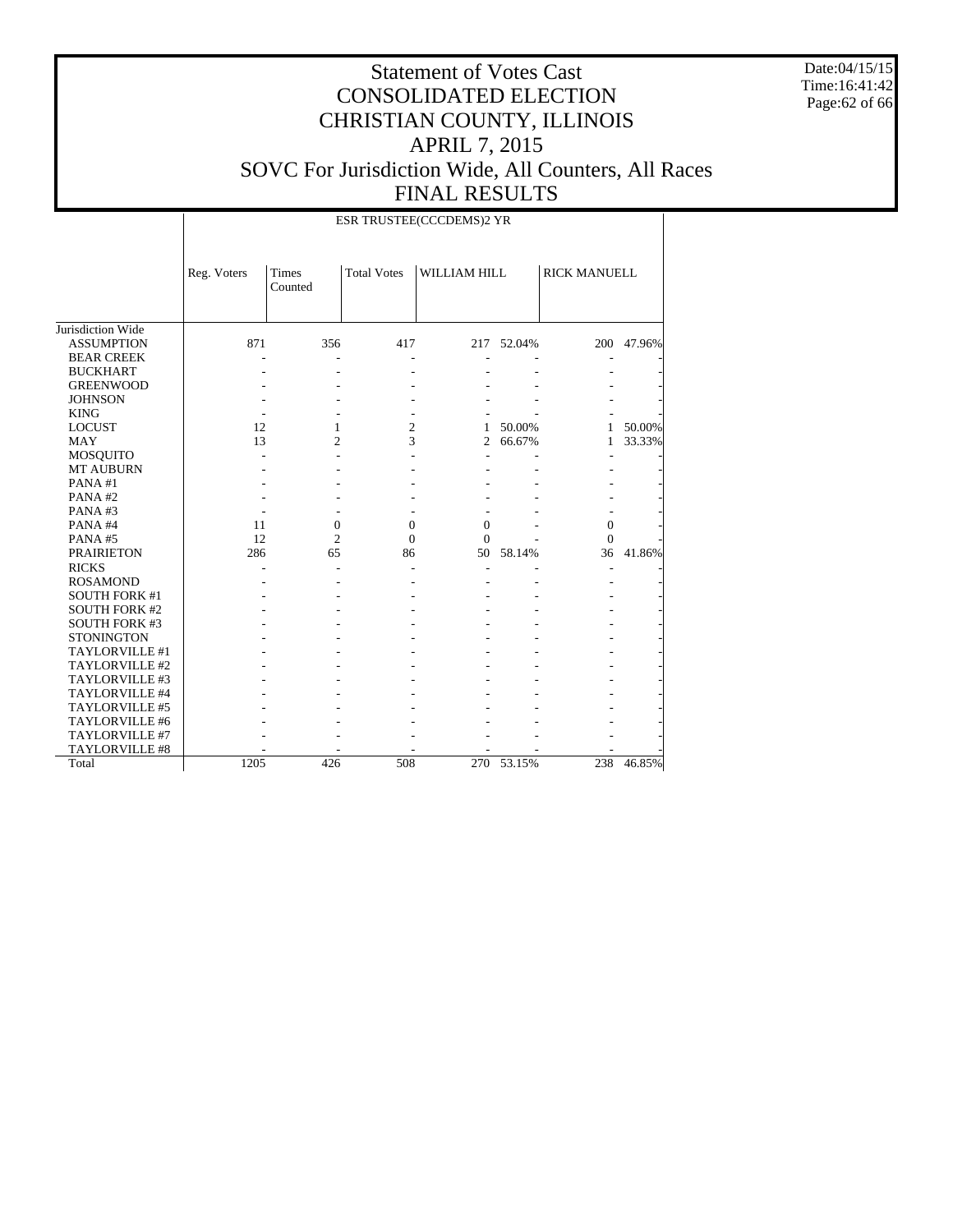Date:04/15/15 Time:16:41:42 Page:63 of 66

|                      | MORRISONVILLE FIRE TRUSTEE |                  |                 |                              |           | MT AUBURN FIRE TRUSTEE 6 YR |                  |                        |               |           |
|----------------------|----------------------------|------------------|-----------------|------------------------------|-----------|-----------------------------|------------------|------------------------|---------------|-----------|
|                      |                            |                  |                 |                              |           |                             |                  |                        |               |           |
|                      | Reg. Voters                | Times<br>Counted |                 | Total Votes   MARK E. FORBES |           | Reg. Voters                 | Times<br>Counted | Total Votes   BRYAN A. | <b>BRAMEL</b> |           |
| Jurisdiction Wide    |                            |                  |                 |                              |           |                             |                  |                        |               |           |
| <b>ASSUMPTION</b>    |                            |                  |                 |                              |           |                             |                  |                        |               |           |
| <b>BEAR CREEK</b>    | 320                        | 46               | 7               | 2                            | 28.57%    |                             |                  |                        |               |           |
| <b>BUCKHART</b>      |                            |                  |                 |                              |           |                             |                  |                        |               |           |
| <b>GREENWOOD</b>     | 54                         | 3                | 1               | $\overline{0}$               | 0.00%     |                             |                  |                        |               |           |
| <b>JOHNSON</b>       | 35                         | 8                | $\overline{0}$  | $\mathbf{0}$                 |           |                             |                  |                        |               |           |
| <b>KING</b>          | 95                         | $\overline{4}$   | $\overline{0}$  | $\mathbf{0}$                 |           |                             |                  |                        |               |           |
| <b>LOCUST</b>        |                            |                  |                 |                              |           |                             |                  |                        |               |           |
| <b>MAY</b>           |                            |                  |                 |                              |           |                             |                  |                        |               |           |
| MOSQUITO             |                            |                  |                 |                              |           | 146                         | 17               | 3                      |               | 3 100.00% |
| <b>MT AUBURN</b>     |                            |                  |                 |                              |           | 670                         | 66               | 7                      | 5             | 71.43%    |
| PANA#1               |                            |                  |                 |                              |           |                             |                  | $\overline{a}$         |               |           |
| PANA#2               |                            |                  |                 |                              |           |                             |                  |                        |               |           |
| PANA#3               |                            |                  |                 |                              |           |                             |                  |                        |               |           |
| PANA#4               |                            |                  |                 |                              |           |                             |                  |                        |               |           |
| PANA#5               |                            |                  |                 |                              |           |                             |                  |                        |               |           |
| <b>PRAIRIETON</b>    |                            |                  |                 |                              |           |                             |                  |                        |               |           |
| <b>RICKS</b>         | 801                        | 137              | 16              | 11                           | 68.75%    |                             |                  |                        |               |           |
| <b>ROSAMOND</b>      |                            |                  |                 |                              |           |                             |                  |                        |               |           |
| <b>SOUTH FORK #1</b> |                            |                  |                 |                              |           |                             |                  |                        |               |           |
| <b>SOUTH FORK #2</b> |                            |                  |                 |                              |           |                             |                  |                        |               |           |
| <b>SOUTH FORK #3</b> |                            |                  |                 |                              |           |                             |                  |                        |               |           |
| <b>STONINGTON</b>    |                            |                  |                 |                              |           |                             |                  |                        |               |           |
| TAYLORVILLE #1       |                            |                  |                 |                              |           |                             |                  |                        |               |           |
| TAYLORVILLE #2       |                            |                  |                 |                              |           |                             |                  |                        |               |           |
| TAYLORVILLE #3       |                            |                  |                 |                              |           |                             |                  |                        |               |           |
| TAYLORVILLE #4       |                            |                  |                 |                              |           |                             |                  |                        |               |           |
| TAYLORVILLE #5       |                            |                  |                 |                              |           |                             |                  |                        |               |           |
| TAYLORVILLE #6       |                            |                  |                 |                              |           |                             |                  |                        |               |           |
| TAYLORVILLE #7       |                            |                  |                 |                              |           |                             |                  |                        |               |           |
| TAYLORVILLE #8       |                            |                  |                 |                              |           |                             |                  |                        |               |           |
| Total                | 1305                       | 198              | $\overline{24}$ |                              | 13 54.17% | 816                         | 83               | 10                     |               | 8 80.00%  |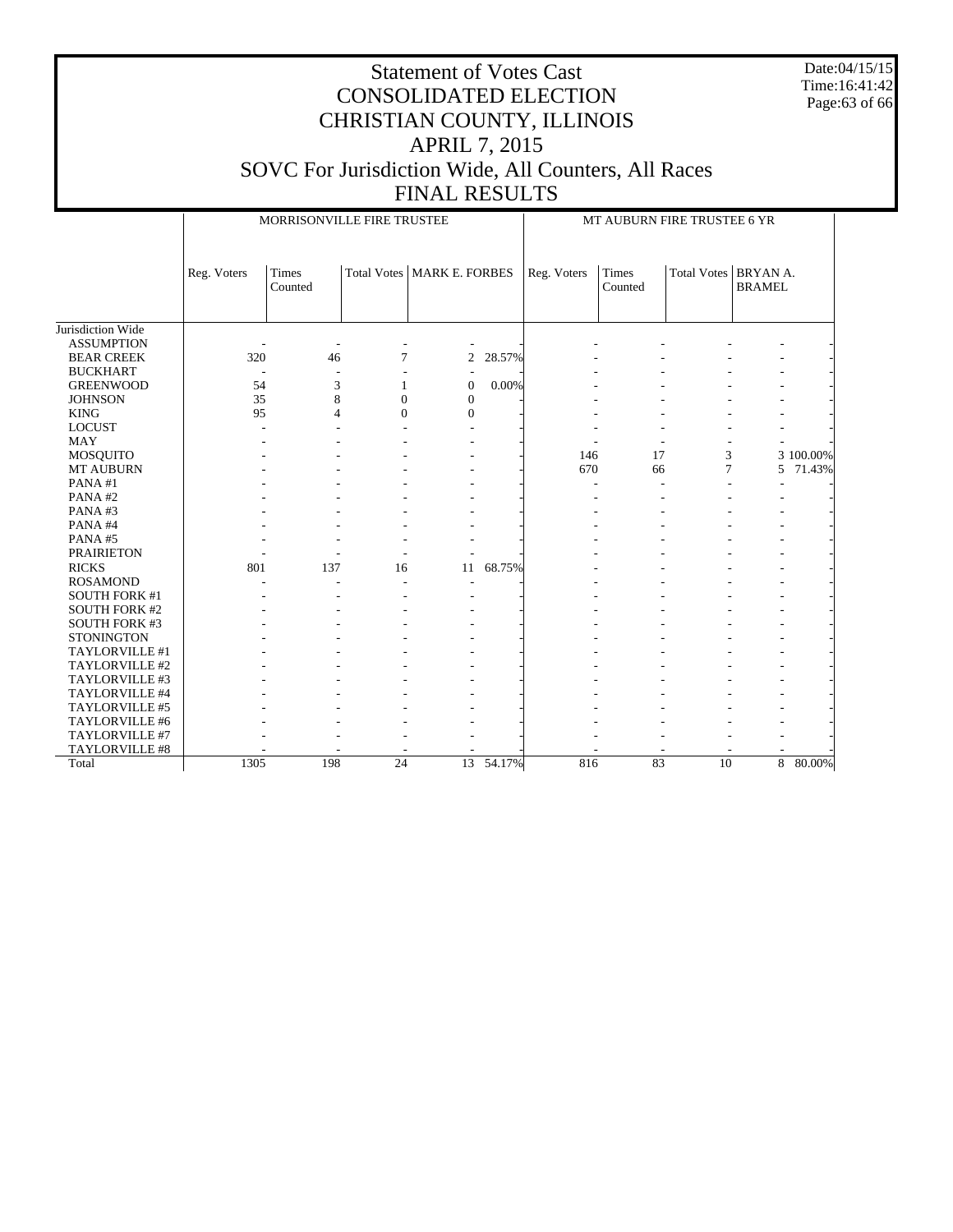Date:04/15/15 Time:16:41:42 Page:64 of 66

#### Statement of Votes Cast CONSOLIDATED ELECTION CHRISTIAN COUNTY, ILLINOIS APRIL 7, 2015 SOVC For Jurisdiction Wide, All Counters, All Races FINAL RESULTS

Jurisdiction Wide ASSUMPTION BEAR CREEK BUCKHART GREENWOOD JOHNSON KING LOCUST MAY MOSQUITO MT AUBURN PANA #1 PANA #2 PANA #3 PANA #4 PANA #5 PRAIRIETON RICKS ROSAMOND SOUTH FORK #1 SOUTH FORK #2 SOUTH FORK #3 **STONINGTON**  TAYLORVILLE #1 TAYLORVILLE #2 TAYLORVILLE #3 TAYLORVILLE #4 TAYLORVILLE #5 TAYLORVILLE #6 TAYLORVILLE #7 TAYLORVILLE #8 Total Reg. Voters Times Counted Total Votes JIM ANDRUCH CHRIS WADE STONINGTON FIRE TRUSTEE - - - - - - - - - - - - - - 57 13 21 11 52.38% 10 47.62% - - - - - - - - - - - - - - - - - - - - - - - - - - - - 211 25 35 15 42.86% 20 57.14% - - - - - - - - - - - - - - - - - - - - - - - - - - - - - - - - - - - - - - - - - - - - - - - - - 64 5 7 3 42.86% 4 57.14% - - - - - - - - - - - - - - - - - - - - - - - - - - - - - - - - - - - 740 128 219 100 45.66% 119 54.34% - - - - - - - 3 0 0 0 - 0 -- - - - - - - - - - - - - - - - - - - - - - - - - - - - - - - - - - - - - - - - - - 1075 171 282 129 45.74% 153 54.26%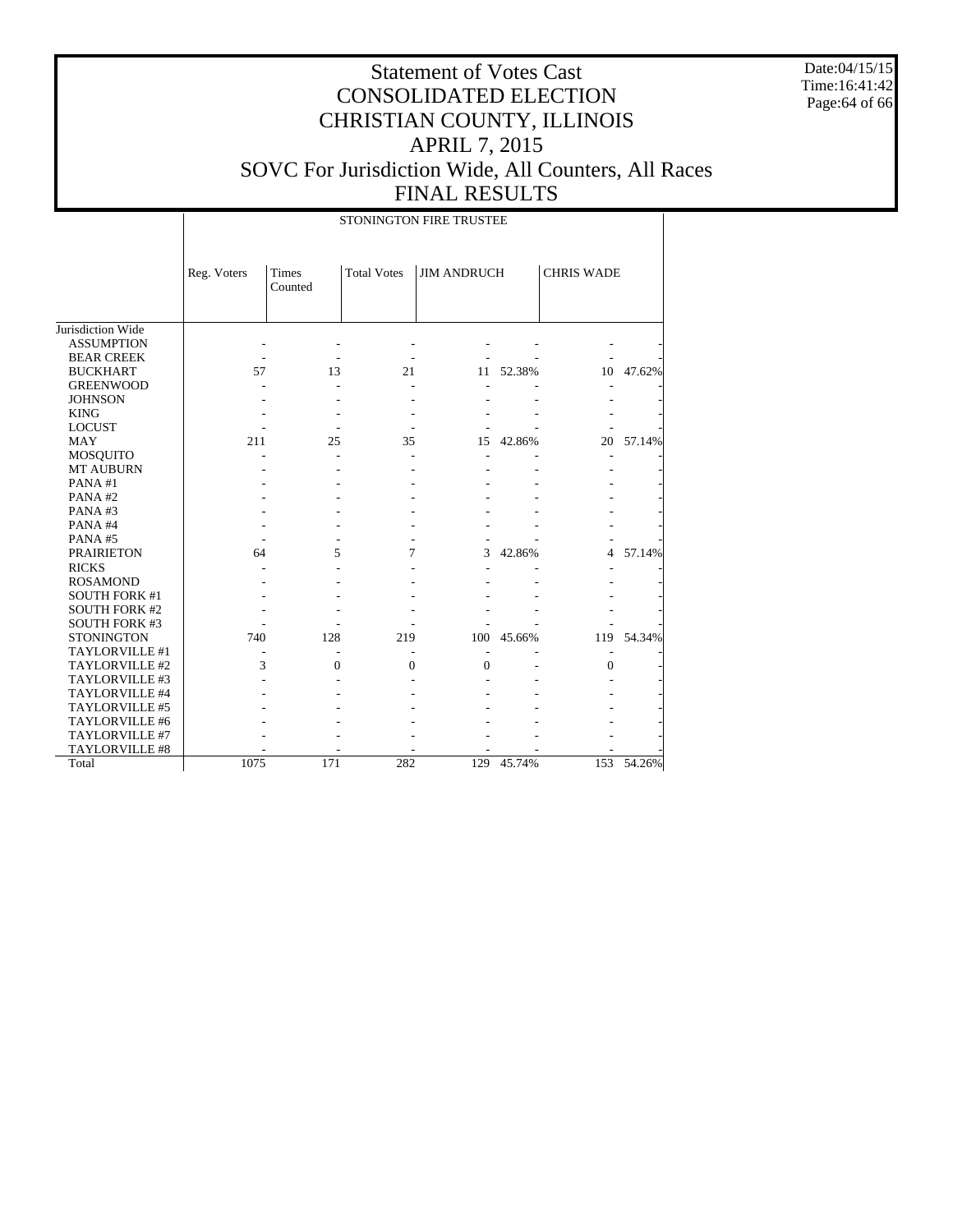Date:04/15/15 Time:16:41:42 Page:65 of 66

#### Statement of Votes Cast CONSOLIDATED ELECTION CHRISTIAN COUNTY, ILLINOIS APRIL 7, 2015 SOVC For Jurisdiction Wide, All Counters, All Races FINAL RESULTS

Jurisdiction Wide ASSUMPTION BEAR CREEK BUCKHART GREENWOOD **JOHNSON**  KING LOCUST MAY MOSQUITO MT AUBURN PANA #1 PANA #2 PANA #3 PANA #4 PANA #5 PRAIRIETON RICKS ROSAMOND SOUTH FORK #1 SOUTH FORK #2 SOUTH FORK #3 **STONINGTON**  TAYLORVILLE #1 TAYLORVILLE #2 TAYLORVILLE #3 TAYLORVILLE #4 TAYLORVILLE #5 TAYLORVILLE #6 TAYLORVILLE #7 TAYLORVILLE #8 Total Reg. Voters Times Counted Total Votes WILLIAM G. RIGGS TERESA R. **STURDY** ROBERT CHILES ROCHESTER FIRE TRUSTEE - - - - - - - - - - - - - - - - - - 3 0 0 0 - 0 - 0 -- - - - - - - - - - - - - - - - - - - - - - - - - - - - - - - - - - - - - - - - - - - - - - - - - - - - - - - - - - - - - - - - - - - - - - - - - - - - - - - - - - - - - - - - - - - - - - - - - - - - - - - - - - - - - - - - - - - - - - - - - - - - - - - - - - - - - - - - - - - - - - - - - - - - - - - - - - - - - - - - - - - - - - - - - - - - - - - - - - - - - - - - - - - - - - - - - - - - - - - - - - - - - - - - - - - - - - - - - - - - - - - - - - - - - - - - - - - - - - - - - - - 3 0 0 0 - 0 - 0 -